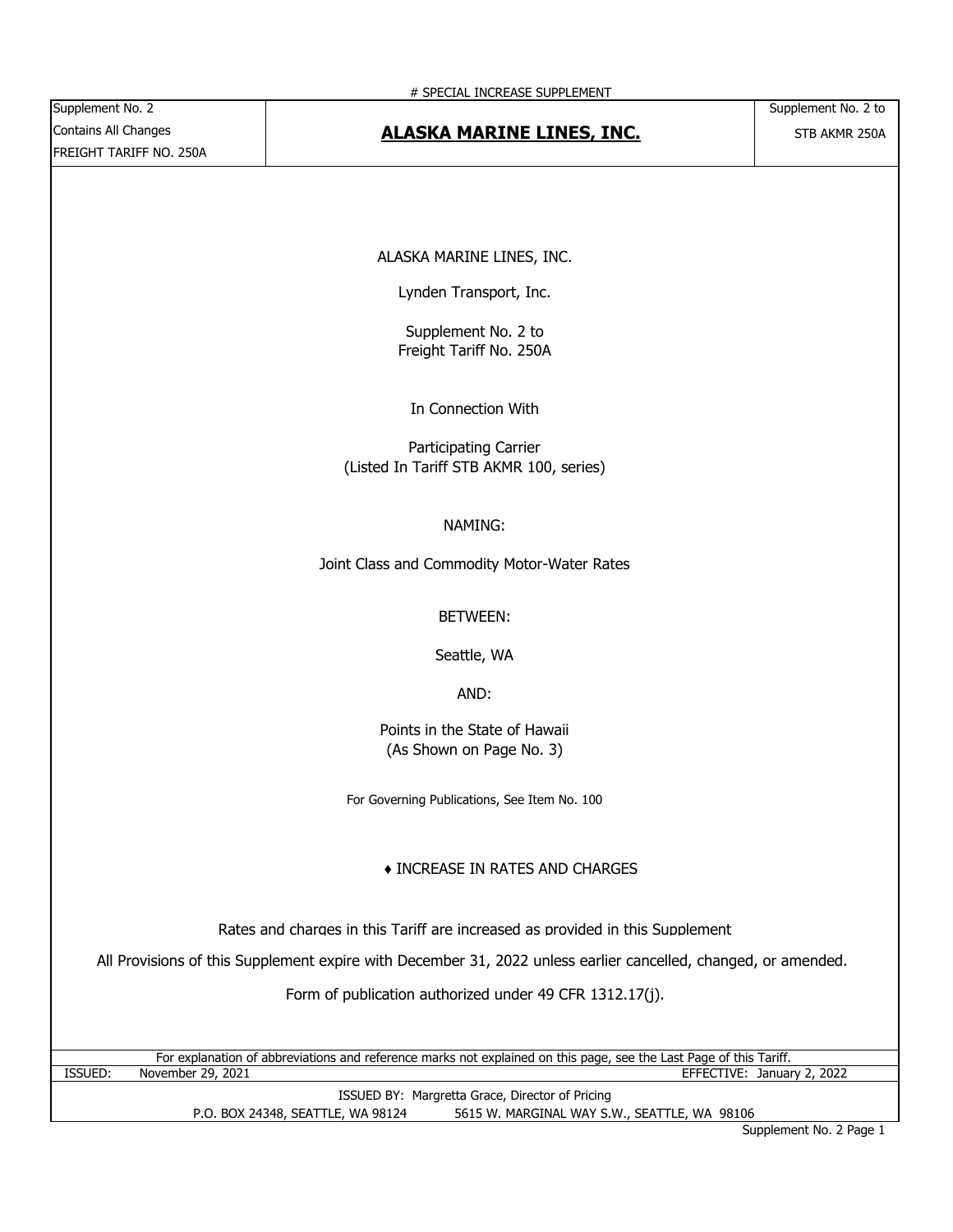|                                                                                                                                                                |                                                                         | # SPECIAL INCREASE SUPPLEMENT                                                                                                                                                                                  |                  |  |
|----------------------------------------------------------------------------------------------------------------------------------------------------------------|-------------------------------------------------------------------------|----------------------------------------------------------------------------------------------------------------------------------------------------------------------------------------------------------------|------------------|--|
| FREIGHT TARIFF NO. 250A                                                                                                                                        |                                                                         |                                                                                                                                                                                                                | Page No. 2 to    |  |
|                                                                                                                                                                |                                                                         | <b>ALASKA MARINE LINES, INC.</b>                                                                                                                                                                               | Supplement No. 2 |  |
| STB AKMR 250A                                                                                                                                                  |                                                                         |                                                                                                                                                                                                                |                  |  |
|                                                                                                                                                                |                                                                         |                                                                                                                                                                                                                |                  |  |
|                                                                                                                                                                |                                                                         |                                                                                                                                                                                                                |                  |  |
|                                                                                                                                                                |                                                                         | Except as otherwise specifically provided, rates and charges in this Tariff are hereby increased as follows (See Notes 1 through 4):                                                                           |                  |  |
|                                                                                                                                                                |                                                                         |                                                                                                                                                                                                                |                  |  |
|                                                                                                                                                                |                                                                         | SECTION 1: RULES: With the exception of the rules listed below, on the effective date of this supplement, rates are                                                                                            |                  |  |
|                                                                                                                                                                | increased by four percent (4%).                                         |                                                                                                                                                                                                                |                  |  |
|                                                                                                                                                                |                                                                         |                                                                                                                                                                                                                |                  |  |
|                                                                                                                                                                | No Change on the following:                                             |                                                                                                                                                                                                                |                  |  |
|                                                                                                                                                                | Rule 345 Arbitrary Fuel Surcharge                                       |                                                                                                                                                                                                                |                  |  |
|                                                                                                                                                                | Rule 346 Arbitrary Fuel Surcharge, Inland                               |                                                                                                                                                                                                                |                  |  |
|                                                                                                                                                                | Rule 500 Delay in Transit                                               |                                                                                                                                                                                                                |                  |  |
|                                                                                                                                                                | Rule 501 Detention                                                      |                                                                                                                                                                                                                |                  |  |
|                                                                                                                                                                | Rule 568 Heavy Lift Charges<br>Rule 910 Storage/Free Time for Equipment |                                                                                                                                                                                                                |                  |  |
|                                                                                                                                                                | Rule 942 Terminal Charges at Ports                                      |                                                                                                                                                                                                                |                  |  |
|                                                                                                                                                                |                                                                         |                                                                                                                                                                                                                |                  |  |
|                                                                                                                                                                |                                                                         |                                                                                                                                                                                                                |                  |  |
|                                                                                                                                                                |                                                                         |                                                                                                                                                                                                                |                  |  |
|                                                                                                                                                                |                                                                         |                                                                                                                                                                                                                |                  |  |
|                                                                                                                                                                |                                                                         |                                                                                                                                                                                                                |                  |  |
|                                                                                                                                                                |                                                                         | SECTION 2: FREIGHT RATES ARE INCREASED AS FOLLOWS: On the effective date of this supplement, rates will increase                                                                                               |                  |  |
| by \$215.00 per Westbound container and \$106.00 per Eastbound container between Seattle, WA and Honolulu, HI.                                                 |                                                                         |                                                                                                                                                                                                                |                  |  |
|                                                                                                                                                                |                                                                         | For rates assessed on a measurement basis, the increase will be five and one half percent (5.5%)                                                                                                               |                  |  |
|                                                                                                                                                                | between Seattle, WA and Barbers Point, Hi.                              |                                                                                                                                                                                                                |                  |  |
|                                                                                                                                                                |                                                                         |                                                                                                                                                                                                                |                  |  |
| NOTE 1.<br>For rates increased by five and one half percent (5.5%), to determine increased rate or charge, multiply the applicable rate or<br>charge by 1.055. |                                                                         |                                                                                                                                                                                                                |                  |  |
|                                                                                                                                                                |                                                                         |                                                                                                                                                                                                                |                  |  |
|                                                                                                                                                                |                                                                         | Fractions of less than 1/2 cent will be dropped and fractions of 1/2 cent or more will be rounded to the                                                                                                       |                  |  |
|                                                                                                                                                                | next whole cent.                                                        |                                                                                                                                                                                                                |                  |  |
|                                                                                                                                                                |                                                                         | For rates in dollars, fractions of dollars will be rounded as follows:                                                                                                                                         |                  |  |
|                                                                                                                                                                |                                                                         |                                                                                                                                                                                                                |                  |  |
|                                                                                                                                                                |                                                                         | Less than .50 will be dropped and .50 or more will be rounded to the next whole dollar.                                                                                                                        |                  |  |
|                                                                                                                                                                |                                                                         |                                                                                                                                                                                                                |                  |  |
|                                                                                                                                                                |                                                                         | Where the rate or charge is published in dollars and cents, apply the equivalent in cents.                                                                                                                     |                  |  |
|                                                                                                                                                                |                                                                         |                                                                                                                                                                                                                |                  |  |
| NOTE 2.                                                                                                                                                        |                                                                         | Rates made by the addition or deduction of arbitraries will be as follows:                                                                                                                                     |                  |  |
|                                                                                                                                                                |                                                                         |                                                                                                                                                                                                                |                  |  |
|                                                                                                                                                                |                                                                         | Where a through rate for line-haul transportation is made by the addition or the deduction of an<br>additional transportation charge, the addition or deduction of such charge shall be made first before      |                  |  |
|                                                                                                                                                                |                                                                         | applying the provisions of this supplement.                                                                                                                                                                    |                  |  |
|                                                                                                                                                                |                                                                         |                                                                                                                                                                                                                |                  |  |
| NOTE 3.                                                                                                                                                        |                                                                         | Where a through rate is made by combining two or more factors, each is increased separately under the                                                                                                          |                  |  |
|                                                                                                                                                                |                                                                         | provisions of this item and the applicable through rate is the total of the combined factors.                                                                                                                  |                  |  |
|                                                                                                                                                                |                                                                         |                                                                                                                                                                                                                |                  |  |
| NOTE 4.                                                                                                                                                        |                                                                         | References to Tariffs, Items, Notes, Rules, etc. will be as follows:                                                                                                                                           |                  |  |
|                                                                                                                                                                |                                                                         |                                                                                                                                                                                                                |                  |  |
|                                                                                                                                                                |                                                                         | Where reference is made in this Supplement to Tariffs, Items, Notes, Rules, etc., it is understood that<br>such reference is continuous and includes Supplements to or successive issues of such Items, Notes, |                  |  |
|                                                                                                                                                                | Rules, etc.                                                             |                                                                                                                                                                                                                |                  |  |
|                                                                                                                                                                |                                                                         |                                                                                                                                                                                                                |                  |  |
|                                                                                                                                                                |                                                                         |                                                                                                                                                                                                                |                  |  |
|                                                                                                                                                                |                                                                         |                                                                                                                                                                                                                |                  |  |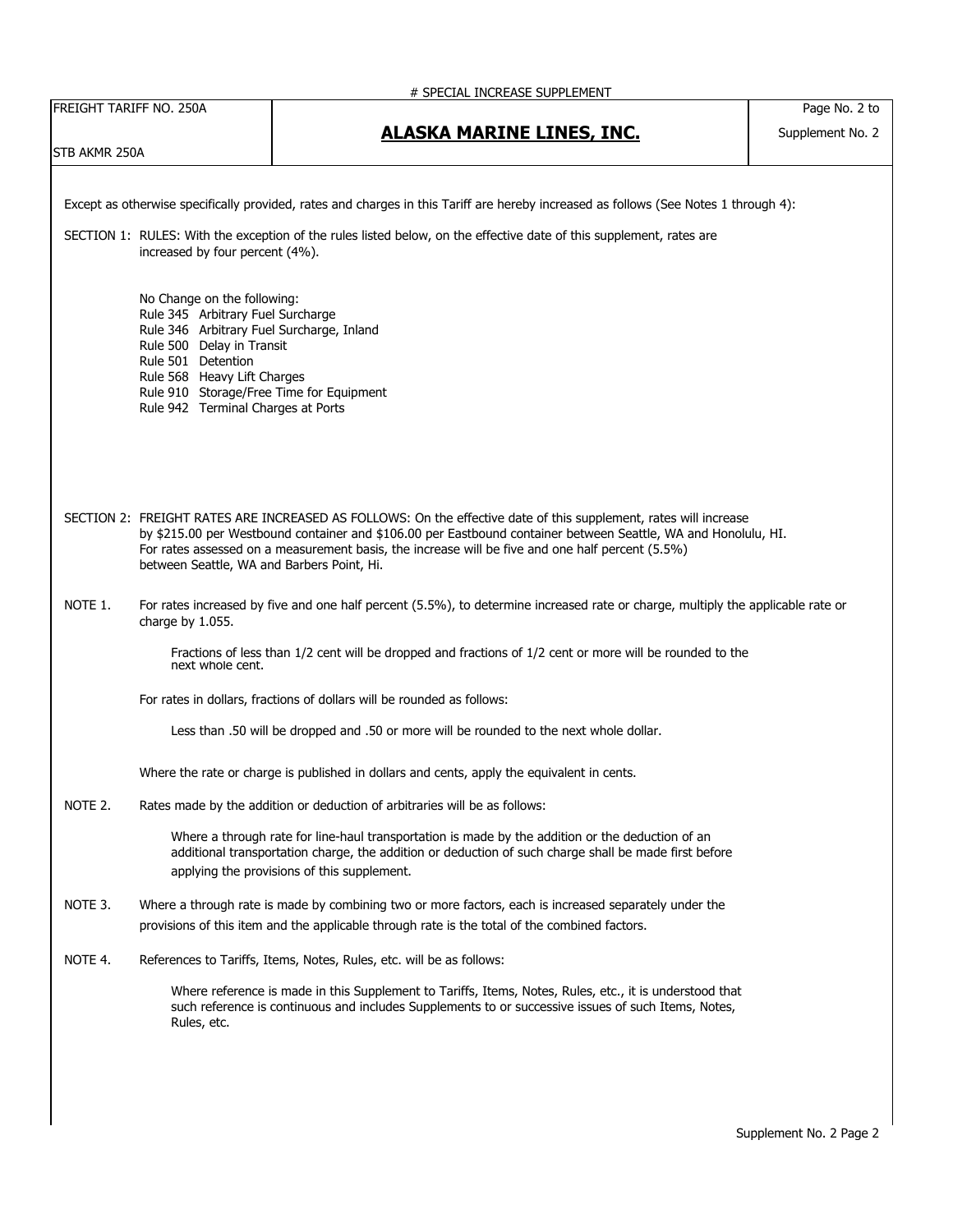STB AKMR 250A **CANCELS** FREIGHT TARIFF 250

## **ALASKA MARINE LINES, INC.**

dba ALOHA MARINE LINES

Original Title Page

ALASKA MARINE LINES, INC. dba ALOHA MARINE LINES

TARIFF NO. STB AKMR 250A

#### NAMING

Rules and Commodity Rates

For the Transportation of General Commodities in Containers

Between

Points in Washington and Hawaii

(See Page No. 2)

 See Page 3 for Participating Carriers See Rule No. 100 for Governing Publications

For explanation of abbreviations and reference marks not explained on this page, see the Last Page of this Tariff. The provisions published herein will, if effective, not result in an effect on the quality of the Human Environment

ISSUED: April 13, 2020 EFFECTIVE: April 14, 2020

P.O. BOX 24348, SEATTLE, WA 98124 5615 W. MARGINAL WAY S.W., SEATTLE, WA 98106 ISSUED BY: Margretta Grace, Director of Pricing

Title Page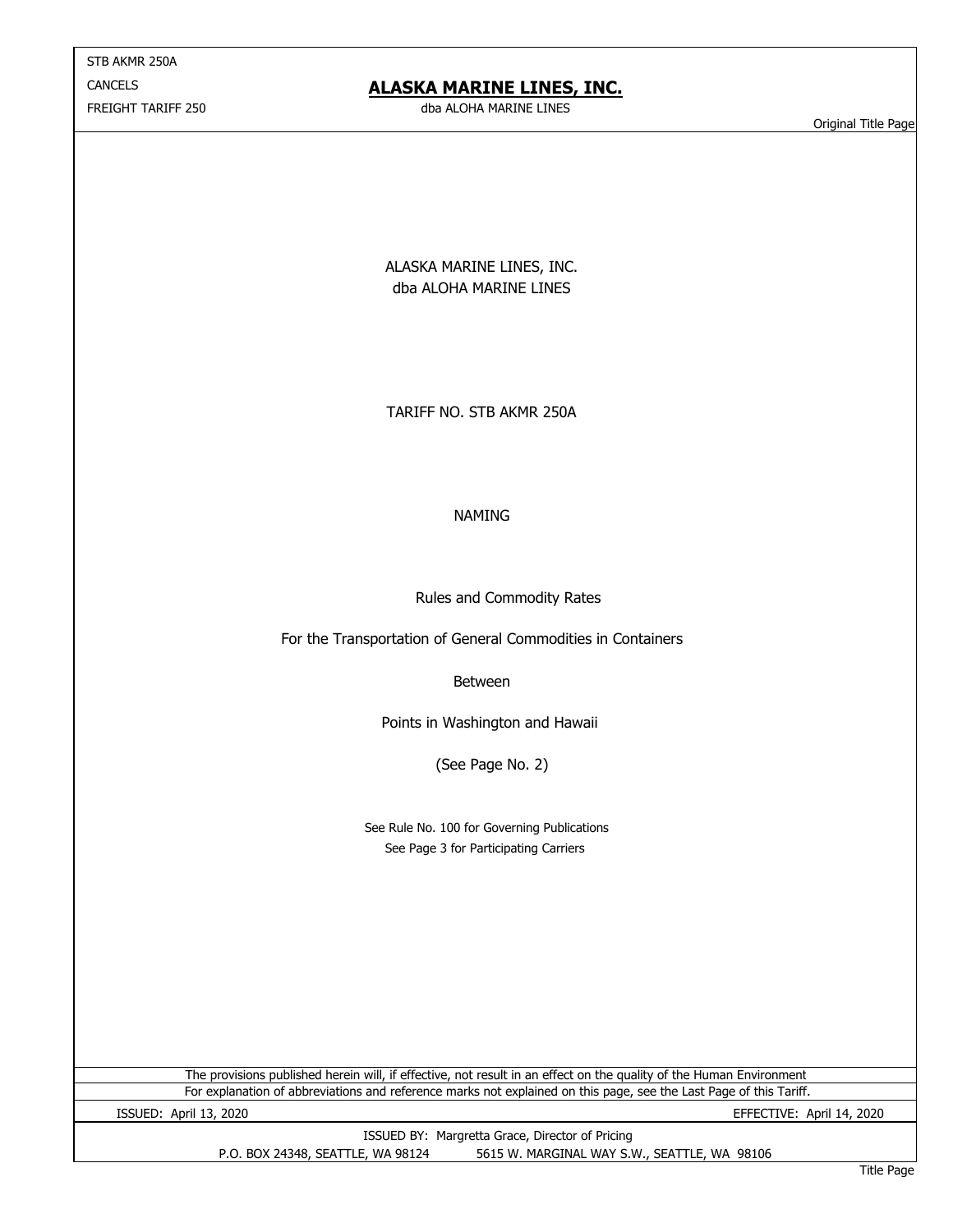FREIGHT TARIFF 250A

### **ALASKA MARINE LINES, INC.**

dba ALOHA MARINE LINES

**CHECK SHEET**

13th Revised Page 1

Title Page, Pages 1 through 79 and the Last Page, inclusive of this Tariff are effective as of the date of this page. Revised pages, as named below, contain all changes.

| DEIUW, CUTILANT AN CHANGES.<br><b>PAGE</b>                                        |                  | <b>REVISION</b> | <b>PAGE</b> | <b>REVISION</b>                                 | PAGE       | <b>REVISION</b>                                                                                                    | <b>PAGE</b>             | <b>REVISION</b> |
|-----------------------------------------------------------------------------------|------------------|-----------------|-------------|-------------------------------------------------|------------|--------------------------------------------------------------------------------------------------------------------|-------------------------|-----------------|
| NO.                                                                               |                  | <b>NUMBER</b>   | NO.         | <b>NUMBER</b>                                   | NO.        | <b>NUMBER</b>                                                                                                      | NO.                     | <b>NUMBER</b>   |
|                                                                                   |                  |                 |             |                                                 |            |                                                                                                                    |                         |                 |
| Title                                                                             |                  | Original        | 35          | 1st Rev.                                        | $70\,$     | 1st Rev.                                                                                                           |                         |                 |
| $\mathbf{1}$                                                                      | ▲                | 13th Rev.       | 36          | 1st Rev.                                        | $71\,$     | 1st Rev.                                                                                                           |                         |                 |
| $\overline{\mathbf{c}}$                                                           |                  | Original        | 37          | 1st Rev.                                        | $72\,$     | 1st Rev.                                                                                                           |                         |                 |
| 3                                                                                 |                  | Original        | 38          | 1st Rev.                                        | 73         | 1st Rev.                                                                                                           |                         |                 |
| 4                                                                                 |                  | Original        | 39          | 1st Rev.                                        | 74         | 1st Rev.                                                                                                           |                         |                 |
|                                                                                   |                  |                 |             |                                                 |            |                                                                                                                    |                         |                 |
| 5                                                                                 |                  | Original        | 40          | 1st Rev.                                        | 75         | 1st Rev.                                                                                                           |                         |                 |
| 6                                                                                 |                  | Original        | 41          | 1st Rev.                                        | 76         | 1st Rev.                                                                                                           |                         |                 |
| 7                                                                                 |                  | Original        | 42          | 1st Rev.                                        | $77$       | Original                                                                                                           |                         |                 |
| 8                                                                                 |                  | Original        | 43          | 1st Rev.                                        | ${\bf 78}$ | Original                                                                                                           |                         |                 |
| 9                                                                                 |                  | Original        | 44          | 1st Rev.                                        | 79         | Original                                                                                                           |                         |                 |
|                                                                                   |                  |                 |             |                                                 |            |                                                                                                                    |                         |                 |
| $10\,$                                                                            |                  | Original        | 45          | 1st Rev.                                        | LAST       | Original                                                                                                           |                         |                 |
| $11\,$                                                                            |                  | Original        | 46          | 1st Rev.                                        |            |                                                                                                                    |                         |                 |
| 12                                                                                |                  | Original        | 47          | 1st Rev.                                        |            |                                                                                                                    |                         |                 |
| 13                                                                                |                  | Original        | 48          | 1st Rev.                                        |            |                                                                                                                    |                         |                 |
| 14                                                                                |                  | Original        | 49          | 1st Rev.                                        |            |                                                                                                                    |                         |                 |
|                                                                                   |                  |                 |             |                                                 |            |                                                                                                                    |                         |                 |
| 15                                                                                |                  | Original        | 50          | 1st Rev.                                        |            |                                                                                                                    |                         |                 |
| 16                                                                                |                  | Original        | 51          | 2nd Rev.                                        |            |                                                                                                                    |                         |                 |
| $17\,$                                                                            |                  | 1st Rev.        | 52          | 2nd Rev.                                        |            |                                                                                                                    |                         |                 |
| 18                                                                                | $\blacktriangle$ | 7th Rev.        | 53          | 1st Rev.                                        |            |                                                                                                                    |                         |                 |
| $19\,$                                                                            |                  | Original        | 54          | 1st Rev.                                        |            |                                                                                                                    |                         |                 |
|                                                                                   |                  |                 |             |                                                 |            |                                                                                                                    |                         |                 |
| $20\,$                                                                            |                  | 1st Rev.        | 55          | 1st Rev.                                        |            |                                                                                                                    |                         |                 |
| $21\,$                                                                            |                  | Original        | 56          | 2nd Rev.                                        |            |                                                                                                                    |                         |                 |
| 22                                                                                |                  | 1st Rev.        | 57          | 2nd Rev.                                        |            |                                                                                                                    |                         |                 |
| 23                                                                                |                  | Original        | 58          | 1st Rev.                                        |            |                                                                                                                    |                         |                 |
| 24                                                                                |                  | Original        | 59          | 1st Rev.                                        |            |                                                                                                                    |                         |                 |
|                                                                                   |                  |                 |             |                                                 |            |                                                                                                                    |                         |                 |
| 25                                                                                |                  | Original        | 60          | 1st Rev.                                        |            |                                                                                                                    |                         |                 |
| 26                                                                                |                  | 1st Rev.        | 61          | 1st Rev.                                        |            |                                                                                                                    |                         |                 |
| 27                                                                                |                  | 1st Rev.        | 62          | 1st Rev.                                        |            |                                                                                                                    |                         |                 |
| 28                                                                                |                  | 1st Rev.        | 63          | 1st Rev.                                        |            |                                                                                                                    |                         |                 |
| 29                                                                                |                  | 1st Rev.        | 64          | 1st Rev.                                        |            |                                                                                                                    |                         |                 |
|                                                                                   |                  |                 |             |                                                 |            |                                                                                                                    |                         |                 |
| 30                                                                                |                  | 1st Rev.        | 65          | 1st Rev.                                        |            |                                                                                                                    |                         |                 |
| 31                                                                                |                  | 1st Rev.        | 66          | 1st Rev.                                        |            |                                                                                                                    |                         |                 |
| 32                                                                                |                  | 1st Rev.        | 67          | 1st Rev.                                        |            |                                                                                                                    |                         |                 |
| 33                                                                                |                  | 3rd Rev.        | 68          | 1st Rev.                                        |            |                                                                                                                    |                         |                 |
| 34                                                                                |                  | 1st Rev.        | 69          | 1st Rev.                                        |            |                                                                                                                    |                         |                 |
| Effective Supplement No. 2                                                        |                  |                 |             |                                                 |            |                                                                                                                    |                         | <b>TCR 4631</b> |
|                                                                                   |                  |                 |             |                                                 |            | For explanation of abbreviations and reference marks not explained on this page, see the Last Page of this Tariff. |                         |                 |
| ISSUED:                                                                           | May 24, 2022     |                 |             |                                                 |            |                                                                                                                    | EFFECTIVE: May 25, 2022 |                 |
|                                                                                   |                  |                 |             | ISSUED BY: Margretta Grace, Director of Pricing |            |                                                                                                                    |                         |                 |
| P.O. BOX 24348, SEATTLE, WA 98124<br>5615 W. MARGINAL WAY S.W., SEATTLE, WA 98106 |                  |                 |             |                                                 |            |                                                                                                                    |                         |                 |

Page No. 1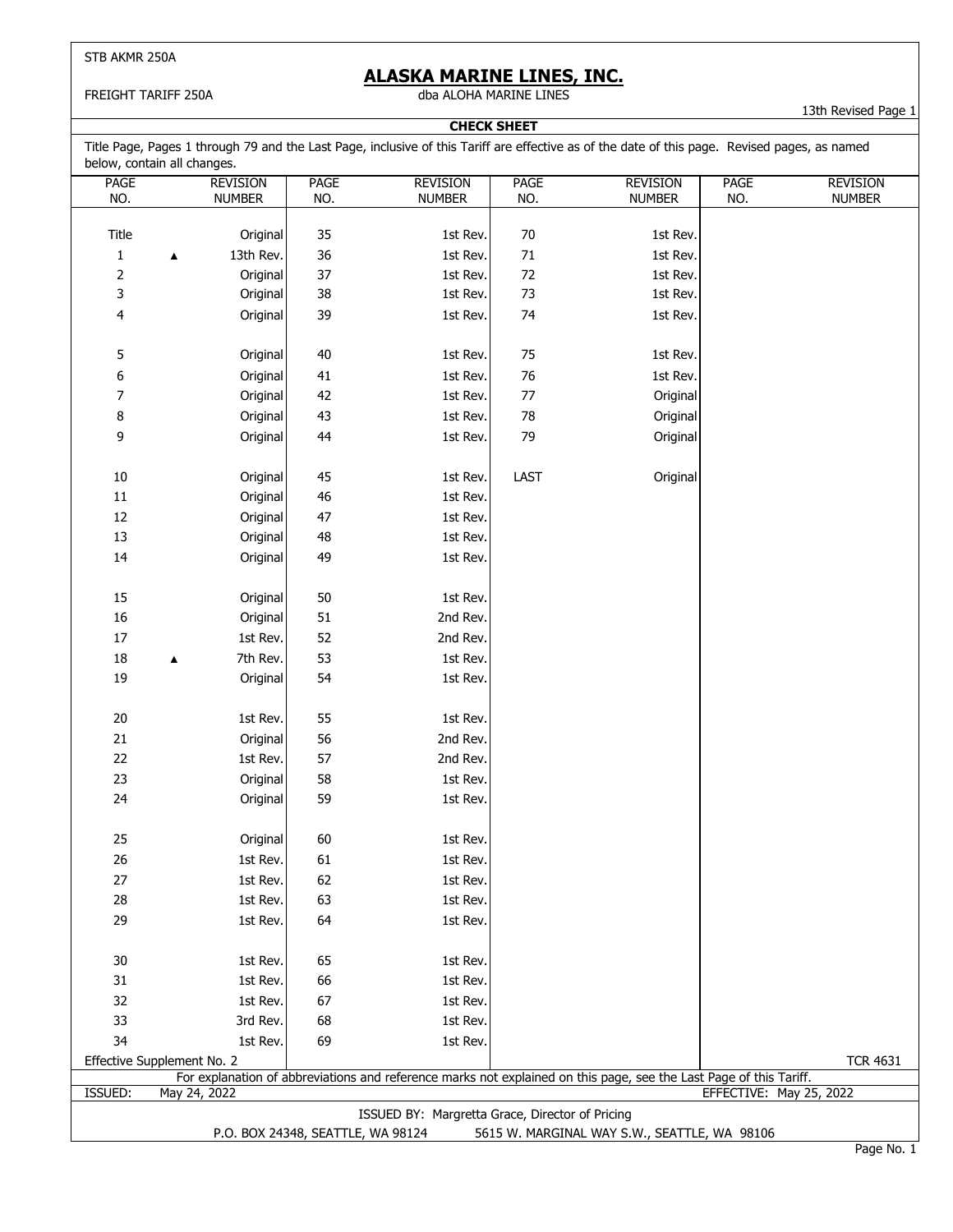# **ALASKA MARINE LINES, INC.**

FREIGHT TARIFF 250A CHARLA CHARLA CHARLA CHARLA MARINE LINES Charles And The Charles Change 2 dba ALOHA MARINE LINES

LIST OF POINTS SERVED:

| HAWAII (Refer to Section 2 for Rates): |
|----------------------------------------|
|----------------------------------------|

RATE BASIS:

Barbers Point<br>
HON Hawaiian Islands (Neighbor Islands/Other Ports) and the state of the MI Hawaiian Islands (Neighbor Islands/Other Ports)

POINTS IN WASHINGTON:

**Seattle** 

For explanation of abbreviations and reference marks not explained on this page, see the Last Page of this Tariff. ISSUED: April 13, 2020 EFFECTIVE: April 14, 2020

P.O. BOX 24348, SEATTLE, WA 98124 5615 W. MARGINAL WAY S.W., SEATTLE, WA 98106 ISSUED BY: Margretta Grace, Director of Pricing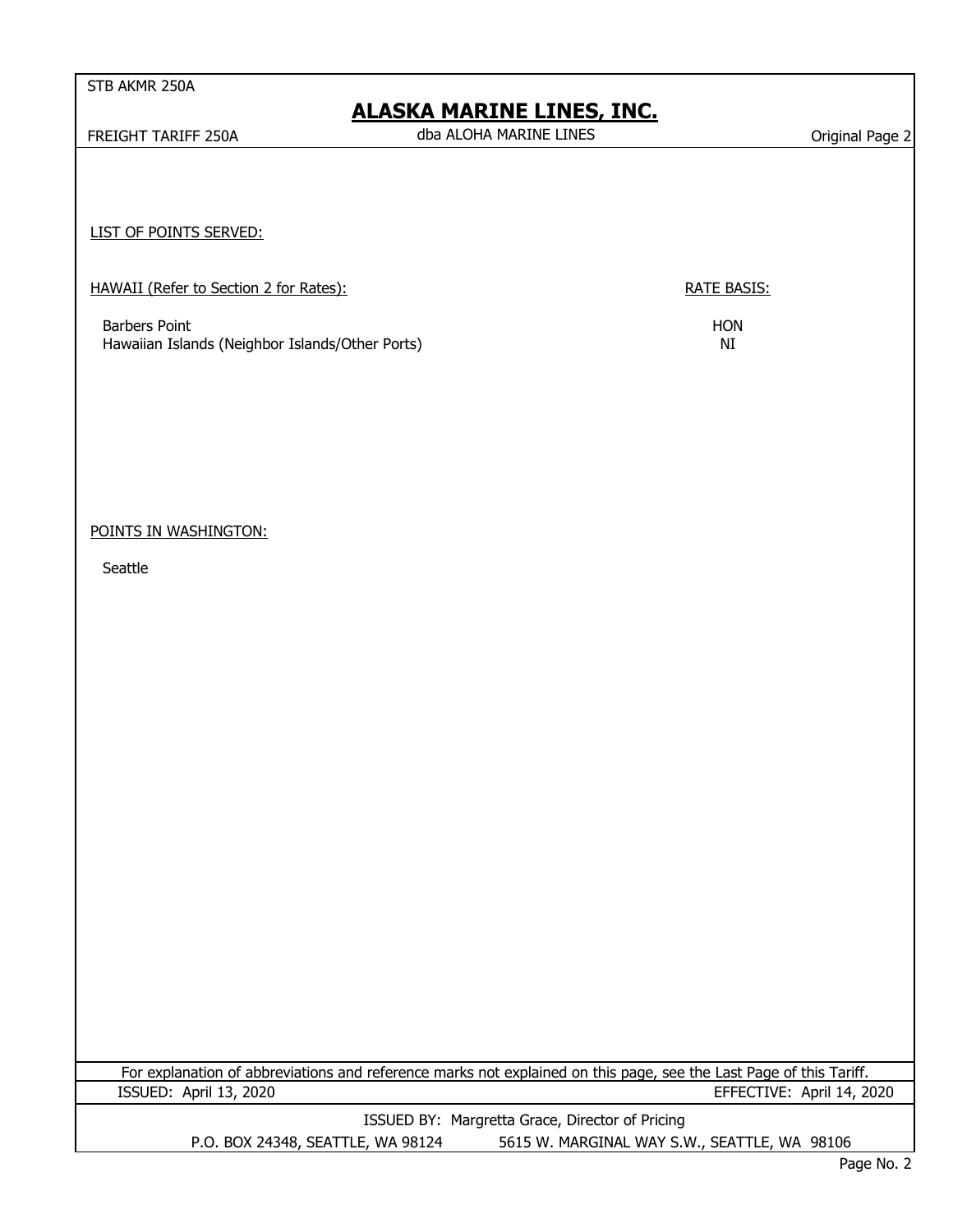## **ALASKA MARINE LINES, INC.**

FREIGHT TARIFF 250A CHARLA CHARLOHA MARINE LINES CHARLOHI TARIFF 250A dba ALOHA MARINE LINES

#### PARTICIPATING CARRIERS

| ABBREVIATIONS: | NAME OF CARRIER:                     |
|----------------|--------------------------------------|
| YBRL           | YOUNG BROTHERS, LTD.<br>Honolulu, HI |
|                |                                      |
|                |                                      |

For explanation of abbreviations and reference marks not explained on this page, see the Last Page of this Tariff. ISSUED: April 13, 2020 EFFECTIVE: April 14, 2020

P.O. BOX 24348, SEATTLE, WA 98124 5615 W. MARGINAL WAY S.W., SEATTLE, WA 98106 ISSUED BY: Margretta Grace, Director of Pricing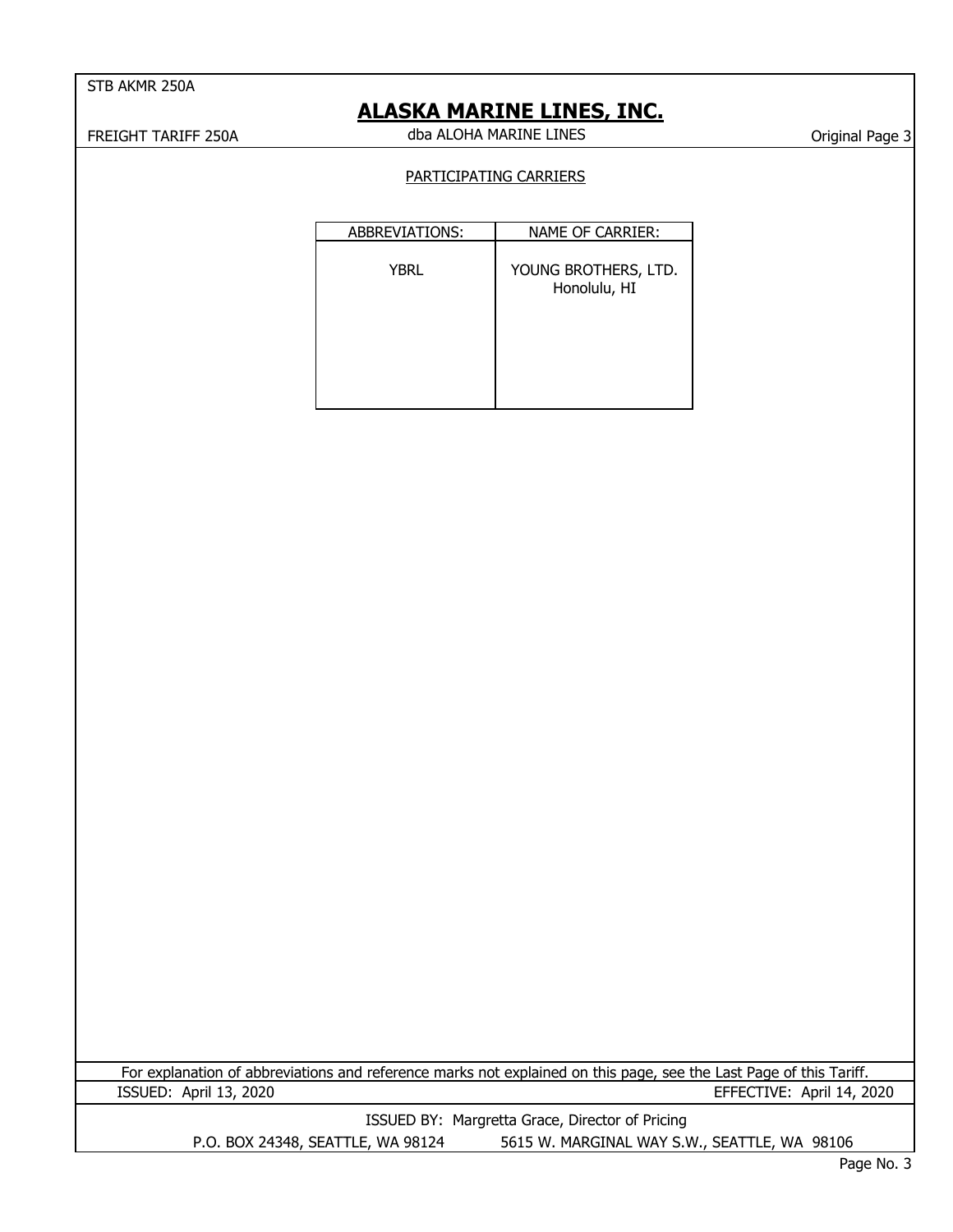## **ALASKA MARINE LINES, INC.**

FREIGHT TARIFF 250A Original Page 4 dba ALOHA MARINE LINES

| <b>TABLE OF CONTENTS</b><br>NOTE: The hyphen (-) indicates "through"                                                                 |                                        |                                  |  |  |
|--------------------------------------------------------------------------------------------------------------------------------------|----------------------------------------|----------------------------------|--|--|
| SUBJECT:                                                                                                                             | ITEM NO.:                              | PAGE NO.:                        |  |  |
|                                                                                                                                      |                                        |                                  |  |  |
| $- A -$                                                                                                                              |                                        |                                  |  |  |
|                                                                                                                                      | 160<br>175<br>160<br>210<br>345<br>342 | 14<br>15<br>14<br>16<br>18<br>17 |  |  |
| $- B -$                                                                                                                              |                                        |                                  |  |  |
| $-C -$                                                                                                                               |                                        |                                  |  |  |
|                                                                                                                                      |                                        | 3                                |  |  |
| $-D -$                                                                                                                               |                                        |                                  |  |  |
|                                                                                                                                      | 110<br>500<br>501                      | 13<br>19<br>20                   |  |  |
| - E -                                                                                                                                |                                        |                                  |  |  |
|                                                                                                                                      |                                        |                                  |  |  |
|                                                                                                                                      |                                        |                                  |  |  |
|                                                                                                                                      |                                        |                                  |  |  |
|                                                                                                                                      |                                        |                                  |  |  |
|                                                                                                                                      |                                        |                                  |  |  |
| For explanation of abbreviations and reference marks not explained on this page, see the Last Page of this Tariff.                   |                                        |                                  |  |  |
| ISSUED: April 13, 2020                                                                                                               | EFFECTIVE: April 14, 2020              |                                  |  |  |
| ISSUED BY: Margretta Grace, Director of Pricing<br>P.O. BOX 24348, SEATTLE, WA 98124<br>5615 W. MARGINAL WAY S.W., SEATTLE, WA 98106 |                                        |                                  |  |  |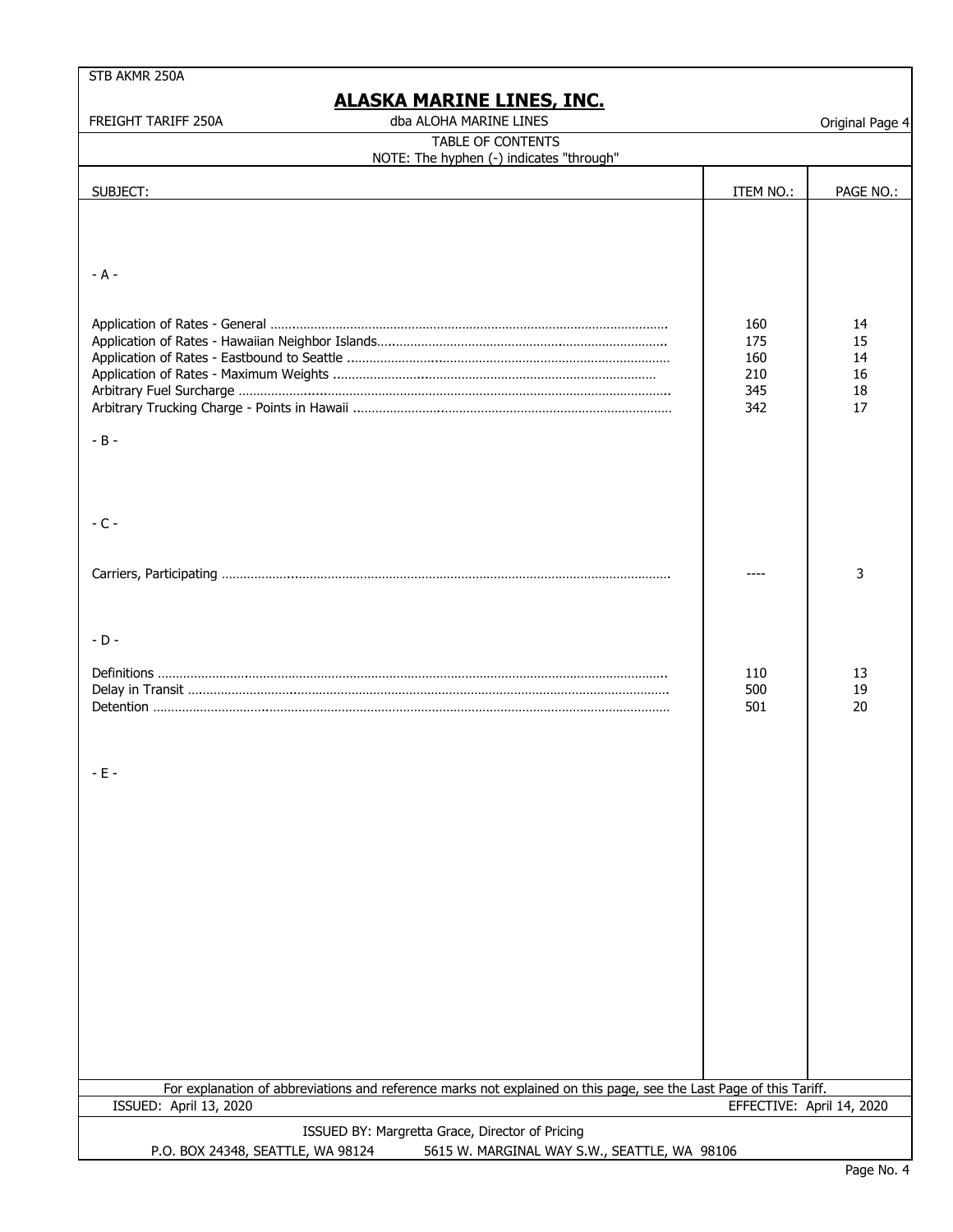| STB AKMR 250A                                                                                                      |                           |                 |
|--------------------------------------------------------------------------------------------------------------------|---------------------------|-----------------|
| <u>ALASKA MARINE LINES, INC.</u><br>dba ALOHA MARINE LINES<br>FREIGHT TARIFF 250A                                  |                           | Original Page 5 |
| TABLE OF CONTENTS<br>NOTE: The hyphen (-) indicates "through"                                                      |                           |                 |
| SUBJECT:                                                                                                           | ITEM NO.:                 | PAGE NO.:       |
|                                                                                                                    |                           |                 |
| $- F -$                                                                                                            |                           |                 |
|                                                                                                                    | 910<br>345                | 23<br>18        |
|                                                                                                                    |                           |                 |
| $-G -$                                                                                                             |                           |                 |
|                                                                                                                    | 100                       | 13              |
|                                                                                                                    |                           |                 |
| $-H -$                                                                                                             |                           |                 |
|                                                                                                                    |                           |                 |
|                                                                                                                    | 5300<br>5400              | 79<br>79        |
|                                                                                                                    | 910                       | 23              |
|                                                                                                                    | 568                       | 21              |
| $-1-$                                                                                                              |                           |                 |
|                                                                                                                    | ----                      | $7 - 11$        |
|                                                                                                                    | 175                       | 15              |
| $-1-$                                                                                                              |                           |                 |
|                                                                                                                    |                           |                 |
| $-K -$                                                                                                             |                           |                 |
|                                                                                                                    |                           |                 |
| $-L -$                                                                                                             |                           |                 |
| Limited Weight at Certain Ports                                                                                    | 575                       | 22              |
|                                                                                                                    |                           | 2               |
|                                                                                                                    |                           |                 |
| $-M -$                                                                                                             |                           |                 |
|                                                                                                                    | 610                       | 22              |
|                                                                                                                    |                           |                 |
| $-N -$                                                                                                             |                           |                 |
| $-0 -$                                                                                                             |                           |                 |
|                                                                                                                    | 568                       | 21              |
|                                                                                                                    | 568                       | 21              |
|                                                                                                                    |                           |                 |
|                                                                                                                    |                           |                 |
| For explanation of abbreviations and reference marks not explained on this page, see the Last Page of this Tariff. |                           |                 |
| <b>ISSUED: April 13, 2020</b>                                                                                      | EFFECTIVE: April 14, 2020 |                 |
| ISSUED BY: Margretta Grace, Director of Pricing                                                                    |                           |                 |
| 5615 W. MARGINAL WAY S.W., SEATTLE, WA 98106<br>P.O. BOX 24348, SEATTLE, WA 98124                                  |                           |                 |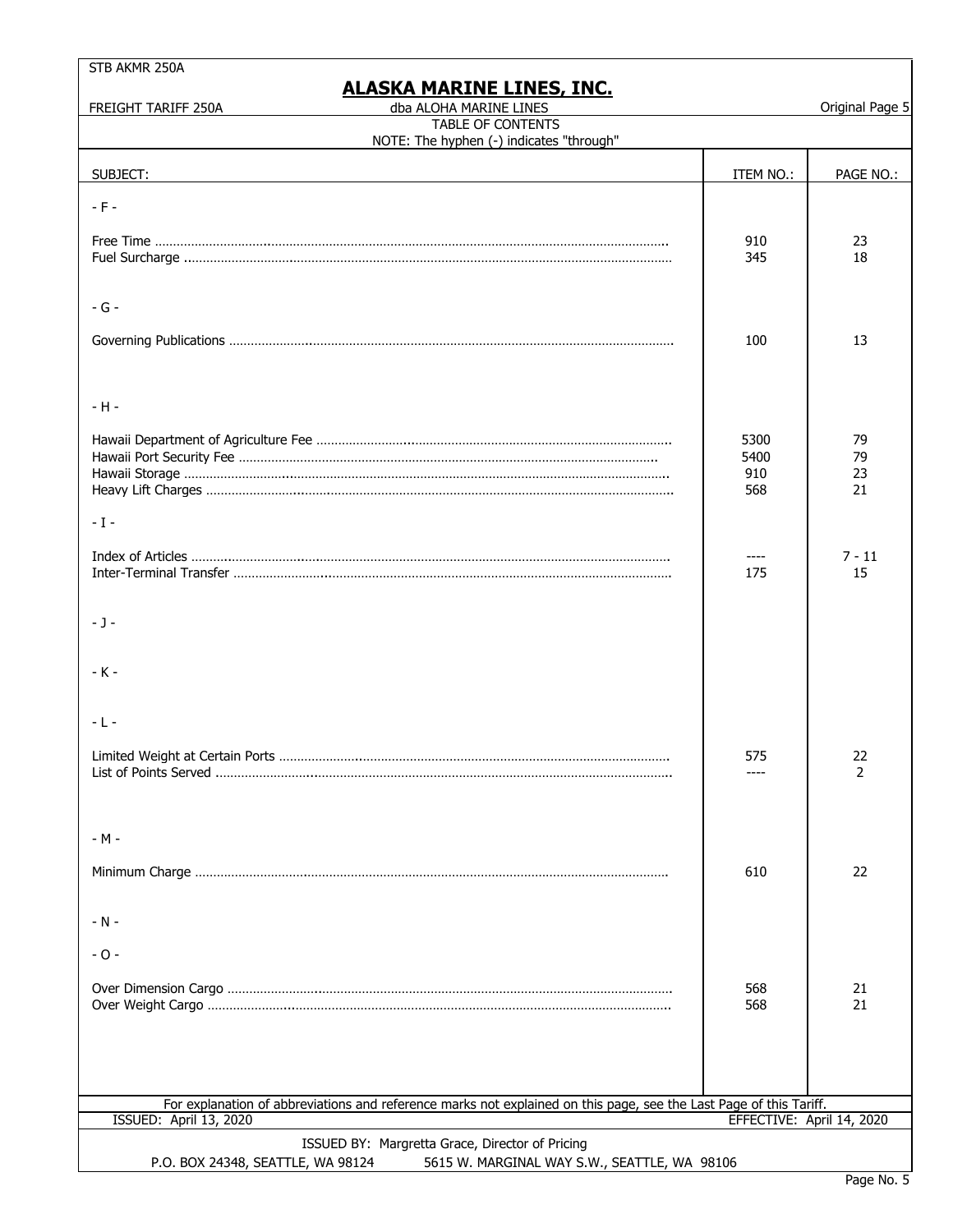| STB AKMR 250A                                                                                                                                |                             |                                           |
|----------------------------------------------------------------------------------------------------------------------------------------------|-----------------------------|-------------------------------------------|
| <u>ALASKA MARINE LINES, INC.</u><br>dba ALOHA MARINE LINES<br>FREIGHT TARIFF 250A                                                            |                             | Original Page 6                           |
| <b>TABLE OF CONTENTS</b><br>NOTE: The hyphen (-) indicates "through"                                                                         |                             |                                           |
| SUBJECT:                                                                                                                                     | ITEM NO.:                   | PAGE NO.:                                 |
| $- P -$                                                                                                                                      |                             |                                           |
|                                                                                                                                              |                             | 3<br>$\mathcal{P}$                        |
| $-Q -$                                                                                                                                       |                             |                                           |
| $-R -$                                                                                                                                       |                             |                                           |
| $-S -$                                                                                                                                       |                             |                                           |
|                                                                                                                                              | $100 - 995$<br>$---$<br>910 | $12 - 24$<br>$25 - 76$<br>$77 - 79$<br>23 |
| $-T -$                                                                                                                                       |                             |                                           |
|                                                                                                                                              | 942<br>5020<br>342          | 24<br>78<br>17                            |
| - U -                                                                                                                                        |                             |                                           |
| $-V -$                                                                                                                                       |                             |                                           |
| - W -                                                                                                                                        |                             | 78 - 79                                   |
| $-XYZ -$                                                                                                                                     |                             |                                           |
|                                                                                                                                              |                             |                                           |
|                                                                                                                                              |                             |                                           |
|                                                                                                                                              |                             |                                           |
| For explanation of abbreviations and reference marks not explained on this page, see the Last Page of this Tariff.<br>ISSUED: April 13, 2020 | EFFECTIVE: April 14, 2020   |                                           |
| ISSUED BY: Margretta Grace, Director of Pricing                                                                                              |                             |                                           |
| 5615 W. MARGINAL WAY S.W., SEATTLE, WA 98106<br>P.O. BOX 24348, SEATTLE, WA 98124                                                            |                             |                                           |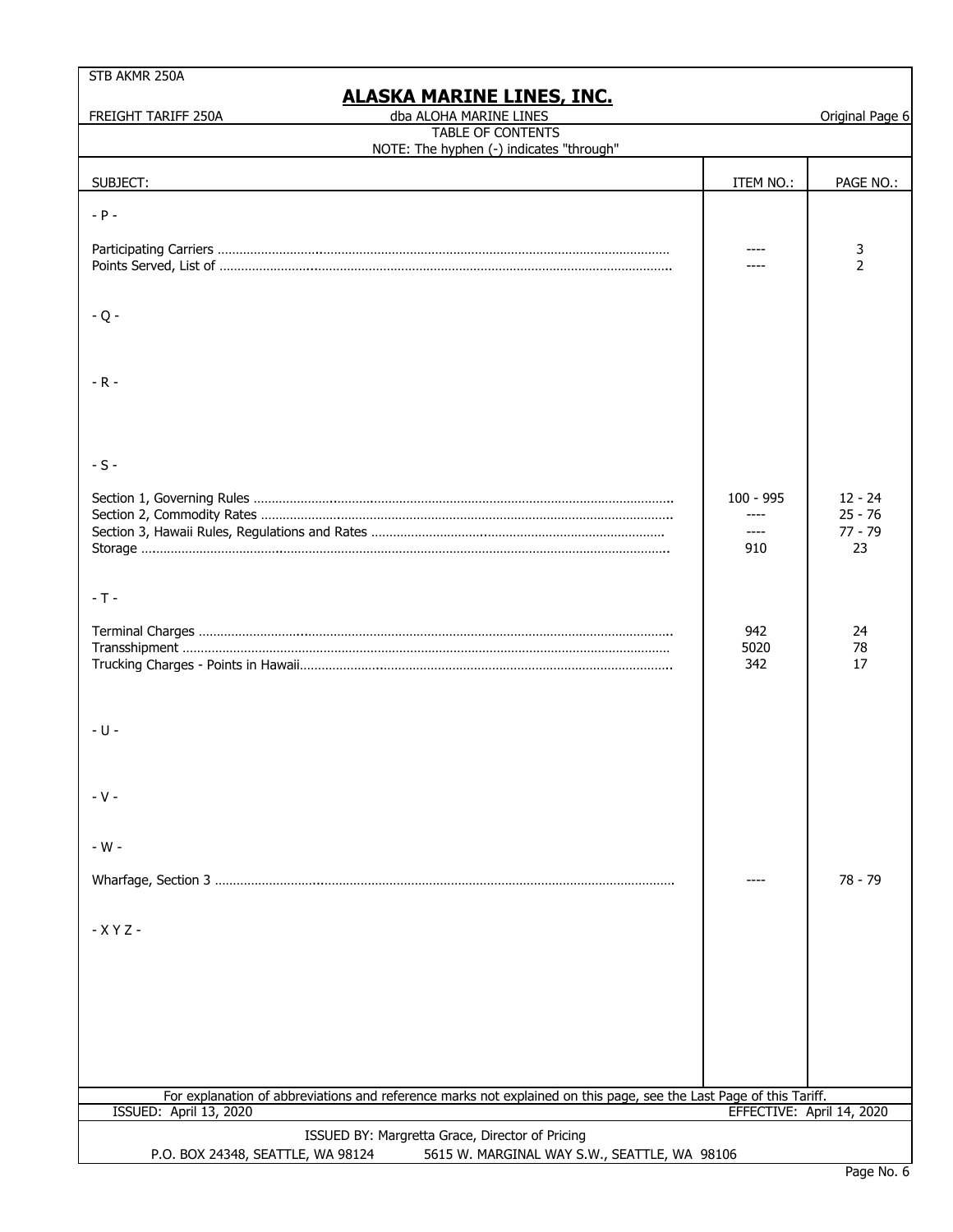| STB AKMR 250A                       |                                                 |                                                                                                                    |                              |
|-------------------------------------|-------------------------------------------------|--------------------------------------------------------------------------------------------------------------------|------------------------------|
|                                     | ALASKA MARINE LINES, INC.                       |                                                                                                                    |                              |
| <b>FREIGHT TARIFF 250A</b>          | dba ALOHA MARINE LINES                          |                                                                                                                    | Original Page 7              |
|                                     |                                                 | <b>INDEX OF ARTICLES</b>                                                                                           |                              |
|                                     |                                                 | for Which Commodity Rates are Named in this Tariff                                                                 |                              |
|                                     |                                                 |                                                                                                                    |                              |
| COMMODITY:                          | ITEM NO.:                                       | <b>COMMODITY</b>                                                                                                   | ITEM NO.:                    |
|                                     |                                                 |                                                                                                                    |                              |
|                                     |                                                 |                                                                                                                    |                              |
|                                     |                                                 |                                                                                                                    |                              |
| $- A -$                             |                                                 |                                                                                                                    |                              |
|                                     |                                                 |                                                                                                                    |                              |
|                                     |                                                 |                                                                                                                    |                              |
| Alcoholic Beverages                 | 1500-001                                        | Canoes                                                                                                             | 1130-000                     |
| Aluminum                            | 1480-001                                        | Carbonated Beverages                                                                                               | 1110-000                     |
| Animal Litter                       | 1590-000                                        | Cellulose Wadding                                                                                                  | 1590-000                     |
| Appliances, Household               | 1050-000                                        | Cement                                                                                                             | 1660-000                     |
| Aprons                              | 1590-000                                        | Cement, Roofing Tile                                                                                               | 1660-000                     |
| Asphalt                             | 1660-000                                        | Charcoal                                                                                                           | 1430-002                     |
| Asphalt Roofing<br><b>ATVs</b>      | 1660-000<br>1740-001                            | Chips, Wood                                                                                                        | 1430-002<br>1460-002         |
| Automobiles                         | 1080-000                                        | Classrooms, Portable<br>Clay, Roofing Tile                                                                         | 1660-000                     |
|                                     |                                                 | Clothing                                                                                                           | 1590-000                     |
|                                     |                                                 | Coaches                                                                                                            | 1740-002                     |
|                                     |                                                 | <b>Coal Tar Emulsion</b>                                                                                           | 1660-000                     |
| $-B -$                              |                                                 | Coating, Roofing                                                                                                   | 1660-000                     |
|                                     |                                                 | Compound, Asphalt Flooring                                                                                         | 1660-000                     |
|                                     |                                                 | Containers                                                                                                         | 1220-004;1270-001            |
| Bags, as desc.                      | 1590-000                                        | Containers, Empty, Shipper-Owned                                                                                   | 1270-001                     |
| <b>Bark</b>                         | 1010-003                                        | Containers, NOS                                                                                                    | 1590-000                     |
| <b>Bathroom Cabinets</b>            | 1200-000                                        | <b>Control Units</b>                                                                                               | 1300-004                     |
| Beer                                | 1500-001                                        | Cookie Mix                                                                                                         | 1430-003                     |
| <b>Bentonite</b>                    | 1005-001                                        | Cornmeal                                                                                                           | 1430-003                     |
| Beverages, Alcoholic                | 1500-001                                        | <b>Cosmetic Pads</b>                                                                                               | 1590-000                     |
| Beverages, NOS                      | 1110-000                                        | <b>Cross Arms</b>                                                                                                  | 1200-000                     |
| <b>Biscuit Mix</b><br><b>Blocks</b> | 1430-003<br>1160-000                            | Cups                                                                                                               | 1590-000                     |
| <b>Boat Trailers</b>                | 1130-000                                        | $-D -$                                                                                                             |                              |
| <b>Boats</b>                        | 1130-000                                        |                                                                                                                    |                              |
| <b>Books</b>                        | 1590-000                                        |                                                                                                                    |                              |
| Boxes, KDF                          | 1590-000                                        | Deodorant                                                                                                          | 1590-000                     |
| <b>Bricks</b>                       | 1160-000                                        | <b>Diapers</b>                                                                                                     | 1590-000                     |
| <b>Briquettes</b>                   | 1430-002                                        | Dirt, Non-hazardous/contaminated                                                                                   | 1760-000                     |
| <b>Building Board</b>               | 1630-000                                        | <b>Dishes</b>                                                                                                      | 1590-000                     |
| <b>Building Materials</b>           | 1200-000                                        | Dishwashers                                                                                                        | 1050-000                     |
| <b>Buildings</b>                    | 1460-001; 1460-002                              | Doilies                                                                                                            | 1590-000                     |
| <b>Buses</b>                        | 1740-002                                        | Doors, Wood                                                                                                        | 1200-000                     |
|                                     |                                                 | Downspouts                                                                                                         | 1200-000                     |
|                                     |                                                 | <b>Drapes</b>                                                                                                      | 1590-000                     |
| $-C -$                              |                                                 | <b>Drilling Mud</b>                                                                                                | 1005-001                     |
|                                     |                                                 | Drums, Empty, Plastic or Steel<br>Drying Machines                                                                  | 1220-004<br>1050-000         |
| Cables, Electrical                  | 1300-000                                        |                                                                                                                    | 1220-004                     |
| Cake Mix                            | 1430-003                                        |                                                                                                                    | 1050-000                     |
| Calendars                           | 1590-000                                        |                                                                                                                    |                              |
| Candles                             | 1590-000                                        |                                                                                                                    |                              |
|                                     |                                                 |                                                                                                                    |                              |
|                                     |                                                 |                                                                                                                    |                              |
|                                     |                                                 |                                                                                                                    | Index Continued on Next Page |
|                                     |                                                 | For explanation of abbreviations and reference marks not explained on this page, see the Last Page of this Tariff. |                              |
| ISSUED: April 13, 2020              |                                                 |                                                                                                                    | EFFECTIVE: April 14, 2020    |
|                                     | ISSUED BY: Margretta Grace, Director of Pricing |                                                                                                                    |                              |
| P.O. BOX 24348, SEATTLE, WA 98124   |                                                 | 5615 W. MARGINAL WAY S.W., SEATTLE, WA 98106                                                                       |                              |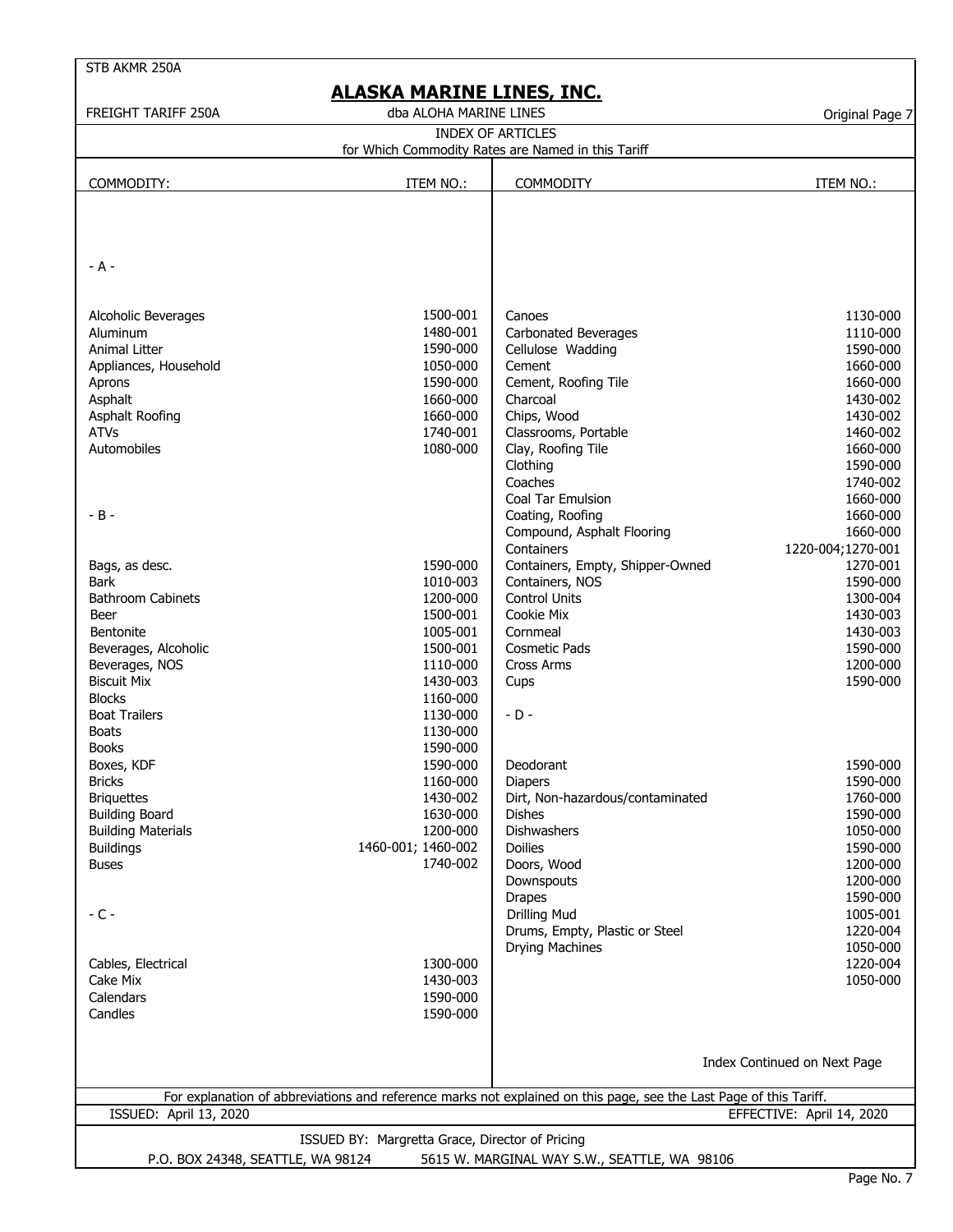| STB AKMR 250A                                                                                                                                                                                                                                                                                                                                                            |                                                                                                                                                                                                          |                                                                                                                                                                                 |                                                                                                        |
|--------------------------------------------------------------------------------------------------------------------------------------------------------------------------------------------------------------------------------------------------------------------------------------------------------------------------------------------------------------------------|----------------------------------------------------------------------------------------------------------------------------------------------------------------------------------------------------------|---------------------------------------------------------------------------------------------------------------------------------------------------------------------------------|--------------------------------------------------------------------------------------------------------|
| FREIGHT TARIFF 250A                                                                                                                                                                                                                                                                                                                                                      | ALASKA MARINE LINES, INC.<br>dba ALOHA MARINE LINES                                                                                                                                                      |                                                                                                                                                                                 | Original Page 8                                                                                        |
|                                                                                                                                                                                                                                                                                                                                                                          |                                                                                                                                                                                                          | <b>INDEX OF ARTICLES</b>                                                                                                                                                        |                                                                                                        |
|                                                                                                                                                                                                                                                                                                                                                                          |                                                                                                                                                                                                          | for Which Commodity Rates are Named in this Tariff                                                                                                                              |                                                                                                        |
| COMMODITY:                                                                                                                                                                                                                                                                                                                                                               | ITEM NO.:                                                                                                                                                                                                | <b>COMMODITY</b>                                                                                                                                                                | ITEM NO.:                                                                                              |
|                                                                                                                                                                                                                                                                                                                                                                          |                                                                                                                                                                                                          |                                                                                                                                                                                 |                                                                                                        |
| $-E -$                                                                                                                                                                                                                                                                                                                                                                   |                                                                                                                                                                                                          | $-H -$                                                                                                                                                                          |                                                                                                        |
| Electrical Equipment, Instrumentation or<br>Switchgear<br>Envelopes<br><b>Erosion Control Materials</b><br><b>Expanded Vermiculite</b><br>$-F -$                                                                                                                                                                                                                         | 1300-000; 1300-004<br>1590-000<br>1010-003<br>1010-003                                                                                                                                                   | Hardipanel<br>Hay, Baled<br>Holders, Paper or Plastic<br>Hominy<br>Horticultural Mulch, Dry<br><b>Horticultural Perlite</b><br>Household Goods<br>Houses, Buildings, or Modules | 1630-000<br>1010-001<br>1590-000<br>1430-003<br>1010-003<br>1010-003<br>1450-000<br>1460-001; 1460-002 |
| <b>Facial Tissues</b><br><b>Feed Supplements</b><br>Feed, Animal<br>Felt, in rolls<br>Fencing<br>Fertilizer<br><b>Fertilizing Compounds</b><br>Filters, Coffee or Fryer<br><b>Flavored Beverages</b><br>Flour, Flour Mixes<br>Foodstuffs, Flour and Mixes<br>Four Wheelers<br>Freezers<br>Freight NOS<br>Freight NOS - Hazardous<br>Frosting<br>Furniture, New, SU or KD | 1590-000<br>1010-001<br>1010-001<br>1660-000<br>1200-000<br>1010-003<br>1010-002<br>1590-000<br>1110-000<br>1430-003<br>1430-003<br>1740-001<br>1050-000<br>1370-000<br>1370-003<br>1430-003<br>1390-000 | $-1-$<br>Ice Cube Machines<br>Insulation<br>Iron and Steel Articles<br><b>Ironing Machines</b><br>$-1-$<br>Jet Skis                                                             | 1050-000<br>1470-000<br>1480-000; 1480-001; 1480-002; 1610-001<br>1050-000<br>1740-001                 |
| $-G -$<br>Games<br>Garbage Disposals<br><b>Gardening Supplies</b><br>Garnet Rock or Sand<br><b>Geotextiles</b><br>Generators<br>Glass, Window<br>Glued Board<br>Gowns, Paper<br>Grit, Blasting<br>Grits, Foodstuffs<br><b>Gutters</b><br>Gypsum Board                                                                                                                    | 1590-000<br>1050-000<br>1010-003<br>1005-001<br>1010-003<br>1300-004<br>1420-000<br>1510-000<br>1590-000<br>1005-001<br>1430-003<br>1200-000<br>1630-000; 1750-000                                       | - K -<br>Kayaks<br>Kitchen Cabinets<br>Kits, Arts or Craft                                                                                                                      | 1130-000<br>1200-000<br>1590-000                                                                       |
|                                                                                                                                                                                                                                                                                                                                                                          |                                                                                                                                                                                                          |                                                                                                                                                                                 | Index Continued on Next Page                                                                           |
|                                                                                                                                                                                                                                                                                                                                                                          |                                                                                                                                                                                                          | For explanation of abbreviations and reference marks not explained on this page, see the Last Page of this Tariff.                                                              |                                                                                                        |
| <b>ISSUED: April 13, 2020</b>                                                                                                                                                                                                                                                                                                                                            |                                                                                                                                                                                                          |                                                                                                                                                                                 | EFFECTIVE: April 14, 2020                                                                              |
| P.O. BOX 24348, SEATTLE, WA 98124                                                                                                                                                                                                                                                                                                                                        | ISSUED BY: Margretta Grace, Director of Pricing                                                                                                                                                          | 5615 W. MARGINAL WAY S.W., SEATTLE, WA 98106                                                                                                                                    |                                                                                                        |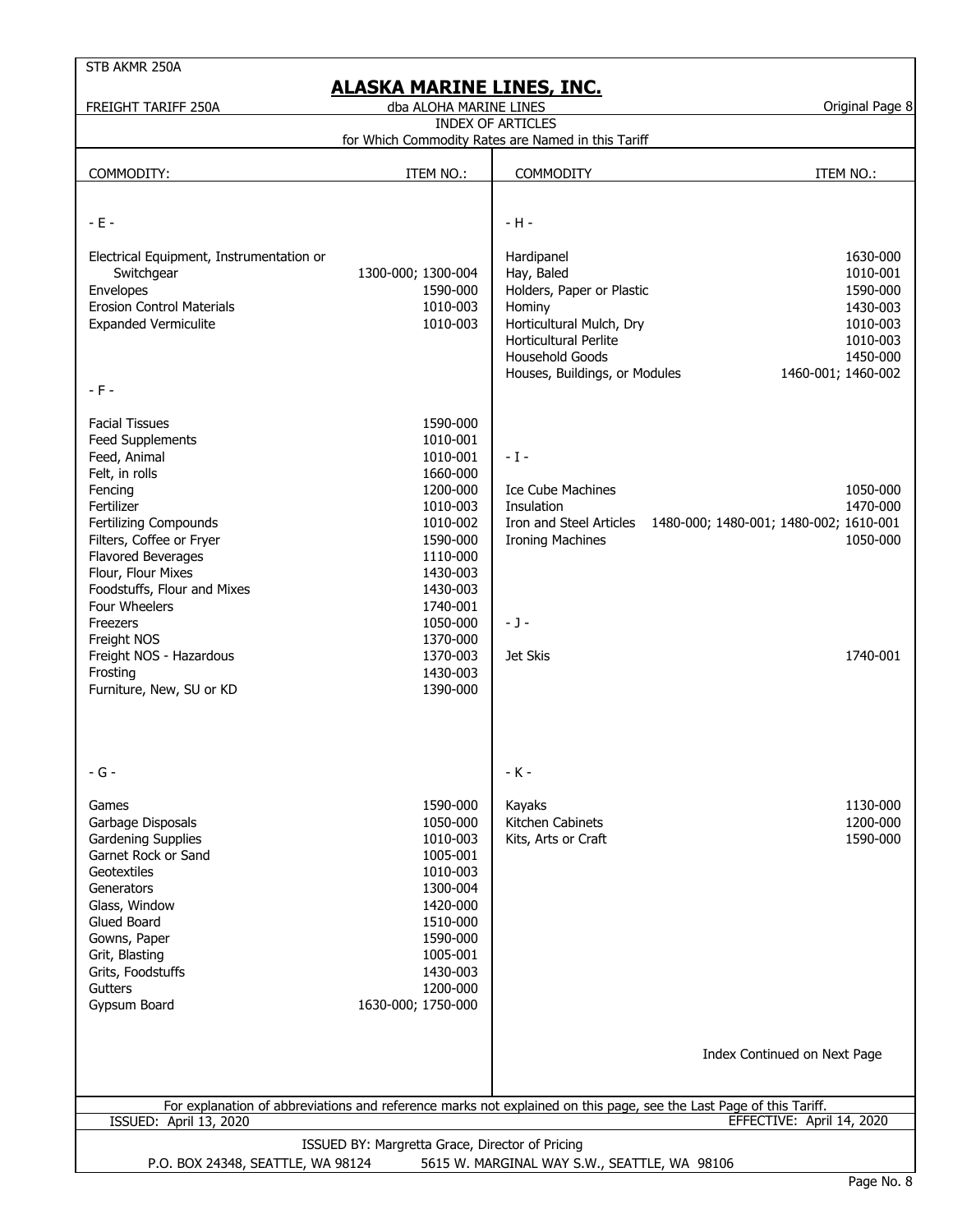| STB AKMR 250A                                                                                                      |                                                 |                                                    |                              |  |  |
|--------------------------------------------------------------------------------------------------------------------|-------------------------------------------------|----------------------------------------------------|------------------------------|--|--|
|                                                                                                                    | <b>ALASKA MARINE LINES, INC.</b>                |                                                    |                              |  |  |
| FREIGHT TARIFF 250A                                                                                                | dba ALOHA MARINE LINES                          | <b>INDEX OF ARTICLES</b>                           | Original Page 9              |  |  |
|                                                                                                                    |                                                 | for Which Commodity Rates are Named in this Tariff |                              |  |  |
|                                                                                                                    |                                                 |                                                    |                              |  |  |
| COMMODITY:                                                                                                         | ITEM NO.:                                       | <b>COMMODITY</b>                                   | ITEM NO.:                    |  |  |
|                                                                                                                    |                                                 |                                                    |                              |  |  |
| $-L -$                                                                                                             |                                                 | $-0-$                                              |                              |  |  |
|                                                                                                                    |                                                 |                                                    |                              |  |  |
| Lath                                                                                                               | 1200-001                                        | Ovens                                              | 1050-000                     |  |  |
| Lighter Fluid                                                                                                      | 1430-002                                        |                                                    |                              |  |  |
| Lime                                                                                                               | 1005-001                                        |                                                    |                              |  |  |
| Lining, Molded Asphalt                                                                                             | 1660-000                                        | $- P -$                                            |                              |  |  |
| Liquors                                                                                                            | 1500-001                                        |                                                    |                              |  |  |
| Logs                                                                                                               | 1430-002                                        |                                                    |                              |  |  |
| Lumber                                                                                                             | 1510-000                                        | Pallets                                            |                              |  |  |
|                                                                                                                    |                                                 | Pancake Mix                                        | 1200-000<br>1430-003         |  |  |
|                                                                                                                    |                                                 | Paper                                              | 1590-001; 1590-000           |  |  |
|                                                                                                                    |                                                 | Paper, In Rolls                                    | 1660-000                     |  |  |
| $-M -$                                                                                                             |                                                 | Paper, Scrap                                       | 1680-001                     |  |  |
|                                                                                                                    |                                                 | Papeteries                                         | 1590-000                     |  |  |
|                                                                                                                    |                                                 | Pearl Barley                                       | 1430-003                     |  |  |
| Machinery                                                                                                          | 1520-000                                        | Peat and Peat Moss                                 | 1010-003                     |  |  |
| <b>Mattress Slats</b>                                                                                              | 1200-000                                        | <b>Personal Effects</b>                            | 1450-000                     |  |  |
| Microwave Ovens                                                                                                    | 1050-000                                        | Petroleum                                          | 1600-001; 1600-002           |  |  |
| Millwork                                                                                                           | 1200-000                                        | Pickup Trucks                                      | 1080-000                     |  |  |
| Mixes, Flour                                                                                                       | 1430-003                                        | Pie Crust                                          | 1430-003                     |  |  |
| <b>Modular Units</b>                                                                                               | 1460-001                                        | Piling                                             | 1510-001                     |  |  |
| Molding                                                                                                            | 1200-000                                        | <b>Pillow Cases</b>                                | 1590-000                     |  |  |
| Mopeds<br>Motor Homes                                                                                              | 1740-001<br>1740-002                            | Pipe, Iron or Steel<br>Pipe, Plastic               | 1610-001<br>1610-003         |  |  |
| Motorcycles                                                                                                        | 1740-001                                        | Pitch                                              | 1660-000                     |  |  |
| Muffin Mix                                                                                                         | 1430-003                                        | Place Mats, Paper                                  | 1590-000                     |  |  |
|                                                                                                                    |                                                 | Plaques                                            | 1590-000                     |  |  |
|                                                                                                                    |                                                 | Plasterboard                                       | 1750-000                     |  |  |
|                                                                                                                    |                                                 | Plastic Articles, NOS                              | 1590-000                     |  |  |
|                                                                                                                    |                                                 | <b>Plastic Articles</b>                            | 1200-000                     |  |  |
| $-N -$                                                                                                             |                                                 | Plastic Drums                                      | 1220-004                     |  |  |
|                                                                                                                    |                                                 | Plastic Film or Sheeting                           | 1590-000                     |  |  |
|                                                                                                                    |                                                 | Plumbersware                                       | 1620-000                     |  |  |
| <b>Napkins</b>                                                                                                     | 1590-000                                        | Plywood                                            | 1630-000<br>1510-001         |  |  |
| <b>Neck Strips</b><br>Newsprint, In Rolls                                                                          | 1590-000<br>1590-001                            | Poles, Wood<br>Posts, Split                        | 1200-000                     |  |  |
| Novelty Items                                                                                                      | 1590-000                                        | Potting Soil                                       | 1010-003                     |  |  |
|                                                                                                                    |                                                 | <b>Printed Greeting Cards</b>                      | 1590-000                     |  |  |
|                                                                                                                    |                                                 | Printing Paper                                     | 1590-000                     |  |  |
|                                                                                                                    |                                                 |                                                    |                              |  |  |
|                                                                                                                    |                                                 |                                                    |                              |  |  |
|                                                                                                                    |                                                 |                                                    |                              |  |  |
|                                                                                                                    |                                                 |                                                    |                              |  |  |
|                                                                                                                    |                                                 |                                                    |                              |  |  |
|                                                                                                                    |                                                 |                                                    |                              |  |  |
|                                                                                                                    |                                                 |                                                    |                              |  |  |
|                                                                                                                    |                                                 |                                                    |                              |  |  |
|                                                                                                                    |                                                 |                                                    |                              |  |  |
|                                                                                                                    |                                                 |                                                    | Index Continued on Next Page |  |  |
| For explanation of abbreviations and reference marks not explained on this page, see the Last Page of this Tariff. |                                                 |                                                    |                              |  |  |
| <b>ISSUED: April 13, 2020</b>                                                                                      |                                                 |                                                    | EFFECTIVE: April 14, 2020    |  |  |
|                                                                                                                    | ISSUED BY: Margretta Grace, Director of Pricing |                                                    |                              |  |  |
| P.O. BOX 24348, SEATTLE, WA 98124<br>5615 W. MARGINAL WAY S.W., SEATTLE, WA 98106                                  |                                                 |                                                    |                              |  |  |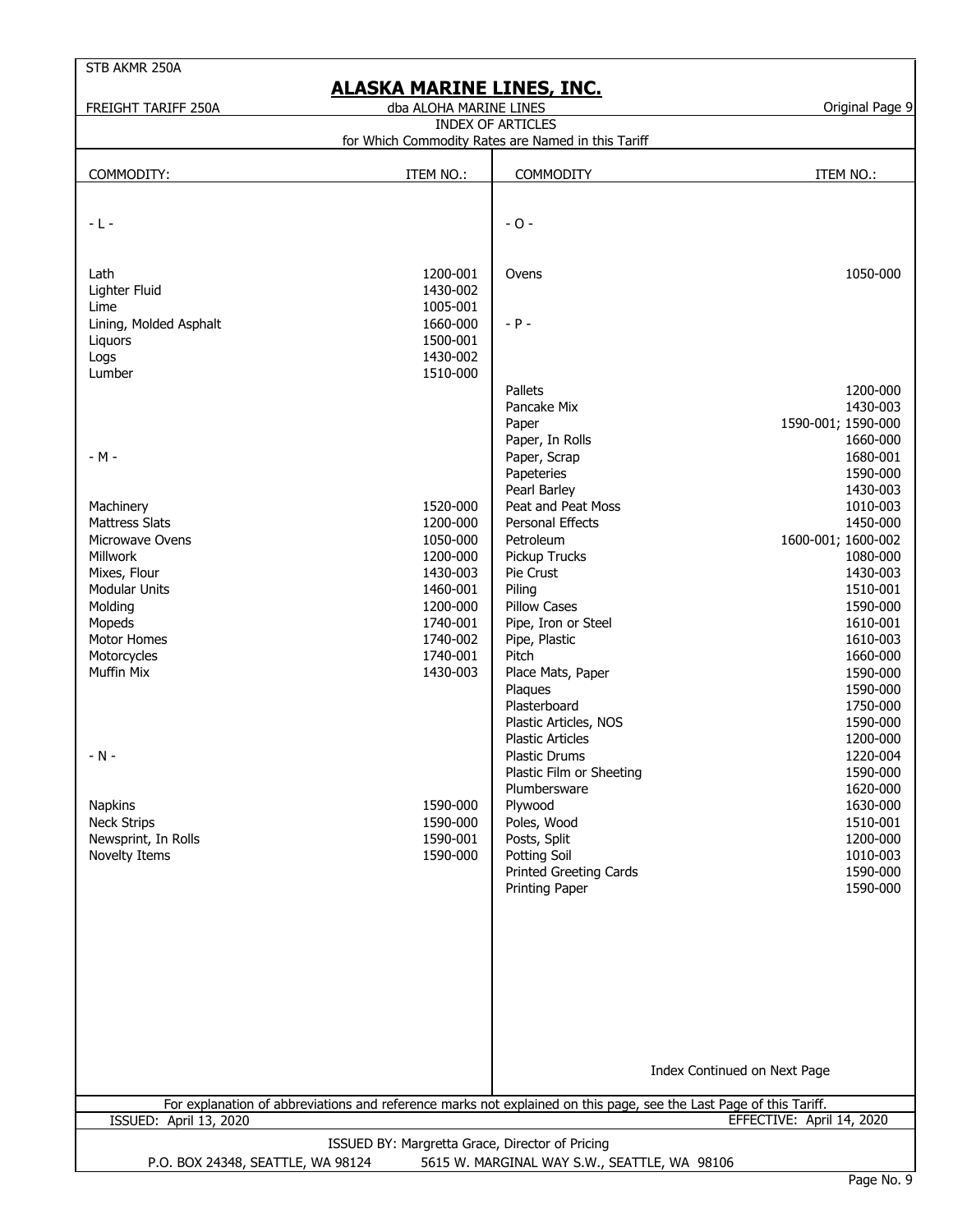| FREIGHT TARIFF 250A                                                                                                                                                                                                                                                                                                                                                                                                                                  | dba ALOHA MARINE LINES                                                                                                                                                                                                                                                                                           | ALASKA MARINE LINES, INC.                                                                                                                                                                                                                                                                                | Original Page 10                                                                                                                                                                                                 |
|------------------------------------------------------------------------------------------------------------------------------------------------------------------------------------------------------------------------------------------------------------------------------------------------------------------------------------------------------------------------------------------------------------------------------------------------------|------------------------------------------------------------------------------------------------------------------------------------------------------------------------------------------------------------------------------------------------------------------------------------------------------------------|----------------------------------------------------------------------------------------------------------------------------------------------------------------------------------------------------------------------------------------------------------------------------------------------------------|------------------------------------------------------------------------------------------------------------------------------------------------------------------------------------------------------------------|
|                                                                                                                                                                                                                                                                                                                                                                                                                                                      |                                                                                                                                                                                                                                                                                                                  | <b>INDEX OF ARTICLES</b>                                                                                                                                                                                                                                                                                 |                                                                                                                                                                                                                  |
|                                                                                                                                                                                                                                                                                                                                                                                                                                                      |                                                                                                                                                                                                                                                                                                                  | for Which Commodity Rates are Named in this Tariff                                                                                                                                                                                                                                                       |                                                                                                                                                                                                                  |
| COMMODITY:                                                                                                                                                                                                                                                                                                                                                                                                                                           | ITEM NO.:                                                                                                                                                                                                                                                                                                        | <b>COMMODITY</b>                                                                                                                                                                                                                                                                                         | ITEM NO.:                                                                                                                                                                                                        |
|                                                                                                                                                                                                                                                                                                                                                                                                                                                      |                                                                                                                                                                                                                                                                                                                  |                                                                                                                                                                                                                                                                                                          |                                                                                                                                                                                                                  |
| $-R -$                                                                                                                                                                                                                                                                                                                                                                                                                                               |                                                                                                                                                                                                                                                                                                                  |                                                                                                                                                                                                                                                                                                          |                                                                                                                                                                                                                  |
| Rags<br>Ranges<br>Refrigerators<br>Reinforcing Bars, Straight<br>Retail Nursery Supplies<br>Ribbons or Bows<br>Ridge Rolls, Asbestos<br>Roof Board<br>Roofing, Asbestos or Fiberglass<br>Roofing Composition<br>Roofing Materials<br>Roofing, Steel and Extrusion                                                                                                                                                                                    | 1680-001<br>1050-000<br>1050-000<br>1480-002<br>1010-003<br>1590-000<br>1660-000<br>1660-000<br>1660-000<br>1660-000<br>1200-000; 1660-000<br>1660-000                                                                                                                                                           | <b>Steel Articles</b><br><b>Steel Drums</b><br>Stone<br>Store Display Racks<br><b>Stoves</b><br>Straws, Drinking<br>Switchgear<br>$-T -$                                                                                                                                                                 | 1480-000; 1480-001; 1480-002; 1610-001<br>1220-004<br>1160-001<br>1590-000<br>1050-000<br>1590-000<br>1300-000                                                                                                   |
| $-S -$<br>Salt, Livestock Feed<br>Sand<br>Sanitary Pads<br>Sash, Wood<br>Sawdust<br>Scrap Automobile Bodies<br>Scrap Iron<br>Scrap Metal, NOS<br>Scrap Steel<br><b>Scrap Rags or Textiles</b><br><b>Shakes</b><br>Shavings<br>Sheathing, Asbestos or Fiberglass<br>Sheets, Paper<br>Shelf Lining, Paper<br>Shells, NOS<br>Shingles<br>Shipper Owned Containers, Empty<br>Shower Stalls<br>Siding<br>Silica<br>Slag<br>Sphagnum Moss<br>Stakes, Grape | 1010-001<br>1005-001<br>1590-000<br>1200-000<br>1010-003<br>1680-000<br>1680-000<br>1680-000<br>1680-000<br>1680-001<br>1200-000<br>1010-003<br>1660-000<br>1590-000<br>1590-000<br>1010-001<br>1200-000; 1660-002<br>1270-001<br>1620-000<br>1200-000; 1660-002<br>1005-001<br>1005-001<br>1010-003<br>1200-001 | Tablecloths<br>Tanks, Empty<br>Tar, Coal or Petroleum<br>Textile, Scrap<br>Textile, Wiping Cloths<br>Three Wheelers<br>Tires<br><b>Toilet Paper</b><br>Tools, Hand Gardening<br>Towels or Toweling, NOS<br>Tractor, Trucks<br>Trailers<br>Transformers<br><b>Truck Tractors</b><br>Trucks<br><b>Tubs</b> | 1590-000<br>1690-000<br>1660-000<br>1680-001<br>1680-004<br>1740-001<br>1710-000<br>1590-000<br>1010-003<br>1590-000<br>1740-003<br>1460-002; 1720-001<br>1300-000; 1300-004<br>1740-003<br>1740-003<br>1620-000 |
|                                                                                                                                                                                                                                                                                                                                                                                                                                                      |                                                                                                                                                                                                                                                                                                                  |                                                                                                                                                                                                                                                                                                          | Index Continued on Next Page                                                                                                                                                                                     |
|                                                                                                                                                                                                                                                                                                                                                                                                                                                      |                                                                                                                                                                                                                                                                                                                  |                                                                                                                                                                                                                                                                                                          | For explanation of abbreviations and reference marks not explained on this page, see the Last Page of this Tariff.                                                                                               |
| <b>ISSUED: April 13, 2020</b>                                                                                                                                                                                                                                                                                                                                                                                                                        |                                                                                                                                                                                                                                                                                                                  |                                                                                                                                                                                                                                                                                                          | EFFECTIVE: April 14, 2020                                                                                                                                                                                        |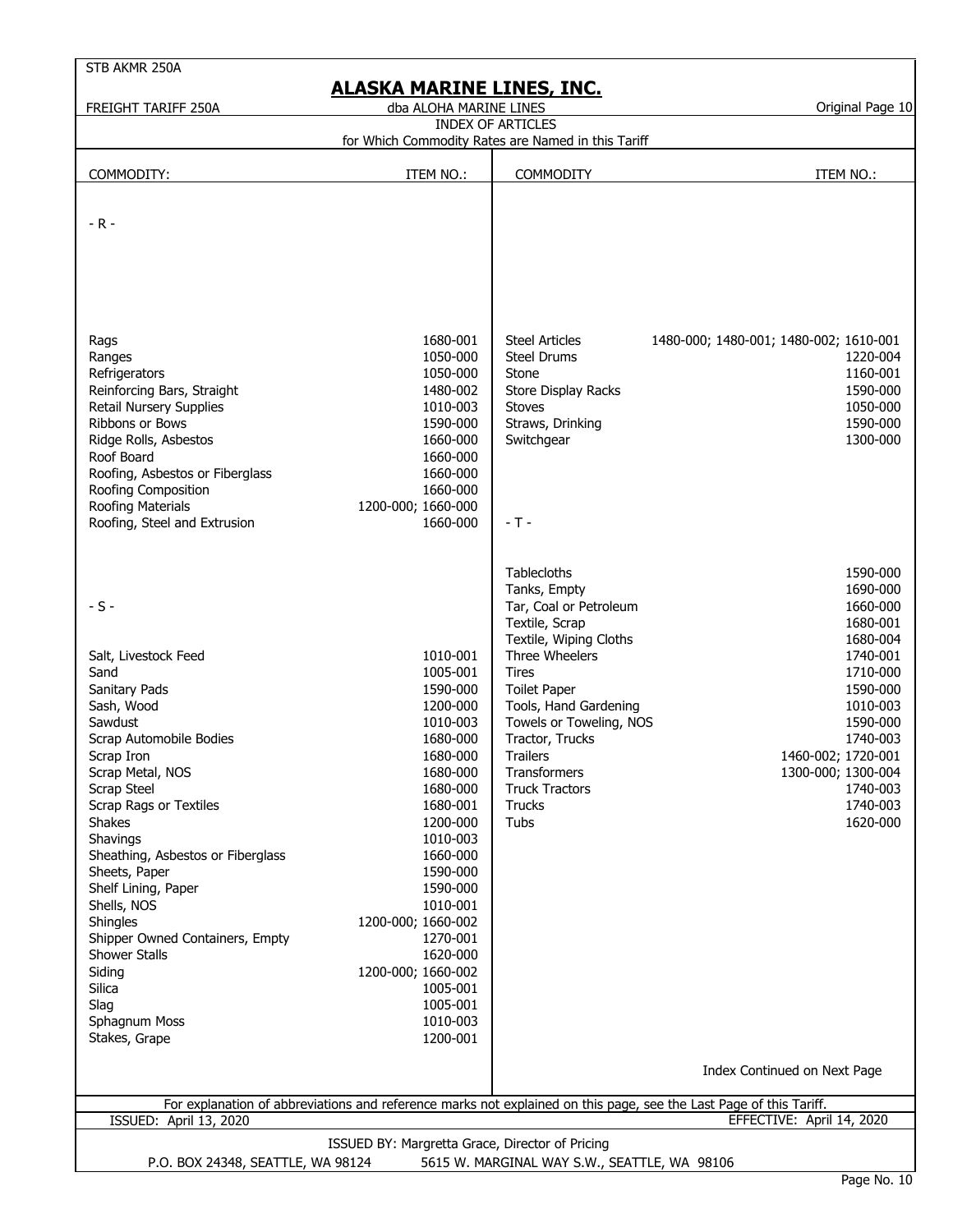| STB AKMR 250A                                                                                                                                                                                                                                                                                                                                                                                                                                                          |                                                                                                                                                                                                          |                                                                                                                    |                           |  |  |
|------------------------------------------------------------------------------------------------------------------------------------------------------------------------------------------------------------------------------------------------------------------------------------------------------------------------------------------------------------------------------------------------------------------------------------------------------------------------|----------------------------------------------------------------------------------------------------------------------------------------------------------------------------------------------------------|--------------------------------------------------------------------------------------------------------------------|---------------------------|--|--|
| FREIGHT TARIFF 250A                                                                                                                                                                                                                                                                                                                                                                                                                                                    | <u>ALASKA MARINE LINES, INC.</u><br>dba ALOHA MARINE LINES                                                                                                                                               |                                                                                                                    |                           |  |  |
|                                                                                                                                                                                                                                                                                                                                                                                                                                                                        | <b>INDEX OF ARTICLES</b>                                                                                                                                                                                 |                                                                                                                    | Original Page 11          |  |  |
|                                                                                                                                                                                                                                                                                                                                                                                                                                                                        |                                                                                                                                                                                                          | for Which Commodity Rates are Named in this Tariff                                                                 |                           |  |  |
| COMMODITY:                                                                                                                                                                                                                                                                                                                                                                                                                                                             | ITEM NO.:                                                                                                                                                                                                | COMMODITY                                                                                                          | ITEM NO.:                 |  |  |
| - U -                                                                                                                                                                                                                                                                                                                                                                                                                                                                  |                                                                                                                                                                                                          |                                                                                                                    |                           |  |  |
| $-V -$                                                                                                                                                                                                                                                                                                                                                                                                                                                                 |                                                                                                                                                                                                          |                                                                                                                    |                           |  |  |
| Vans<br>Vaults, Concrete<br>1080-000; 1740-001;1740-002; 1740-003<br>Vehicles                                                                                                                                                                                                                                                                                                                                                                                          | 1740-003<br>1160-001                                                                                                                                                                                     |                                                                                                                    |                           |  |  |
| - W -                                                                                                                                                                                                                                                                                                                                                                                                                                                                  |                                                                                                                                                                                                          |                                                                                                                    |                           |  |  |
| Waffle Mix<br>Wallboard<br>Wash Cloths<br><b>Washing Machines</b><br>Waste Disposal Units<br>Waste Oil, Lubricating<br><b>Waste Materials</b><br>1760-000; 1760-002; 1760-005; 1760-006<br><b>Water Flotation Devices</b><br><b>Water Heaters</b><br>Waterproofing Membran<br><b>Waxed Paper</b><br><b>Window Frames</b><br><b>Window Glass</b><br>Wine<br><b>Wiping Cloths</b><br>Wiping Cloths or Tissue, Paper<br>Wood, Building Materials<br><b>Wrapping Paper</b> | 1430-003<br>1750-000<br>1590-000<br>1050-000<br>1050-000<br>1760-004<br>1770-000<br>1050-000<br>1660-000<br>1590-000<br>1200-000<br>1420-000<br>1500-001<br>1680-004<br>1590-000<br>1630-000<br>1590-000 |                                                                                                                    |                           |  |  |
| - XYZ -                                                                                                                                                                                                                                                                                                                                                                                                                                                                |                                                                                                                                                                                                          |                                                                                                                    |                           |  |  |
| ISSUED: April 13, 2020                                                                                                                                                                                                                                                                                                                                                                                                                                                 |                                                                                                                                                                                                          | For explanation of abbreviations and reference marks not explained on this page, see the Last Page of this Tariff. | EFFECTIVE: April 14, 2020 |  |  |
|                                                                                                                                                                                                                                                                                                                                                                                                                                                                        | ISSUED BY: Margretta Grace, Director of Pricing                                                                                                                                                          |                                                                                                                    |                           |  |  |
| P.O. BOX 24348, SEATTLE, WA 98124<br>5615 W. MARGINAL WAY S.W., SEATTLE, WA 98106                                                                                                                                                                                                                                                                                                                                                                                      |                                                                                                                                                                                                          |                                                                                                                    |                           |  |  |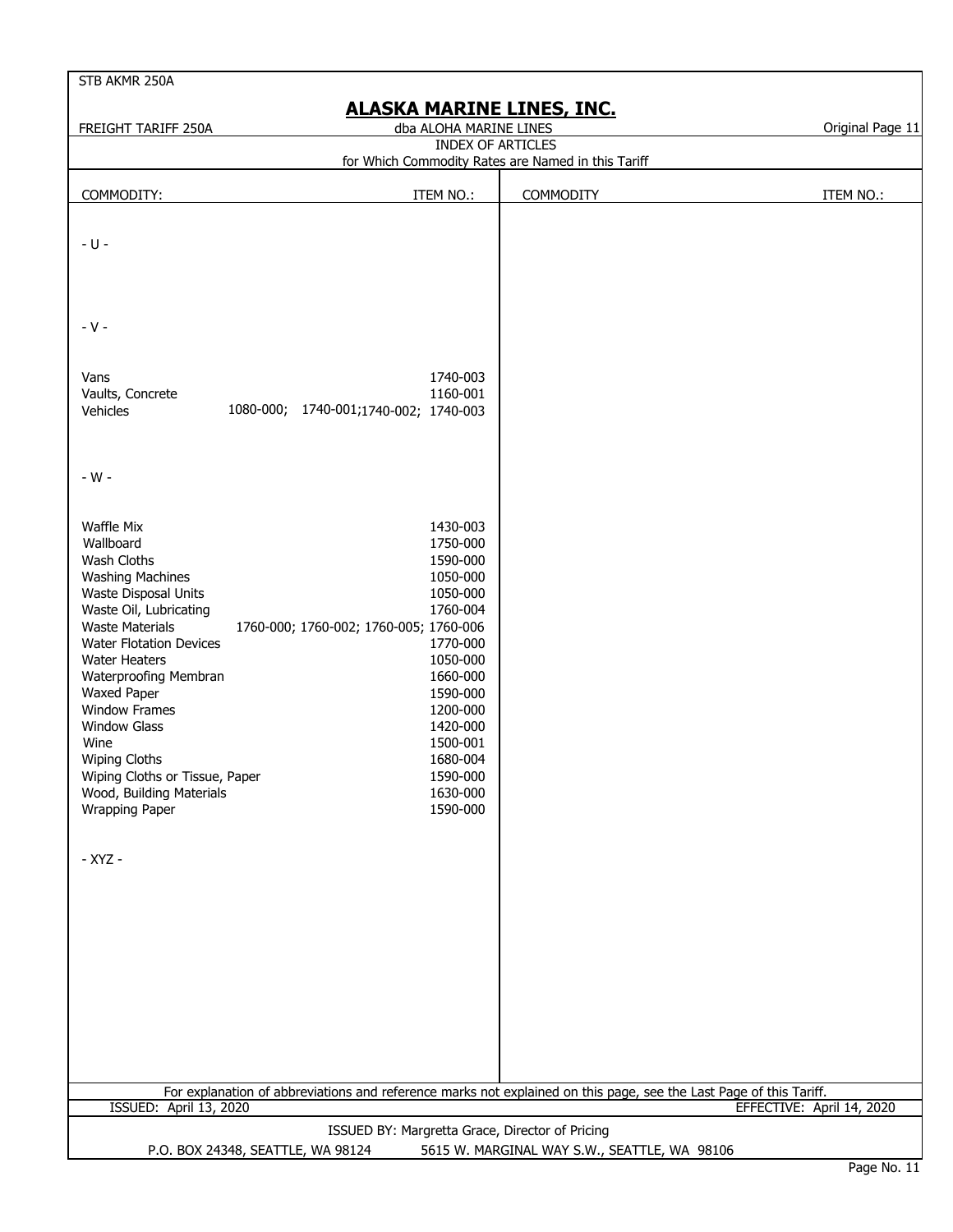## **ALASKA MARINE LINES, INC.**

 FREIGHT TARIFF 250A Original Page 12 dba ALOHA MARINE LINES

**SECTION 1**

GOVERNING RULES

FOR THE COMMODITY RATES

BETWEEN

SEATTLE, WASHINGTON

AND

HAWAIIAN ISLANDS (SEE PAGE 2)

For explanation of abbreviations and reference marks not explained on this page, see the Last Page of this Tariff. ISSUED: April 13, 2020 EFFECTIVE: April 14, 2020

ISSUED BY: Margretta Grace, Director of Pricing

P.O. BOX 24348, SEATTLE, WA 98124 5615 W. MARGINAL WAY S.W., SEATTLE, WA 98106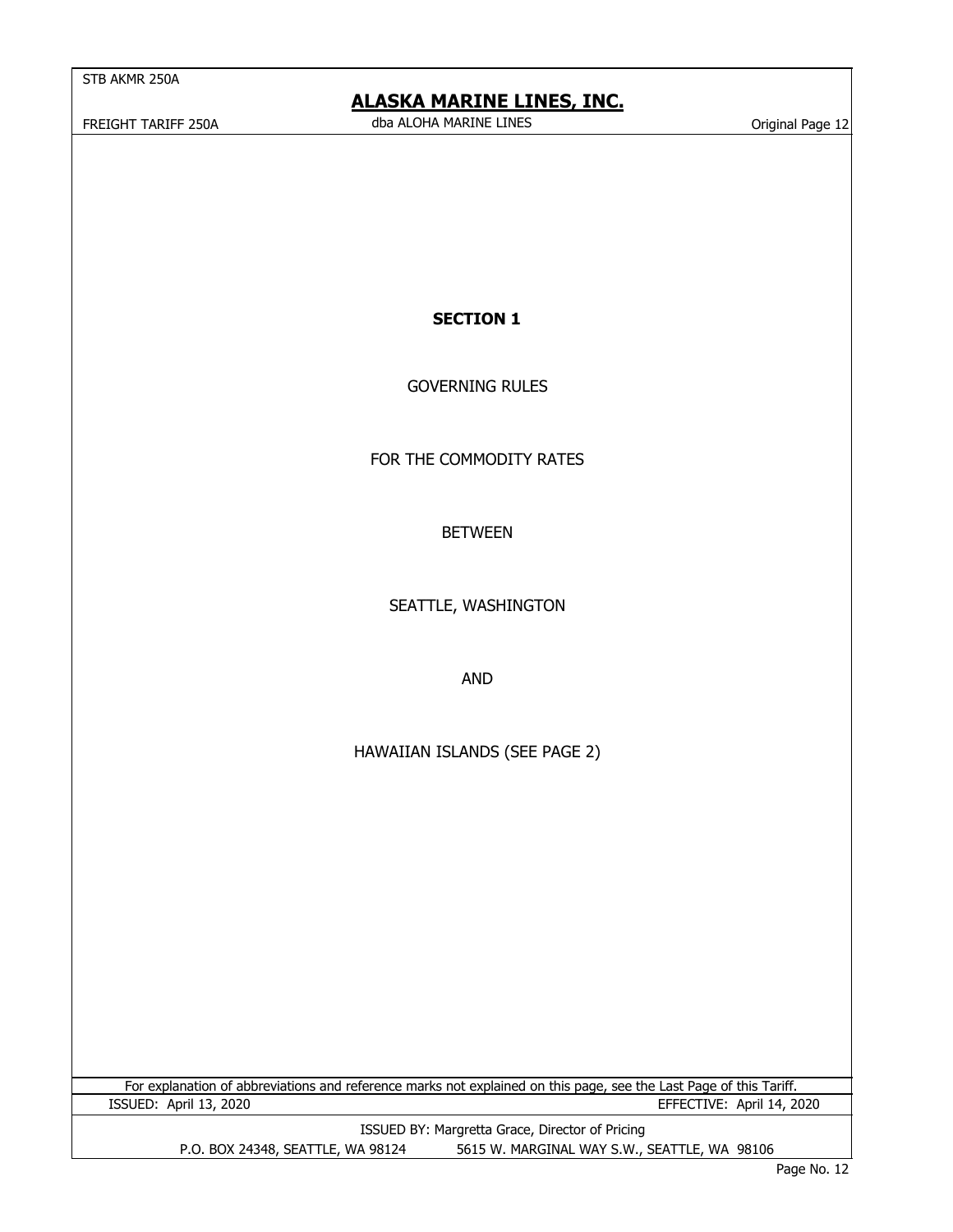| STB AKMR 250A                                     |                                                                                                                                                                                      |                                                                                                                                                                                                                                                                                                                                                                                                                                                                            |                  |
|---------------------------------------------------|--------------------------------------------------------------------------------------------------------------------------------------------------------------------------------------|----------------------------------------------------------------------------------------------------------------------------------------------------------------------------------------------------------------------------------------------------------------------------------------------------------------------------------------------------------------------------------------------------------------------------------------------------------------------------|------------------|
|                                                   |                                                                                                                                                                                      | <u>ALASKA MARINE LINES, INC.</u>                                                                                                                                                                                                                                                                                                                                                                                                                                           |                  |
| FREIGHT TARIFF 250A                               |                                                                                                                                                                                      | dba ALOHA MARINE ILNES                                                                                                                                                                                                                                                                                                                                                                                                                                                     | Original Page 13 |
|                                                   | SECTION 1                                                                                                                                                                            |                                                                                                                                                                                                                                                                                                                                                                                                                                                                            | <b>RULE</b>      |
|                                                   | RULES and REGULATIONS:                                                                                                                                                               |                                                                                                                                                                                                                                                                                                                                                                                                                                                                            | NO.:             |
| <b>GOVERNING PUBLICATIONS:</b>                    |                                                                                                                                                                                      |                                                                                                                                                                                                                                                                                                                                                                                                                                                                            | 100              |
| NMF rule shall be deemed deleted in its entirety. |                                                                                                                                                                                      | This tariff is governed except as otherwise provided herein, by the following publications, including supplements<br>thereto or subsequent re-issues thereof except as otherwise stated to the contrary in this tariff. Carrier shall<br>have the option of excepting out of rules set forth in STB NMF 100-AB, either in whole or in part. In the event a<br>rule is set forth herein addressing the same topic and utilizing the same rule number as STB NMF 100-AB, the |                  |
|                                                   | 1. National Motor Freight Classification, STM NMF 100-AB, Series, Issuing Officer.                                                                                                   |                                                                                                                                                                                                                                                                                                                                                                                                                                                                            |                  |
|                                                   |                                                                                                                                                                                      | 2. Alaska Marine Lines, Inc. Governing Rules Tariff, STB AKMR 100, series, Margretta Grace, Agent.                                                                                                                                                                                                                                                                                                                                                                         |                  |
|                                                   |                                                                                                                                                                                      |                                                                                                                                                                                                                                                                                                                                                                                                                                                                            |                  |
| <b>DEFINITIONS - GENERAL:</b>                     |                                                                                                                                                                                      |                                                                                                                                                                                                                                                                                                                                                                                                                                                                            | 110              |
|                                                   |                                                                                                                                                                                      | In conjunction with STB AKMR 100, series, Governing Rules Tariff, the following definitions will apply to this tariff.                                                                                                                                                                                                                                                                                                                                                     |                  |
| provided in this Tariff.                          |                                                                                                                                                                                      | CONTAINER YARD: Rules, regulations and rates, named herein, that refer to "Container Yard" (CY) mean the<br>location where Carrier holds or stores its containers and where loaded containers are received or delivered as                                                                                                                                                                                                                                                 |                  |
|                                                   | Kalaeloa, HI Container Yard:                                                                                                                                                         | Barbers Point Harbor, Kalaeloa                                                                                                                                                                                                                                                                                                                                                                                                                                             |                  |
|                                                   | Seattle, WA Container Yard:                                                                                                                                                          | Terminal 115                                                                                                                                                                                                                                                                                                                                                                                                                                                               |                  |
| by 40 (cubic tons).                               |                                                                                                                                                                                      | MEASUREMENT TON: Measurement Ton, as used herein, shall mean the total volume in cubic feet divided                                                                                                                                                                                                                                                                                                                                                                        |                  |
|                                                   | OVERTIME: The term "Overtime", as used herein, shall mean that period of time beginning at 5:00PM<br>and ending at 8:00AM on Mondays through Fridays and all hours during Saturdays. |                                                                                                                                                                                                                                                                                                                                                                                                                                                                            |                  |
|                                                   | in cubic feet divided by 40 (cubic or measurement tons).                                                                                                                             | REVENUE TON: A weight or measurement comparison to derive the appropriate revenue associated with cargo<br>density. Revenue ton is the greater of the total weight in pounds divided by 2,000 (short ton) or the total volume                                                                                                                                                                                                                                              |                  |
|                                                   | SHORT TON: A short ton, as used herein, shall mean the total cargo weight in pounds divided by 2,000.                                                                                |                                                                                                                                                                                                                                                                                                                                                                                                                                                                            |                  |
|                                                   |                                                                                                                                                                                      |                                                                                                                                                                                                                                                                                                                                                                                                                                                                            |                  |
|                                                   |                                                                                                                                                                                      |                                                                                                                                                                                                                                                                                                                                                                                                                                                                            |                  |
|                                                   |                                                                                                                                                                                      |                                                                                                                                                                                                                                                                                                                                                                                                                                                                            |                  |
|                                                   |                                                                                                                                                                                      |                                                                                                                                                                                                                                                                                                                                                                                                                                                                            |                  |
|                                                   |                                                                                                                                                                                      |                                                                                                                                                                                                                                                                                                                                                                                                                                                                            |                  |
|                                                   |                                                                                                                                                                                      | For explanation of abbreviations and reference marks not explained on this page, see the Last Page of this Tariff.                                                                                                                                                                                                                                                                                                                                                         |                  |
| ISSUED: April 13, 2020                            |                                                                                                                                                                                      | EFFECTIVE: April 14, 2020                                                                                                                                                                                                                                                                                                                                                                                                                                                  |                  |
|                                                   |                                                                                                                                                                                      | ISSUED BY: Margretta Grace, Director of Pricing                                                                                                                                                                                                                                                                                                                                                                                                                            |                  |
|                                                   | P.O. BOX 24348, SEATTLE, WA 98124                                                                                                                                                    | 5615 W. MARGINAL WAY S.W., SEATTLE, WA 98106                                                                                                                                                                                                                                                                                                                                                                                                                               |                  |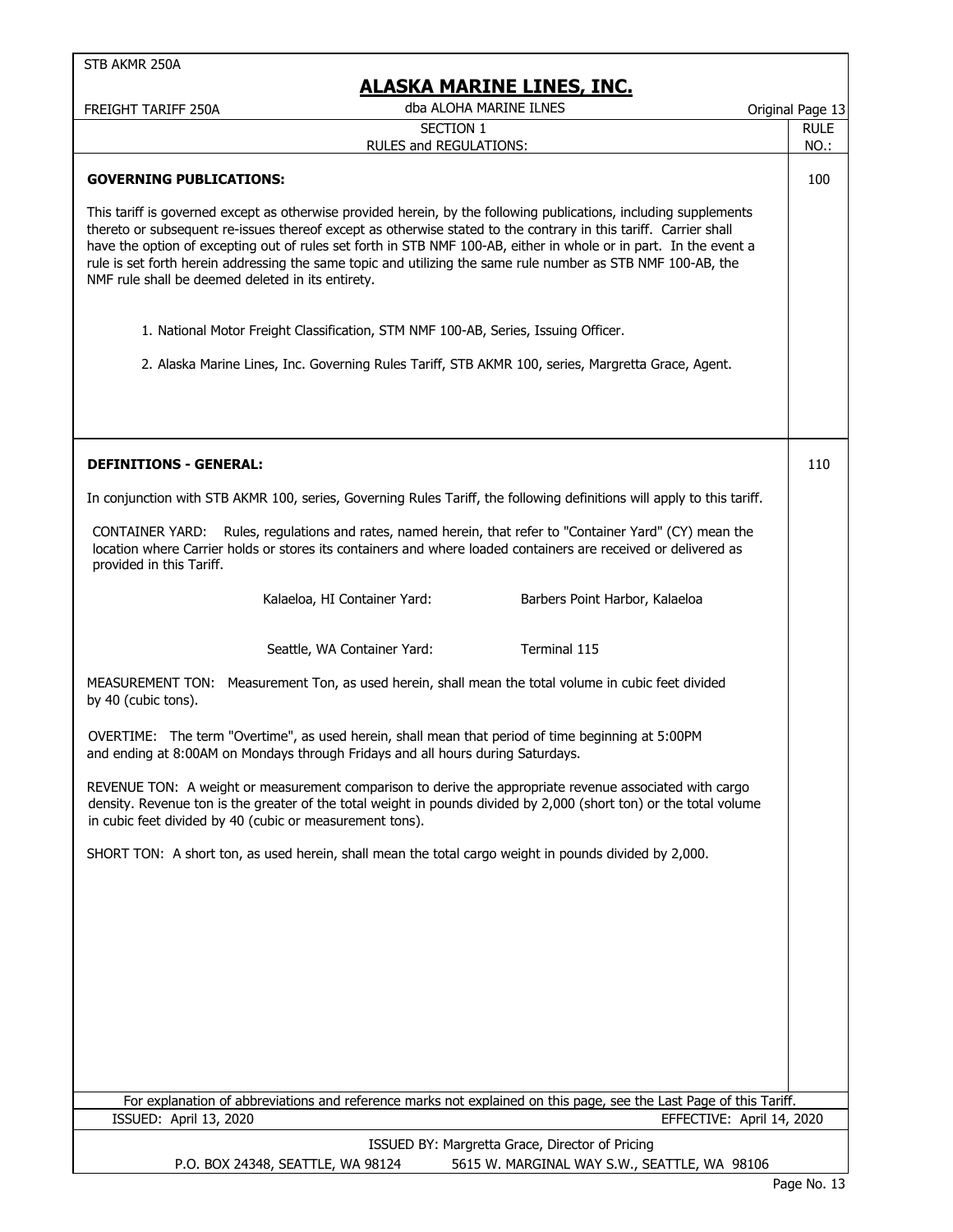|           | FREIGHT TARIFF 250A    | <u>ALASKA MARINE LINES, INC.</u><br>dba ALOHA MARINE LINES                                                                                                                                                                                                                                                       | Original Page 14           |
|-----------|------------------------|------------------------------------------------------------------------------------------------------------------------------------------------------------------------------------------------------------------------------------------------------------------------------------------------------------------|----------------------------|
|           |                        | <b>SECTION 1</b><br><b>RULES and REGULATIONS:</b>                                                                                                                                                                                                                                                                | <b>RULE</b><br><b>NO.:</b> |
|           |                        | <b>APPLICATION OF RATES - GENERAL:</b>                                                                                                                                                                                                                                                                           | 160                        |
|           |                        | In conjunction with STB AKMR 100, series, Governing Rules tariff, the following conditions will apply.                                                                                                                                                                                                           |                            |
| А.        |                        | Except as otherwise provided, this Tariff applies to the transportation of General Commodities in TL and<br>Volume Quantities over the lines of Carrier which are parties hereto.                                                                                                                                |                            |
| <b>B.</b> |                        | All transportation charges on a shipment will be assessed on the basis of the published Tariff<br>provisions lawfully in effect at the time of departure.                                                                                                                                                        |                            |
| C.        |                        | Individual container-loads, or lot of cargo, which are a part of a volume shipment received on more<br>than one day, as authorized in STB AKMR 100, series, Rule 365 (Definition - Shipment), shall be<br>governed by the following:                                                                             |                            |
|           | 1.                     | Each container load, or part lot shipment, must be accompanied by a Bill of Lading or<br>shipping order to identify it as a part lot of a volume shipment;                                                                                                                                                       |                            |
|           | 2.                     | Total freight charges for the shipment will be rates in effect for the voyage on which the<br>first part lot is received, unless otherwise agreed upon between Carrier and Shipper.                                                                                                                              |                            |
| D.        |                        | Tender, as used in this Rule, is defined as the act of the Carrier, or its agent, of physically<br>removing loaded container/flatrack from shipper's facilities, or as the delivery of cargo at Carrier's<br>terminal by shipper or parties other than Carrier or Carrier's agent.                               |                            |
| Ε.        |                        | Except as specifically indicated in individual rate items, rates designated as straight containerload or<br>straight platform load commodity rates are in dollars per container or platform as a flat charge, or in<br>dollars and cents per one hundred pounds.                                                 |                            |
|           | 1.                     | Rates are subject to accessorial charges as specified in STB AKMR 100, series, and<br>STB AKMR 250A unless otherwise specified.                                                                                                                                                                                  |                            |
| F.        |                        | Except as specifically indicated in the individual rate items, the Arbitrary charges for cargo moving to or<br>from the Hawaiian Neighbor Island Ports of Call will be assessed per Rule 175 of this tariff, Paragraph A.                                                                                        |                            |
|           |                        | <b>APPLICATION OF RATES - EASTBOUND TO SEATTLE:</b>                                                                                                                                                                                                                                                              |                            |
|           |                        | Except as may be otherwise specifically provided in individual rate Items, shipments of commodities eastbound to<br>Seattle, WA and destined to points in the contiguous United States will be charged at seventy-five percent (75%)<br>of the applicable westbound rates published in this Tariff for Honolulu. |                            |
|           |                        |                                                                                                                                                                                                                                                                                                                  |                            |
|           |                        |                                                                                                                                                                                                                                                                                                                  |                            |
|           |                        |                                                                                                                                                                                                                                                                                                                  |                            |
|           |                        | For explanation of abbreviations and reference marks not explained on this page, see the Last Page of this Tariff.                                                                                                                                                                                               |                            |
|           | ISSUED: April 13, 2020 | EFFECTIVE: April 14, 2020                                                                                                                                                                                                                                                                                        |                            |
|           |                        | ISSUED BY: Margretta Grace, Director of Pricing<br>P.O. BOX 24348, SEATTLE, WA 98124<br>5615 W. MARGINAL WAY S.W., SEATTLE, WA 98106                                                                                                                                                                             |                            |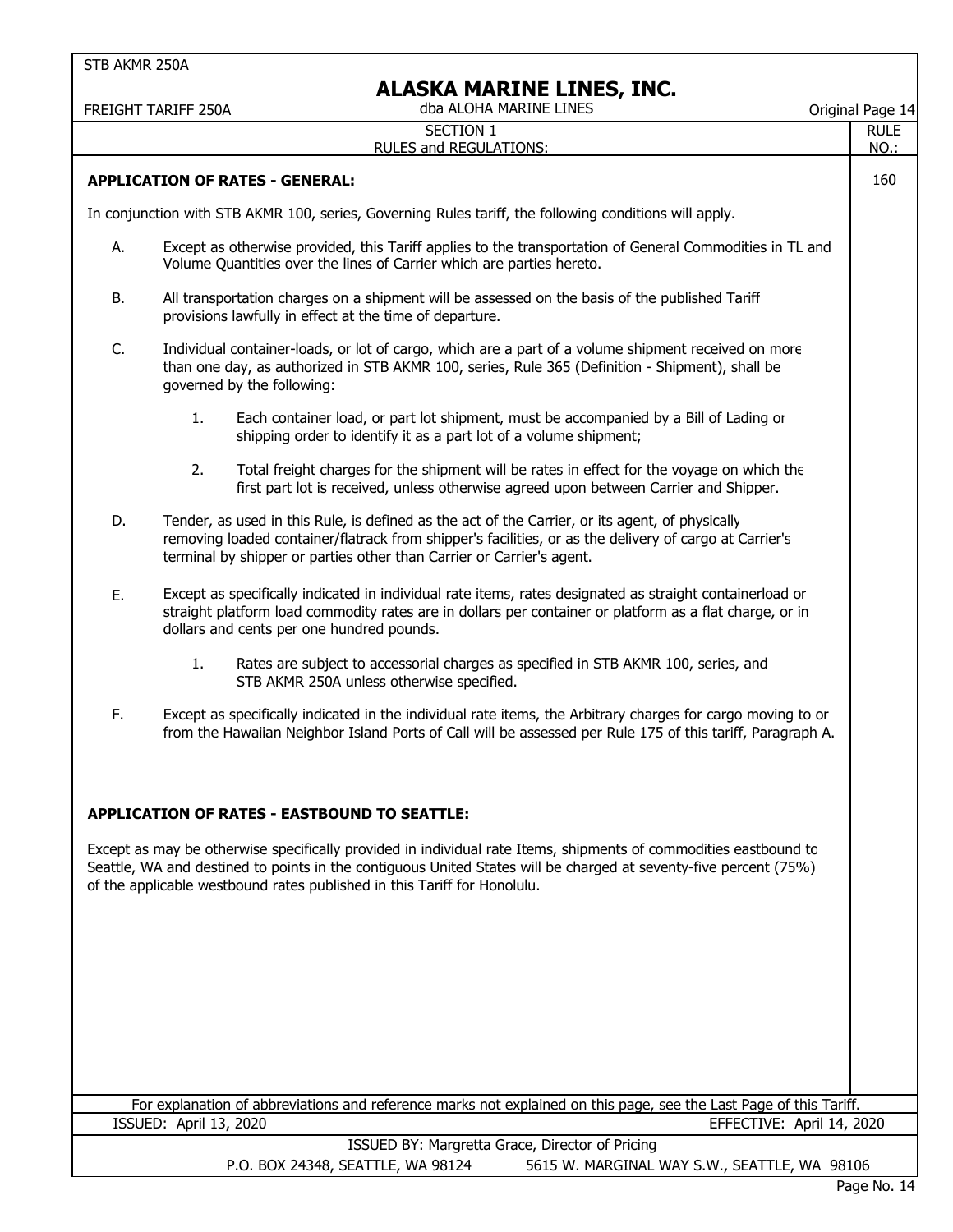# **EVA MARTNE LINES, INC.**

|                  | FREIGHT TARIFF 250A                   | <u>ALASKA MARINE LINES, INC.</u><br>dba ALOHA MARINE LINES                                                                                                                                                                                                                        |                                                                                                                                                                                                                                                                                                                                                                                                                                                                                               | Original Page 15          |
|------------------|---------------------------------------|-----------------------------------------------------------------------------------------------------------------------------------------------------------------------------------------------------------------------------------------------------------------------------------|-----------------------------------------------------------------------------------------------------------------------------------------------------------------------------------------------------------------------------------------------------------------------------------------------------------------------------------------------------------------------------------------------------------------------------------------------------------------------------------------------|---------------------------|
|                  |                                       | SECTION 1                                                                                                                                                                                                                                                                         |                                                                                                                                                                                                                                                                                                                                                                                                                                                                                               | <b>RULE</b>               |
|                  |                                       | RULES and REGULATIONS:                                                                                                                                                                                                                                                            |                                                                                                                                                                                                                                                                                                                                                                                                                                                                                               | NO.:                      |
|                  |                                       | <b>APPLICATION OF RATES - HAWAIIAN NEIGHBOR ISLANDS:</b>                                                                                                                                                                                                                          |                                                                                                                                                                                                                                                                                                                                                                                                                                                                                               | 175                       |
| Honolulu charge. |                                       | from the Hawaiian Neighbor Island Ports of Call. Rates apply from Honolulu and are in addition to the base                                                                                                                                                                        | Rates in the Neighbor Island column on the individual rate items are the arbitrary charges for cargo moving to or                                                                                                                                                                                                                                                                                                                                                                             |                           |
| А.               |                                       | I. APPLICABLE to CARGO in CLOSED CONTAINERS:                                                                                                                                                                                                                                      |                                                                                                                                                                                                                                                                                                                                                                                                                                                                                               |                           |
|                  |                                       | apply plus the following arbitrary for shipments moving to the Neighbor Islands:                                                                                                                                                                                                  | When cargo ships in closed containers under the provisions of this Tariff, the applicable ocean rate will                                                                                                                                                                                                                                                                                                                                                                                     |                           |
|                  |                                       | 20 Foot Container(s)<br>\$1050.00<br>40 Foot Container(s)<br>\$1750.00                                                                                                                                                                                                            |                                                                                                                                                                                                                                                                                                                                                                                                                                                                                               |                           |
|                  | the Neighbor Island arbitrary.        |                                                                                                                                                                                                                                                                                   | Shipments moving in or on 24' or 53' equipment to the Neighbor Islands will require a special quote for                                                                                                                                                                                                                                                                                                                                                                                       |                           |
|                  |                                       | II. APPLICABLE to CARGO on SHIPPING PLATFORMS:                                                                                                                                                                                                                                    |                                                                                                                                                                                                                                                                                                                                                                                                                                                                                               |                           |
|                  | whichever creates the greater charge. | platform will be subject to an additional charge of \$5.08 per weight ton (2,000 pounds) or per                                                                                                                                                                                   | An arbitrary per carrier-supplied shipping platform will be assessed as indicated above for containers.<br>When length of cargo exceeds 4'6" greater than the length of the platform on which it is loaded, the<br>measurement ton (40 cubic feet), for each ten feet or fraction thereof in excess of 24'6" and 44'6",                                                                                                                                                                       |                           |
|                  |                                       | III. APPLICABLE to CARGO OTHER THAN CONTAINER or PLATFORM SHIPMENTS:                                                                                                                                                                                                              |                                                                                                                                                                                                                                                                                                                                                                                                                                                                                               |                           |
|                  | in the individual rate items.         |                                                                                                                                                                                                                                                                                   | Breakbulk shipments are subject to prior approval and booking by the Carrier. Arbitrary rates are named                                                                                                                                                                                                                                                                                                                                                                                       |                           |
| <b>B.</b>        | INTER-TERMINAL TRANSFER:              | (Applies only when specifically referenced)                                                                                                                                                                                                                                       |                                                                                                                                                                                                                                                                                                                                                                                                                                                                                               |                           |
|                  |                                       | Inter-terminal transfer conditions and charges will be applied at the Carrier's discretion and as<br>circumtances and cargo configuration require:                                                                                                                                |                                                                                                                                                                                                                                                                                                                                                                                                                                                                                               |                           |
|                  |                                       | series, Rule 300 apply.                                                                                                                                                                                                                                                           | 1. Rates, named herein and making reference hereto, on single pieces of over-dimensional (i.e.,<br>over 50' long or 9' wide or 9'6" high) or unusually heavy cargo (i.e., 50,000 pounds or more)<br>destined to Outer-Island locations, will not include transfer between Carrier's Honolulu<br>Terminal and connecting carrier's Honolulu terminal, nor the cost to shift a barge between<br>terminals. If Carrier arranges such inter-terminal barge shift, the provisions of STB AKMR 100, |                           |
|                  | 2.                                    |                                                                                                                                                                                                                                                                                   | Inter-terminal charges for over-dimensional loads will be assessed based on the length, width,<br>height and weight critera stated above. A special quote must be obtained for these charges.                                                                                                                                                                                                                                                                                                 |                           |
|                  |                                       | of being driven or towed onto a barge. This typically applies to particularly heavy items or those<br>exceeding 11'6" overall width. In those cases, it will be the responsibility of the shipper to make<br>arrangements for, and to pay for the use of the trailers in transit. | Single pieces or loads of cargo that are higher or heavier than certain upper limits, and which are<br>consigned to Neighbor Islands beyond Oahu, may require on-carriage by use of specialized trailers that<br>will be required to convert the loads into Roll-On / Roll-Off shipments for handling by the inter-island<br>barge carrier. This applies only to units that are not wheeled, tracked, or on trailers and not capable                                                          |                           |
|                  | ISSUED: April 13, 2020                |                                                                                                                                                                                                                                                                                   | For explanation of abbreviations and reference marks not explained on this page, see the Last Page of this Tariff.                                                                                                                                                                                                                                                                                                                                                                            | EFFECTIVE: April 14, 2020 |
|                  |                                       |                                                                                                                                                                                                                                                                                   | ISSUED BY: Margretta Grace, Director of Pricing                                                                                                                                                                                                                                                                                                                                                                                                                                               |                           |
|                  |                                       | P.O. BOX 24348, SEATTLE, WA 98124                                                                                                                                                                                                                                                 | 5615 W. MARGINAL WAY S.W., SEATTLE, WA 98106                                                                                                                                                                                                                                                                                                                                                                                                                                                  |                           |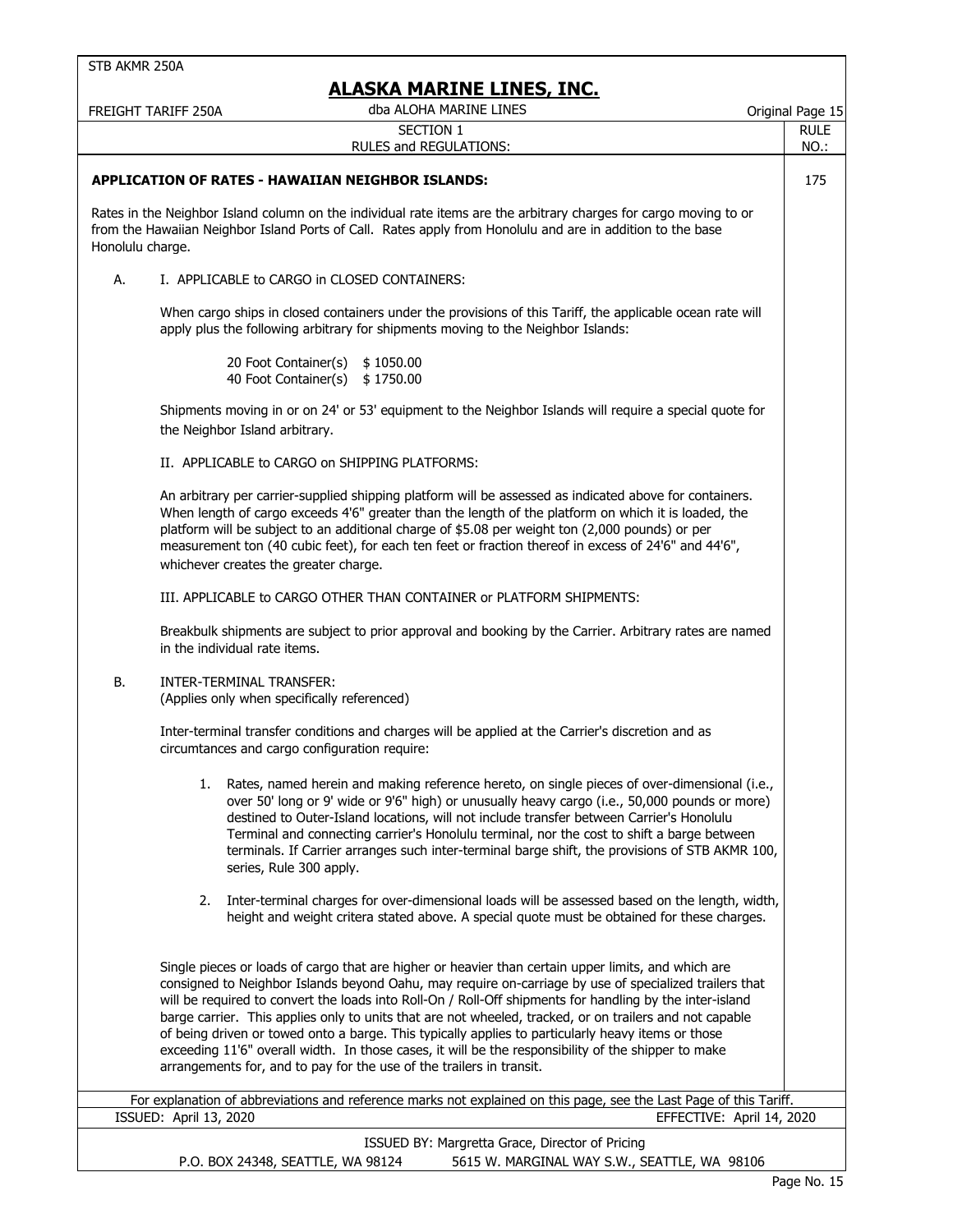| STB AKMR 250A                                                                                                                                                                                                                                    |                  |
|--------------------------------------------------------------------------------------------------------------------------------------------------------------------------------------------------------------------------------------------------|------------------|
| <b>ALASKA MARINE LINES, INC.</b>                                                                                                                                                                                                                 |                  |
| dba ALOHA MARINE LINES<br>FREIGHT TARIFF 250A                                                                                                                                                                                                    | Original Page 16 |
| SECTION 1                                                                                                                                                                                                                                        | <b>RULE</b>      |
| RULES and REGULATIONS:                                                                                                                                                                                                                           | NO.:             |
| <b>APPLICATION OF RATES - MAXIMUM WEIGHTS</b>                                                                                                                                                                                                    | 210              |
| For container or platform shipments in this tariff, rates are subject to the Hawaii Department of<br>Transportation's road legal weight restrictions and to the maximum weight limitations imposed by the<br>containers furnished for shipments. |                  |
|                                                                                                                                                                                                                                                  |                  |
|                                                                                                                                                                                                                                                  |                  |
|                                                                                                                                                                                                                                                  |                  |
|                                                                                                                                                                                                                                                  |                  |
|                                                                                                                                                                                                                                                  |                  |
|                                                                                                                                                                                                                                                  |                  |
|                                                                                                                                                                                                                                                  |                  |
|                                                                                                                                                                                                                                                  |                  |
|                                                                                                                                                                                                                                                  |                  |
|                                                                                                                                                                                                                                                  |                  |
|                                                                                                                                                                                                                                                  |                  |
|                                                                                                                                                                                                                                                  |                  |
| For explanation of abbreviations and reference marks not explained on this page, see the Last Page of this Tariff.<br>ISSUED: April 13, 2020                                                                                                     |                  |
| EFFECTIVE: April 14, 2020                                                                                                                                                                                                                        |                  |
| ISSUED BY: Margretta Grace, Director of Pricing<br>5615 W. MARGINAL WAY S.W., SEATTLE, WA 98106<br>P.O. BOX 24348, SEATTLE, WA 98124                                                                                                             |                  |
|                                                                                                                                                                                                                                                  | $D2Q2 N2 16$     |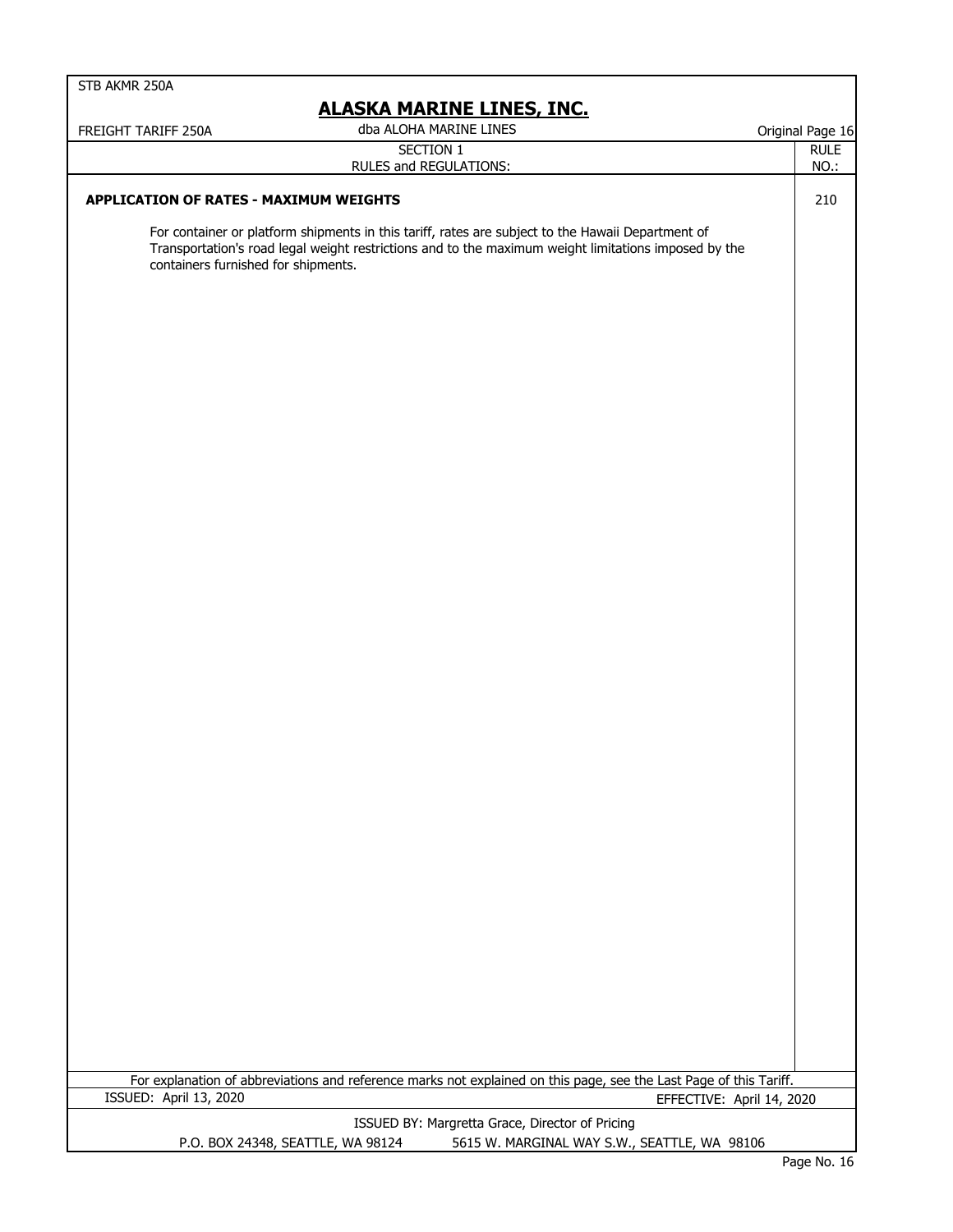| <b>FREIGHT TARIFF 250A</b>                                                                                         | 1st Revised Page 17                             |              |                                              |                           |  |  |
|--------------------------------------------------------------------------------------------------------------------|-------------------------------------------------|--------------|----------------------------------------------|---------------------------|--|--|
|                                                                                                                    | SECTION 1                                       |              |                                              |                           |  |  |
|                                                                                                                    | NO.:                                            |              |                                              |                           |  |  |
| PLACEMENT SERVICE AND ARBITRARIES TO POINTS IN THE STATE OF HAWAII:                                                | 342                                             |              |                                              |                           |  |  |
| PLACEMENT and DELIVERY SERVICE                                                                                     |                                                 |              |                                              |                           |  |  |
| When the Shipper or Consignee requests the Carrier to arrange delivery or provide placement service                |                                                 |              |                                              |                           |  |  |
| in Hawaii, $\triangle$ the following rates will apply:                                                             |                                                 |              |                                              |                           |  |  |
| <b>FULL LOADS</b>                                                                                                  |                                                 |              |                                              |                           |  |  |
| Truckloads are subject to the Hawaii Department of Transportation's road legal weight restrictions.                |                                                 |              |                                              |                           |  |  |
|                                                                                                                    |                                                 |              |                                              |                           |  |  |
| #<br><b>Delivery Zone</b>                                                                                          | Rate                                            |              |                                              |                           |  |  |
| Zone 1                                                                                                             | \$178.00                                        |              |                                              |                           |  |  |
| Zone 2                                                                                                             | \$296.00                                        |              |                                              |                           |  |  |
| Zone 3                                                                                                             | \$385.00                                        |              |                                              |                           |  |  |
| Zone 4                                                                                                             | \$444.00                                        |              |                                              |                           |  |  |
| Zone 5                                                                                                             | \$612.00                                        |              |                                              |                           |  |  |
|                                                                                                                    |                                                 |              |                                              |                           |  |  |
| 53' container surcharge                                                                                            | \$90.00                                         |              |                                              |                           |  |  |
| Zone 1                                                                                                             | <b>Zip Codes</b>                                | Zone 4       | <b>Zip Codes</b>                             |                           |  |  |
| Ewa Beach                                                                                                          | 96706                                           | Kaaawa       | 96730                                        |                           |  |  |
|                                                                                                                    |                                                 |              |                                              |                           |  |  |
| Kapolei                                                                                                            | 96707                                           | Kailua       | 96734                                        |                           |  |  |
| Barber's Point                                                                                                     | 96862                                           | Kaneohe      | 96744                                        |                           |  |  |
|                                                                                                                    |                                                 | Waialua      | 96791                                        |                           |  |  |
|                                                                                                                    |                                                 | Honolulu     | 96816                                        |                           |  |  |
|                                                                                                                    |                                                 | Honolulu     | 96821, 96822                                 |                           |  |  |
| Zone <sub>2</sub>                                                                                                  |                                                 | Honolulu     | 96825                                        |                           |  |  |
| Aiea                                                                                                               | 96701                                           | Kaneohe MCAS | 96863                                        |                           |  |  |
| Waipahu                                                                                                            | 96797                                           |              |                                              |                           |  |  |
| Hickam AFB                                                                                                         | 96853                                           |              |                                              |                           |  |  |
| Ford Island                                                                                                        | 96860                                           |              |                                              |                           |  |  |
|                                                                                                                    |                                                 |              |                                              |                           |  |  |
| Pearl City                                                                                                         | 96782                                           | Zone 5       |                                              |                           |  |  |
| Nanakuli, Waianae                                                                                                  | 96792                                           | Haleiwa      | 96712                                        |                           |  |  |
| Mililani                                                                                                           | 96789                                           | Kahuku       | 96731                                        |                           |  |  |
| Kunia                                                                                                              | 96759                                           | Laie         | 96762                                        |                           |  |  |
|                                                                                                                    |                                                 | Hauula       | 96817                                        |                           |  |  |
|                                                                                                                    |                                                 | Kaaawa       | 96730                                        |                           |  |  |
|                                                                                                                    |                                                 | Hawaii Kai   | 96825                                        |                           |  |  |
| Zone 3                                                                                                             |                                                 | Waimanalo    | 96795                                        |                           |  |  |
| Schoefield                                                                                                         | 96857                                           |              |                                              |                           |  |  |
| <b>Tripler AMC</b>                                                                                                 | 96859                                           |              |                                              |                           |  |  |
| Wahiawa                                                                                                            | 96786                                           |              |                                              |                           |  |  |
| Honolulu                                                                                                           | 96813, 96814                                    |              |                                              |                           |  |  |
|                                                                                                                    |                                                 |              |                                              |                           |  |  |
| Honolulu                                                                                                           | 96815, 96817                                    |              |                                              |                           |  |  |
| Honolulu                                                                                                           | 96818, 96819                                    |              |                                              |                           |  |  |
| Honolulu                                                                                                           | 96820, 96826                                    |              |                                              |                           |  |  |
|                                                                                                                    |                                                 |              |                                              |                           |  |  |
|                                                                                                                    |                                                 |              |                                              |                           |  |  |
|                                                                                                                    |                                                 |              |                                              |                           |  |  |
| <b>TCR 4556</b>                                                                                                    |                                                 |              |                                              |                           |  |  |
| For explanation of abbreviations and reference marks not explained on this page, see the Last Page of this Tariff. |                                                 |              |                                              |                           |  |  |
| ISSUED: April 14, 2020                                                                                             |                                                 |              |                                              | EFFECTIVE: April 14, 2020 |  |  |
|                                                                                                                    | ISSUED BY: Margretta Grace, Director of Pricing |              |                                              |                           |  |  |
|                                                                                                                    | P.O. BOX 24348, SEATTLE, WA 98124               |              | 5615 W. MARGINAL WAY S.W., SEATTLE, WA 98106 | $P$ age No. 17            |  |  |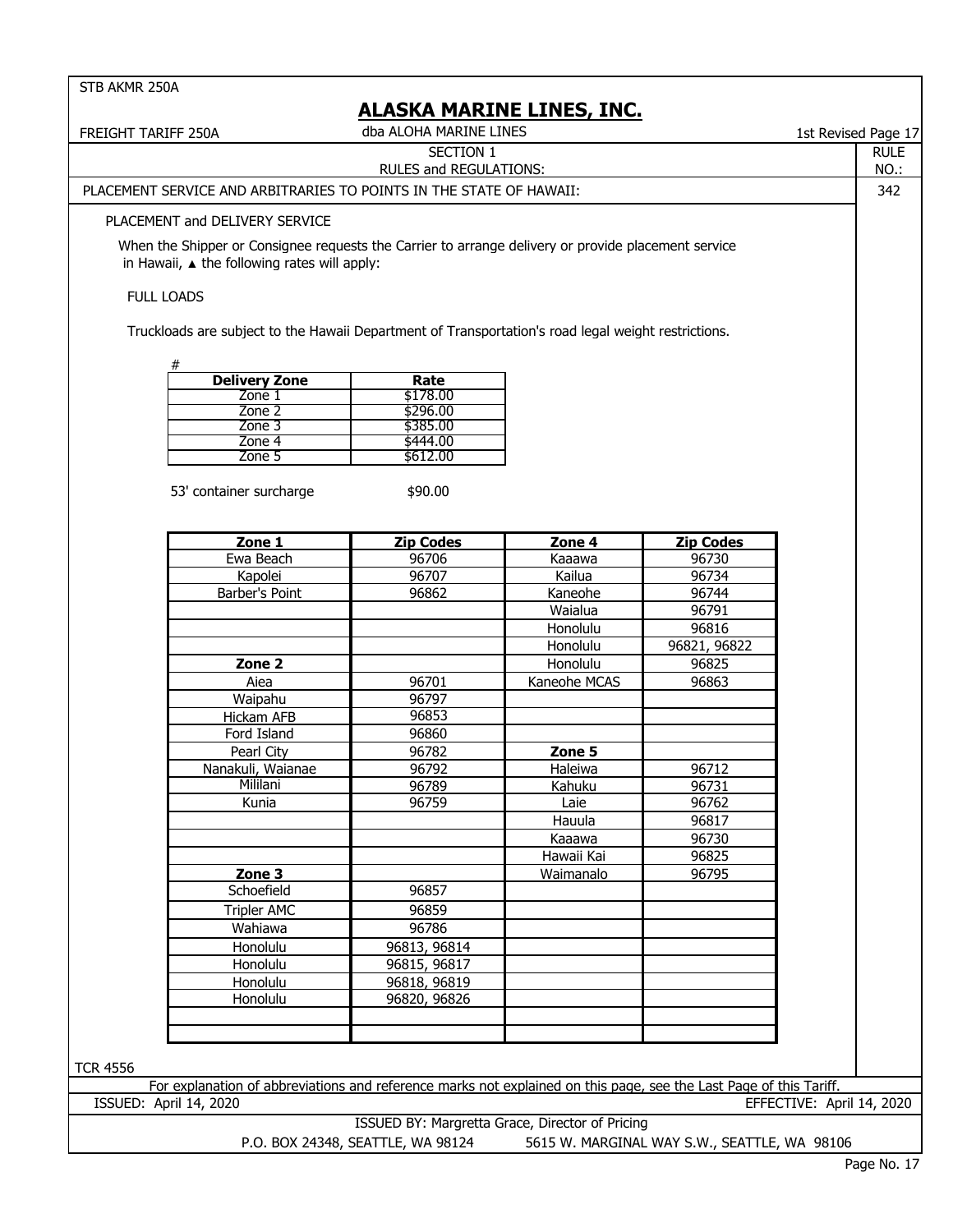|                      | FREIGHT TARIFF 250A                                              | <u>ALASKA MAKINE LINES, INC.</u><br>dba ALOHA MARINE LINES                                                                                                                                                                                                                                                                                           |                                              | 7th Revised Page 18      |
|----------------------|------------------------------------------------------------------|------------------------------------------------------------------------------------------------------------------------------------------------------------------------------------------------------------------------------------------------------------------------------------------------------------------------------------------------------|----------------------------------------------|--------------------------|
|                      |                                                                  | SECTION 1                                                                                                                                                                                                                                                                                                                                            |                                              | <b>RULE</b>              |
|                      |                                                                  | RULES and REGULATIONS:                                                                                                                                                                                                                                                                                                                               |                                              | NO.:                     |
|                      | <b>ARBITRARY FUEL SURCHARGE - APPLICATION OF:</b>                |                                                                                                                                                                                                                                                                                                                                                      |                                              | 345                      |
|                      | Arbitrary Fuel Surcharge as specified below:                     | Except as specifically indicated in individual rate items and exceptions noted herein, all shipments are subject to an                                                                                                                                                                                                                               |                                              |                          |
| the State of Hawaii. |                                                                  | The Fuel Surcharge will apply to rates and/or charges set forth in the Tariff for shipments moving to or from points in                                                                                                                                                                                                                              |                                              |                          |
|                      | (See Notes 1, 2, 3, and EXCEPTIONS set forth below)              | All rates and/or charges not excepted hereafter are subject to a surcharge of $\bullet$ forty-eight and one half percent $\bullet$ (48.5%)                                                                                                                                                                                                           |                                              |                          |
| NOTE 1.              |                                                                  | To determine the surcharge under the provisions of this rule, first determine the rate or charge that would<br>otherwise apply, including any applicable rate increases, other than those charges for services identified<br>under EXCEPTIONS. Then, increase that rate by a charge of $\bullet$ forty-eight and one half percent $\bullet$ (48.5%). |                                              |                          |
|                      |                                                                  | Each charge to which this Arbitrary Fuel Surcharge applies shall be multiplied by $\bullet$ 1.485 to determine the<br>rate as increased by the provisions of this Rule. Fractions of less than one-half cent (\$.005) will be<br>dropped, while fractions of one-half cent (\$.005) or more will be increased to the next whole cent.                |                                              |                          |
| NOTE 2.              |                                                                  | Where rates or charges are published in Dollars and Cents apply the equivalent in Cents.                                                                                                                                                                                                                                                             |                                              |                          |
| NOTE 3.              | Reference to Items, Notes, Rules, Etc.:                          |                                                                                                                                                                                                                                                                                                                                                      |                                              |                          |
|                      | and includes subsequent issues of such Items, Notes, Rules, Etc. | Where reference is made in this Rule to Items, Notes, Rules, Etc., it is understood that such reference is continuous                                                                                                                                                                                                                                |                                              |                          |
| <b>EXCEPTIONS</b>    |                                                                  |                                                                                                                                                                                                                                                                                                                                                      |                                              |                          |
|                      |                                                                  | The provisions of this Arbitrary Fuel Surcharge will NOT apply to rates set forth in the following Rules or Items:                                                                                                                                                                                                                                   |                                              |                          |
|                      | Tariff STB AKMR 100, series: 520                                 | Tariff STB AKMR 250A: 175, 500, 501, 540, 563, 910, 942, 959 and Section 3 (Wharfage Rates)                                                                                                                                                                                                                                                          |                                              |                          |
| <b>TCR 4631</b>      |                                                                  |                                                                                                                                                                                                                                                                                                                                                      |                                              |                          |
|                      |                                                                  |                                                                                                                                                                                                                                                                                                                                                      |                                              |                          |
|                      |                                                                  |                                                                                                                                                                                                                                                                                                                                                      |                                              |                          |
|                      |                                                                  |                                                                                                                                                                                                                                                                                                                                                      |                                              |                          |
|                      |                                                                  |                                                                                                                                                                                                                                                                                                                                                      |                                              |                          |
|                      |                                                                  |                                                                                                                                                                                                                                                                                                                                                      |                                              |                          |
|                      |                                                                  |                                                                                                                                                                                                                                                                                                                                                      |                                              |                          |
|                      |                                                                  |                                                                                                                                                                                                                                                                                                                                                      |                                              |                          |
|                      |                                                                  |                                                                                                                                                                                                                                                                                                                                                      |                                              |                          |
|                      |                                                                  |                                                                                                                                                                                                                                                                                                                                                      |                                              |                          |
|                      |                                                                  |                                                                                                                                                                                                                                                                                                                                                      |                                              |                          |
|                      |                                                                  |                                                                                                                                                                                                                                                                                                                                                      |                                              |                          |
|                      |                                                                  |                                                                                                                                                                                                                                                                                                                                                      |                                              |                          |
|                      | ISSUED: May 24, 2022                                             | For explanation of abbreviations and reference marks not explained on this page, see the Last Page of this Tariff.                                                                                                                                                                                                                                   |                                              | EFFECTIVE: June 19, 2022 |
|                      |                                                                  | ISSUED BY: Margretta Grace, Director of Pricing                                                                                                                                                                                                                                                                                                      |                                              |                          |
|                      |                                                                  | P.O. BOX 24348, SEATTLE, WA 98124                                                                                                                                                                                                                                                                                                                    | 5615 W. MARGINAL WAY S.W., SEATTLE, WA 98106 |                          |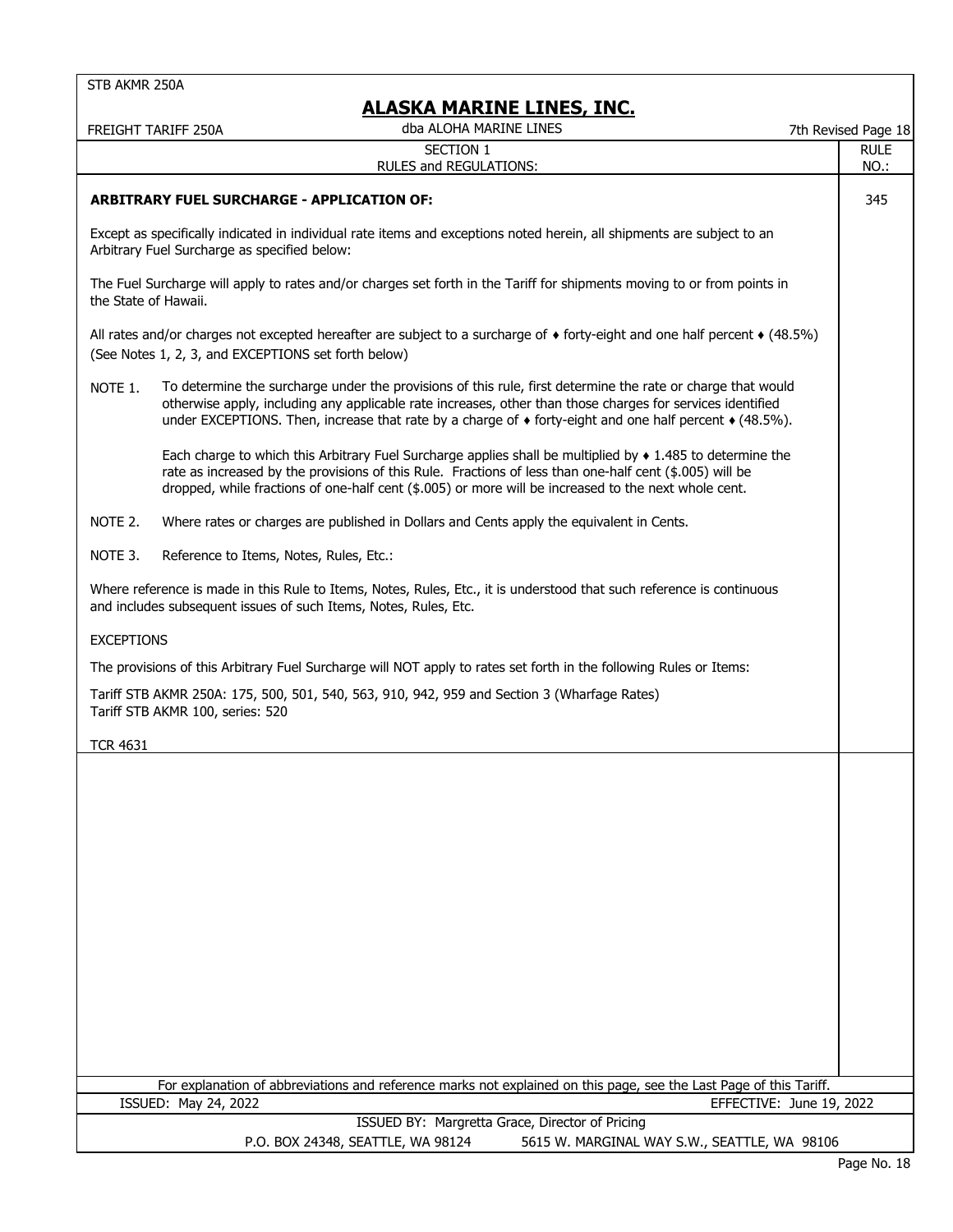| dba ALOHA MARINE LINES<br>Original Page 19<br>FREIGHT TARIFF 250A<br><b>SECTION 1</b><br><b>RULE</b><br>RULES and REGULATIONS:<br>NO.:<br><b>DELAY IN TRANSIT:</b><br>500<br>When shipments of articles, which due to their size, shape or weight, are restricted from moving by the State of<br>Hawaii, or municipalities thereof, the resulting delay time in transit will be charged for at the rate of \$229.00 per<br>hour, assessed in 1/4 hour increments, subject to a 1/4 hour minimum charge (See Exception).<br>EXCEPTION:<br>Delay time will not be charged for during the period after 8:00 p.m. and before 4:00 a.m. of any given day. | <b>ALASKA MARINE LINES, INC.</b> |  |
|------------------------------------------------------------------------------------------------------------------------------------------------------------------------------------------------------------------------------------------------------------------------------------------------------------------------------------------------------------------------------------------------------------------------------------------------------------------------------------------------------------------------------------------------------------------------------------------------------------------------------------------------------|----------------------------------|--|
|                                                                                                                                                                                                                                                                                                                                                                                                                                                                                                                                                                                                                                                      |                                  |  |
|                                                                                                                                                                                                                                                                                                                                                                                                                                                                                                                                                                                                                                                      |                                  |  |
|                                                                                                                                                                                                                                                                                                                                                                                                                                                                                                                                                                                                                                                      |                                  |  |
|                                                                                                                                                                                                                                                                                                                                                                                                                                                                                                                                                                                                                                                      |                                  |  |
|                                                                                                                                                                                                                                                                                                                                                                                                                                                                                                                                                                                                                                                      |                                  |  |
|                                                                                                                                                                                                                                                                                                                                                                                                                                                                                                                                                                                                                                                      |                                  |  |
|                                                                                                                                                                                                                                                                                                                                                                                                                                                                                                                                                                                                                                                      |                                  |  |
|                                                                                                                                                                                                                                                                                                                                                                                                                                                                                                                                                                                                                                                      |                                  |  |
|                                                                                                                                                                                                                                                                                                                                                                                                                                                                                                                                                                                                                                                      |                                  |  |
|                                                                                                                                                                                                                                                                                                                                                                                                                                                                                                                                                                                                                                                      |                                  |  |
|                                                                                                                                                                                                                                                                                                                                                                                                                                                                                                                                                                                                                                                      |                                  |  |
|                                                                                                                                                                                                                                                                                                                                                                                                                                                                                                                                                                                                                                                      |                                  |  |
|                                                                                                                                                                                                                                                                                                                                                                                                                                                                                                                                                                                                                                                      |                                  |  |
|                                                                                                                                                                                                                                                                                                                                                                                                                                                                                                                                                                                                                                                      |                                  |  |
|                                                                                                                                                                                                                                                                                                                                                                                                                                                                                                                                                                                                                                                      |                                  |  |
|                                                                                                                                                                                                                                                                                                                                                                                                                                                                                                                                                                                                                                                      |                                  |  |
|                                                                                                                                                                                                                                                                                                                                                                                                                                                                                                                                                                                                                                                      |                                  |  |
|                                                                                                                                                                                                                                                                                                                                                                                                                                                                                                                                                                                                                                                      |                                  |  |
|                                                                                                                                                                                                                                                                                                                                                                                                                                                                                                                                                                                                                                                      |                                  |  |
|                                                                                                                                                                                                                                                                                                                                                                                                                                                                                                                                                                                                                                                      |                                  |  |
|                                                                                                                                                                                                                                                                                                                                                                                                                                                                                                                                                                                                                                                      |                                  |  |
|                                                                                                                                                                                                                                                                                                                                                                                                                                                                                                                                                                                                                                                      |                                  |  |
|                                                                                                                                                                                                                                                                                                                                                                                                                                                                                                                                                                                                                                                      |                                  |  |
|                                                                                                                                                                                                                                                                                                                                                                                                                                                                                                                                                                                                                                                      |                                  |  |
|                                                                                                                                                                                                                                                                                                                                                                                                                                                                                                                                                                                                                                                      |                                  |  |
|                                                                                                                                                                                                                                                                                                                                                                                                                                                                                                                                                                                                                                                      |                                  |  |
|                                                                                                                                                                                                                                                                                                                                                                                                                                                                                                                                                                                                                                                      |                                  |  |
|                                                                                                                                                                                                                                                                                                                                                                                                                                                                                                                                                                                                                                                      |                                  |  |
|                                                                                                                                                                                                                                                                                                                                                                                                                                                                                                                                                                                                                                                      |                                  |  |
|                                                                                                                                                                                                                                                                                                                                                                                                                                                                                                                                                                                                                                                      |                                  |  |
|                                                                                                                                                                                                                                                                                                                                                                                                                                                                                                                                                                                                                                                      |                                  |  |
|                                                                                                                                                                                                                                                                                                                                                                                                                                                                                                                                                                                                                                                      |                                  |  |
|                                                                                                                                                                                                                                                                                                                                                                                                                                                                                                                                                                                                                                                      |                                  |  |
|                                                                                                                                                                                                                                                                                                                                                                                                                                                                                                                                                                                                                                                      |                                  |  |
|                                                                                                                                                                                                                                                                                                                                                                                                                                                                                                                                                                                                                                                      |                                  |  |
|                                                                                                                                                                                                                                                                                                                                                                                                                                                                                                                                                                                                                                                      |                                  |  |
|                                                                                                                                                                                                                                                                                                                                                                                                                                                                                                                                                                                                                                                      |                                  |  |
|                                                                                                                                                                                                                                                                                                                                                                                                                                                                                                                                                                                                                                                      |                                  |  |
|                                                                                                                                                                                                                                                                                                                                                                                                                                                                                                                                                                                                                                                      |                                  |  |
|                                                                                                                                                                                                                                                                                                                                                                                                                                                                                                                                                                                                                                                      |                                  |  |
|                                                                                                                                                                                                                                                                                                                                                                                                                                                                                                                                                                                                                                                      |                                  |  |
| For explanation of abbreviations and reference marks not explained on this page, see the Last Page of this Tariff.<br>ISSUED: April 13, 2020<br>EFFECTIVE: April 14, 2020                                                                                                                                                                                                                                                                                                                                                                                                                                                                            |                                  |  |

 ISSUED BY: Margretta Grace, Director of Pricing P.O. BOX 24348, SEATTLE, WA 98124 5615 W. MARGINAL WAY S.W., SEATTLE, WA 98106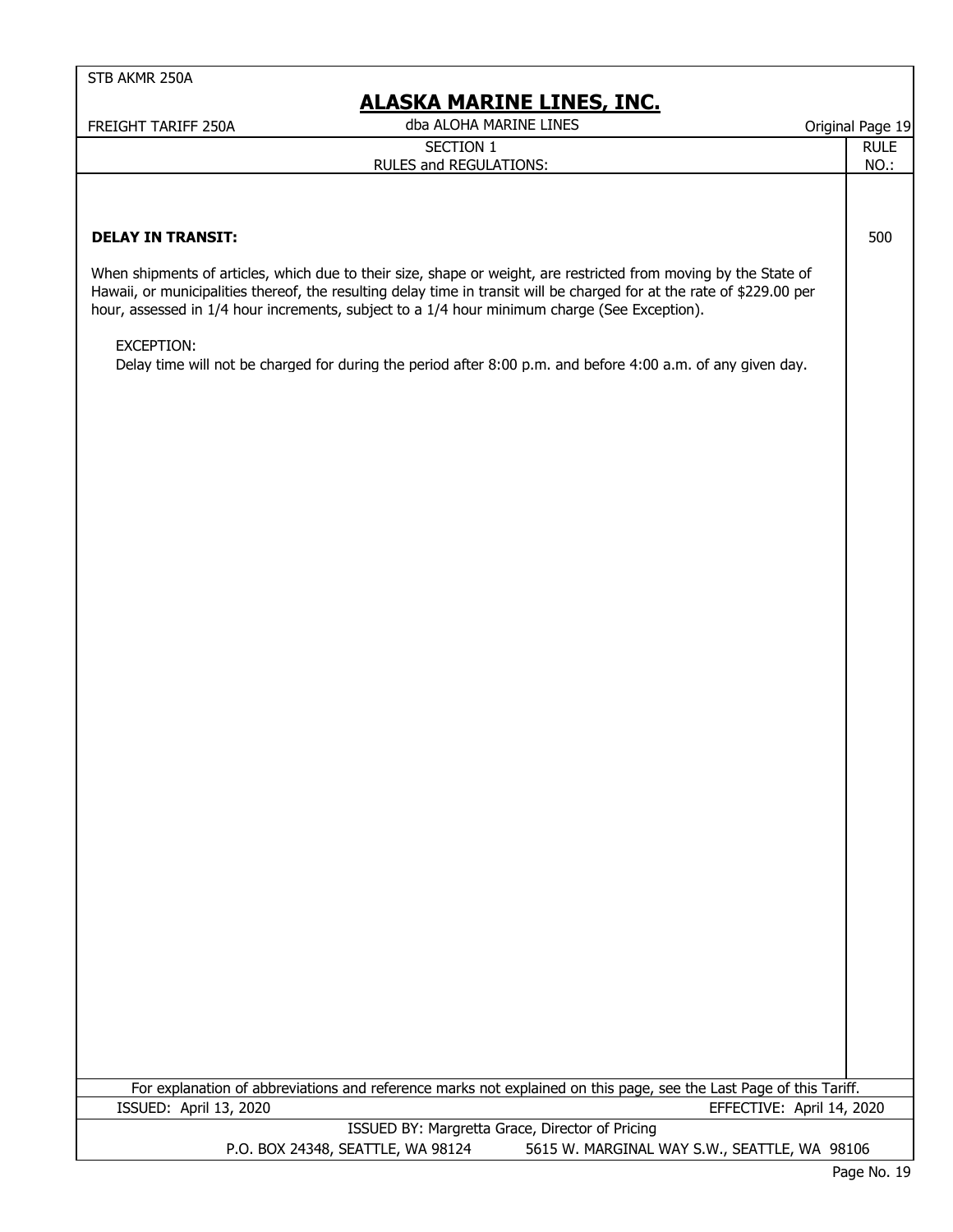| FREIGHT TARIFF 250A                                                                                                                                                                                                                                                                                                                                                                                                                                                                                                                                                                                                                                                                                               |         |         |                        | dba ALOHA MARINE LINES | <u>ALASKA MARINE LINES, INC.</u> |                                                                                                                    | 1st Revised Page 20 |                          |
|-------------------------------------------------------------------------------------------------------------------------------------------------------------------------------------------------------------------------------------------------------------------------------------------------------------------------------------------------------------------------------------------------------------------------------------------------------------------------------------------------------------------------------------------------------------------------------------------------------------------------------------------------------------------------------------------------------------------|---------|---------|------------------------|------------------------|----------------------------------|--------------------------------------------------------------------------------------------------------------------|---------------------|--------------------------|
|                                                                                                                                                                                                                                                                                                                                                                                                                                                                                                                                                                                                                                                                                                                   |         |         | <b>SECTION 1</b>       | RULES and REGULATIONS: |                                  |                                                                                                                    |                     | <b>RULE</b><br>NO.:      |
| <b>DEMURRAGE:</b><br>$***$<br>$\#$                                                                                                                                                                                                                                                                                                                                                                                                                                                                                                                                                                                                                                                                                |         |         |                        |                        |                                  |                                                                                                                    |                     | 501                      |
| Free time for use of equipment at Carrier's Seattle terminal or subsequent placement location:                                                                                                                                                                                                                                                                                                                                                                                                                                                                                                                                                                                                                    |         |         |                        |                        |                                  |                                                                                                                    |                     |                          |
| Refer to AKMR 100A Item 501 (B)                                                                                                                                                                                                                                                                                                                                                                                                                                                                                                                                                                                                                                                                                   |         |         |                        |                        |                                  |                                                                                                                    |                     |                          |
| Free time for use of equipment in the State of Hawaii:                                                                                                                                                                                                                                                                                                                                                                                                                                                                                                                                                                                                                                                            |         |         |                        |                        |                                  |                                                                                                                    |                     |                          |
| For containers, platforms, post platforms and tanks, free time shall commence on the first business day<br>following barge unloading. Free time shall accrue for all days including Saturdays, Sundays and holidays<br>whether the equipment remains at Carrier's terminal or spotted at Shipper's location. For chassis, free<br>time begins with the day the chassis is removed from Carrier's terminal. When equipment is utilized<br>beyond the free time, either at Carrier's terminal or shipper's location, demurrage charges will be<br>assessed at rates shown in the table below. Demurrage shal accrue on all days following the expiration<br>of free time including Saturdays, Sundays and Holidays. |         |         |                        |                        |                                  |                                                                                                                    |                     |                          |
|                                                                                                                                                                                                                                                                                                                                                                                                                                                                                                                                                                                                                                                                                                                   |         |         | <b>Equipment Size:</b> |                        |                                  |                                                                                                                    |                     |                          |
| Equipment Type:                                                                                                                                                                                                                                                                                                                                                                                                                                                                                                                                                                                                                                                                                                   | 20'     | 24'     | 40'                    | 45'                    | 53'                              | Free Time:                                                                                                         |                     |                          |
| Containers                                                                                                                                                                                                                                                                                                                                                                                                                                                                                                                                                                                                                                                                                                        | \$10.00 | \$10.00 | \$10.00                | \$10.00                | \$10.00                          | 14 Days                                                                                                            |                     |                          |
| Platforms                                                                                                                                                                                                                                                                                                                                                                                                                                                                                                                                                                                                                                                                                                         | \$10.00 | \$10.00 | \$10.00                | \$10.00                | \$10.00                          | 14 Days                                                                                                            |                     |                          |
| Post Platforms/Flatracks                                                                                                                                                                                                                                                                                                                                                                                                                                                                                                                                                                                                                                                                                          | \$10.00 | \$10.00 | \$10.00                | \$10.00                | \$10.00                          | 14 Days                                                                                                            |                     |                          |
| Tanks, Dry Bulk Pneumatic                                                                                                                                                                                                                                                                                                                                                                                                                                                                                                                                                                                                                                                                                         | \$44.00 | N/A     | N/A                    | N/A                    | N/A                              | 7 Days                                                                                                             |                     |                          |
| Tanks, Bulk Liquid                                                                                                                                                                                                                                                                                                                                                                                                                                                                                                                                                                                                                                                                                                | \$44.00 | N/A     | N/A                    | N/A                    | N/A                              | 7 Days                                                                                                             |                     |                          |
| Chassis                                                                                                                                                                                                                                                                                                                                                                                                                                                                                                                                                                                                                                                                                                           | \$30.00 | \$30.00 | \$30.00                | \$30.00                | \$30.00                          | 7 Days                                                                                                             |                     |                          |
| Rates are in dollars and cents per day per piece of equipment.<br>Demurrage charges are for the use of equipment only and do not provide for storage at Carrier's<br>terminals. See Rule 910 of this tariff for rates and rules pertaining to storage of freight at Carrier's terminals.                                                                                                                                                                                                                                                                                                                                                                                                                          |         |         |                        |                        |                                  |                                                                                                                    |                     |                          |
| <b>TCR 4597</b><br>ISSUED: April 7, 2021                                                                                                                                                                                                                                                                                                                                                                                                                                                                                                                                                                                                                                                                          |         |         |                        |                        |                                  | For explanation of abbreviations and reference marks not explained on this page, see the Last Page of this Tariff. |                     | EFFECTIVE: April 7, 2021 |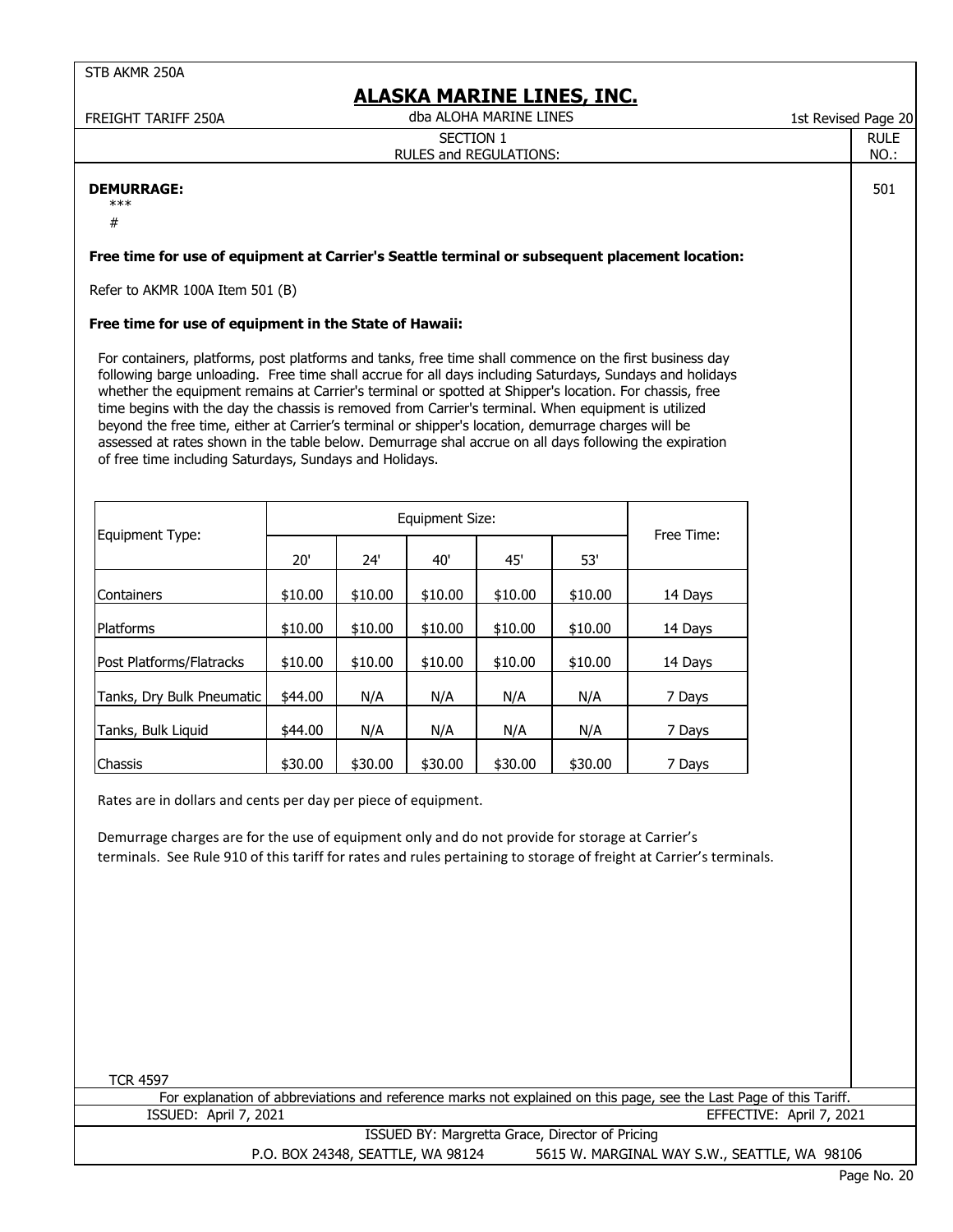|           | FREIGHT TARIFF 250A                         | dba ALOHA MARINE LINES                                                                                                                                                                                                                                                                                         | Original Page 21    |
|-----------|---------------------------------------------|----------------------------------------------------------------------------------------------------------------------------------------------------------------------------------------------------------------------------------------------------------------------------------------------------------------|---------------------|
|           |                                             | <b>SECTION 1</b><br>RULES and REGULATIONS:                                                                                                                                                                                                                                                                     | <b>RULE</b><br>NO.: |
|           |                                             | <b>OVERDIMENSION, BULKY, HEAVY or LONG FREIGHT</b><br>Except as otherwise provided in individual rate items, when any portion of the cargo, including any dunnage                                                                                                                                              | 568                 |
|           | <b>HEAVY LIFT CHARGES:</b>                  | and/or securing equipment, exceeds the length or width of the equipment it is loaded or transferred to, or exceeds<br>9' high, such cargo will be subject to the charges found in AKMR 100, series, Rule 568.                                                                                                  |                     |
| А.        |                                             | Any shipment, comprised in whole or in part of a single piece or package weighing more than 59,000<br>pounds, if accepted for transportation by the Carrier, shall be assessed the applicable ocean freight rates                                                                                              |                     |
|           | plus a heavy lift charge as outlined below. | \$5,054<br>59,001 lbs. and not over 61,000 lbs.<br>61,001 lbs. and not over 63,000 lbs.<br>\$5,271<br>63,001 lbs. and not over 65,000 lbs.<br>\$5,489<br>65,001 lbs. and not over 67,000 lbs.<br>\$5,706<br>67,001 lbs. and not over 69,000 lbs.<br>\$5,923<br>69,001 lbs. and not over 71,000 lbs.<br>\$6,140 |                     |
| <b>B.</b> | required, subject to Rule 775.              | For pieces or packages exceeding 71,000 pounds, add \$217.00 for each additional 2,000 pounds, or<br>fraction thereof, to the heavy lift charge in Paragraph A. Advance arrangements with the carrier are                                                                                                      |                     |
| NOTE 1.   |                                             | Heavy lift charges will not apply to shipments which may be rolled on or off the vessel.                                                                                                                                                                                                                       |                     |
|           | ISSUED: April 13, 2020                      | For explanation of abbreviations and reference marks not explained on this page, see the Last Page of this Tariff.<br>EFFECTIVE: April 14, 2020                                                                                                                                                                |                     |
|           |                                             | ISSUED BY: Margretta Grace, Director of Pricing                                                                                                                                                                                                                                                                |                     |
|           |                                             | P.O. BOX 24348, SEATTLE, WA 98124<br>5615 W. MARGINAL WAY S.W., SEATTLE, WA 98106                                                                                                                                                                                                                              |                     |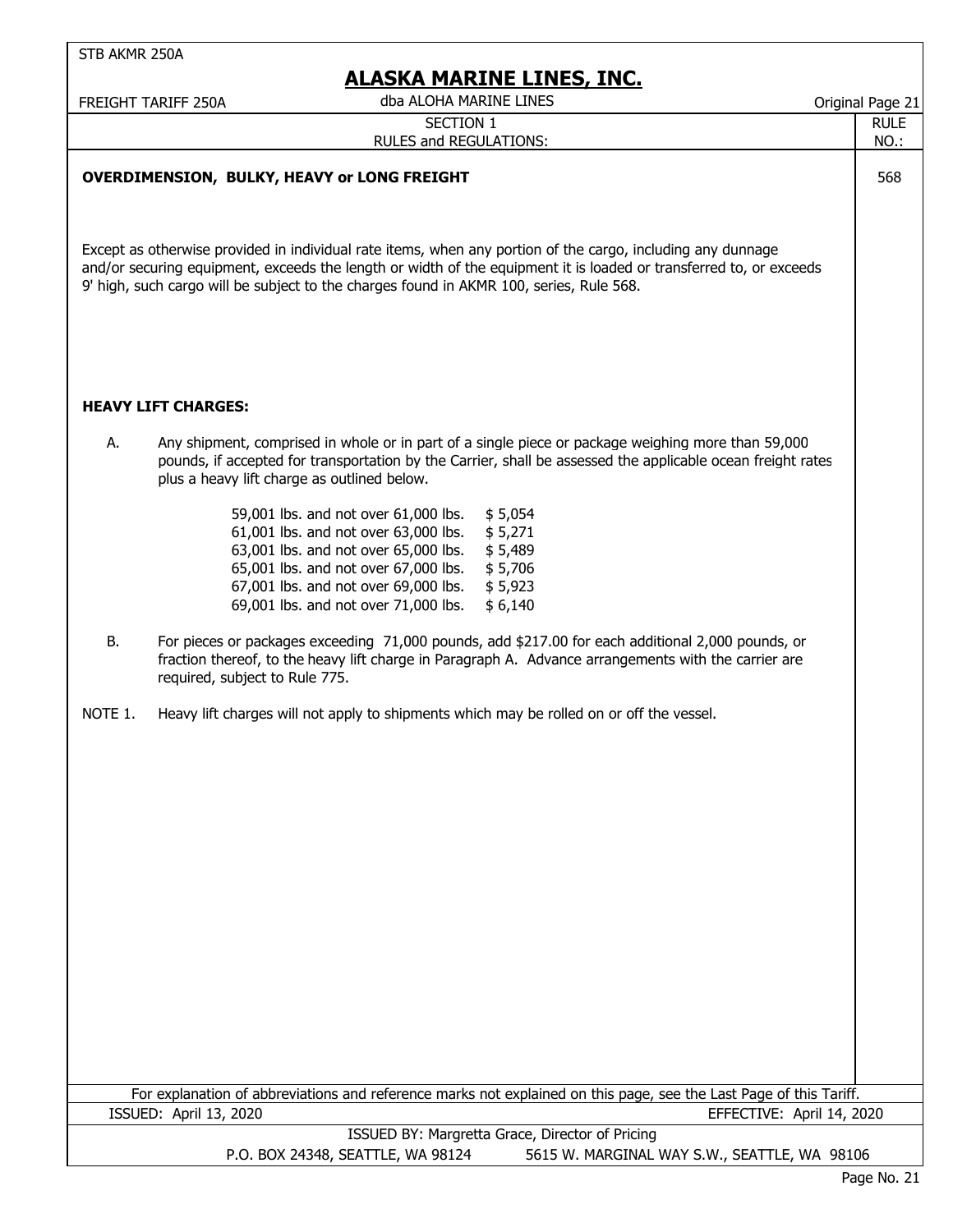|                 | FREIGHT TARIFF 250A                   | dba ALOHA MARINE LINES                                                                                                                                                                                                                                                                                                                                                                                                                                                               | 1st Revised Page 22 |
|-----------------|---------------------------------------|--------------------------------------------------------------------------------------------------------------------------------------------------------------------------------------------------------------------------------------------------------------------------------------------------------------------------------------------------------------------------------------------------------------------------------------------------------------------------------------|---------------------|
|                 |                                       | <b>SECTION 1</b><br>RULES and REGULATIONS:                                                                                                                                                                                                                                                                                                                                                                                                                                           | <b>RULE</b><br>NO.: |
|                 |                                       | <b>LIMITED WEIGHT AT CERTAIN PORTS:</b>                                                                                                                                                                                                                                                                                                                                                                                                                                              | 575                 |
|                 | may be subject to additional charges. | Certain ports in Hawaii have limited lifting capabilities. Shipments of containers or platforms or large single lifts<br>destined to ports of Kaunakakai, Molokai and Lanai City, Lanai must have prior arrangements with the Carrier and                                                                                                                                                                                                                                            |                     |
|                 | <b>MINIMUM CHARGES:</b>               |                                                                                                                                                                                                                                                                                                                                                                                                                                                                                      | 610                 |
| А.              |                                       | Unless otherwise specified in individual Rate Items, single pieces, packages or other units of<br>affreightment, requiring exclusive use of deck space, will be subject to a minimum charge of \$57.92<br>per square foot. This applies in addition to all other charges named in Section 1, except Rule 568<br>(Heavy Lift and Over Dimension) will not apply. (For application purposes, See Note 1).                                                                              |                     |
| В.              |                                       | Unless otherwise specified in individual Rate Items, single pieces, packages or other units of<br>affreightment, not requiring exclusive use of deck space, and which are considered by the Carrier to be<br>unstackable or Top Stow only, will be subject to a minimum charge of \$25.56 per square foot. This<br>applies in addition to all other charges in Section 1, except Rule 568 (Heavy Lift and Over Dimension)<br>will not apply. (For application purposes, See Note 1). |                     |
| NOTE 1.         |                                       | To determine the applicable rates and charges using this Rule, only Rule 568 (Heavy Lift and Over<br>Dimension), if applicable, will be evaluated and combined with the particular commodity rate to<br>determine if the square foot minimum applies. All other charges (i.e., arbitraries, special handling,<br>storage and any other accessorial charge) will apply in any case.                                                                                                   |                     |
|                 |                                       |                                                                                                                                                                                                                                                                                                                                                                                                                                                                                      |                     |
|                 |                                       |                                                                                                                                                                                                                                                                                                                                                                                                                                                                                      |                     |
|                 |                                       |                                                                                                                                                                                                                                                                                                                                                                                                                                                                                      |                     |
|                 |                                       |                                                                                                                                                                                                                                                                                                                                                                                                                                                                                      |                     |
|                 |                                       |                                                                                                                                                                                                                                                                                                                                                                                                                                                                                      |                     |
|                 |                                       |                                                                                                                                                                                                                                                                                                                                                                                                                                                                                      |                     |
|                 |                                       |                                                                                                                                                                                                                                                                                                                                                                                                                                                                                      |                     |
|                 |                                       |                                                                                                                                                                                                                                                                                                                                                                                                                                                                                      |                     |
| <b>TCR 4614</b> |                                       | For explanation of abbreviations and reference marks not explained on this page, see the Last Page of this Tariff.                                                                                                                                                                                                                                                                                                                                                                   |                     |
|                 | ISSUED: November 24, 2021             | EFFECTIVE: November 24, 2021                                                                                                                                                                                                                                                                                                                                                                                                                                                         |                     |
|                 |                                       | ISSUED BY: Margretta Grace, Director of Pricing<br>P.O. BOX 24348, SEATTLE, WA 98124<br>5615 W. MARGINAL WAY S.W., SEATTLE, WA 98106                                                                                                                                                                                                                                                                                                                                                 |                     |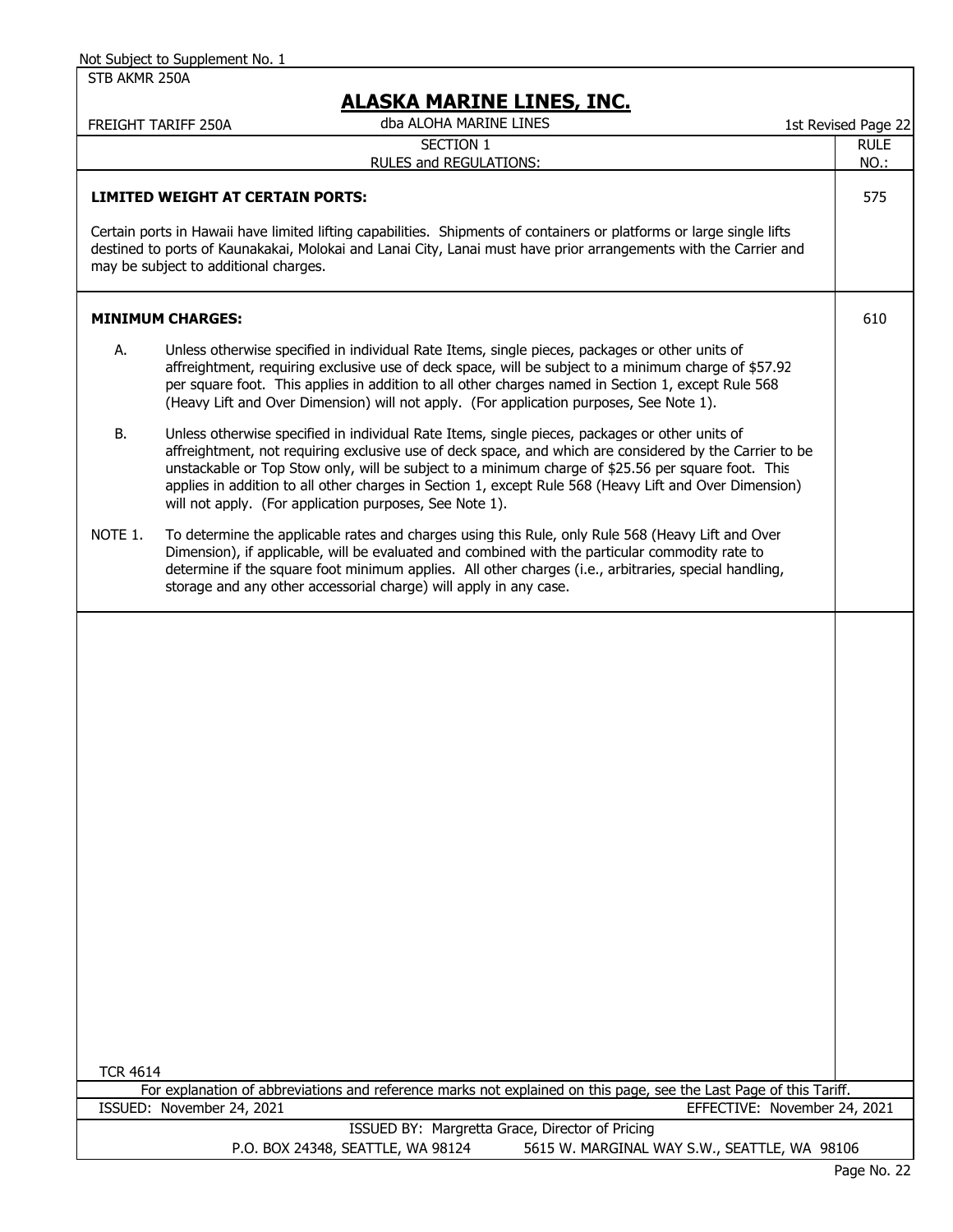|    | ALAJNA MAKLINE LLINEJ, LINJ.                                                                                                                                                                                                                                                                                                                                        |                     |
|----|---------------------------------------------------------------------------------------------------------------------------------------------------------------------------------------------------------------------------------------------------------------------------------------------------------------------------------------------------------------------|---------------------|
|    | dba ALOHA MARINE LINES<br>FREIGHT TARIFF 250A<br><b>SECTION 1</b>                                                                                                                                                                                                                                                                                                   | Original Page 23    |
|    | RULES and REGULATIONS:                                                                                                                                                                                                                                                                                                                                              | <b>RULE</b><br>NO.: |
|    |                                                                                                                                                                                                                                                                                                                                                                     |                     |
|    | <b>STORAGE / FREE TIME FOR EQUIPMENT:</b>                                                                                                                                                                                                                                                                                                                           | 910                 |
| L. | IN SEATTLE                                                                                                                                                                                                                                                                                                                                                          |                     |
|    | A. Shipments left on the dock in Seattle in excess of the authorized free time will be assessed charges<br>in accordance with Carrier's Tariff STB AKMR 100, series, Rule 910.                                                                                                                                                                                      |                     |
|    | B. Except as provided in Section II below, cargo stored at Terminal or Terminals other than<br>Seattle, WA, will be charged storage charges as assessed by the Terminal Operator and published<br>in the applicable Terminal tariff. A processing fee will be assessed to cover clerical and accounting<br>services, as provided in STB AKMR 100, series, Rule 300. |                     |
| Н. | IN HAWAII                                                                                                                                                                                                                                                                                                                                                           |                     |
|    | A. CONTAINERS:                                                                                                                                                                                                                                                                                                                                                      |                     |
|    | 1. Except as otherwise provided in individual rate items, free time will commence the first midnight<br>following notification to consignee or its designated agent(s) by telephone or U.S. Mail of<br>availability of cargo.                                                                                                                                       |                     |
|    | a. For shipments in containers at Honolulu, Hawaii Container Yard (See Rule 110), free time<br>shall be a total of seven (7) days per container, including Saturdays, Sundays, or Holidays.<br>Time exceeding the free time will be assessed charges as shown in paragraph B, following.                                                                            |                     |
|    | b. At Container Yards at Ports other than Honolulu, Free Time will be 48 hours. Storage<br>charges at ports other than Honolulu will be billed to Shipper by the Participating Carrier.                                                                                                                                                                             |                     |
|    | 2. When equipment is stored beyond the free time authorized under Paragraph A above, the<br>following charge will be assessed for each day (24 hours, or fraction thereof) in excess of the<br>free time period:                                                                                                                                                    |                     |
|    | Charge per Day Per Unit:                                                                                                                                                                                                                                                                                                                                            |                     |
|    | Each non-temperature controlled container or platform at Honolulu, HI CY: \$26.60, or<br>State of Hawaii, Department of Transportation, Harbor Division tariff charges for daily<br>storage, whichever is greater.                                                                                                                                                  |                     |
|    | <b>B. BREAKBULK:</b>                                                                                                                                                                                                                                                                                                                                                |                     |
|    | 1. When shipments are left on the dock beyond the free time authorized under Paragraph A above,<br>and up to a maximum time period of 30 days, the following charge will be assessed for each<br>two week period (or fraction thereof) in excess of the free time period:                                                                                           |                     |
|    | \$0.30 per square foot, subject to a minimum of 160 sq.ft.                                                                                                                                                                                                                                                                                                          |                     |
|    | 2. After 30 days beyond the end of the free time period, charges will be assessed on a daily basis,<br>and in accordance with the fee structure established in the Hawaii Administrative Rules (HAR),<br>Title 19, Chapter 44, Subchapter 7, found in § 19-44-83.                                                                                                   |                     |
|    | For explanation of abbreviations and reference marks not explained on this page, see the Last Page of this Tariff.                                                                                                                                                                                                                                                  |                     |
|    | ISSUED: April 13, 2020<br>EFFECTIVE: April 14, 2020                                                                                                                                                                                                                                                                                                                 |                     |
|    | ISSUED BY: Margretta Grace, Director of Pricing<br>P.O. BOX 24348, SEATTLE, WA 98124<br>5615 W. MARGINAL WAY S.W., SEATTLE, WA 98106                                                                                                                                                                                                                                |                     |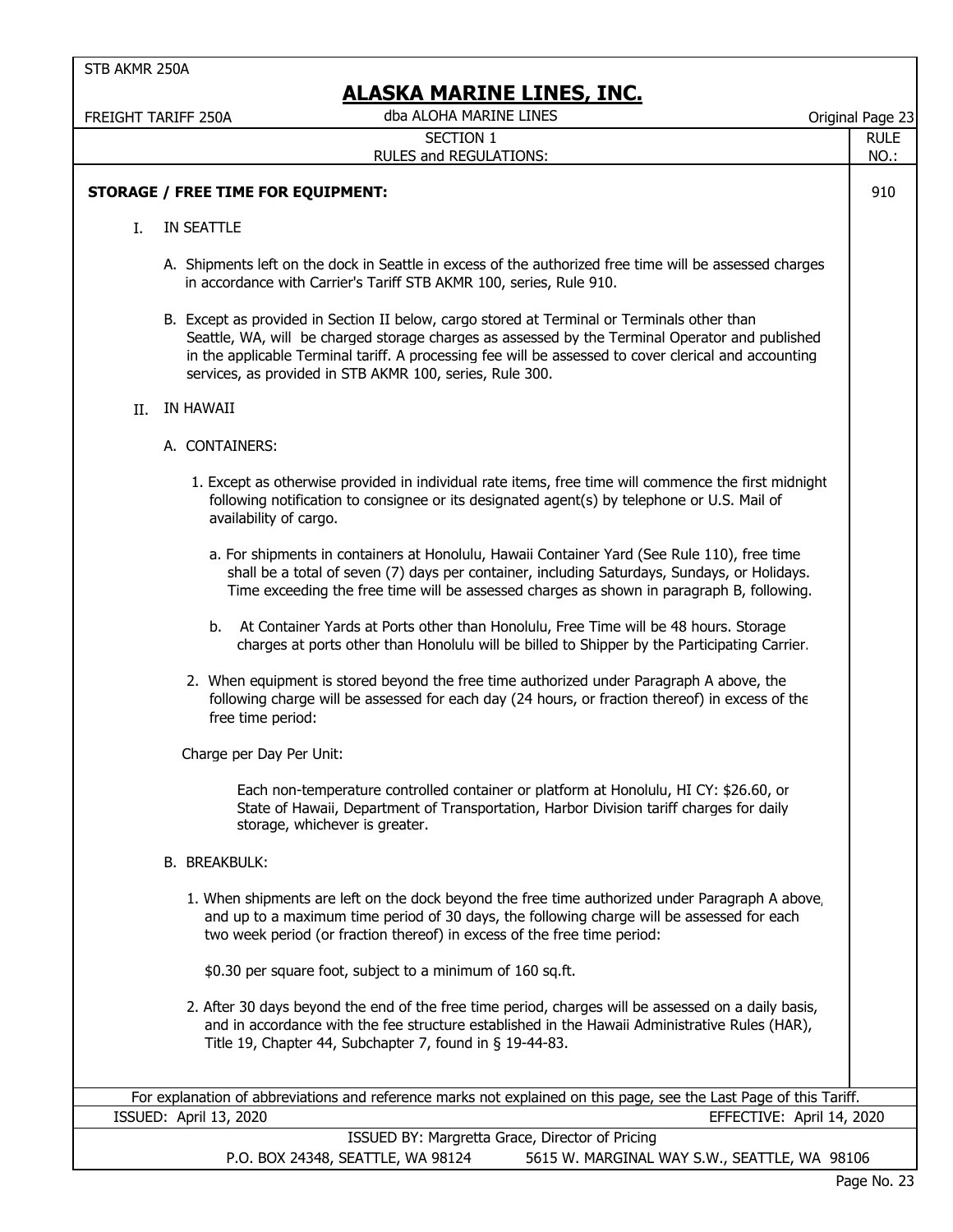| STB AKMR 250A |  |  |  |
|---------------|--|--|--|
|---------------|--|--|--|

## **ALASKA MARINE LINES, INC.**

FREIGHT TARIFF 250A Original Page 24 dba ALOHA MARINE LINES

RULE

NO.:

#### SECTION 1 RULES and REGULATIONS:

#### **TERMINAL CHARGES AT PORTS:** 942

- 1. Rates herein do not include wharfage charges unless a rate specifically indicates wharfage is included.
- 2. Handling and Stevedore Charges will be combined for west coast and Hawaii ports and will be assessed in dollars per unit for container and/or platform loaded cargo and as a percentage of freight charges for other than container or platform cargo according to the following schedule:

| 20' Container or Platforms and Platforms, Westbound:<br>24' Containers and Platforms, Westbound:<br>40' Container or Platforms and Platforms, Westbound:<br>53' Containers and Platforms, Westbound: | \$755.00<br>\$916.00<br>\$1078.00<br>\$1369.00 | ea.<br>ea.<br>ea.<br>ea. |
|------------------------------------------------------------------------------------------------------------------------------------------------------------------------------------------------------|------------------------------------------------|--------------------------|
| 20' Container or Platforms and Platforms, Eastbound:                                                                                                                                                 | \$376.00                                       | ea.                      |
| 24' Containers and Platforms, Eastbound:                                                                                                                                                             | \$456.00                                       | ea.                      |
| 40' Container or Platforms and Platforms, Eastbound:                                                                                                                                                 | \$537.00                                       | ea.                      |
| 53' Containers and Platforms, Eastbound:                                                                                                                                                             | \$682.00                                       | ea.                      |

Other than Containers or Platforms: 11.50% of ocean freight

For the commodity items listed below, the Terminal Handling Charge will be 11.50% of the ocean charge, or a flat rate of 884.00, whichever is the smaller.

Tariff AKMR 250A: 1520-000 (self-propelled etc., equipment), 1720-001, 1740-002 and 1740-003.

3. If carrier loads breakbulk items into containers or onto platforms to achieve more favorable rates, then the handling and stevedore charges will be assessed at the above percentage of ocean freight rather than the flat rate per container.

#### EXCEPTION:

The provisions of the Terminal Charges at Ports will not apply to the rates set forth in the following rules and items:

Tariff AKMR 250A: 175, 345, 500, 501, 563, 568, 884, 910, 959 and Section 3 (Wharfage) Tariff AKMR 100, series: 520

For explanation of abbreviations and reference marks not explained on this page, see the Last Page of this Tariff. ISSUED: April 13, 2020 EFFECTIVE: April 14, 2020

> ISSUED BY: Margretta Grace, Director of Pricing P.O. BOX 24348, SEATTLE, WA 98124 5615 W. MARGINAL WAY S.W., SEATTLE, WA 98106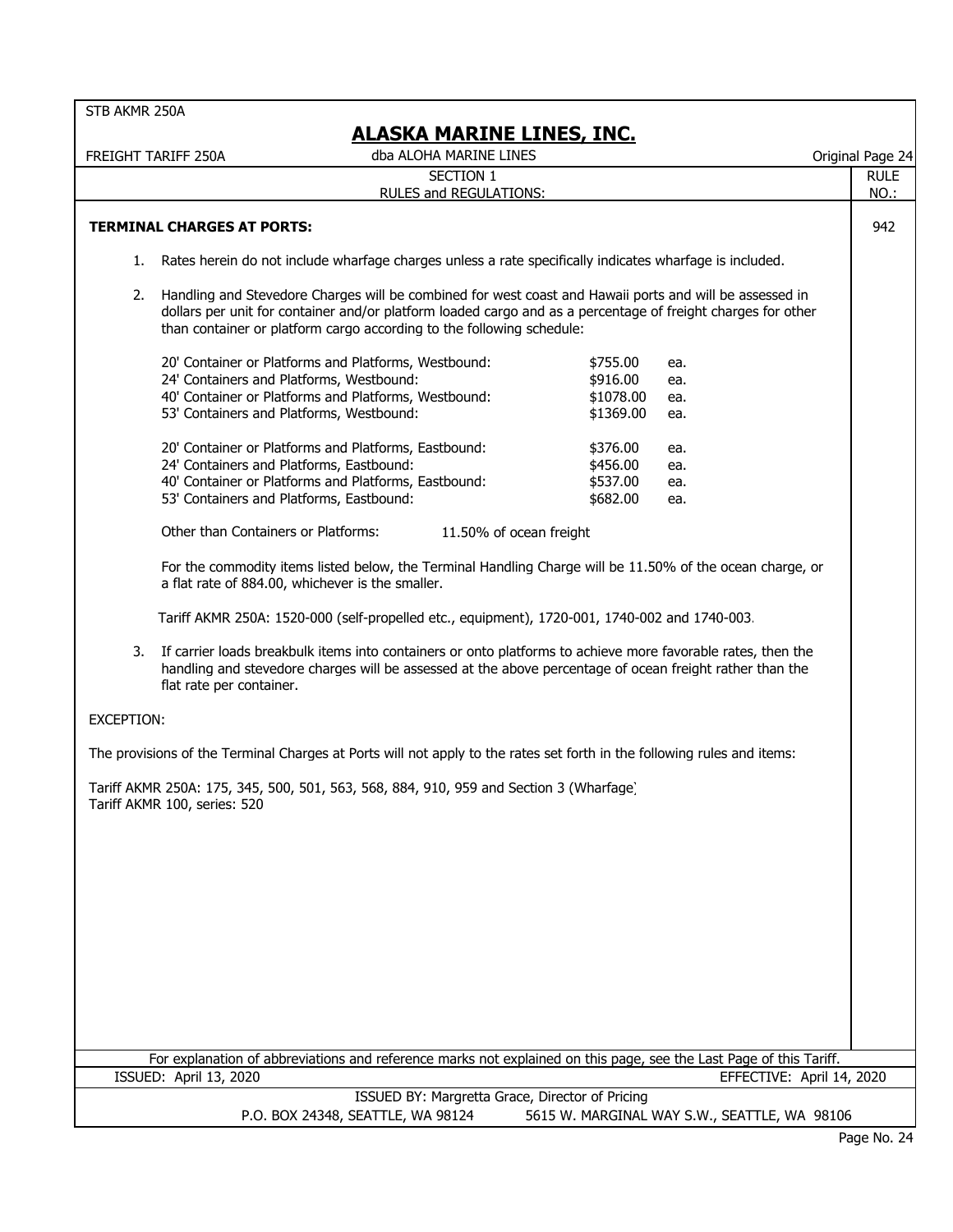## **ALASKA MARINE LINES, INC.**

FREIGHT TARIFF 250A Original Page 25 dba ALOHA MARINE LINES

## **SECTION 2**

COMMODITY RATES

## BETWEEN

SEATTLE, WASHINGTON

AND

## HAWAIIAN ISLANDS (SEE PAGE 2)

For explanation of abbreviations and reference marks not explained on this page, see the Last Page of this Tariff. ISSUED: April 13, 2020 EFFECTIVE: April 14, 2020

> ISSUED BY: Margretta Grace, Director of Pricing P.O. BOX 24348, SEATTLE, WA 98124 5615 W. MARGINAL WAY S.W., SEATTLE, WA 98106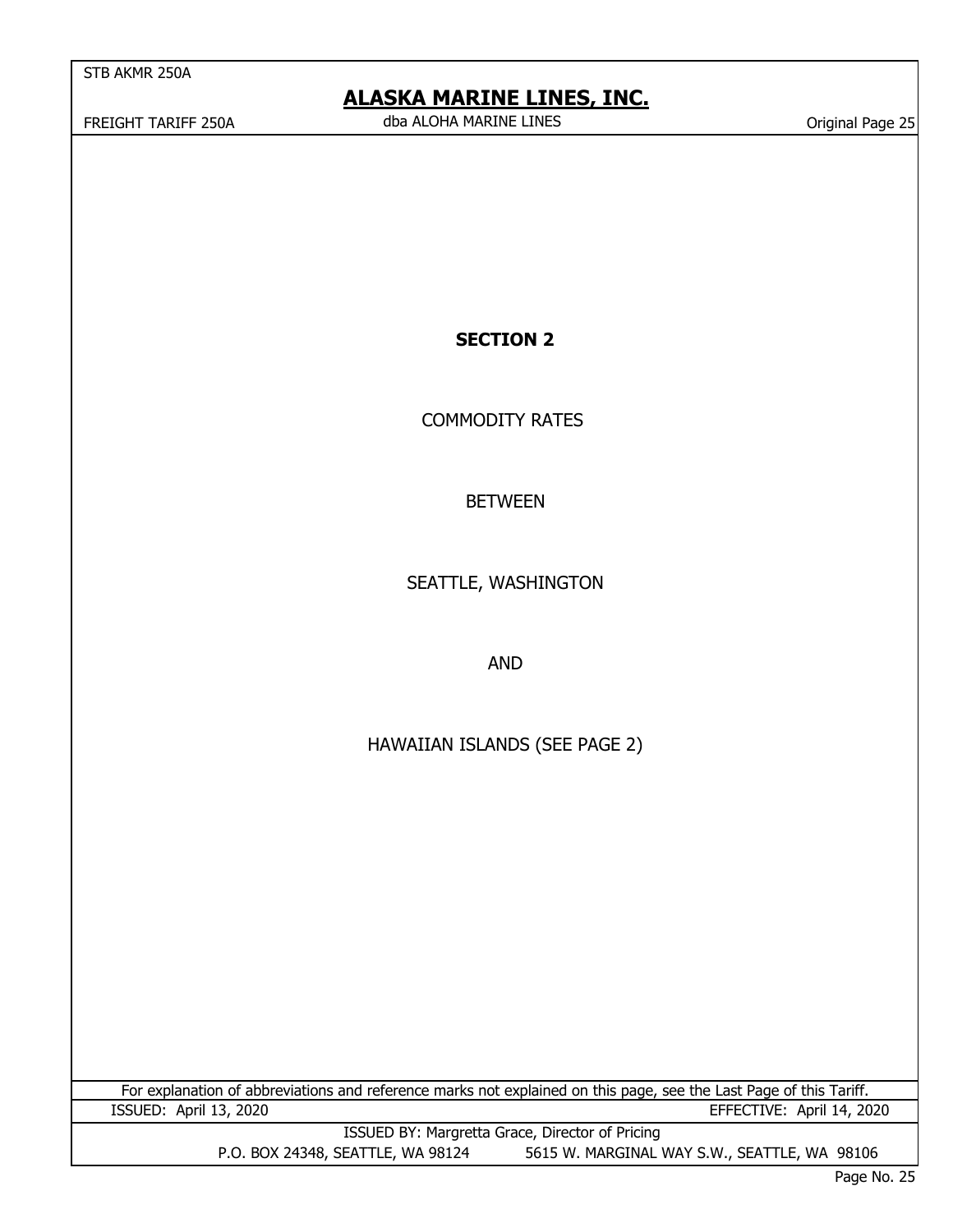STB AKMR 250A

| <b>ALASKA MARINE LINES, INC.</b>                                                                                                                                                                |                                                                                                                                                          |                                                                    |                     |  |
|-------------------------------------------------------------------------------------------------------------------------------------------------------------------------------------------------|----------------------------------------------------------------------------------------------------------------------------------------------------------|--------------------------------------------------------------------|---------------------|--|
| FREIGHT TARIFF 250A                                                                                                                                                                             | dba ALOHA MARINE LINES                                                                                                                                   | 1st Revised Page 26                                                |                     |  |
|                                                                                                                                                                                                 | SECTION 2 - COMMODITY RATES:                                                                                                                             |                                                                    | <b>ITEM</b><br>NO.: |  |
| COMMODITIES:                                                                                                                                                                                    |                                                                                                                                                          | FROM SEATTLE, WASHINGTON<br>TO REGULAR POINTS, VIZ.:<br><b>HON</b> |                     |  |
| AGGREGATE MATERIALS, Bagged or Palletized, Viz.:<br>CEMENT, LIME, (Common, Hydrated, Slaked or<br>Unslaked), SLAG, BLASTING SAND, GRIT,<br>SAND, SILICA, GRANULAR SALT, CHEMICALS<br>WESTBOUND: |                                                                                                                                                          |                                                                    | 1005-001            |  |
|                                                                                                                                                                                                 | 20' Container or Platform (Min. Wt. 36,000 Lbs.)<br>24' Container or Platform (Min. Wt. 40,000 Lbs.)<br>40' Container or Platform (Min. Wt. 40,000 Lbs.) | 7.53<br>9.14<br>10.75                                              |                     |  |
|                                                                                                                                                                                                 |                                                                                                                                                          |                                                                    |                     |  |

TCR 4614

|                                   | For explanation of abbreviations and reference marks not explained on this page, see the Last Page of this Tariff. |
|-----------------------------------|--------------------------------------------------------------------------------------------------------------------|
| ISSUED: November 24, 2021         | EFFECTIVE: November 24, 2021                                                                                       |
|                                   | ISSUED BY: Margretta Grace, Director of Pricing                                                                    |
| P.O. Box 24348, Seattle, WA 98124 | 5615 W. Marginal Way S.W., Seattle, WA 98106                                                                       |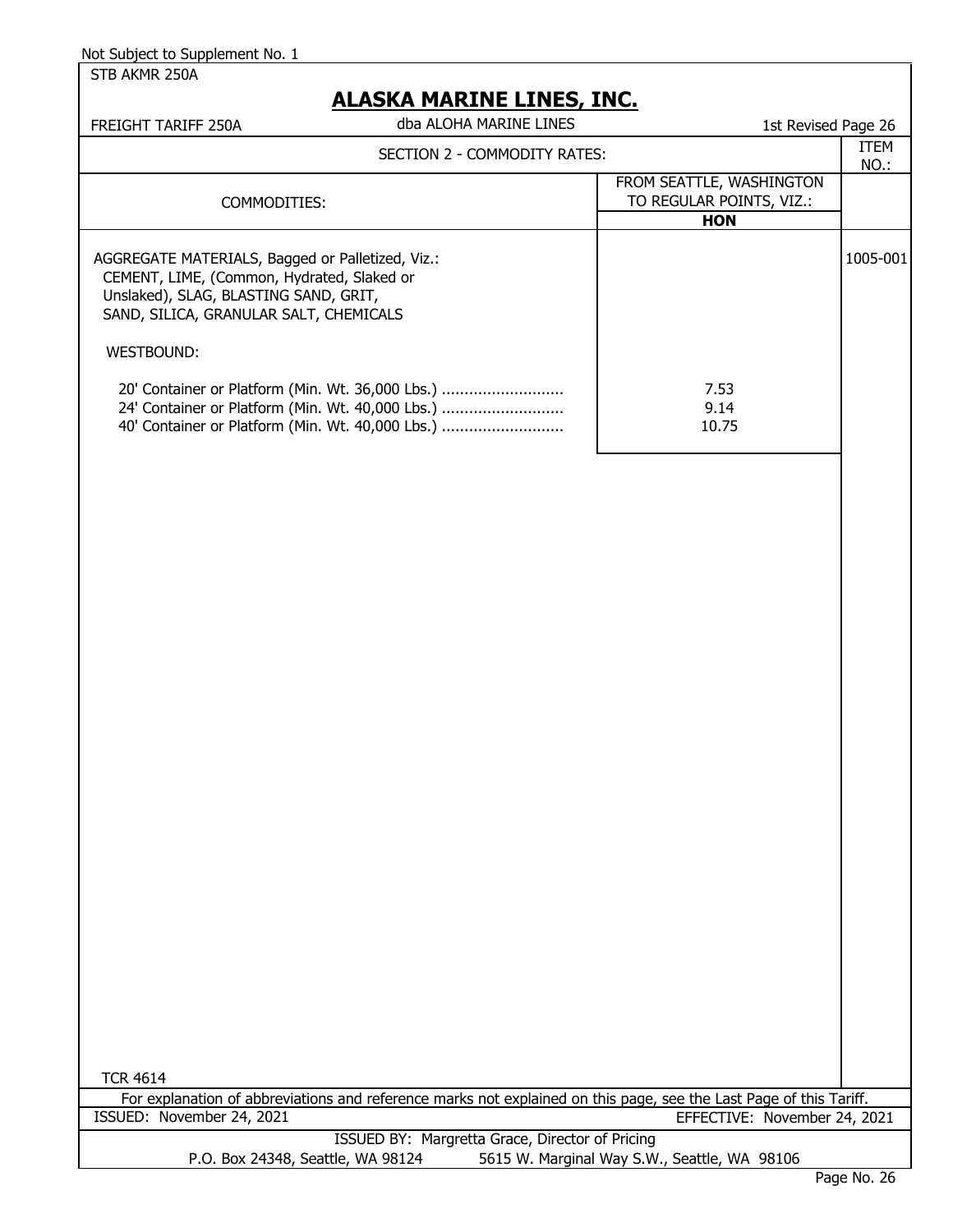STB AKMR 250A

# **EVA MARTNE LINES, INC.**

|                 | <u>ALASKA MAKINE LINES, INC.</u><br>dba ALOHA MARINE LINES<br>FREIGHT TARIFF 250A                                                                                                                                                                                                                                       | 1st Revised Page 27                                                |              |
|-----------------|-------------------------------------------------------------------------------------------------------------------------------------------------------------------------------------------------------------------------------------------------------------------------------------------------------------------------|--------------------------------------------------------------------|--------------|
|                 | SECTION 2 - COMMODITY RATES:                                                                                                                                                                                                                                                                                            |                                                                    | ITEM<br>NO.: |
|                 | COMMODITIES:                                                                                                                                                                                                                                                                                                            | FROM SEATTLE, WASHINGTON<br>TO REGULAR POINTS, VIZ.:<br><b>HON</b> |              |
|                 | AGRICULTURAL COMPOUNDS & SUPPLIES: FEED &<br>OTHER ARTICLES, Viz.: Feed - Animal, Fish or Poultry,<br>NOS; Feed Supplements or Additives; Hay or Straw,<br>NOS, baled; Animal Bedding, Viz.: Hardboard Chips, in<br>bags or bales; Salt, Livestock (See Note 1); Seeds,<br>NOS (not for human consumption); Shells, NOS |                                                                    | 1010-001     |
| WESTBOUND:      |                                                                                                                                                                                                                                                                                                                         |                                                                    |              |
|                 |                                                                                                                                                                                                                                                                                                                         | 176.22<br>176.22<br>176.22                                         |              |
| NOTE 1.         | Rates are in dollars and cents per short ton.                                                                                                                                                                                                                                                                           |                                                                    |              |
| NOTE 2.         | Rates in this Item apply on livestock salt only when shipper certifies on the Bill of Lading that:                                                                                                                                                                                                                      |                                                                    |              |
|                 | "The salt described on this Bill of Lading is livestock salt and consignee, by acceptance of this cargo,<br>certifies it will be used for animal feed and for no other purpose."                                                                                                                                        |                                                                    |              |
| NOTE 3.         | Articles not named in this Item may be included in shipments of this Item provided the weight thereof<br>does not exceed fifteen (15%) percent of the total weight of the shipment.                                                                                                                                     |                                                                    |              |
| NOTE 4.         | Containers must be cleaned before being returned to the Carrier. If Consignee fails to do so, a charge of<br>\$396.00 per 20' container and \$531.00 per 40' Container or Platform will be assessed for this service<br>in addition to all other rates and charges.                                                     |                                                                    |              |
|                 |                                                                                                                                                                                                                                                                                                                         |                                                                    |              |
|                 |                                                                                                                                                                                                                                                                                                                         |                                                                    |              |
| <b>TCR 4614</b> | For explanation of abbreviations and reference marks not explained on this page, see the Last Page of this Tariff.                                                                                                                                                                                                      |                                                                    |              |
|                 | ISSUED: November 24, 2021                                                                                                                                                                                                                                                                                               | EFFECTIVE: November 24, 2021                                       |              |
|                 | ISSUED BY: Margretta Grace, Director of Pricing                                                                                                                                                                                                                                                                         |                                                                    |              |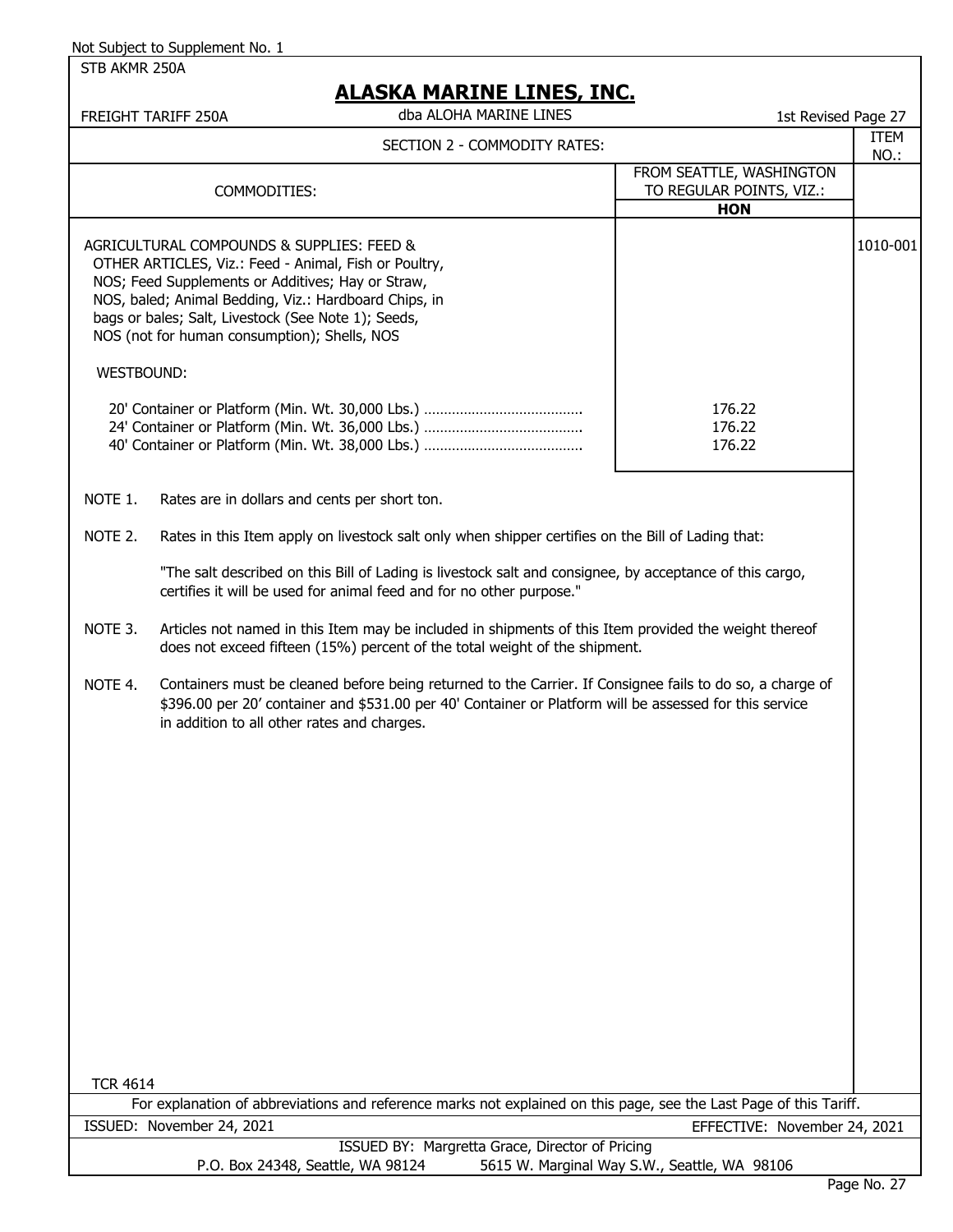STB AKMR 250A

## **ALASKA MARINE LINES, INC.**

| FREIGHT TARIFF 250A                                                                                                                          | dba ALOHA MARINE LINES                                                                                                                                                                                              | 1st Revised Page 28                                                |              |
|----------------------------------------------------------------------------------------------------------------------------------------------|---------------------------------------------------------------------------------------------------------------------------------------------------------------------------------------------------------------------|--------------------------------------------------------------------|--------------|
|                                                                                                                                              | SECTION 2 - COMMODITY RATES:                                                                                                                                                                                        |                                                                    | ITEM<br>NO.: |
| COMMODITIES:                                                                                                                                 |                                                                                                                                                                                                                     | FROM SEATTLE, WASHINGTON<br>TO REGULAR POINTS, VIZ.:<br><b>HON</b> |              |
| AGRICULTURAL COMPOUNDS & SUPPLIES, Viz.:<br>FERTILIZING COMPOUNDS, NOS: In bulk<br>or in bulk bags, or packages or bags<br><b>WESTBOUND:</b> |                                                                                                                                                                                                                     |                                                                    | 1010-002     |
|                                                                                                                                              |                                                                                                                                                                                                                     | 7.58<br>9.20<br>10.83<br>13.74                                     |              |
| NOTE 1.                                                                                                                                      | Containers must be cleaned before being returned to the Carrier. If Consignee fails to do so, a charge of<br>\$396.00 per container will be assessed for this service, in addition to all other rates and charges." |                                                                    |              |

TCR 4614

For explanation of abbreviations and reference marks not explained on this page, see the Last Page of this Tariff. ISSUED: November 24, 2021 EFFECTIVE: November 24, 2021

> ISSUED BY: Margretta Grace, Director of Pricing P.O. Box 24348, Seattle, WA 98124 5615 W. Marginal Way S.W., Seattle, WA 98106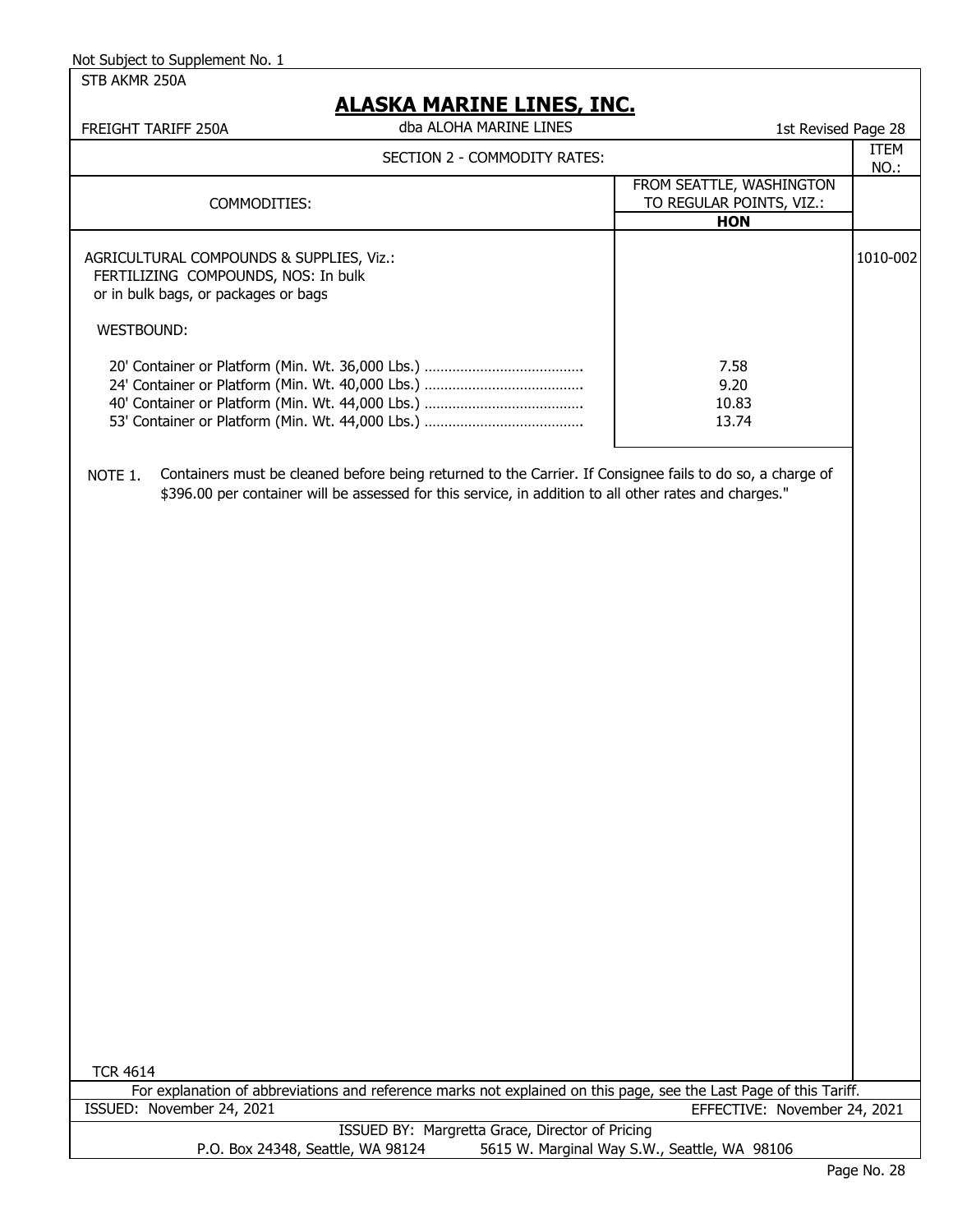STB AKMR 250A

| <u>ALAJNA MANINE LINEJ, INV.</u><br>dba ALOHA MARINE LINES<br>FREIGHT TARIFF 250A                                                                                                                                                                                                                                                        | 1st Revised Page 29                          |             |
|------------------------------------------------------------------------------------------------------------------------------------------------------------------------------------------------------------------------------------------------------------------------------------------------------------------------------------------|----------------------------------------------|-------------|
| SECTION 2 - COMMODITY RATES:                                                                                                                                                                                                                                                                                                             |                                              | <b>ITEM</b> |
|                                                                                                                                                                                                                                                                                                                                          | FROM SEATTLE, WASHINGTON                     | <b>NO.:</b> |
| COMMODITIES:                                                                                                                                                                                                                                                                                                                             | TO REGULAR POINTS, VIZ.:                     |             |
|                                                                                                                                                                                                                                                                                                                                          | <b>HON</b>                                   |             |
| AGRICULTURAL COMPOUNDS & SUPPLIES;<br>HORTICULTURAL SUPPLIES, Viz.:                                                                                                                                                                                                                                                                      |                                              | 1010-003    |
| WESTBOUND:                                                                                                                                                                                                                                                                                                                               |                                              |             |
| 20' Container or Platform (Min. Wt. 36,000 Lbs.)<br>24' Container or Platform (Min. Wt. 40,000 Lbs.)<br>40' Container or Platform (Min. Wt. 44,000 Lbs.)<br>53' Container or Platform (Min. Wt. 44,000 Lbs.)                                                                                                                             | 7.68<br>9.31<br>10.96<br>13.92               |             |
| Bark Dust or Chips<br>Peat Moss<br>Erosion Control Mats and Materials<br>Peat or Humus<br><b>Expanded Vermiculite</b><br>Potting Soil<br>Fertilizer<br><b>Retail Nursery Supplies</b><br>Gardening Supplies<br>Sawdust or Shavings<br>Horticultural Mulch, Dry<br>Sphagnum Moss<br><b>Horticultural Perlite</b><br>Tools, Hand Gardening |                                              |             |
|                                                                                                                                                                                                                                                                                                                                          |                                              |             |
|                                                                                                                                                                                                                                                                                                                                          |                                              |             |
| <b>TCR 4614</b>                                                                                                                                                                                                                                                                                                                          |                                              |             |
| For explanation of abbreviations and reference marks not explained on this page, see the Last Page of this Tariff.                                                                                                                                                                                                                       |                                              |             |
| ISSUED: November 24, 2021                                                                                                                                                                                                                                                                                                                | EFFECTIVE: November 24, 2021                 |             |
| ISSUED BY: Margretta Grace, Director of Pricing                                                                                                                                                                                                                                                                                          |                                              |             |
| P.O. Box 24348, Seattle, WA 98124                                                                                                                                                                                                                                                                                                        | 5615 W. Marginal Way S.W., Seattle, WA 98106 |             |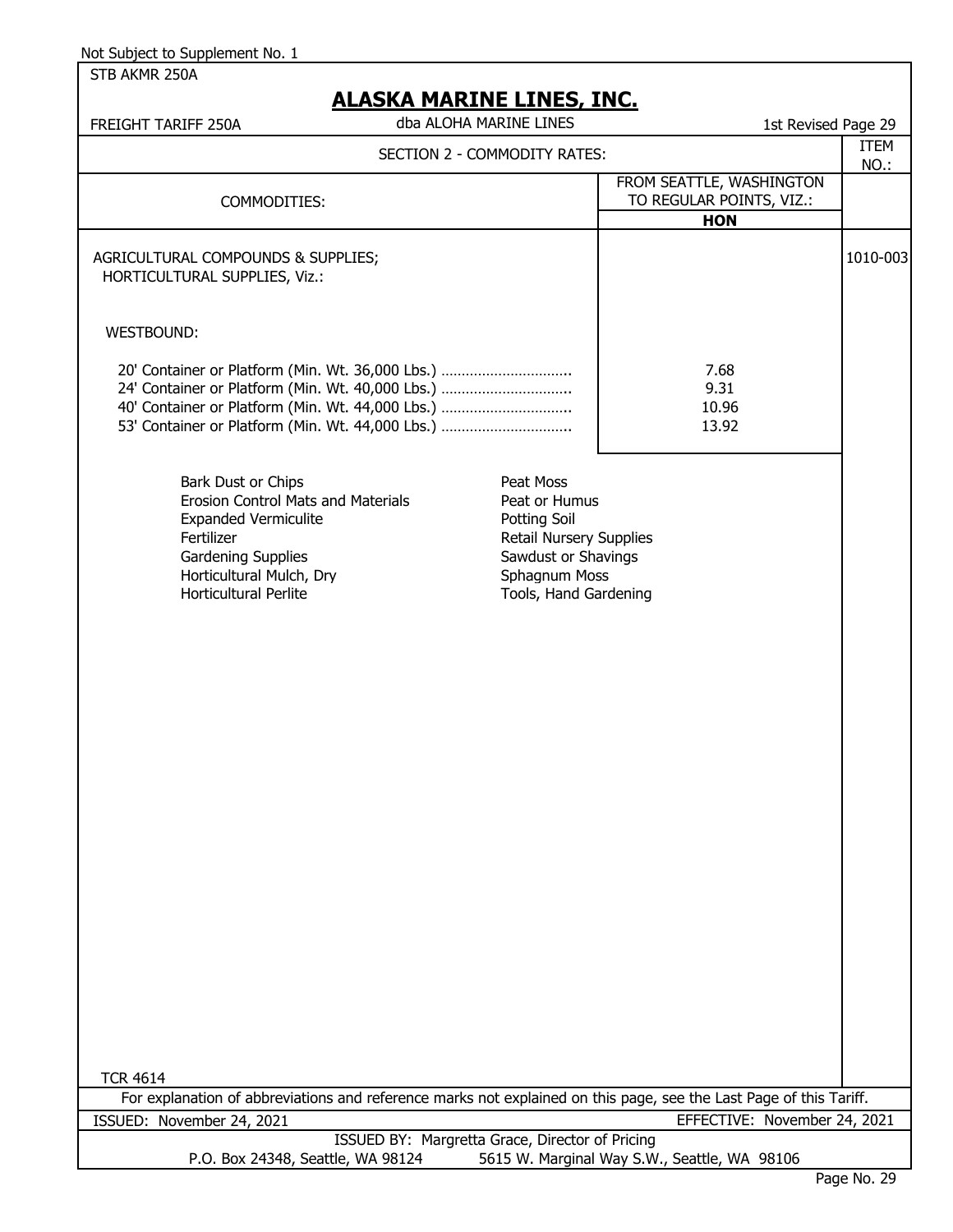STB AKMR 250A

| FREIGHT TARIFF 250A                                                                                                                                                                                                                                                  | <u>ALAJNA MANINL LINLY, INC.</u><br>dba ALOHA MARINE LINES                                                             | 1st Revised Page 30                                                |                     |
|----------------------------------------------------------------------------------------------------------------------------------------------------------------------------------------------------------------------------------------------------------------------|------------------------------------------------------------------------------------------------------------------------|--------------------------------------------------------------------|---------------------|
|                                                                                                                                                                                                                                                                      | SECTION 2 - COMMODITY RATES:                                                                                           |                                                                    | <b>ITEM</b><br>NO.: |
| COMMODITIES:                                                                                                                                                                                                                                                         |                                                                                                                        | FROM SEATTLE, WASHINGTON<br>TO REGULAR POINTS, VIZ.:<br><b>HON</b> |                     |
| APPLIANCES, HOUSEHOLD                                                                                                                                                                                                                                                |                                                                                                                        |                                                                    | 1050-000            |
| WESTBOUND:                                                                                                                                                                                                                                                           |                                                                                                                        |                                                                    |                     |
| 20' Container or Platform (Min. Wt. 6,200 Lbs.)<br>24' Container or Platform (Min. Wt. 11,000 Lbs.)<br>40' Container or Platform (Min. Wt. 12,500 Lbs.)<br>53' Container or Platform (Min. Wt. 12,500 Lbs.)                                                          |                                                                                                                        | 28.00<br>34.01<br>40.01<br>50.81                                   |                     |
| <b>Dishwashers</b><br><b>Drying Machines</b><br>Freezers<br><b>Ice Cube Machines</b><br><b>Ironing Machines</b><br>Stoves; Ranges; Ovens or Range Hoods (includes stoves or ranges designed for separate permanent installation<br>of oven and surface cooking unit) | Microwave Ovens<br>Refrigerators<br><b>Washing Machines</b><br>Waste or Garbage Disposal Units<br><b>Water Heaters</b> |                                                                    |                     |
| <b>TCR 4614</b>                                                                                                                                                                                                                                                      |                                                                                                                        |                                                                    |                     |
| For explanation of abbreviations and reference marks not explained on this page, see the Last Page of this Tariff.                                                                                                                                                   |                                                                                                                        |                                                                    |                     |
| ISSUED: November 24, 2021                                                                                                                                                                                                                                            | ISSUED BY: Margretta Grace, Director of Pricing                                                                        | EFFECTIVE: November 24, 2021                                       |                     |
| P.O. Box 24348, Seattle, WA 98124                                                                                                                                                                                                                                    |                                                                                                                        | 5615 W. Marginal Way S.W., Seattle, WA 98106                       |                     |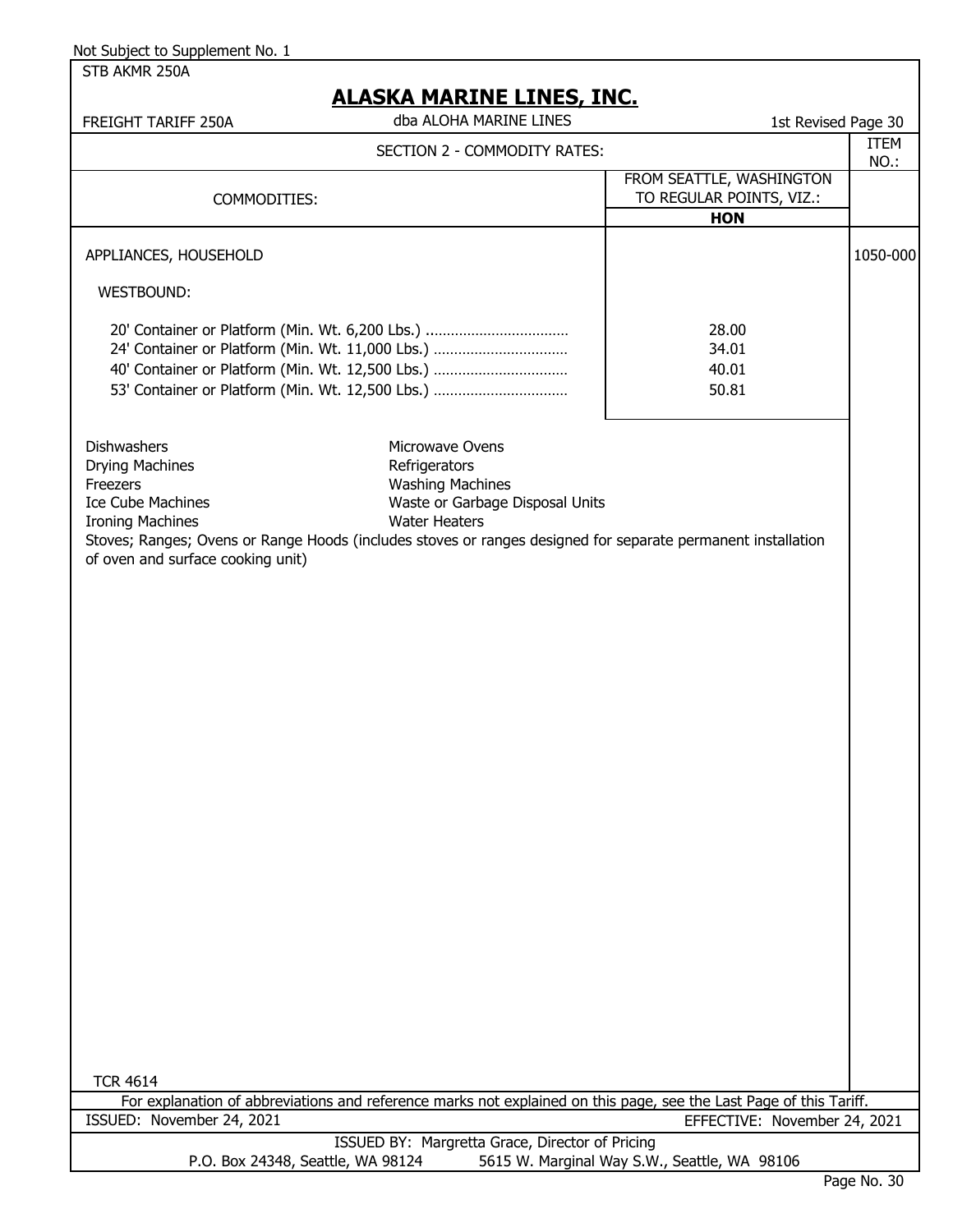STB AKMR 250A

|                                                                                                                                                                                                             | FREIGHT TARIFF 250A                                                                                                                                                                                                                                                                                                                         |                                                      | 1st Revised Page 31          | <b>ITEM</b> |
|-------------------------------------------------------------------------------------------------------------------------------------------------------------------------------------------------------------|---------------------------------------------------------------------------------------------------------------------------------------------------------------------------------------------------------------------------------------------------------------------------------------------------------------------------------------------|------------------------------------------------------|------------------------------|-------------|
|                                                                                                                                                                                                             | SECTION 2 - COMMODITY RATES:                                                                                                                                                                                                                                                                                                                |                                                      |                              | NO.:        |
|                                                                                                                                                                                                             | COMMODITIES:                                                                                                                                                                                                                                                                                                                                | FROM SEATTLE, WASHINGTON<br>TO REGULAR POINTS, VIZ.: |                              |             |
|                                                                                                                                                                                                             |                                                                                                                                                                                                                                                                                                                                             | <b>HON</b>                                           | <b>NI</b>                    |             |
|                                                                                                                                                                                                             | AUTOMOBILES, Viz: Passenger Automobiles and<br>Pickup Trucks, not to exceed 7'6" high nor 7' wide                                                                                                                                                                                                                                           |                                                      |                              | 1080-000    |
|                                                                                                                                                                                                             | WESTBOUND or EASTBOUND:                                                                                                                                                                                                                                                                                                                     | \$2,152.00<br>\$2,533.00                             | \$625.00<br>\$1,305.00       |             |
|                                                                                                                                                                                                             | NOTE 1. Rates are in dollars and cents per vehicle.                                                                                                                                                                                                                                                                                         |                                                      |                              |             |
|                                                                                                                                                                                                             | NOTE 2. Rates include origin terminal loading and destination terminal unloading.                                                                                                                                                                                                                                                           |                                                      |                              |             |
|                                                                                                                                                                                                             | NOTE 3. EXCEPTION TO RULE 942: Combined handling and stevedoring charges will be \$39.00 per vehicle.                                                                                                                                                                                                                                       |                                                      |                              |             |
|                                                                                                                                                                                                             | NOTE 4. Vehicles must be in condition to be driven on and off the barge.                                                                                                                                                                                                                                                                    |                                                      |                              |             |
|                                                                                                                                                                                                             | NOTE 5.<br>Shipper must supply the Carrier with two (2) keys or sets of keys for the ignition, door and all vehicle<br>compartments.                                                                                                                                                                                                        |                                                      |                              |             |
|                                                                                                                                                                                                             | NOTE 6. As indicated in STB AKMR 100, series, Rule 987, an additional charge per vehicle will be assessed for<br>loading motor vehicles which cannot be moved under their own power. Any extra equipment required<br>to perform this service will be furnished at the expense of the Shipper or Consignee.                                  |                                                      |                              |             |
| NOTE 7.                                                                                                                                                                                                     | Autos received containing more than 1/4 tank of fuel will be assessed a charge per STB AKMR 100,<br>series, Rule 987 for fuel tank drainage in addition to all other freight charges.                                                                                                                                                       |                                                      |                              |             |
| NOTE 8.                                                                                                                                                                                                     | All shipments must be prepaid in full.                                                                                                                                                                                                                                                                                                      |                                                      |                              |             |
| NOTE 9.                                                                                                                                                                                                     | Personal effects and all other non-factory installed equipment will not be accepted loaded inside a<br>vehicle.                                                                                                                                                                                                                             |                                                      |                              |             |
| NOTE 10. Carrier has the option to load vehicles in closed containers, on platforms or loose on a barge deck.<br>Carrier will not be liable for any damage due to weather: Viz.: water, ice, salt, or wind. |                                                                                                                                                                                                                                                                                                                                             |                                                      |                              |             |
|                                                                                                                                                                                                             | NOTE 11. Carrier's maximum liability for vehicles will be \$5,000.00 per vehicle under provisions of its Extended<br>Liability program. Normal road hazard damage as well as wear and tear will be excluded. Any claim<br>will be subject to a \$250.00 repair deductible, which shall be deducted from any payment made by<br>the carrier. |                                                      |                              |             |
|                                                                                                                                                                                                             | NOTE 12. Extended Liability will be limited on used vehicles under provisions of Tariff STB AKMR 100, series by<br>the exclusion for minor damages and ordinary wear (Rule 574, Part III, Paragraph E,<br>Subparagraph 14).                                                                                                                 |                                                      |                              |             |
|                                                                                                                                                                                                             | NOTE 13. Autos may not exceed the Gross Vehicle Weight Rating (GVWR) as specified by the manufacturer.                                                                                                                                                                                                                                      |                                                      |                              |             |
| <b>TCR 4614</b>                                                                                                                                                                                             |                                                                                                                                                                                                                                                                                                                                             |                                                      |                              |             |
|                                                                                                                                                                                                             | For explanation of abbreviations and reference marks not explained on this page, see the Last Page of this Tariff.<br>ISSUED: November 24, 2021                                                                                                                                                                                             |                                                      | EFFECTIVE: November 24, 2021 |             |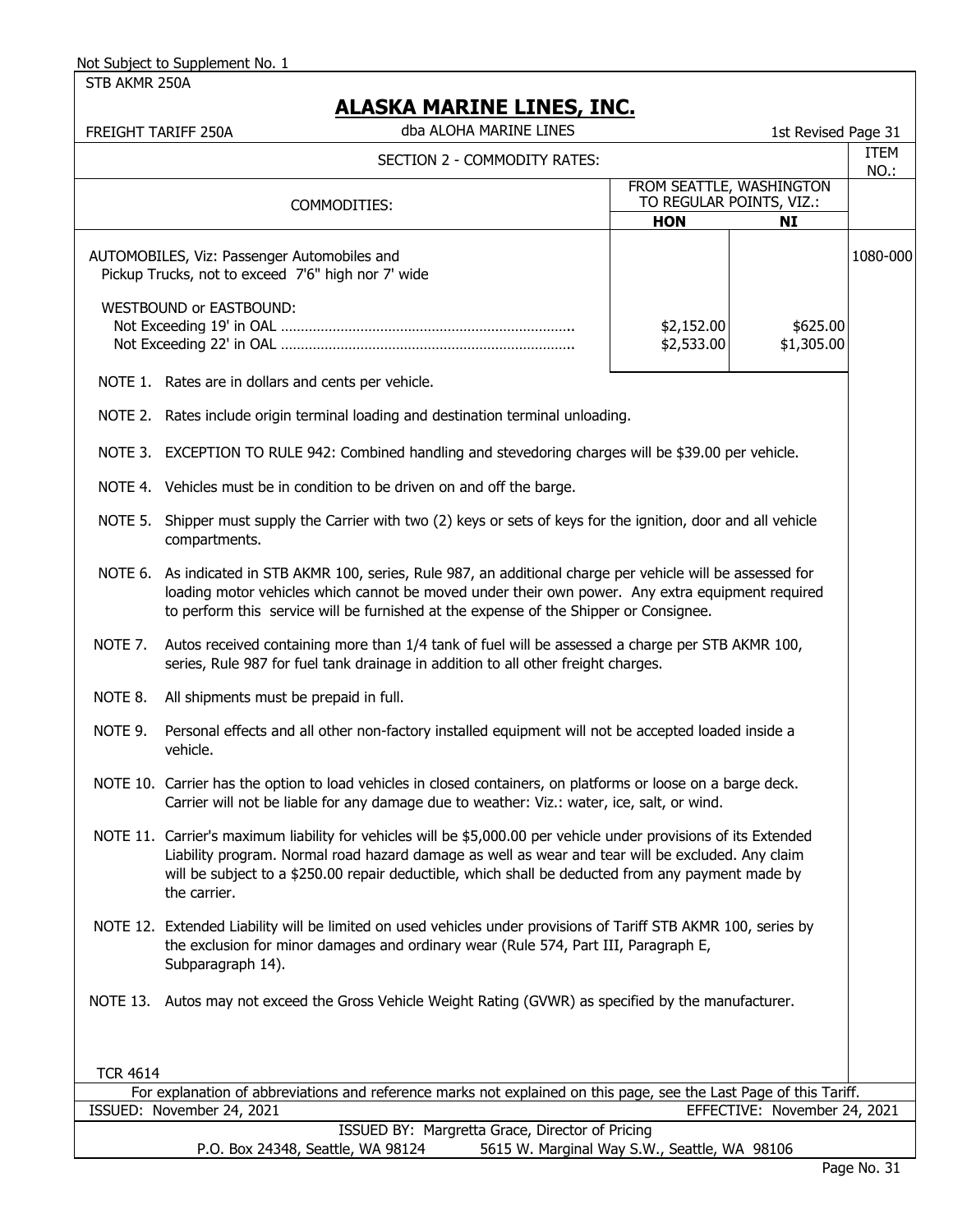# **ALASKA MARINE LINES, INC.**

| dba ALOHA MARINE LINES                                                                                                                                                                                                                         | 1st Revised Page 32 |
|------------------------------------------------------------------------------------------------------------------------------------------------------------------------------------------------------------------------------------------------|---------------------|
| SECTION 2 - COMMODITY RATES:                                                                                                                                                                                                                   | <b>ITEM</b><br>NO.: |
| FROM SEATTLE, WASHINGTON<br>TO REGULAR POINTS, VIZ.:                                                                                                                                                                                           |                     |
|                                                                                                                                                                                                                                                |                     |
|                                                                                                                                                                                                                                                | 1110-000            |
|                                                                                                                                                                                                                                                |                     |
| 20' Container or Platform (Min. Wt. 36,000 Lbs.)<br>7.60<br>24' Container or Platform (Min. Wt. 40,000 Lbs.)<br>9.23<br>40' Container or Platform (Min. Wt. 44,000 Lbs.)<br>10.86<br>53' Container or Platform (Min. Wt. 44,000 Lbs.)<br>13.79 |                     |
|                                                                                                                                                                                                                                                | <b>HON</b>          |

TCR 4614

ISSUED BY: Margretta Grace, Director of Pricing P.O. Box 24348, Seattle, WA 98124 5615 W. Marginal Way S.W., Seattle, WA 98106 For explanation of abbreviations and reference marks not explained on this page, see the Last Page of this Tariff. ISSUED: November 24, 2021 EFFECTIVE: November 24, 2021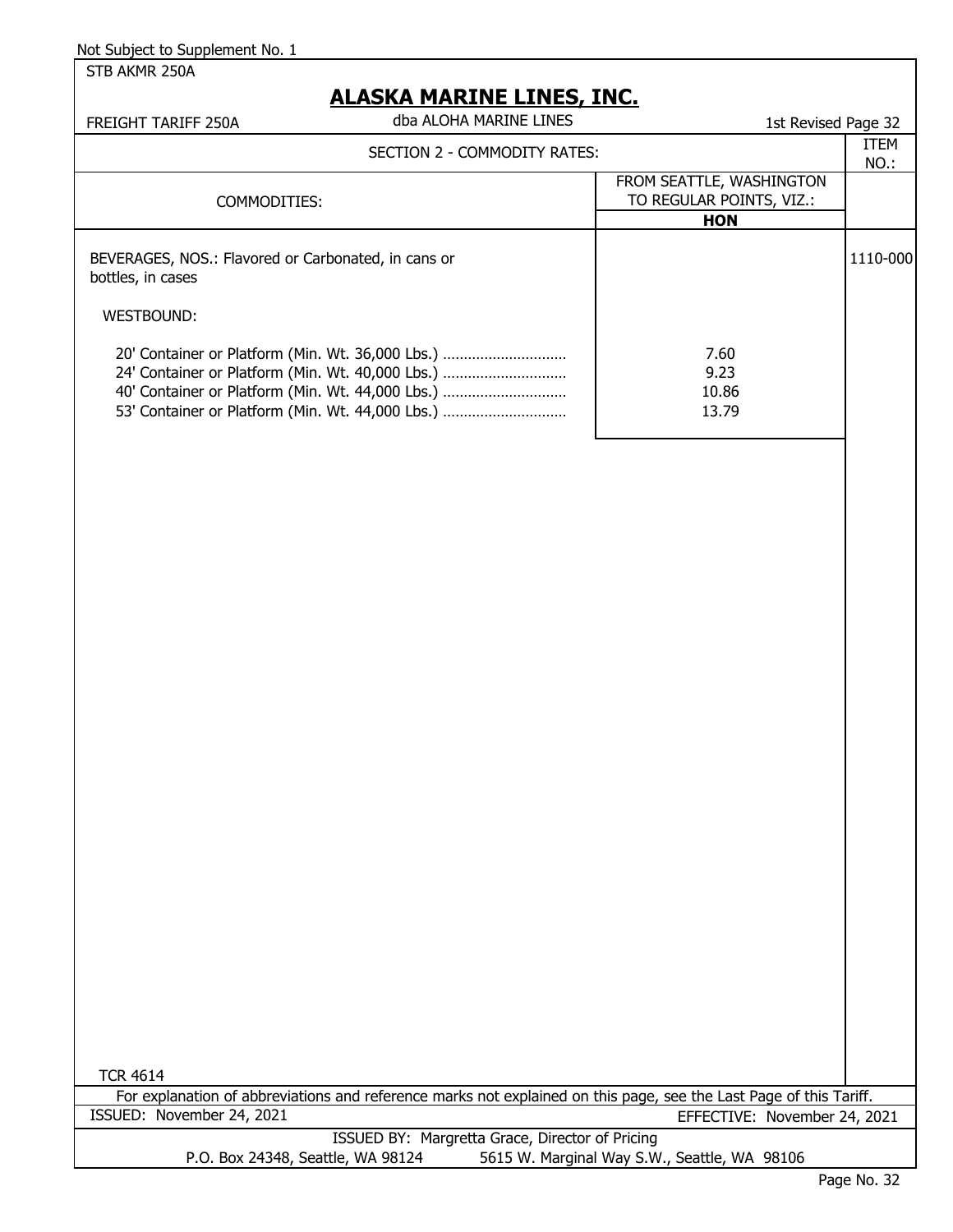STB AKMR 250A

|                 | dba ALOHA MARINE LINES<br>FREIGHT TARIFF 250A                                                                      |                                              | 3rd Revised Page 33 |
|-----------------|--------------------------------------------------------------------------------------------------------------------|----------------------------------------------|---------------------|
|                 | <b>SECTION 2 - COMMODITY RATES:</b>                                                                                |                                              | <b>ITEM</b>         |
|                 |                                                                                                                    |                                              | <b>NO.:</b>         |
|                 |                                                                                                                    | FROM SEATTLE, WASHINGTON                     |                     |
|                 | COMMODITIES:                                                                                                       | TO REGULAR POINTS, VIZ.:                     |                     |
|                 |                                                                                                                    | <b>HON</b>                                   |                     |
|                 | BOATS, BOATS on Trailer, SU, nested or unnested, not exceeding                                                     |                                              | 1130-000            |
|                 | 10' in width nor 15'6 in height nor 10,000 lbs.                                                                    |                                              |                     |
|                 |                                                                                                                    |                                              |                     |
|                 |                                                                                                                    | 1,961.00                                     |                     |
|                 | Exceeding 12' in length, but not exceeding 20' in length                                                           | 2,549.00                                     |                     |
|                 | Exceeding 20' in length, but not exceeding 25' in length                                                           | 3,449.00                                     |                     |
|                 | Exceeding 25' in length, but not exceeding 30' in length                                                           | 4,314.00                                     |                     |
|                 | Exceeding 30' in length, but not exceeding 35' in length                                                           | 5,106.00                                     |                     |
|                 | Exceeding 35' in length, but not exceeding 40' in length                                                           | 5,602.00                                     |                     |
|                 |                                                                                                                    |                                              |                     |
| NOTE 1.         | Rates will be assessed on the measurement of the boat and trailer. Dimensions of the mast are not                  |                                              |                     |
|                 | included in the calculation of the rate. One mast for each boat may be included within the shipment                |                                              |                     |
|                 | and must be secured by the customer to the deck of the sailboat or loaded to the trailer.                          |                                              |                     |
| NOTE 2.         | Rates shown are in dollars per boat and are subject to a maximum weight of 10,000 lbs. Boats                       |                                              |                     |
|                 | exceeding the named maximum parameters will be considered and quoted on a case-by-case basis.                      |                                              |                     |
|                 |                                                                                                                    |                                              |                     |
| NOTE 3.         | EXCEPTION TO STB AKMR 250A, RULE 950: The Terminal Handling charge will be \$1078.00 per boat.                     |                                              |                     |
|                 |                                                                                                                    |                                              |                     |
| NOTE 4.         | A boat will not be accepted for shipment when it contains personal effects or other portable                       |                                              |                     |
|                 | articles, which are not permanently affixed to the hull or to the engine.                                          |                                              |                     |
|                 |                                                                                                                    |                                              |                     |
| NOTE 5.         | All portable canvas tops or sides must be removed prior to receipt. All tops and sides shipped                     |                                              |                     |
|                 | attached will be at owner's risk. Boats must be received with the masts and rigging detached.                      |                                              |                     |
| NOTE 6.         | If boat is received containing more than 1/4 tank of fuel, charges as shown in AKMR 100, series,                   |                                              |                     |
|                 | Item 987 will be assessed.                                                                                         |                                              |                     |
| NOTE 7.         | Shipper must furnish skids, cradles, chocks, crates, trailers or other devices necessary to ensure                 |                                              |                     |
|                 | safe handling.                                                                                                     |                                              |                     |
|                 |                                                                                                                    |                                              |                     |
| NOTE 8.         | Carrier will not be responsible for loss or damage to boats, resulting from inadequate or                          |                                              |                     |
|                 | defective trailers. Carrier will not be responsible for nicks, scratches, dents, or other normal                   |                                              |                     |
|                 | wear and tear on used boats.                                                                                       |                                              |                     |
| NOTE 9.         | When Carrier is required to lift a boat to/from water or trailer in Seattle, an additional charge                  |                                              |                     |
|                 | will be assessed. Carrier will provide this service at a rate of \$3.50 per square foot, subject to                |                                              |                     |
|                 | the minimums outlined below:                                                                                       |                                              |                     |
|                 |                                                                                                                    |                                              |                     |
|                 | Trailer Lift: \$578.00 Minimum<br>Water Lift: \$1,300.00 Minimum                                                   |                                              |                     |
|                 | Such service must be scheduled with Carrier prior to delivery. Boat lift and launch operations are                 |                                              |                     |
|                 | performed at Carrier's discretion. Carrier may decline to lift any boat. Shipper must sign Carrier's               |                                              |                     |
|                 | Boat Lift Agreement prior to lifting any boat.                                                                     |                                              |                     |
|                 |                                                                                                                    |                                              |                     |
|                 | Charges for the lift to or from water at Barbers Point will require a special quote.                               |                                              |                     |
| <b>NOTE 10.</b> | EXCEPTION TO STB AKMR 100, SERIES, RULE 574: Carrier will accept maximum liability of                              |                                              |                     |
|                 | \$25,000.00 each, or actual value, whichever is less, but not to exceed \$25,000.00.                               |                                              |                     |
|                 |                                                                                                                    |                                              |                     |
| <b>NOTE 11.</b> | Boats exceeding $\triangle 10'$ in width will be subject to over-width charges per Rule 568 of                     |                                              |                     |
|                 | STB AKMR 100, series.                                                                                              |                                              |                     |
| <b>NOTE 12.</b> | AKMR 100, series, Item 340, 342, 568, Paragraph A, Items (1) overlength and (3) overheight,                        |                                              |                     |
|                 | and, 750 do not apply.                                                                                             | <b>TCR 4614</b>                              |                     |
|                 | For explanation of abbreviations and reference marks not explained on this page, see the Last Page of this Tariff. |                                              |                     |
|                 | ISSUED: April 7, 2021                                                                                              | EFFECTIVE: April 15, 2021                    |                     |
|                 | ISSUED BY: Margretta Grace, Director of Pricing                                                                    |                                              |                     |
|                 | P.O. Box 24348, Seattle, WA 98124                                                                                  | 5615 W. Marginal Way S.W., Seattle, WA 98106 |                     |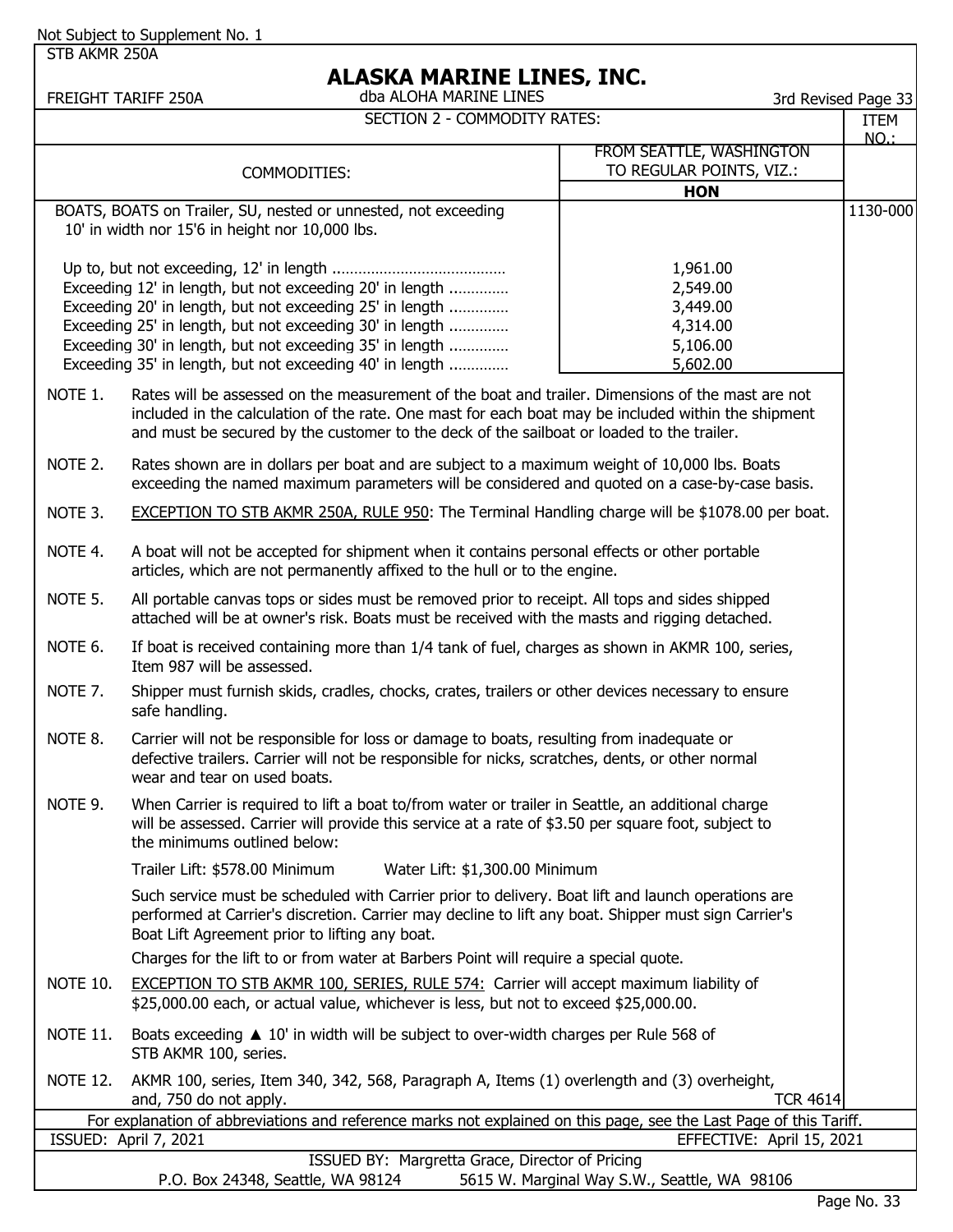STB AKMR 250A

| FREIGHT TARIFF 250A               | dba ALOHA MARINE LINES                                                                                             |                                              | 1st Revised Page 34        |
|-----------------------------------|--------------------------------------------------------------------------------------------------------------------|----------------------------------------------|----------------------------|
|                                   | SECTION 2 - COMMODITY RATES:                                                                                       |                                              | <b>ITEM</b><br><b>NO.:</b> |
|                                   |                                                                                                                    | FROM SEATTLE, WASHINGTON                     |                            |
| COMMODITIES:                      |                                                                                                                    | TO REGULAR POINTS, VIZ.:                     |                            |
| $***$                             |                                                                                                                    |                                              |                            |
|                                   |                                                                                                                    |                                              |                            |
|                                   |                                                                                                                    |                                              |                            |
|                                   |                                                                                                                    |                                              |                            |
|                                   |                                                                                                                    |                                              |                            |
|                                   |                                                                                                                    |                                              |                            |
|                                   |                                                                                                                    |                                              |                            |
|                                   |                                                                                                                    |                                              |                            |
|                                   |                                                                                                                    |                                              |                            |
|                                   |                                                                                                                    |                                              |                            |
|                                   |                                                                                                                    |                                              |                            |
|                                   |                                                                                                                    |                                              |                            |
|                                   |                                                                                                                    |                                              |                            |
|                                   |                                                                                                                    |                                              |                            |
|                                   |                                                                                                                    |                                              |                            |
|                                   |                                                                                                                    |                                              |                            |
|                                   |                                                                                                                    |                                              |                            |
|                                   |                                                                                                                    |                                              |                            |
|                                   |                                                                                                                    |                                              |                            |
|                                   |                                                                                                                    |                                              |                            |
|                                   |                                                                                                                    |                                              |                            |
|                                   |                                                                                                                    |                                              |                            |
|                                   |                                                                                                                    |                                              |                            |
|                                   |                                                                                                                    |                                              |                            |
|                                   |                                                                                                                    |                                              |                            |
|                                   |                                                                                                                    |                                              |                            |
|                                   |                                                                                                                    |                                              |                            |
|                                   |                                                                                                                    |                                              |                            |
|                                   |                                                                                                                    |                                              |                            |
|                                   |                                                                                                                    |                                              |                            |
|                                   |                                                                                                                    |                                              |                            |
|                                   |                                                                                                                    |                                              |                            |
|                                   |                                                                                                                    |                                              |                            |
|                                   |                                                                                                                    |                                              |                            |
|                                   |                                                                                                                    |                                              |                            |
|                                   |                                                                                                                    |                                              |                            |
|                                   |                                                                                                                    |                                              |                            |
| <b>TCR 4571</b>                   |                                                                                                                    |                                              |                            |
|                                   | For explanation of abbreviations and reference marks not explained on this page, see the Last Page of this Tariff. |                                              |                            |
| ISSUED: August 21, 2020           |                                                                                                                    | EFFECTIVE: September 1, 2020                 |                            |
|                                   | ISSUED BY: Margretta Grace, Director of Pricing                                                                    |                                              |                            |
| P.O. Box 24348, Seattle, WA 98124 |                                                                                                                    | 5615 W. Marginal Way S.W., Seattle, WA 98106 |                            |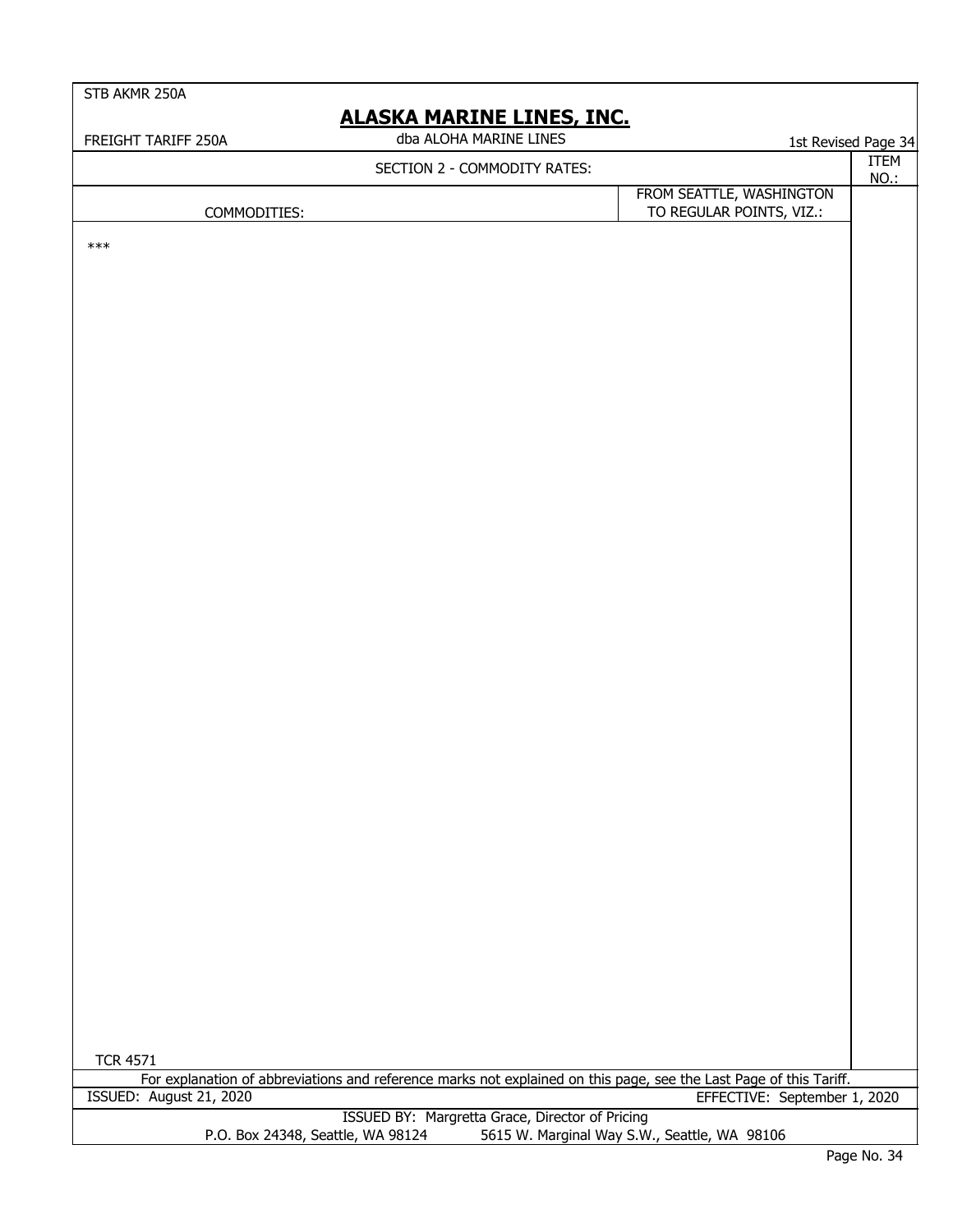STB AKMR 250A

# **ALASKA MARTNE LINES TNC.**

| <u>ALAJNA MANJINE LIINEJ, JINJ.</u><br>dba ALOHA MARINE LINES<br>FREIGHT TARIFF 250A                                                                     |                                              | 1st Revised Page 35             |              |
|----------------------------------------------------------------------------------------------------------------------------------------------------------|----------------------------------------------|---------------------------------|--------------|
| SECTION 2 - COMMODITY RATES:                                                                                                                             |                                              |                                 | ITEM<br>NO.: |
| COMMODITIES:                                                                                                                                             | TO REGULAR POINTS, VIZ.:<br><b>HON</b>       | FROM SEATTLE, WASHINGTON<br>*** |              |
| BRICKS AND BLOCKS, Viz.: Bricks and Blocks,<br>Building, Fire or Paving, other than glass                                                                |                                              |                                 | 1160-000     |
| WESTBOUND:                                                                                                                                               |                                              |                                 |              |
| 20' Container or Platform (Min. Wt. 36,000 Lbs.)<br>24' Container or Platform (Min. Wt. 38,000 Lbs.)<br>40' Container or Platform (Min. Wt. 40,000 Lbs.) | 7.70<br>9.35<br>10.99                        |                                 |              |
|                                                                                                                                                          |                                              |                                 |              |
| <b>BUILDING MATERIALS, Viz.:</b>                                                                                                                         |                                              |                                 | 1160-001     |
| <b>BREAKBULK:</b>                                                                                                                                        |                                              |                                 |              |
| VAULTS, CONCRETE or other molded or pre-stressed<br>concrete units, fabrications or structures                                                           |                                              |                                 |              |
| WESTBOUND:<br>Rates are in dollars and cents per measurement ton<br>(minimum 15 tons)                                                                    | 191.61                                       | 48.92                           |              |
| <b>CONTAINERS:</b>                                                                                                                                       |                                              |                                 |              |
| STONE, CAST or NATURAL, NOS, in packages                                                                                                                 |                                              |                                 |              |
| WESTBOUND:                                                                                                                                               |                                              |                                 |              |
| 20' Container or Platform (Min. Wt. 36,000 Lbs.)<br>24' Container or Platform (Min. Wt. 38,000 Lbs.)<br>40' Container or Platform (Min. Wt. 40,000 Lbs.) | 7.65<br>9.30<br>10.94                        | \$1,050.00<br>\$1,750.00        |              |
|                                                                                                                                                          |                                              |                                 |              |
|                                                                                                                                                          |                                              |                                 |              |
|                                                                                                                                                          |                                              |                                 |              |
| <b>TCR 4614</b><br>For explanation of abbreviations and reference marks not explained on this page, see the Last Page of this Tariff.                    |                                              |                                 |              |
| ISSUED: November 24, 2021                                                                                                                                |                                              | EFFECTIVE: November 24, 2021    |              |
| ISSUED BY: Margretta Grace, Director of Pricing<br>P.O. Box 24348, Seattle, WA 98124                                                                     | 5615 W. Marginal Way S.W., Seattle, WA 98106 |                                 |              |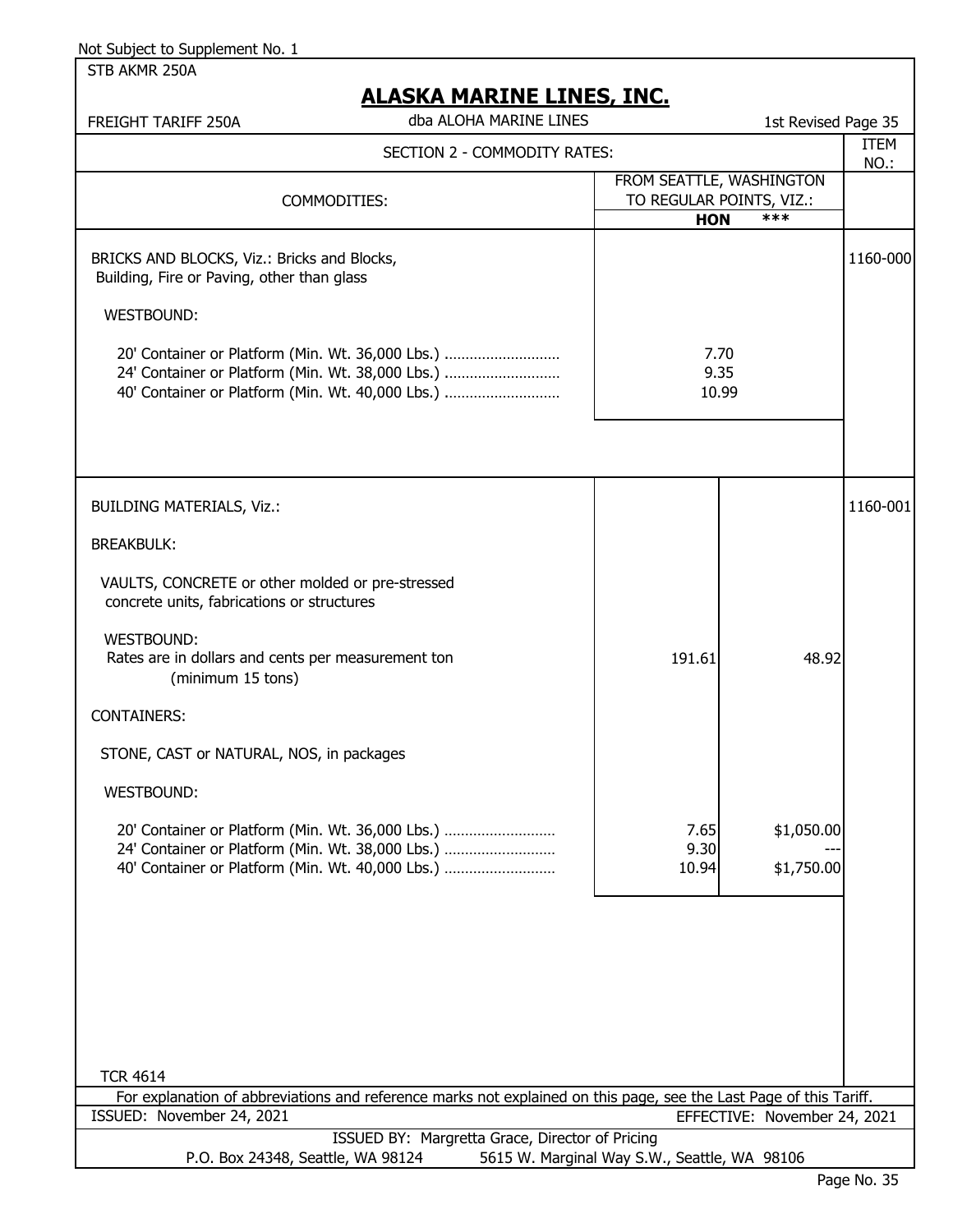|  | STB AKMR 250A |  |
|--|---------------|--|
|--|---------------|--|

| <u>ALAJNA MANJIYE LIIYEJ, JIYU.</u><br>dba ALOHA MARINE LINES<br>FREIGHT TARIFF 250A                                                                                                                                                       | 1st Revised Page 36                                                |             |
|--------------------------------------------------------------------------------------------------------------------------------------------------------------------------------------------------------------------------------------------|--------------------------------------------------------------------|-------------|
| SECTION 2 - COMMODITY RATES:                                                                                                                                                                                                               |                                                                    | <b>ITEM</b> |
| COMMODITIES:                                                                                                                                                                                                                               | FROM SEATTLE, WASHINGTON<br>TO REGULAR POINTS, VIZ.:<br><b>HON</b> | NO.:        |
| BUILDING MATERIALS, and OTHER ARTICLES, Viz.:<br>Building Woodwork, as described below; Cabinets,<br>KD or KD flat; Doors, Skylights, Windows, NOI;<br>Window extrusions, vinyl or aluminum; Vinyl or<br>plastic lattice sheets            |                                                                    | 1200-000    |
| <b>WESTBOUND:</b>                                                                                                                                                                                                                          |                                                                    |             |
|                                                                                                                                                                                                                                            | \$3,817.00<br>\$4,593.00<br>\$5,368.00<br>\$6,760.00               |             |
| <b>Cross Arms</b><br>Posts, Split<br>Lath<br>Doors, Wood<br><b>Mattress Slats</b><br>Sash, Wood<br>Fencing<br><b>Millwork</b><br>Siding<br>Kitchen Cabinets<br>Molding<br>Stakes, Grape<br><b>Bathroom Cabinets</b><br><b>Pallet Stock</b> |                                                                    |             |
| <b>TCR 4614</b><br>For explanation of abbreviations and reference marks not explained on this page, see the Last Page of this Tariff.                                                                                                      |                                                                    |             |
| ISSUED: November 24, 2021                                                                                                                                                                                                                  | EFFECTIVE: November 24, 2021                                       |             |
| ISSUED BY: Margretta Grace, Director of Pricing<br>P.O. Box 24348, Seattle, WA 98124                                                                                                                                                       | 5615 W. Marginal Way S.W., Seattle, WA 98106                       |             |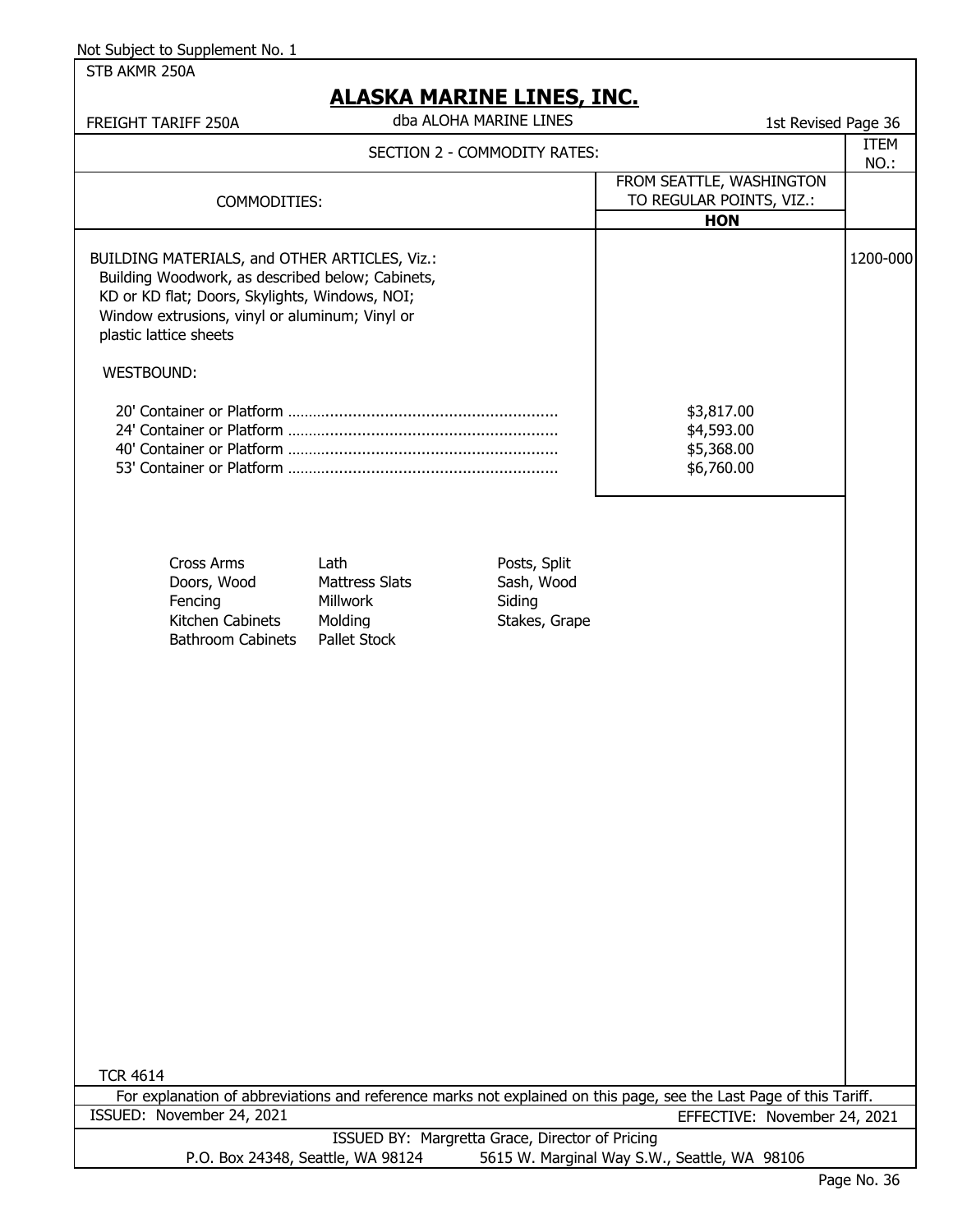STB AKMR 250A

## **ALASKA MARINE LINES, INC.**

| FREIGHT TARIFF 250A                                            | dba ALOHA MARINE LINES       | 1st Revised Page 37                                  |             |
|----------------------------------------------------------------|------------------------------|------------------------------------------------------|-------------|
|                                                                | SECTION 2 - COMMODITY RATES: |                                                      | <b>ITEM</b> |
|                                                                |                              |                                                      | NO.:        |
|                                                                |                              | FROM SEATTLE, WASHINGTON                             |             |
| COMMODITIES:                                                   |                              | TO REGULAR POINTS, VIZ.:                             |             |
|                                                                |                              | <b>HON</b>                                           |             |
| CONTAINERS, Viz.: Drums, Empty, Plastic or Steel<br>WESTBOUND: |                              |                                                      | 1220-004    |
|                                                                |                              | \$3,516.00<br>\$4,227.00<br>\$4,938.00<br>\$6,218.00 |             |

TCR 4614

ISSUED BY: Margretta Grace, Director of Pricing P.O. Box 24348, Seattle, WA 98124 5615 W. Marginal Way S.W., Seattle, WA 98106 For explanation of abbreviations and reference marks not explained on this page, see the Last Page of this Tariff.<br>ISSUED: November 24, 2021 EFFECTIVE: November 24, 2 EFFECTIVE: November 24, 2021

Page No. 37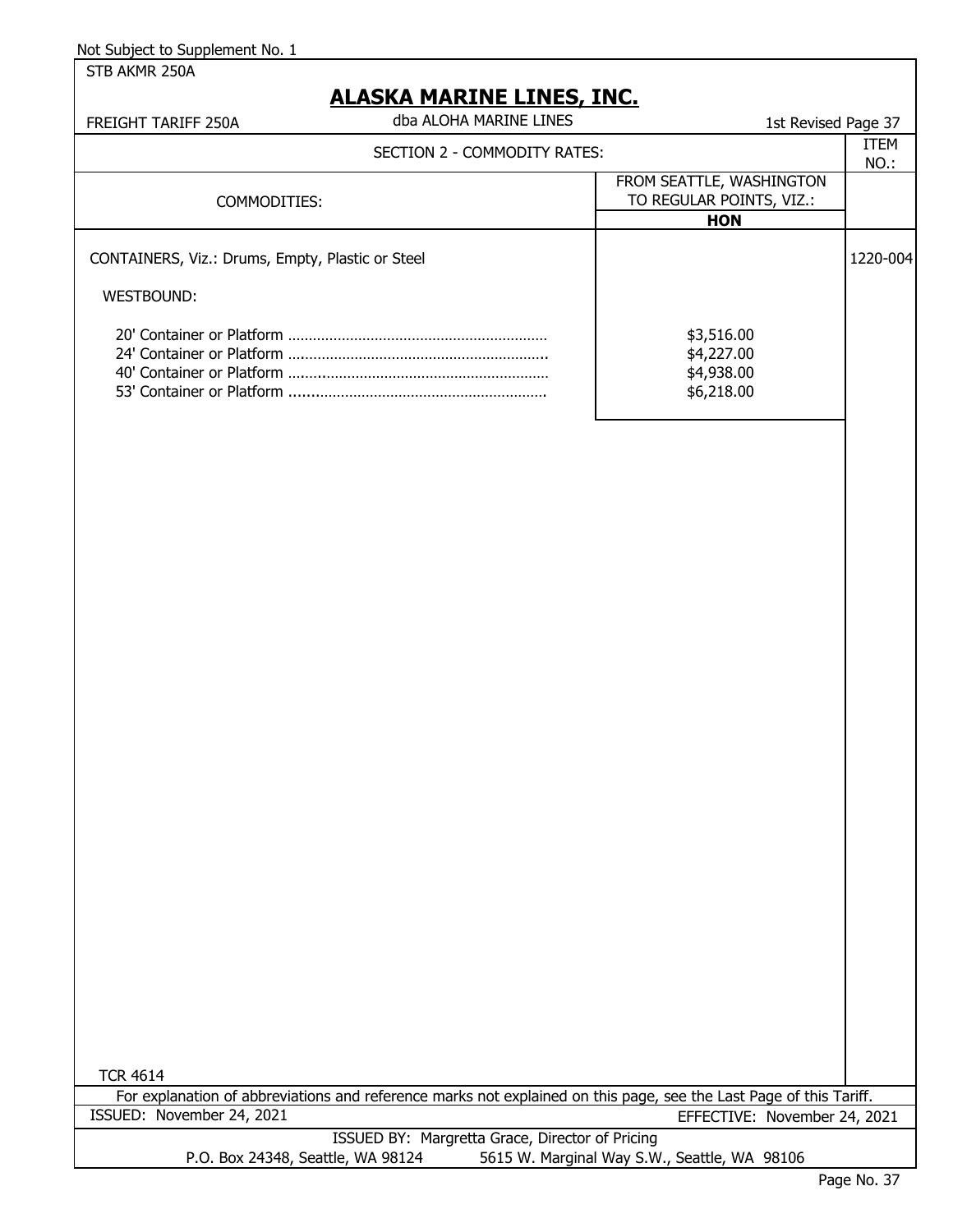STB AKMR 250A

|                   | <u>ALASKA MARINE LINES, INC.</u>                                                                                                                                                                                                                                                                                                                                                                                                                     |                                                      |          |
|-------------------|------------------------------------------------------------------------------------------------------------------------------------------------------------------------------------------------------------------------------------------------------------------------------------------------------------------------------------------------------------------------------------------------------------------------------------------------------|------------------------------------------------------|----------|
|                   | dba ALOHA MARINE LINES<br>FREIGHT TARIFF 250A                                                                                                                                                                                                                                                                                                                                                                                                        | 1st Revised Page 38                                  | ITEM     |
|                   | SECTION 2 - COMMODITY RATES:                                                                                                                                                                                                                                                                                                                                                                                                                         | FROM SEATTLE, WASHINGTON                             | NO.:     |
|                   | COMMODITIES:                                                                                                                                                                                                                                                                                                                                                                                                                                         | TO REGULAR POINTS, VIZ.:                             |          |
|                   |                                                                                                                                                                                                                                                                                                                                                                                                                                                      | <b>HON</b>                                           |          |
|                   | CONTAINERS, EMPTY: Shipper Owned, not to exceed<br>8' wide, suitable for forklift handling                                                                                                                                                                                                                                                                                                                                                           |                                                      | 1270-001 |
| <b>WESTBOUND:</b> |                                                                                                                                                                                                                                                                                                                                                                                                                                                      |                                                      |          |
|                   |                                                                                                                                                                                                                                                                                                                                                                                                                                                      | \$1,032.00<br>\$1,210.00<br>\$1,389.00<br>\$1,710.00 |          |
| NOTE 1.           | Rates do not include pickup or delivery.                                                                                                                                                                                                                                                                                                                                                                                                             |                                                      |          |
| NOTE 2.           | Rates are subject to the provisions of STB AKMR 100, series, Rule 884.                                                                                                                                                                                                                                                                                                                                                                               |                                                      |          |
| NOTE 3.           | Rates are in dollars and cents per unit.                                                                                                                                                                                                                                                                                                                                                                                                             |                                                      |          |
| NOTE 4.           | Rates apply only from CY to CY.                                                                                                                                                                                                                                                                                                                                                                                                                      |                                                      |          |
| NOTE 5.           | Rates include wharfage charges.                                                                                                                                                                                                                                                                                                                                                                                                                      |                                                      |          |
| NOTE 6.           | Rates are also subject to the following:<br>a. When a shipper's empty equipment is shipped on a space-available basis and shipper will allow<br>Carrier to load with cargo of Carrier's choice, the Fuel Surcharge will apply.<br>b. When a shipper requests the movement of empty equipment on a confirmed booking and will not<br>allow Carrier to load said equipment with cargo, the Fuel Surcharge and Terminal Handling charges<br>will apply. |                                                      |          |
| NOTE 7.           | The party responsible for the shipper-furnished equipment must take possession of such equipment<br>at the Honolulu, HI or Seattle, WA container yard, unless the Carrier can make alternate delivery<br>arrangements without incurring any additional costs.                                                                                                                                                                                        |                                                      |          |
|                   |                                                                                                                                                                                                                                                                                                                                                                                                                                                      |                                                      |          |
| <b>TCR 4614</b>   |                                                                                                                                                                                                                                                                                                                                                                                                                                                      |                                                      |          |
|                   | For explanation of abbreviations and reference marks not explained on this page, see the Last Page of this Tariff.<br>ISSUED: November 24, 2021                                                                                                                                                                                                                                                                                                      | EFFECTIVE: November 24, 2021                         |          |
|                   | ISSUED BY: Margretta Grace, Director of Pricing                                                                                                                                                                                                                                                                                                                                                                                                      |                                                      |          |
|                   | P.O. Box 24348, Seattle, WA 98124                                                                                                                                                                                                                                                                                                                                                                                                                    | 5615 W. Marginal Way S.W., Seattle, WA 98106         |          |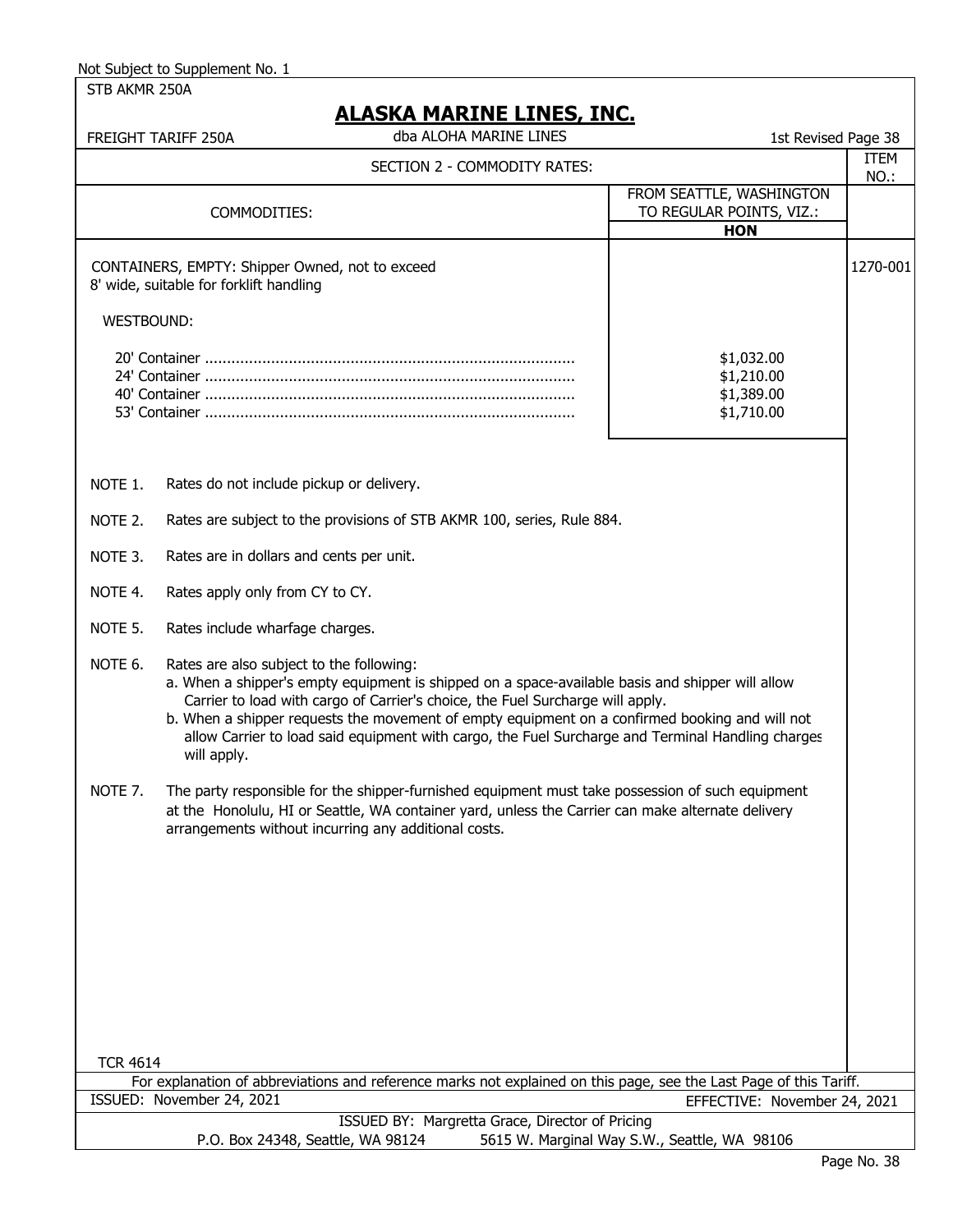| Not Subject to Supplement No. 1 |  |  |
|---------------------------------|--|--|
|---------------------------------|--|--|

STB AKMR 250A

### **ALASKA MARINE LINES, INC.**

| FREIGHT TARIFF 250A                                                                         | dba ALOHA MARINE LINES       | 1st Revised Page 39                                                |                     |
|---------------------------------------------------------------------------------------------|------------------------------|--------------------------------------------------------------------|---------------------|
|                                                                                             | SECTION 2 - COMMODITY RATES: |                                                                    | <b>ITEM</b><br>NO.: |
| COMMODITIES:                                                                                |                              | FROM SEATTLE, WASHINGTON<br>TO REGULAR POINTS, VIZ.:<br><b>HON</b> |                     |
| ELECTRICAL EQUIPMENT, Viz.: Cables, Electronic<br>Instrumentation, Switchgear, Transformers |                              |                                                                    | 1300-000            |
| WESTBOUND:                                                                                  |                              |                                                                    |                     |
|                                                                                             |                              | \$3,777.00<br>\$4,544.00<br>\$5,311.00<br>\$6,638.00               |                     |
|                                                                                             |                              |                                                                    |                     |
|                                                                                             |                              |                                                                    |                     |
|                                                                                             |                              |                                                                    |                     |

TCR 4614

For explanation of abbreviations and reference marks not explained on this page, see the Last Page of this Tariff. ISSUED: November 24, 2021 EFFECTIVE: November 24, 2021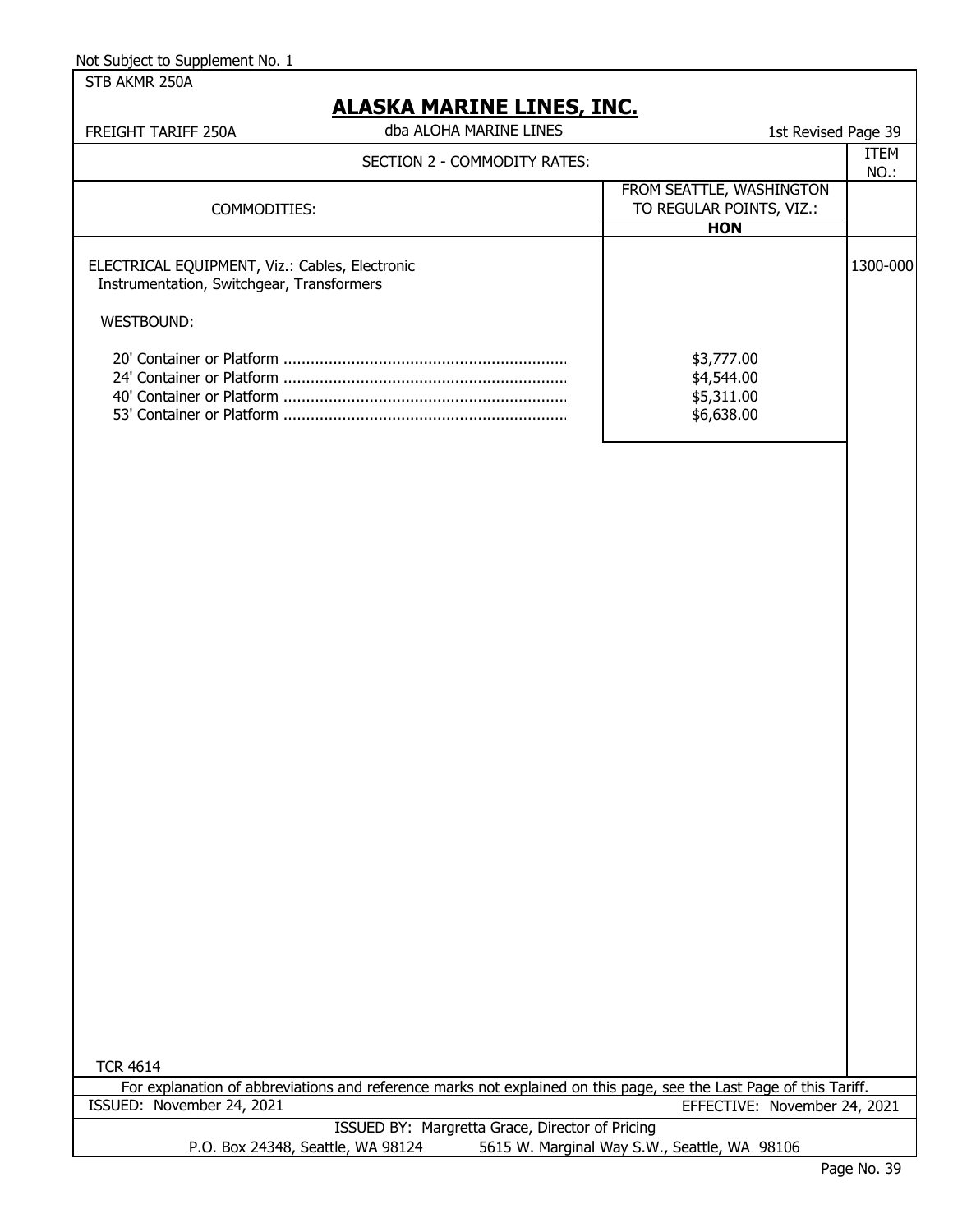STB AKMR 250A

|                 | FREIGHT TARIFF 250A                                                                                                                                                                                                                                   | dba ALOHA MARINE LINES                                                                                                                                                                                                                                                                                           |  |                                                      | 1st Revised Page 40          |                     |
|-----------------|-------------------------------------------------------------------------------------------------------------------------------------------------------------------------------------------------------------------------------------------------------|------------------------------------------------------------------------------------------------------------------------------------------------------------------------------------------------------------------------------------------------------------------------------------------------------------------|--|------------------------------------------------------|------------------------------|---------------------|
|                 |                                                                                                                                                                                                                                                       | SECTION 2 - COMMODITY RATES:                                                                                                                                                                                                                                                                                     |  |                                                      |                              | <b>ITEM</b><br>NO.: |
| COMMODITIES:    |                                                                                                                                                                                                                                                       |                                                                                                                                                                                                                                                                                                                  |  | FROM SEATTLE, WASHINGTON<br>TO REGULAR POINTS, VIZ.: |                              |                     |
|                 |                                                                                                                                                                                                                                                       |                                                                                                                                                                                                                                                                                                                  |  | <b>HON</b>                                           | <b>NI</b>                    |                     |
|                 | ELECTRICAL EQUIPMENT, Viz.: Transformers,<br>Electrical Swithgear and Control Units                                                                                                                                                                   | Rate is in dollars and cents per square foot of area occupied                                                                                                                                                                                                                                                    |  | 108.61                                               | 21.16                        | 1300-004            |
| NOTE 1.         | <b>Rule 300.</b>                                                                                                                                                                                                                                      | Rate applies to first place of rest on dock at Honolulu or Neighbor Island, HI. Any charge or rate to<br>move beyond first place of rest on the dock will be for the account of the person paying the freight<br>charges. Charges or rates for movement beyond the dock will be assessed under the provisions of |  |                                                      |                              |                     |
| NOTE 2.         | series, Rule 574 shall apply.                                                                                                                                                                                                                         | (a) Extented Liability is not applicable to this commodity. Basic Liability as defined in STB AKMR 100,<br>(b) If heavy lift applies (See Note 3), Carrier requires the Shipper to provide evidence of cargo<br>insurance with a waiver of subrogation against the Carrier.                                      |  |                                                      |                              |                     |
| NOTE 3.         | assessed heavy lift charges as follows:                                                                                                                                                                                                               | <b>EXCEPTION TO AKMR 100, series, RULE 568:</b> All cargo, which exceeds 40,000 pounds, will be                                                                                                                                                                                                                  |  |                                                      |                              |                     |
|                 | (b) Weight over 110,000 pounds, but not exceeding 140,000 pounds\$543.90 per short ton                                                                                                                                                                |                                                                                                                                                                                                                                                                                                                  |  |                                                      |                              |                     |
|                 | The rate of \$543.90 per short ton will apply only to the first item in the shipment. The second and"<br>subsequent items in a single shipment, which individually exceed 110,000 pounds, will revert to the<br>lower rate of \$240.45 per short ton. |                                                                                                                                                                                                                                                                                                                  |  |                                                      |                              |                     |
|                 | Rule 568.                                                                                                                                                                                                                                             | Items, which weigh in excess of 140,000 pounds, will be charged for according to the provisions of                                                                                                                                                                                                               |  |                                                      |                              |                     |
| NOTE 4.         |                                                                                                                                                                                                                                                       | Ancillary Components and Equipment suitable for platform loading, and not exceeding overall<br>dimensions of 20' X 8' X 7', will be rated under the provisions of STB AKMR 250A, Item 1300-000.                                                                                                                  |  |                                                      |                              |                     |
| NOTE 5.         |                                                                                                                                                                                                                                                       | <b>EXCEPTION TO AKMR 100, series, RULE 568:</b> If length is 40' or less and the width is 10' or less,<br>then the rates will not be subject to over dimension charges.                                                                                                                                          |  |                                                      |                              |                     |
|                 |                                                                                                                                                                                                                                                       |                                                                                                                                                                                                                                                                                                                  |  |                                                      |                              |                     |
|                 |                                                                                                                                                                                                                                                       |                                                                                                                                                                                                                                                                                                                  |  |                                                      |                              |                     |
|                 |                                                                                                                                                                                                                                                       |                                                                                                                                                                                                                                                                                                                  |  |                                                      |                              |                     |
| <b>TCR 4614</b> |                                                                                                                                                                                                                                                       |                                                                                                                                                                                                                                                                                                                  |  |                                                      |                              |                     |
|                 | ISSUED: November 24, 2021                                                                                                                                                                                                                             | For explanation of abbreviations and reference marks not explained on this page, see the Last Page of this Tariff.                                                                                                                                                                                               |  |                                                      | EFFECTIVE: November 24, 2021 |                     |
|                 |                                                                                                                                                                                                                                                       | ISSUED BY: Margretta Grace, Director of Pricing                                                                                                                                                                                                                                                                  |  |                                                      |                              |                     |
|                 | P.O. Box 24348, Seattle, WA 98124                                                                                                                                                                                                                     |                                                                                                                                                                                                                                                                                                                  |  | 5615 W. Marginal Way S.W., Seattle, WA 98106         |                              |                     |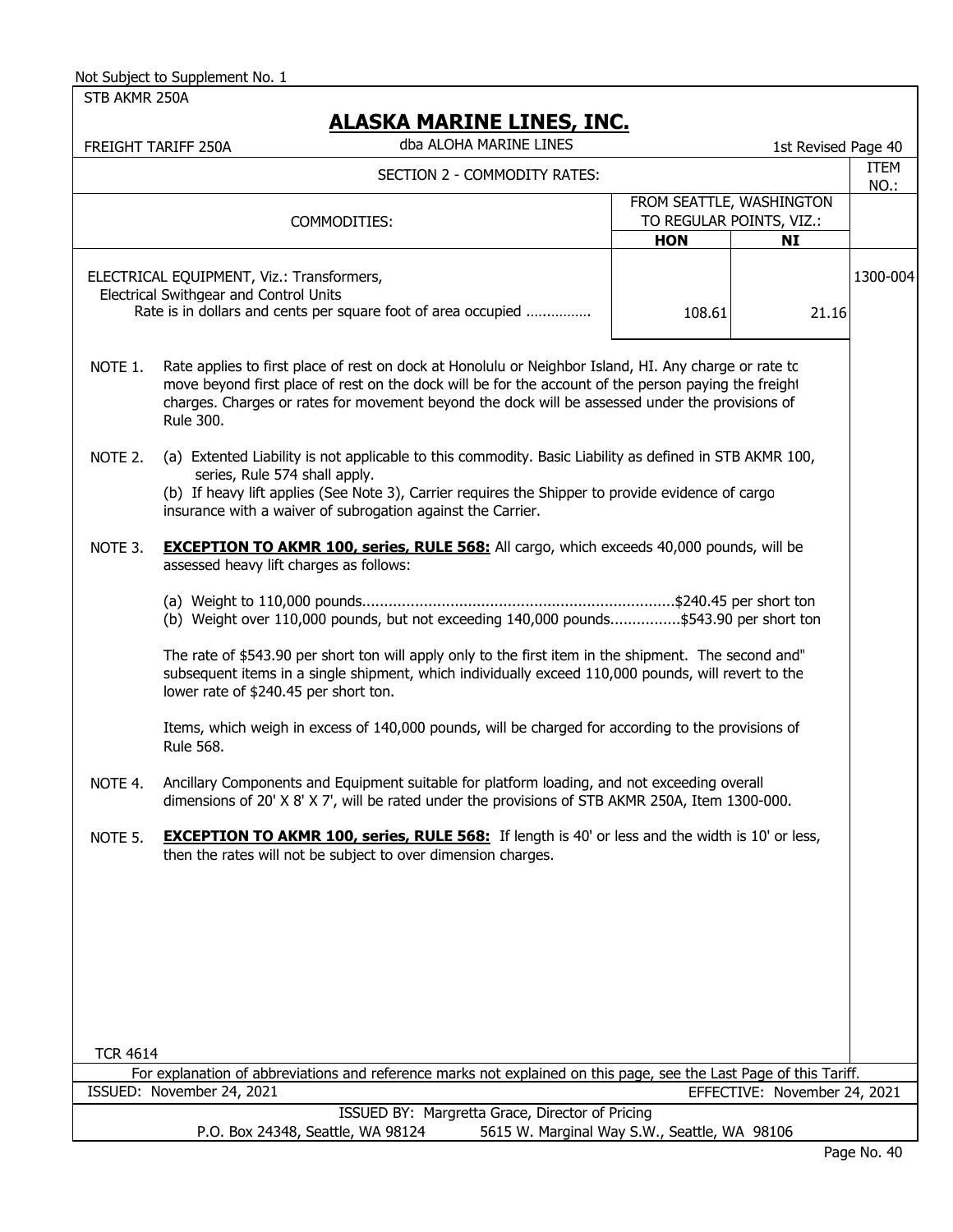| STB AKMR 250A                                                                                                                                                                                                                                                                                                                                          |                                                                                                                    |                                                                                                                                                                                                                                                                                                                   |                                                      |                              |             |
|--------------------------------------------------------------------------------------------------------------------------------------------------------------------------------------------------------------------------------------------------------------------------------------------------------------------------------------------------------|--------------------------------------------------------------------------------------------------------------------|-------------------------------------------------------------------------------------------------------------------------------------------------------------------------------------------------------------------------------------------------------------------------------------------------------------------|------------------------------------------------------|------------------------------|-------------|
|                                                                                                                                                                                                                                                                                                                                                        |                                                                                                                    | <u>ALASKA MARINE LINES, INC.</u>                                                                                                                                                                                                                                                                                  |                                                      |                              |             |
|                                                                                                                                                                                                                                                                                                                                                        | FREIGHT TARIFF 250A                                                                                                | dba ALOHA MARINE LINES                                                                                                                                                                                                                                                                                            |                                                      | 1st Revised Page 41          |             |
|                                                                                                                                                                                                                                                                                                                                                        |                                                                                                                    | SECTION 2 - COMMODITY RATES:                                                                                                                                                                                                                                                                                      |                                                      |                              | <b>ITEM</b> |
|                                                                                                                                                                                                                                                                                                                                                        |                                                                                                                    |                                                                                                                                                                                                                                                                                                                   |                                                      |                              | NO.:        |
|                                                                                                                                                                                                                                                                                                                                                        | COMMODITIES:                                                                                                       |                                                                                                                                                                                                                                                                                                                   | FROM SEATTLE, WASHINGTON<br>TO REGULAR POINTS, VIZ.: |                              |             |
|                                                                                                                                                                                                                                                                                                                                                        |                                                                                                                    |                                                                                                                                                                                                                                                                                                                   | <b>HON</b>                                           | <b>NI</b>                    |             |
| FREIGHT, NOS:                                                                                                                                                                                                                                                                                                                                          |                                                                                                                    |                                                                                                                                                                                                                                                                                                                   |                                                      |                              | 1370-000    |
| <b>BREAKBULK:</b>                                                                                                                                                                                                                                                                                                                                      |                                                                                                                    |                                                                                                                                                                                                                                                                                                                   | 231.20                                               | 46.11                        |             |
| <b>CONTAINERS:</b>                                                                                                                                                                                                                                                                                                                                     |                                                                                                                    |                                                                                                                                                                                                                                                                                                                   |                                                      |                              |             |
| <b>WESTBOUND:</b>                                                                                                                                                                                                                                                                                                                                      |                                                                                                                    |                                                                                                                                                                                                                                                                                                                   |                                                      |                              |             |
|                                                                                                                                                                                                                                                                                                                                                        |                                                                                                                    |                                                                                                                                                                                                                                                                                                                   | 5.79                                                 | 1.76                         |             |
|                                                                                                                                                                                                                                                                                                                                                        |                                                                                                                    |                                                                                                                                                                                                                                                                                                                   | \$4,437.00<br>\$5,346.00                             | \$1,050.00                   |             |
|                                                                                                                                                                                                                                                                                                                                                        |                                                                                                                    |                                                                                                                                                                                                                                                                                                                   | \$6,254.00                                           | \$1,750.00                   |             |
|                                                                                                                                                                                                                                                                                                                                                        |                                                                                                                    |                                                                                                                                                                                                                                                                                                                   | \$7,836.00                                           |                              |             |
| EASTBOUND:                                                                                                                                                                                                                                                                                                                                             |                                                                                                                    |                                                                                                                                                                                                                                                                                                                   |                                                      |                              |             |
|                                                                                                                                                                                                                                                                                                                                                        |                                                                                                                    |                                                                                                                                                                                                                                                                                                                   | \$2,281.00                                           | \$1,050.00                   |             |
|                                                                                                                                                                                                                                                                                                                                                        |                                                                                                                    |                                                                                                                                                                                                                                                                                                                   | \$2,728.00                                           |                              |             |
|                                                                                                                                                                                                                                                                                                                                                        |                                                                                                                    |                                                                                                                                                                                                                                                                                                                   | \$3,174.00<br>\$3,948.00                             | \$1,750.00                   |             |
|                                                                                                                                                                                                                                                                                                                                                        |                                                                                                                    |                                                                                                                                                                                                                                                                                                                   |                                                      |                              |             |
| NOTE 1.                                                                                                                                                                                                                                                                                                                                                | LCL Rates are on "will-call" basis at Carrier's designated deconsolidation agent warehouse.                        |                                                                                                                                                                                                                                                                                                                   |                                                      |                              |             |
|                                                                                                                                                                                                                                                                                                                                                        |                                                                                                                    |                                                                                                                                                                                                                                                                                                                   |                                                      |                              |             |
| NOTE 2.                                                                                                                                                                                                                                                                                                                                                |                                                                                                                    | Rates for LCL commodities based upon a minimum density of one (1) cubic foot per forty (40)<br>pounds of cargo weight, and are subject to a minimum charge of \$189.00 per shipment for Honolulu,<br>and a minimum charge of \$54.24 per shipment to the Neighbor Islands.                                        |                                                      |                              |             |
| Rates will not apply to shipments of Hazardous Cargo which are identified in Federal Regulations as<br>NOTE 3.<br>being Class 1 (except Division 1.4), Class 2 - Division 2.3, Class 5 - Division 5.2, or Class 7<br>(See Item 1370-003). LCL cargo indentified as Class 1 - Division 1.4 will not be accepted for<br>Westbound or Eastbound shipment. |                                                                                                                    |                                                                                                                                                                                                                                                                                                                   |                                                      |                              |             |
| NOTE 4.                                                                                                                                                                                                                                                                                                                                                | are not subject to this rule.                                                                                      | <b>EXCEPTION TO RULE 160 - APPLICATION OF RATES-EASTBOUND TO SEATTLE: LCL rates</b>                                                                                                                                                                                                                               |                                                      |                              |             |
| NOTE 5.                                                                                                                                                                                                                                                                                                                                                |                                                                                                                    | LCL cargo will not be accepted for Eastbound shipment unless special arrangements have been made<br>for consolidation and container loading at an off-dock facility in Honolulu, and subject to Carrier's<br>approval. The charge for such consolidation will be calculated on the basis of the prevailing market |                                                      |                              |             |
| <b>TCR 4614</b>                                                                                                                                                                                                                                                                                                                                        |                                                                                                                    |                                                                                                                                                                                                                                                                                                                   |                                                      |                              |             |
|                                                                                                                                                                                                                                                                                                                                                        | For explanation of abbreviations and reference marks not explained on this page, see the Last Page of this Tariff. |                                                                                                                                                                                                                                                                                                                   |                                                      |                              |             |
|                                                                                                                                                                                                                                                                                                                                                        | ISSUED: November 24, 2021                                                                                          |                                                                                                                                                                                                                                                                                                                   |                                                      | EFFECTIVE: November 24, 2021 |             |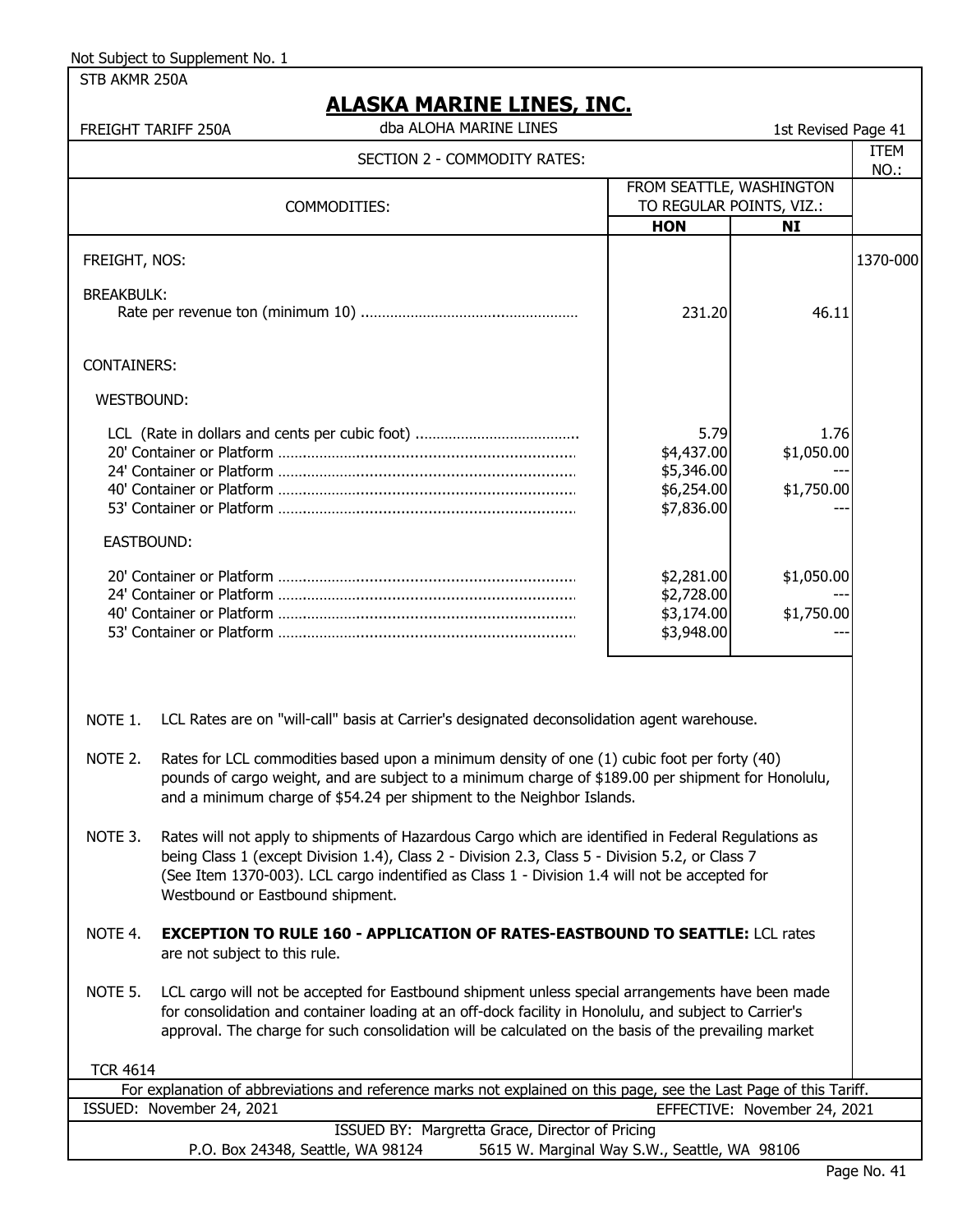STB AKMR 250A

# **ALASKA MARINE LINES, INC.**

|                   | FREIGHT TARIFF 250A                                                                                                                                                                                                                                                                                                                                      | dba ALOHA MARINE LINES                                                                                                                                                                                                                                                                                                                                                       | 1st Revised Page 42                                               |              |
|-------------------|----------------------------------------------------------------------------------------------------------------------------------------------------------------------------------------------------------------------------------------------------------------------------------------------------------------------------------------------------------|------------------------------------------------------------------------------------------------------------------------------------------------------------------------------------------------------------------------------------------------------------------------------------------------------------------------------------------------------------------------------|-------------------------------------------------------------------|--------------|
|                   |                                                                                                                                                                                                                                                                                                                                                          | SECTION 2 - COMMODITY RATES:                                                                                                                                                                                                                                                                                                                                                 |                                                                   | ITEM<br>NO.: |
|                   |                                                                                                                                                                                                                                                                                                                                                          | COMMODITIES:                                                                                                                                                                                                                                                                                                                                                                 | FROM SEATTLE, WASHINGTON<br>TO REGULAR POINTS, VIZ.:<br>HON $***$ |              |
|                   | FREIGHT, NOS: Hazardous, Viz.: Articles which are<br>identified in Title 49, Code of Federal Regulations,<br>Chapter I, Subchapter C, Part 172, Subpart B,<br>Subsection 172.101 as being in Hazard Class 1<br>(Division 1.3 only, not 1.1 or 1.2) Hazard Class 2<br>(Division 2.3), Hazard Class 5 (Division 5.2) and<br>Hazard Class 7 (all Divisions) |                                                                                                                                                                                                                                                                                                                                                                              |                                                                   | 1370-003     |
| <b>WESTBOUND:</b> |                                                                                                                                                                                                                                                                                                                                                          |                                                                                                                                                                                                                                                                                                                                                                              |                                                                   |              |
|                   |                                                                                                                                                                                                                                                                                                                                                          |                                                                                                                                                                                                                                                                                                                                                                              | 9.36<br>\$7,772.00<br>\$9,395.00<br>\$11,018.00                   |              |
| NOTE 1.           |                                                                                                                                                                                                                                                                                                                                                          | LCL rates are on "will-call" basis at Carrier's designated deconsolidation agent warehouse. Carrier will<br>not accept Class 1 Hazardous materials under the LCL provisions of this item under any circumstances.                                                                                                                                                            |                                                                   |              |
| NOTE 2.           |                                                                                                                                                                                                                                                                                                                                                          | Rates for LCL commodities based upon a minimum density of one (1) cubic foot per forty (40) pounds<br>of cargo weight, and are subject to a minimum charge of \$196.00 per shipment to Honolulu. ***                                                                                                                                                                         |                                                                   |              |
| NOTE 3.           | are not subject to this rule.                                                                                                                                                                                                                                                                                                                            | <b>EXCEPTION TO RULE 160 - APPLICATION OF RATES-EASTBOUND TO SEATTLE: LCL rates</b>                                                                                                                                                                                                                                                                                          |                                                                   |              |
| NOTE 4.           |                                                                                                                                                                                                                                                                                                                                                          | LCL cargo will not be accepted for Eastbound shipment unless special arrangements have been made<br>for consolidation and container loading at an off-dock facility in Honolulu, and subject to Carrier's<br>approval. The charge for such consolidation will be calculated on the basis of the prevailing market<br>cost and will be advanced for the account of the cargo. |                                                                   |              |
|                   |                                                                                                                                                                                                                                                                                                                                                          |                                                                                                                                                                                                                                                                                                                                                                              |                                                                   |              |
|                   |                                                                                                                                                                                                                                                                                                                                                          |                                                                                                                                                                                                                                                                                                                                                                              |                                                                   |              |
|                   |                                                                                                                                                                                                                                                                                                                                                          |                                                                                                                                                                                                                                                                                                                                                                              |                                                                   |              |
| <b>TCR 4614</b>   |                                                                                                                                                                                                                                                                                                                                                          |                                                                                                                                                                                                                                                                                                                                                                              |                                                                   |              |
|                   | ISSUED: November 24, 2021                                                                                                                                                                                                                                                                                                                                | For explanation of abbreviations and reference marks not explained on this page, see the Last Page of this Tariff.                                                                                                                                                                                                                                                           | EFFECTIVE: November 24, 2021                                      |              |
|                   |                                                                                                                                                                                                                                                                                                                                                          | <b>ICCLIED RV: Margratta Crace, Director of Driging</b>                                                                                                                                                                                                                                                                                                                      |                                                                   |              |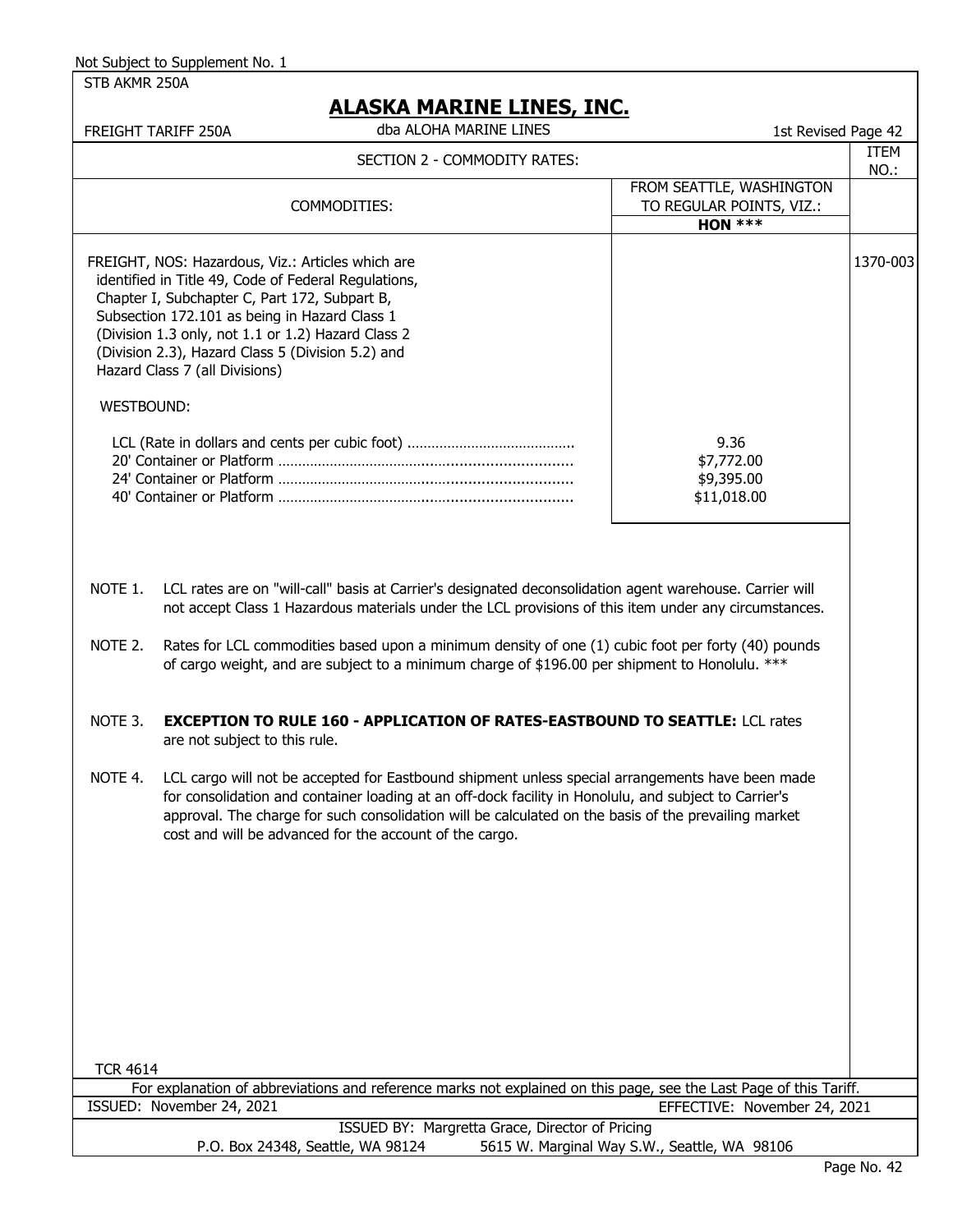| Not Subject to Supplement No. 1 |
|---------------------------------|
|                                 |

| STB AKMR 250A                     |                                                                                                                    |                                                                    |             |
|-----------------------------------|--------------------------------------------------------------------------------------------------------------------|--------------------------------------------------------------------|-------------|
| FREIGHT TARIFF 250A               | ALASKA MARINE LINES, INC.<br>dba ALOHA MARINE LINES                                                                | 1st Revised Page 43                                                |             |
|                                   | SECTION 2 - COMMODITY RATES:                                                                                       |                                                                    | <b>ITEM</b> |
| COMMODITIES:                      |                                                                                                                    | FROM SEATTLE, WASHINGTON<br>TO REGULAR POINTS, VIZ.:<br><b>HON</b> | NO.:        |
| FURNITURE, New, SU or KD, NOS     |                                                                                                                    |                                                                    | 1390-000    |
| WESTBOUND:                        |                                                                                                                    |                                                                    |             |
|                                   |                                                                                                                    | \$3,773.00<br>\$4,539.00<br>\$5,305.00<br>\$6,649.00               |             |
|                                   |                                                                                                                    |                                                                    |             |
| <b>TCR 4614</b>                   |                                                                                                                    |                                                                    |             |
| ISSUED: November 24, 2021         | For explanation of abbreviations and reference marks not explained on this page, see the Last Page of this Tariff. | EFFECTIVE: November 24, 2021                                       |             |
|                                   | ISSUED BY: Margretta Grace, Director of Pricing                                                                    |                                                                    |             |
| P.O. Box 24348, Seattle, WA 98124 |                                                                                                                    | 5615 W. Marginal Way S.W., Seattle, WA 98106                       |             |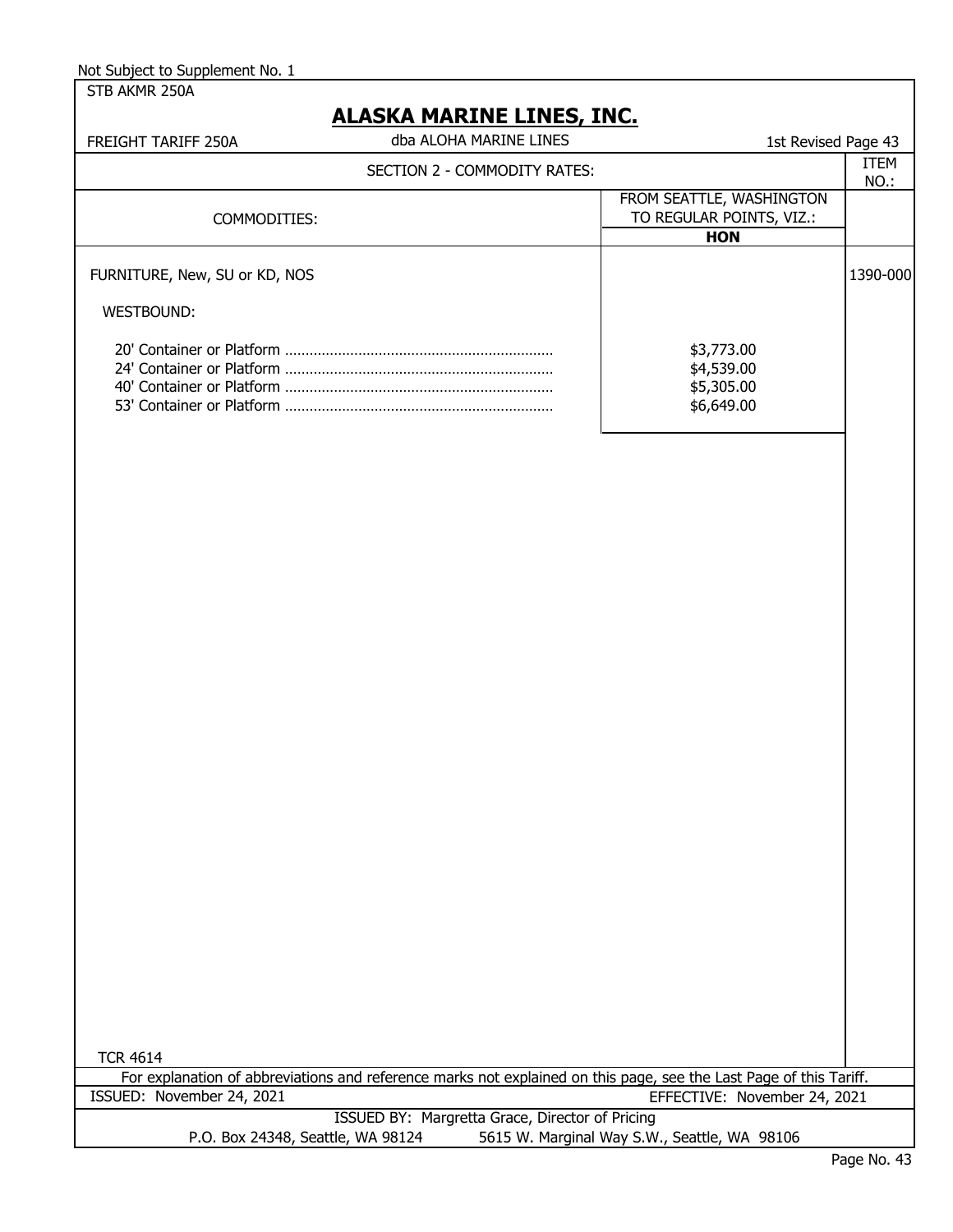| STB AKMR 250A                                                                                                                                                                                                                    |                                                                                                                    |                                                      |              |
|----------------------------------------------------------------------------------------------------------------------------------------------------------------------------------------------------------------------------------|--------------------------------------------------------------------------------------------------------------------|------------------------------------------------------|--------------|
|                                                                                                                                                                                                                                  | ALASKA MARINE LINES, INC.                                                                                          |                                                      |              |
| FREIGHT TARIFF 250A                                                                                                                                                                                                              | dba ALOHA MARINE LINES                                                                                             | 1st Revised Page 44                                  |              |
|                                                                                                                                                                                                                                  | SECTION 2 - COMMODITY RATES:                                                                                       |                                                      | ITEM<br>NO.: |
|                                                                                                                                                                                                                                  |                                                                                                                    | FROM SEATTLE, WASHINGTON                             |              |
| COMMODITIES:                                                                                                                                                                                                                     |                                                                                                                    | TO REGULAR POINTS, VIZ.:                             |              |
|                                                                                                                                                                                                                                  |                                                                                                                    | <b>HON</b>                                           |              |
| GROCERIES, DRY, Viz.: Charcoal (including charcoal<br>briquettes in dust proof packages); Lighter Fluid<br>(inside containers of one gallon or less); Logs<br>(Fireplace, in packages); Chips, Wood, not charred,<br>in packages |                                                                                                                    |                                                      | 1430-002     |
| <b>WESTBOUND:</b>                                                                                                                                                                                                                |                                                                                                                    |                                                      |              |
|                                                                                                                                                                                                                                  |                                                                                                                    | \$3,331.00<br>\$4,002.00<br>\$4,673.00<br>\$5,827.00 |              |
| GROCERIES, DRY, Wheat or Flour, Viz.:<br>Wheat, Flour and Flour Mixes, Viz.: Flour, edible,                                                                                                                                      |                                                                                                                    |                                                      | 1430-003     |
| prepared or not prepared; Corn Meal; Grits; Hominy;<br>Pearl Barley, other than in bulk; in packages Mixes,<br>Viz.: Biscuit; Cake; Cookie; Frosting, NOS; Muffin;<br>Pancake; Pie Crust; Waffle                                 |                                                                                                                    |                                                      |              |
| <b>WESTBOUND:</b>                                                                                                                                                                                                                |                                                                                                                    |                                                      |              |
| 20' Container or Platform (Min. Wt. 45,000 Lbs.)<br>24' Container or Platform (Min. Wt. 45,000 Lbs.)<br>40' Container or Platform (Min. Wt. 45,000 Lbs.)<br>53' Container or Platform (Min. Wt. 45,000 Lbs.)                     |                                                                                                                    | 7.22<br>8.77<br>10.32<br>13.09                       |              |
| <b>TCR 4614</b>                                                                                                                                                                                                                  |                                                                                                                    |                                                      |              |
|                                                                                                                                                                                                                                  | For explanation of abbreviations and reference marks not explained on this page, see the Last Page of this Tariff. |                                                      |              |
| ISSUED: November 24, 2021                                                                                                                                                                                                        |                                                                                                                    | EFFECTIVE: November 24, 2021                         |              |
|                                                                                                                                                                                                                                  | ISSUED BY: Margretta Grace, Director of Pricing                                                                    |                                                      |              |
| P.O. Box 24348, Seattle, WA 98124                                                                                                                                                                                                |                                                                                                                    | 5615 W. Marginal Way S.W., Seattle, WA 98106         |              |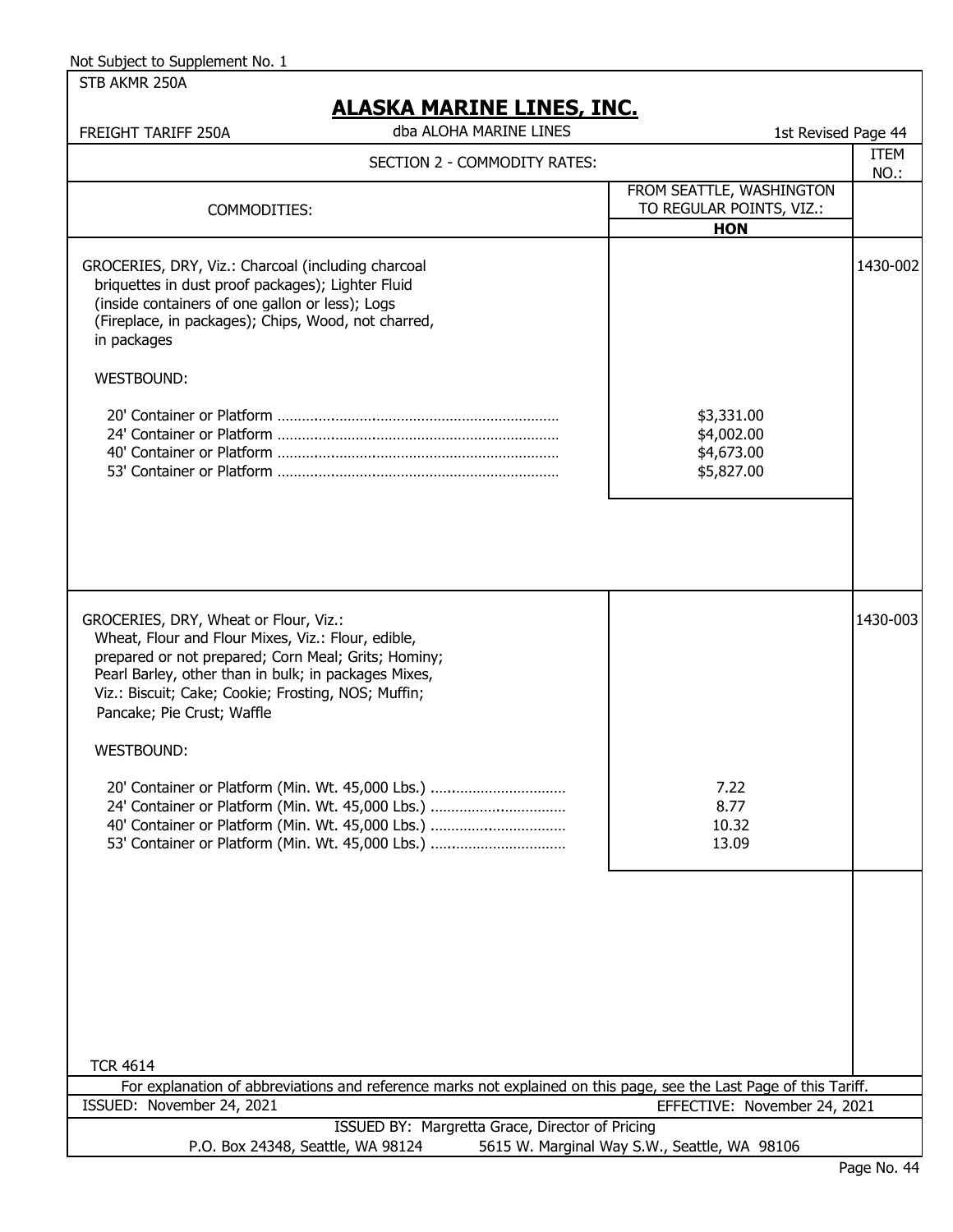STB AKMR 250A

### **ALASKA MARINE LINES, INC.**

dba ALOHA MARINE LINES

|                          | dba ALOHA MARINE LINES<br>FREIGHT TARIFF 250A                                                                                                                                                                                                                                                                                                                                                                                                                                                                                                                                  |                                                              | 1st Revised Page 45              |                     |
|--------------------------|--------------------------------------------------------------------------------------------------------------------------------------------------------------------------------------------------------------------------------------------------------------------------------------------------------------------------------------------------------------------------------------------------------------------------------------------------------------------------------------------------------------------------------------------------------------------------------|--------------------------------------------------------------|----------------------------------|---------------------|
|                          | SECTION 2 - COMMODITY RATES:                                                                                                                                                                                                                                                                                                                                                                                                                                                                                                                                                   |                                                              |                                  | <b>ITEM</b><br>NO.: |
| FROM SEATTLE, WASHINGTON |                                                                                                                                                                                                                                                                                                                                                                                                                                                                                                                                                                                |                                                              |                                  |                     |
|                          | COMMODITIES:                                                                                                                                                                                                                                                                                                                                                                                                                                                                                                                                                                   |                                                              | TO REGULAR POINTS, VIZ.:         |                     |
|                          |                                                                                                                                                                                                                                                                                                                                                                                                                                                                                                                                                                                | <b>HON</b>                                                   | <b>NI</b>                        |                     |
|                          | HOUSEHOLD GOODS or PERSONAL EFFECTS:<br>in Carrier's containers, loose or in packages, or in lift<br>vans suitable for forklift handling, Used, Not New                                                                                                                                                                                                                                                                                                                                                                                                                        |                                                              |                                  | 1450-000            |
| <b>WESTBOUND:</b>        |                                                                                                                                                                                                                                                                                                                                                                                                                                                                                                                                                                                |                                                              |                                  |                     |
|                          | LCL (Rates are in dollars and cents per cubic foot)                                                                                                                                                                                                                                                                                                                                                                                                                                                                                                                            | 4.87<br>\$3,420.00<br>\$4,111.00<br>\$4,801.00<br>\$5,990.00 | 5.73<br>\$1,050.00<br>\$1,750.00 |                     |
| EASTBOUND:               |                                                                                                                                                                                                                                                                                                                                                                                                                                                                                                                                                                                |                                                              |                                  |                     |
|                          |                                                                                                                                                                                                                                                                                                                                                                                                                                                                                                                                                                                | \$2,204.00<br>\$2,633.00<br>\$3,063.00<br>\$3,807.00         | \$1,050.00<br>\$1,750.00         |                     |
| NOTE 1.<br>NOTE 2.       | Freight charges must be prepaid or guaranteed.<br>LCL shipments will be rated on the basis of actual cubic foot measure and a minimum density factor<br>of one cubic foot per each 10 lbs. of weight will apply. Additionally, a minimum charge per shipment<br>of \$237.00 will apply to Honolulu and a minimum of \$119.00 per shipment will apply to the Neighbor<br>Islands.                                                                                                                                                                                               |                                                              |                                  |                     |
| NOTE 3.                  | Household Goods and Personal Effects are subject to a released value of ten (\$0.10) cents, U.S., per<br>pound, per article.                                                                                                                                                                                                                                                                                                                                                                                                                                                   |                                                              |                                  |                     |
| NOTE 4.                  | In each container, mixed shipments of household goods or personal effects may be combined with a<br>single automobile, subject to an additional charge of \$1054.00, or a boat, not exceeding 25' in length,<br>subject to an additional charge of \$1643.00. Automobiles and boats will only be accepted when<br>loaded by a Carrier, approved commercial warehouseman or transload facility. Battery cables must<br>be disconnected and fuel tanks completely drained. Shipper must certify that this has been<br>accomplished in a written statement on the Bill of Lading. |                                                              |                                  |                     |
| NOTE 5.                  | <b>EXCEPTION TO RULE 910:</b> Except as otherwise provided in this tariff, 48 hours Free Time<br>(SEE EXCEPTION), excluding Saturdays, Sundays and Holidays (See Note 8), will be allowed for<br>removal from the premises of the Carrier.                                                                                                                                                                                                                                                                                                                                     |                                                              |                                  |                     |
| <b>TCR 4614</b>          |                                                                                                                                                                                                                                                                                                                                                                                                                                                                                                                                                                                |                                                              |                                  |                     |
|                          | For explanation of abbreviations and reference marks not explained on this page, see the Last Page of this Tariff.                                                                                                                                                                                                                                                                                                                                                                                                                                                             |                                                              |                                  |                     |
|                          | ISSUED: November 24, 2021                                                                                                                                                                                                                                                                                                                                                                                                                                                                                                                                                      |                                                              | EFFECTIVE: November 24, 2021     |                     |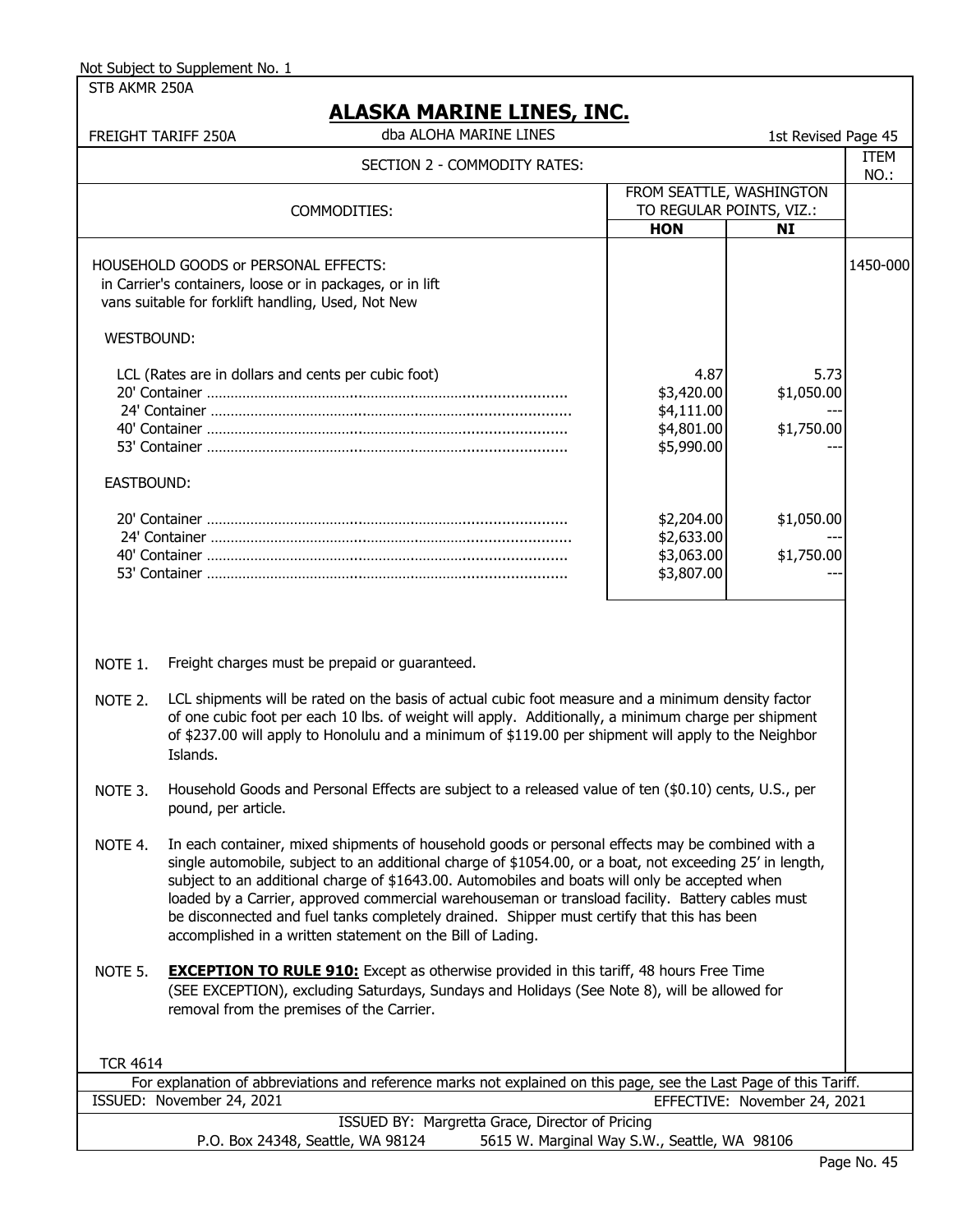STB AKMR 250A

|                 | NEADIWI I IAINEINE EEINEU/ EINGI<br>dba ALOHA MARINE LINES<br>FREIGHT TARIFF 250A                                                                                                                                                                                                                                                                                                                                                                                                                            | 1st Revised Page 46                          |              |
|-----------------|--------------------------------------------------------------------------------------------------------------------------------------------------------------------------------------------------------------------------------------------------------------------------------------------------------------------------------------------------------------------------------------------------------------------------------------------------------------------------------------------------------------|----------------------------------------------|--------------|
|                 | SECTION 2 - COMMODITY RATES:                                                                                                                                                                                                                                                                                                                                                                                                                                                                                 |                                              | ITEM<br>NO.: |
|                 |                                                                                                                                                                                                                                                                                                                                                                                                                                                                                                              | FROM SEATTLE, WASHINGTON                     |              |
|                 | COMMODITIES:                                                                                                                                                                                                                                                                                                                                                                                                                                                                                                 | TO REGULAR POINTS, VIZ.:                     |              |
|                 | HOUSEHOLD GOODS or PERSONAL EFFECTS: in Carrier's containers, loose or in<br>packages, or in lift vans suitable for forklift handling, Used, Not New                                                                                                                                                                                                                                                                                                                                                         |                                              | 1450-000     |
| NOTE 6.         | Where reference is made to this Note, Free Time will be computed from the first 9:00 A.M. after<br>notice of arrival has been sent or given to the Consignee. Notice of arrival as used herein is<br>notification by means of telex, telephone, facsimile machine, in person verbally or the placing of a<br>post card or letter in the United States Mail addressed according to the address shown on the bill of<br>lading. (See Note 9.)                                                                  |                                              |              |
| NOTE 7.         | Cargo which is held in containers may at any time, at the discretion of the terminal operator, be<br>discharged into terminal or removed to public warehouse. All storage and transfer charges incidental<br>to the removal of said cargo from container shall be for the account of the cargo.                                                                                                                                                                                                              |                                              |              |
| NOTE 8.         | Saturdays, Sundays and Holidays will be excluded from the computation of Free Time. After<br>expiration of Free Time, Saturdays, Sundays and Holidays will be used in the computation of storage<br>charges.                                                                                                                                                                                                                                                                                                 |                                              |              |
| NOTE 9.         | For the purpose of calculating Free Time, should arrival notice be given to the Consignee in advance<br>of actual availibility of a container for removal from Carrier's premises, such calculation of Free Time<br>will start when that container is actually available for pickup.                                                                                                                                                                                                                         |                                              |              |
| <b>NOTE 10.</b> | Empty Shipper-Owned or Leased Equipment: Except as otherwise provided, empty shipper-owned or<br>leased equipment, whether mounted on Carrier's chassis, on shipper-furnished chassis, or grounded;<br>or other shipper- owned equipment not requiring a chassis; will be allowed 72 hours Free Time<br>(See Notes 6, 8, and 9) for removal from Carrier's premises. After expiration of Free Time, a charge<br>for Storage will be assessed at \$41.89 per day or fraction thereof for each chargeable day. |                                              |              |
| <b>NOTE 11.</b> | <b>EXCEPTION TO RULES 110 and 150:</b> Placement service does not apply to this Item<br>(Westbound or Eastbound). LCL shipments are rated to and from the Carrier's deconsolidation facility<br>dock or warehouse.                                                                                                                                                                                                                                                                                           |                                              |              |
|                 | NOTE 12. When Carrier is requested to provide access to containers so that shipper may load/unload at<br>Carrier's Seattle Terminal, a Terminal Access Fee will be assessed as indicated in STB AKMR 100,<br>series, Rule 562, Paragraph D.                                                                                                                                                                                                                                                                  |                                              |              |
| <b>NOTE 13.</b> | <b>EXCEPTION TO RULE 160 - APPLICATION OF RATES-EASTBOUND TO SEATTLE: LCL rates</b><br>are not subject to this rule.                                                                                                                                                                                                                                                                                                                                                                                         |                                              |              |
| NOTE 14.        | LCL cargo will not be accepted for Eastbound shipment unless special arrangements have been made<br>for consolidation and container loading at an off-dock facility in Honolulu, and subject to Carrier's<br>approval. The charge for such consolidation will be calculated on the basis of the prevailing market<br>cost and will be advanced for the account of the cargo.                                                                                                                                 |                                              |              |
| <b>NOTE 15.</b> | <b>EXCEPTION TO RULE 942 - TERMINAL CHARGES:</b> The Terminal Charges are included for the<br>containers rated per this item.                                                                                                                                                                                                                                                                                                                                                                                |                                              |              |
| <b>TCR 4614</b> | For explanation of abbreviations and reference marks not explained on this page, see the Last Page of this Tariff.                                                                                                                                                                                                                                                                                                                                                                                           |                                              |              |
|                 | ISSUED: November 24, 2021                                                                                                                                                                                                                                                                                                                                                                                                                                                                                    | EFFECTIVE: November 24, 2021                 |              |
|                 | ISSUED BY: Margretta Grace, Director of Pricing<br>P.O. Box 24348, Seattle, WA 98124                                                                                                                                                                                                                                                                                                                                                                                                                         | 5615 W. Marginal Way S.W., Seattle, WA 98106 |              |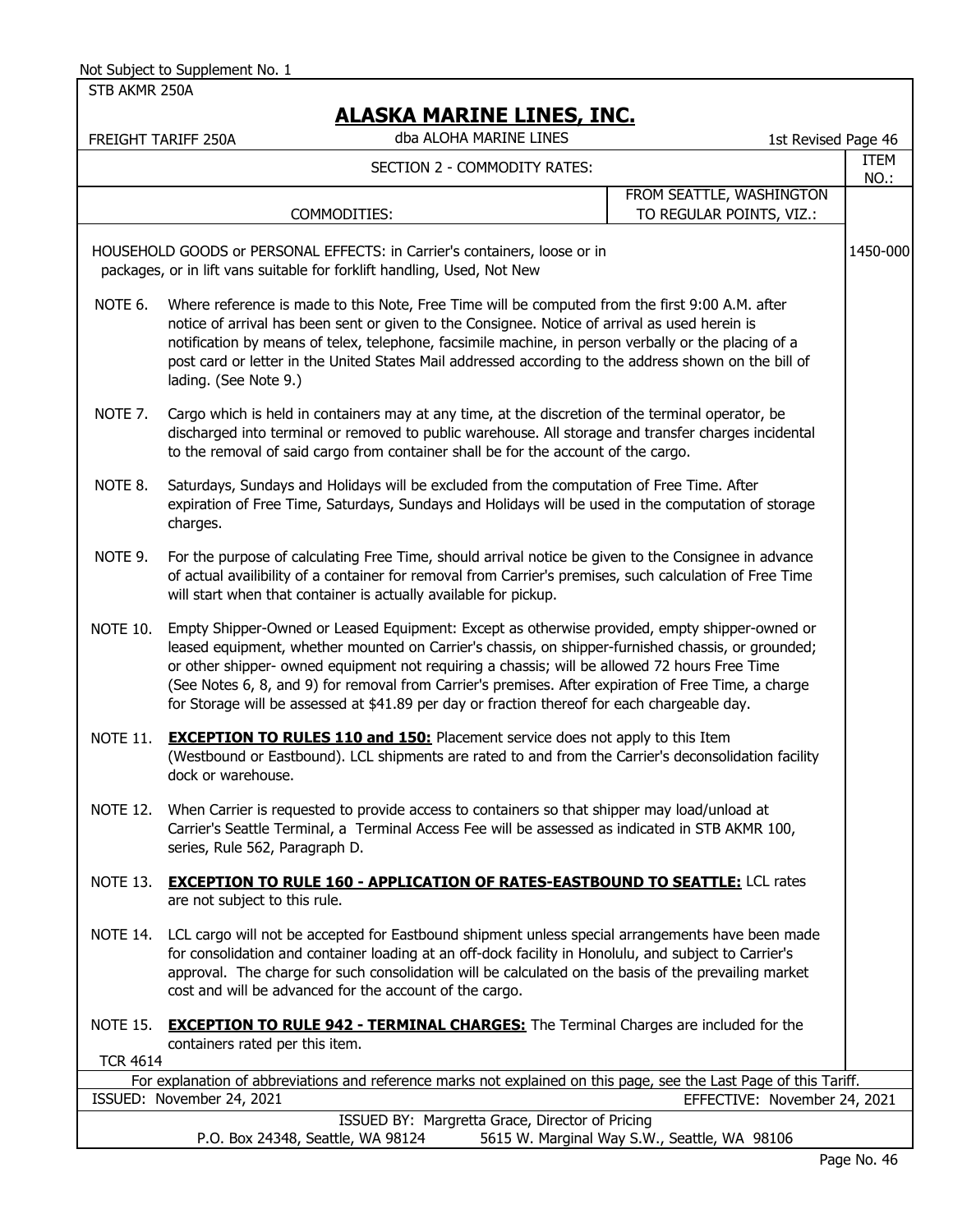STB AKMR 250A

## **ALASKA MARINE LINES, INC.**

|                 | AJIVA FIARINI LINLY, INGI<br>dba ALOHA MARINE LINES<br>FREIGHT TARIFF 250A                                                                                                                                                                                                                                                                         | 1st Revised Page 47                                                |              |
|-----------------|----------------------------------------------------------------------------------------------------------------------------------------------------------------------------------------------------------------------------------------------------------------------------------------------------------------------------------------------------|--------------------------------------------------------------------|--------------|
|                 | SECTION 2 - COMMODITY RATES:                                                                                                                                                                                                                                                                                                                       |                                                                    | ITEM<br>NO.: |
|                 | COMMODITIES:                                                                                                                                                                                                                                                                                                                                       | FROM SEATTLE, WASHINGTON<br>TO REGULAR POINTS, VIZ.:<br><b>HON</b> |              |
|                 | HOUSES, BUILDINGS, in MODULAR UNITS, without<br>WHEELS, Viz.: Sections, without wheels, portable<br>or fabricated, with or without air conditioning,<br>cabinets, electrical wiring and fixtures, heating,<br>plumbing or fixtures, refrigerators or stoves installed.                                                                             | 45.78                                                              | 1460-001     |
| NOTE 1.         | Rates are in dollars and cents per Square Foot, based on overall dimensions, including all protrusions,<br>extensions and overhangs, and subject to a minimum of 80 Square Feet.                                                                                                                                                                   |                                                                    |              |
| NOTE 2.         | Rates apply on shipments from Carrier's or Agent's Terminal at Origin Port to Carrier's or Agent's<br>Terminal at Destination Port.                                                                                                                                                                                                                |                                                                    |              |
| NOTE 3.         | Unit's owner must make all arrangements at destination port. Owner must remove unit(s) immediately<br>upon discharge from vessel.                                                                                                                                                                                                                  |                                                                    |              |
| NOTE 4.         | Rates are subject to the provisions of Rule 175 (B) (Inter-terminal Transfer).                                                                                                                                                                                                                                                                     |                                                                    |              |
| NOTE 5.         | Rates are not subject to Rules 175 (Hawaii Neighbor Island charges), 568 (over dimensional provisions)<br>nor STB AKMR 100, series, Rule 645 (mixed shipments). For shipments to the Neighbor Islands, a<br>special quote will need to be requested.                                                                                               |                                                                    |              |
| NOTE 6.         | Fixtures and other articles, other than those necessary for basic residential or commercial occupancy,<br>will not be accepted as cargo loaded inside the unit.                                                                                                                                                                                    |                                                                    |              |
| NOTE 7.         | Carrier may require Houses or Buildings to be delivered to origin terminal on day of sailing. If units are<br>delivered earlier, the inbound trucker must be prepared to leave the unit(s) on the inbound trailer unti<br>the Carrier is able to load the unit(s) to the vessel.                                                                   |                                                                    |              |
| NOTE 8.         | <b>EXCEPTION TO RULE 568:</b> Rates named herein are based on unit(s) not exceeding 40,000 pounds<br>each. If any unit exceeds 40,000 pounds, it will be subject to an additional charge of \$16.60 per<br>100 pounds, based on the portion of the weight of the unit(s) in excess of 40,000 pounds, in addition<br>to the applicable rates above. |                                                                    |              |
|                 |                                                                                                                                                                                                                                                                                                                                                    |                                                                    |              |
| <b>TCR 4614</b> |                                                                                                                                                                                                                                                                                                                                                    |                                                                    |              |
|                 | For explanation of abbreviations and reference marks not explained on this page, see the Last Page of this Tariff.<br>ISSUED: November 24, 2021                                                                                                                                                                                                    | EFFECTIVE: November 24, 2021                                       |              |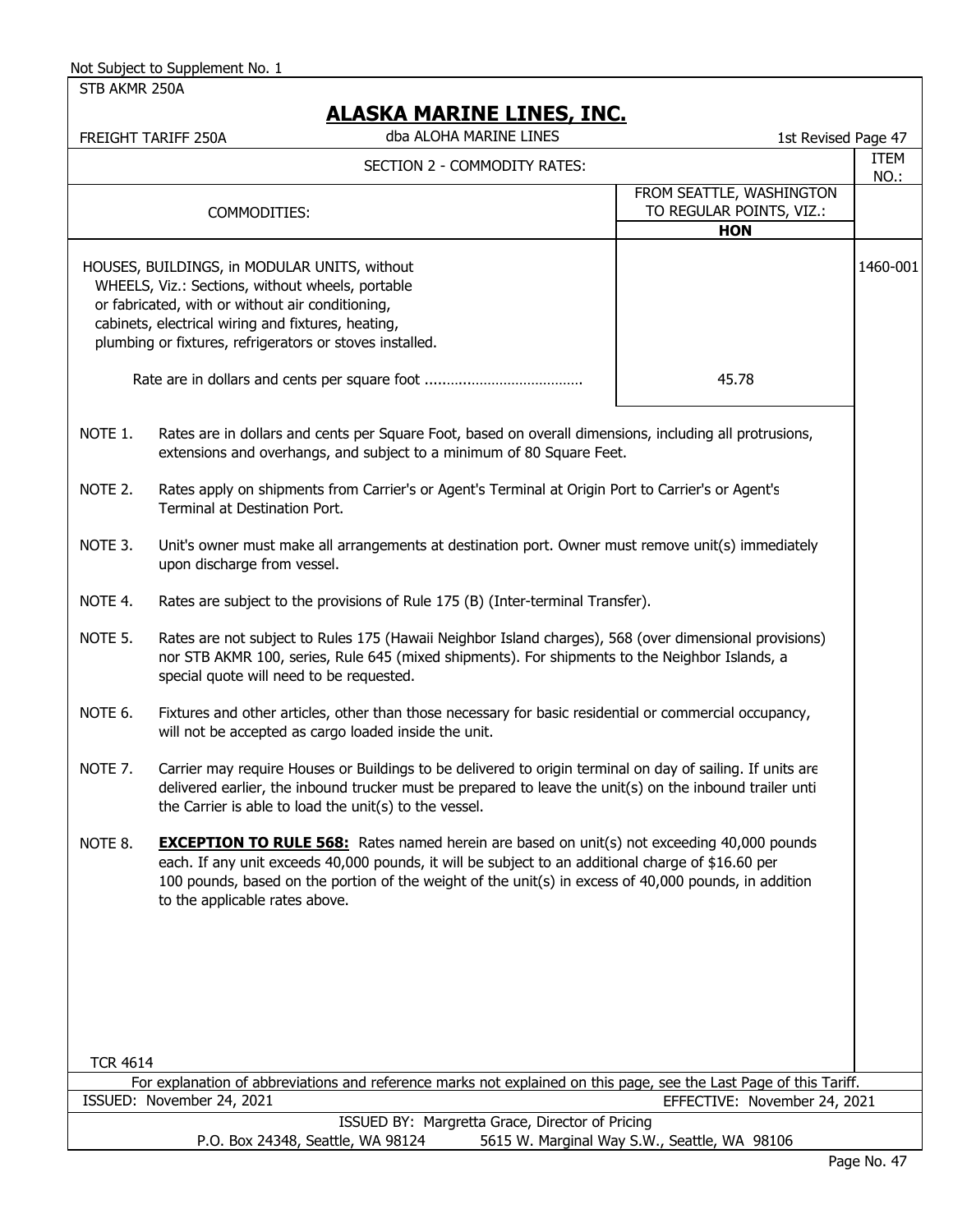STB AKMR 250A FREIGHT TARIFF 250A 1st Revised Page 48 dba ALOHA MARINE LINES ITEM NO.: HOUSES, BUILDINGS, in MODULAR UNITS, without WHEELS, Viz.: 1460-001 NOTE 9. Carrier will not be liable for damage resulting from mechanical, frame or structural deficiencies, and, further, will not be liable for damage to frame or structure caused by overloading of contents inside building. Carrier will not be liable for the proper stowage of any contents within the building and may exercise its right to require all contents to be removed and loaded into containers for the account of the party paying the freight charges. NOTE 10. The Carrier will accept building(s) for shipment only after the following special protection has been provided for each unit. If for any reason the manufacturer is unable to perform the required preparations, the Carrier will perform the necessary preparations for the charges shown below, by each requirement. These preparations will be in addition fo all other requirements for safe shipment. 1. Plywood shields placed over the windows:..................................................... \$675.00 2. 2"X4" stringers attached along the length of the roof line:...............................\$432.00 3. 2"X4" stringers nailed to the ends of the shingle roof:..................................... \$432.00 TCR 4614 For explanation of abbreviations and reference marks not explained on this page, see the Last Page of this Tariff. ISSUED: November 24, 2021 ISSUED BY: Margretta Grace, Director of Pricing P.O. Box 24348, Seattle, WA 98124 5615 W. Marginal Way S.W., Seattle, WA 98106 EFFECTIVE: November 24, 2021 COMMODITIES: FROM SEATTLE, WASHINGTON TO REGULAR POINTS, VIZ.: SECTION 2 - COMMODITY RATES: Not Subject to Supplement No. 1  **ALASKA MARINE LINES, INC.**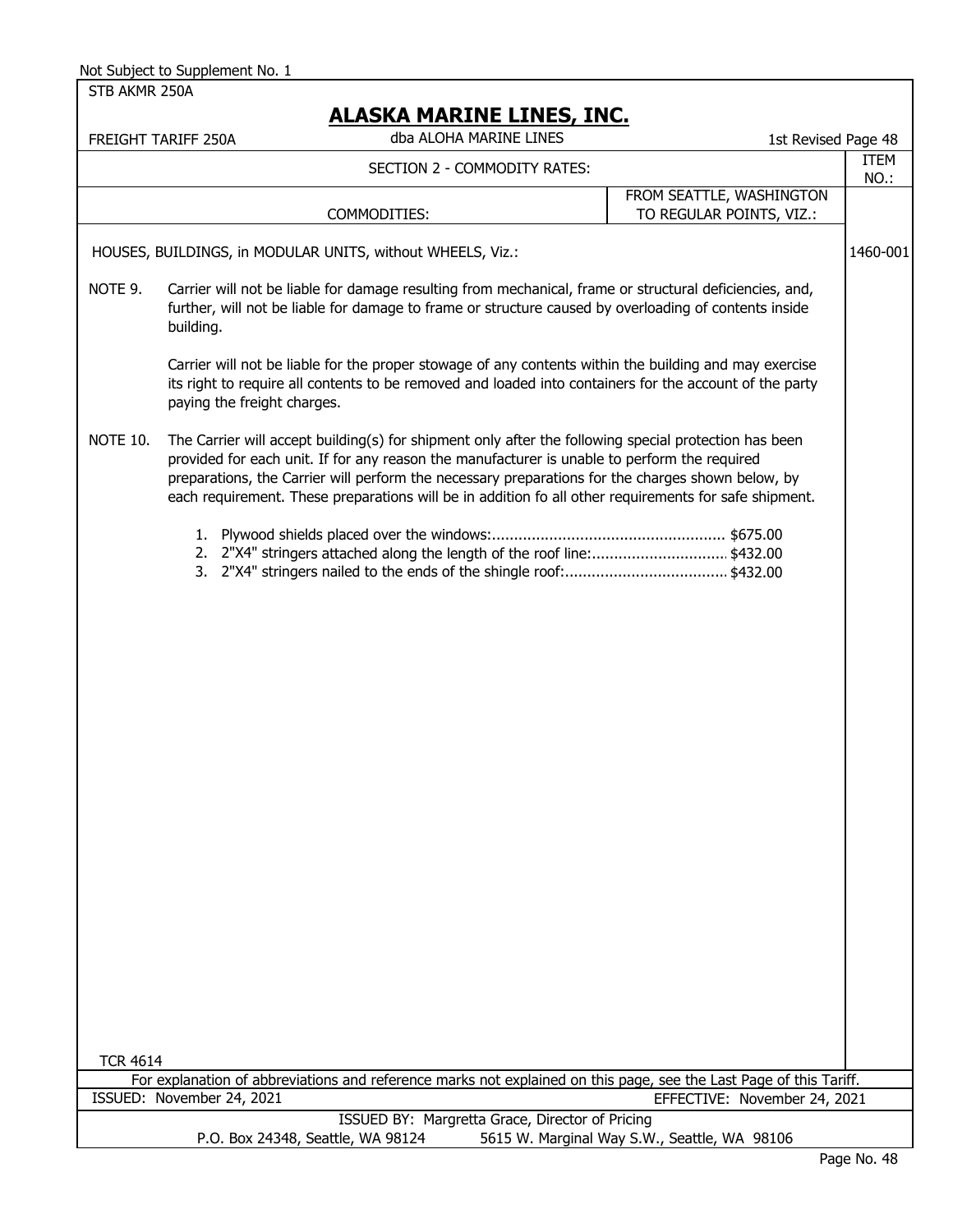|  | Not Subject to Supplement No. 1 |  |
|--|---------------------------------|--|
|--|---------------------------------|--|

STB AKMR 250A

|                 | <u>ALAJNA MAKINE LINEJ, INU.</u><br>dba ALOHA MARINE LINES<br>FREIGHT TARIFF 250A                                                                                                                                                                                                                                                                                                                                  | 1st Revised Page 49                                                |              |
|-----------------|--------------------------------------------------------------------------------------------------------------------------------------------------------------------------------------------------------------------------------------------------------------------------------------------------------------------------------------------------------------------------------------------------------------------|--------------------------------------------------------------------|--------------|
|                 | SECTION 2 - COMMODITY RATES:                                                                                                                                                                                                                                                                                                                                                                                       |                                                                    | ITEM<br>NO.: |
|                 | COMMODITIES:                                                                                                                                                                                                                                                                                                                                                                                                       | FROM SEATTLE, WASHINGTON<br>TO REGULAR POINTS, VIZ.:<br><b>HON</b> |              |
|                 | HOUSES, MODULAR UNITS, on TRAILERS or WHEELED<br>ASSEMBLY, VIZ.: Classrooms, Portable, SU, mounted<br>on wheeled frame assembly; Containers, Empty,<br>shipper-furnished, mounted on shipper-furnished<br>chassis; Buildings, Houses, or Trailers, portable or<br>fabricated, SU mounted on wheeled frame assembly;<br>Trailers, Chassis or House                                                                  | 38.23                                                              | 1460-002     |
|                 |                                                                                                                                                                                                                                                                                                                                                                                                                    |                                                                    |              |
| NOTE 1.         | For shipments to the Neighbor Islands, a special quote will need to be requested.                                                                                                                                                                                                                                                                                                                                  |                                                                    |              |
| NOTE 2.         | Rate is in dollars and cents per square foot of area occupied. The square feet of area occupied shall be<br>determined by multiplying the width, at the widest point (excluding eaves), by the length, at the<br>longest point (excluding eaves and towing tongue).                                                                                                                                                |                                                                    |              |
| NOTE 3.         | Rate applies only when shipment can be rolled on and off a vessel.                                                                                                                                                                                                                                                                                                                                                 |                                                                    |              |
| NOTE 4.         | <b>EXCEPTION TO AKMR 100, series, RULE 568:</b> Rule 568, Over dimension, does not apply to<br>this Item.                                                                                                                                                                                                                                                                                                          |                                                                    |              |
| NOTE 5.         | <b>EXCEPTION TO RULE 175 (B):</b> Inter-Terminal Transfer charges are not applicable for excess height<br>unless the vehicle exceeds 13'6 in height.                                                                                                                                                                                                                                                               |                                                                    |              |
| NOTE 6.         | All bookings and rates are subject to space available.                                                                                                                                                                                                                                                                                                                                                             |                                                                    |              |
| NOTE 7.         | Extended Liability will be limited on used trailers under provisions of Tariff STB AKMR 100, series, by<br>the exclusion for minor damages and ordinary wear (Rule 574, Part III, Paragraph E, Subparagraph 14).                                                                                                                                                                                                   |                                                                    |              |
| NOTE 8.         | Extended Liability will be limited on all units under the provisions of Tariff STB AKMR 100, series, by<br>the exclusion for structural considerations (Rule 574, Part III, Paragraph E, Subparagraph 15).                                                                                                                                                                                                         |                                                                    |              |
| NOTE 9.         | The Carrier will accept building(s) for shipment only after the following special protection has been<br>provided for each unit. If for any reason the manufacturer is unable to perform the required<br>preparations, the Carrier will perform the necessary preparations for the charges shown below, by each<br>requirement. These preparationswill be in addition fo all other requirements for safe shipment. |                                                                    |              |
|                 | 1.<br>2. 2"X4" stringers attached along the length of the roof line:\$432.00<br>3. 2"X4" stringers nailed to the ends of the shingle roof:\$432.00                                                                                                                                                                                                                                                                 |                                                                    |              |
| <b>TCR 4614</b> |                                                                                                                                                                                                                                                                                                                                                                                                                    |                                                                    |              |
|                 | For explanation of abbreviations and reference marks not explained on this page, see the Last Page of this Tariff.<br>ISSUED: November 24, 2021                                                                                                                                                                                                                                                                    | EFFECTIVE: November 24, 2021                                       |              |
|                 | ISSUED BY: Margretta Grace, Director of Pricing<br>P.O. Box 24348, Seattle, WA 98124                                                                                                                                                                                                                                                                                                                               | 5615 W. Marginal Way S.W., Seattle, WA 98106                       |              |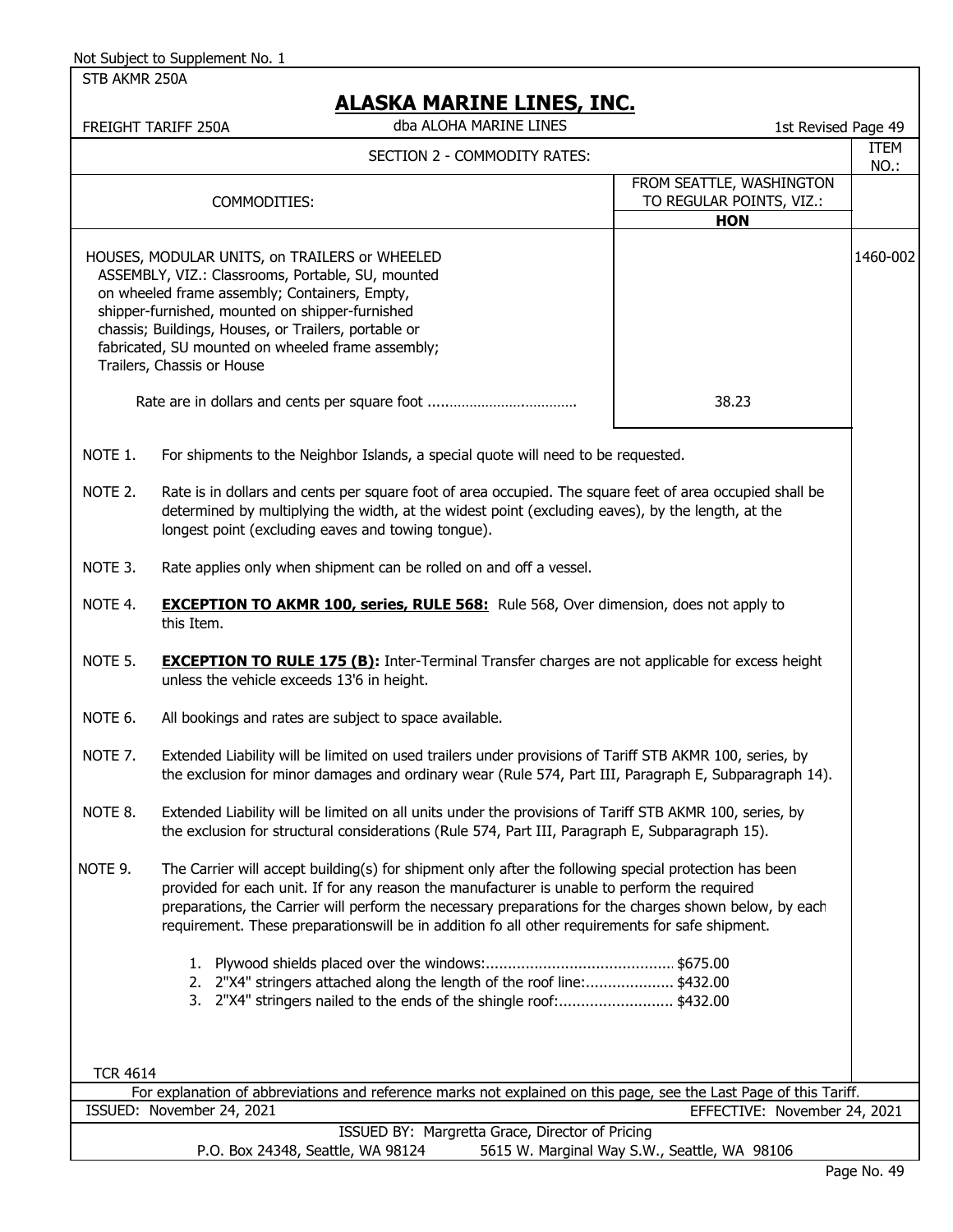STB AKMR 250A

| FREIGHT TARIFF 250A                                                                                                                                                                                          | dba ALOHA MARINE LINES                                                                                             |                                                                                              | 1st Revised Page 50                                 |              |
|--------------------------------------------------------------------------------------------------------------------------------------------------------------------------------------------------------------|--------------------------------------------------------------------------------------------------------------------|----------------------------------------------------------------------------------------------|-----------------------------------------------------|--------------|
|                                                                                                                                                                                                              | SECTION 2 - COMMODITY RATES:                                                                                       |                                                                                              |                                                     | ITEM<br>NO.: |
|                                                                                                                                                                                                              |                                                                                                                    | FROM SEATTLE, WASHINGTON                                                                     |                                                     |              |
| COMMODITIES:                                                                                                                                                                                                 |                                                                                                                    | TO REGULAR POINTS, VIZ.:<br><b>HON</b>                                                       | <b>NI</b>                                           |              |
| INSULATION, Viz.:                                                                                                                                                                                            |                                                                                                                    |                                                                                              |                                                     | 1470-000     |
| <b>WESTBOUND:</b>                                                                                                                                                                                            |                                                                                                                    |                                                                                              |                                                     |              |
| Rigid, Polyiso Insulation (8x4x4 bundles)                                                                                                                                                                    |                                                                                                                    |                                                                                              |                                                     |              |
| 53' Shipper Loaded Container (Min. 26 bundles)                                                                                                                                                               |                                                                                                                    | \$357.66<br>\$316.59<br>\$296.06<br>\$275.54<br>\$255.00<br>\$250.90<br>\$244.76<br>\$236.53 | \$97.28<br>\$84.95<br>\$79.78<br>\$69.58<br>\$64.44 |              |
| Rolled or Packaged                                                                                                                                                                                           |                                                                                                                    |                                                                                              |                                                     |              |
|                                                                                                                                                                                                              |                                                                                                                    | \$3,521.00<br>\$4,233.00<br>\$4,945.00<br>\$6,173.00                                         | \$1,050.00<br>\$1,750.00                            |              |
| NOTE 1.<br><b>TCR 4614</b>                                                                                                                                                                                   | Rigid Insulation rates are in dollars and cents per bundle.                                                        |                                                                                              |                                                     |              |
| IRON or STEEL ARTICLES, NOS                                                                                                                                                                                  |                                                                                                                    |                                                                                              |                                                     | 1480-000     |
| WESTBOUND:                                                                                                                                                                                                   |                                                                                                                    |                                                                                              |                                                     |              |
| <b>BREAKBULK:</b><br>(min. 10 tons), not exceeding 45'Lx12'Wx14'6"H                                                                                                                                          |                                                                                                                    | 218.09                                                                                       | 43.30                                               |              |
| <b>CONTAINERS:</b>                                                                                                                                                                                           |                                                                                                                    |                                                                                              |                                                     |              |
| 20' Container or Platform (Min. Wt. 36,000 Lbs.)<br>24' Container or Platform (Min. Wt. 38,000 Lbs.)<br>40' Container or Platform (Min. Wt. 40,000 Lbs.)<br>53' Container or Platform (Min. Wt. 40,000 Lbs.) |                                                                                                                    | 8.02<br>9.73<br>11.46<br>14.51                                                               | \$1,050.00<br>\$1,750.00                            |              |
| EASTBOUND:                                                                                                                                                                                                   |                                                                                                                    |                                                                                              |                                                     |              |
| 20' Container or Platform (Min. Wt. 36,000 Lbs.)<br>24' Container or Platform (Min. Wt. 38,000 Lbs.)<br>40' Container or Platform (Min. Wt. 40,000 Lbs.)<br>53' Container or Platform (Min. Wt. 40,000 Lbs.) |                                                                                                                    | 7.11<br>8.64<br>10.16<br>12.90                                                               | \$1,050.00<br>\$1,750.00                            |              |
| NOTE 1.<br>Rule 574 III Paragraph F, Subparagraph 3.                                                                                                                                                         | Structural Steel liability limited to \$2.00 per pound per governing tariff STB AKMR 100, series,                  |                                                                                              | <b>TCR 4614</b>                                     |              |
|                                                                                                                                                                                                              | For explanation of abbreviations and reference marks not explained on this page, see the Last Page of this Tariff. |                                                                                              |                                                     |              |
| ISSUED: July 30, 2021                                                                                                                                                                                        |                                                                                                                    |                                                                                              | EFFECTIVE: August 2, 2021                           |              |
| P.O. Box 24348, Seattle, WA 98124                                                                                                                                                                            | ISSUED BY: Margretta Grace, Director of Pricing                                                                    | 5615 W. Marginal Way S.W., Seattle, WA 98106                                                 |                                                     |              |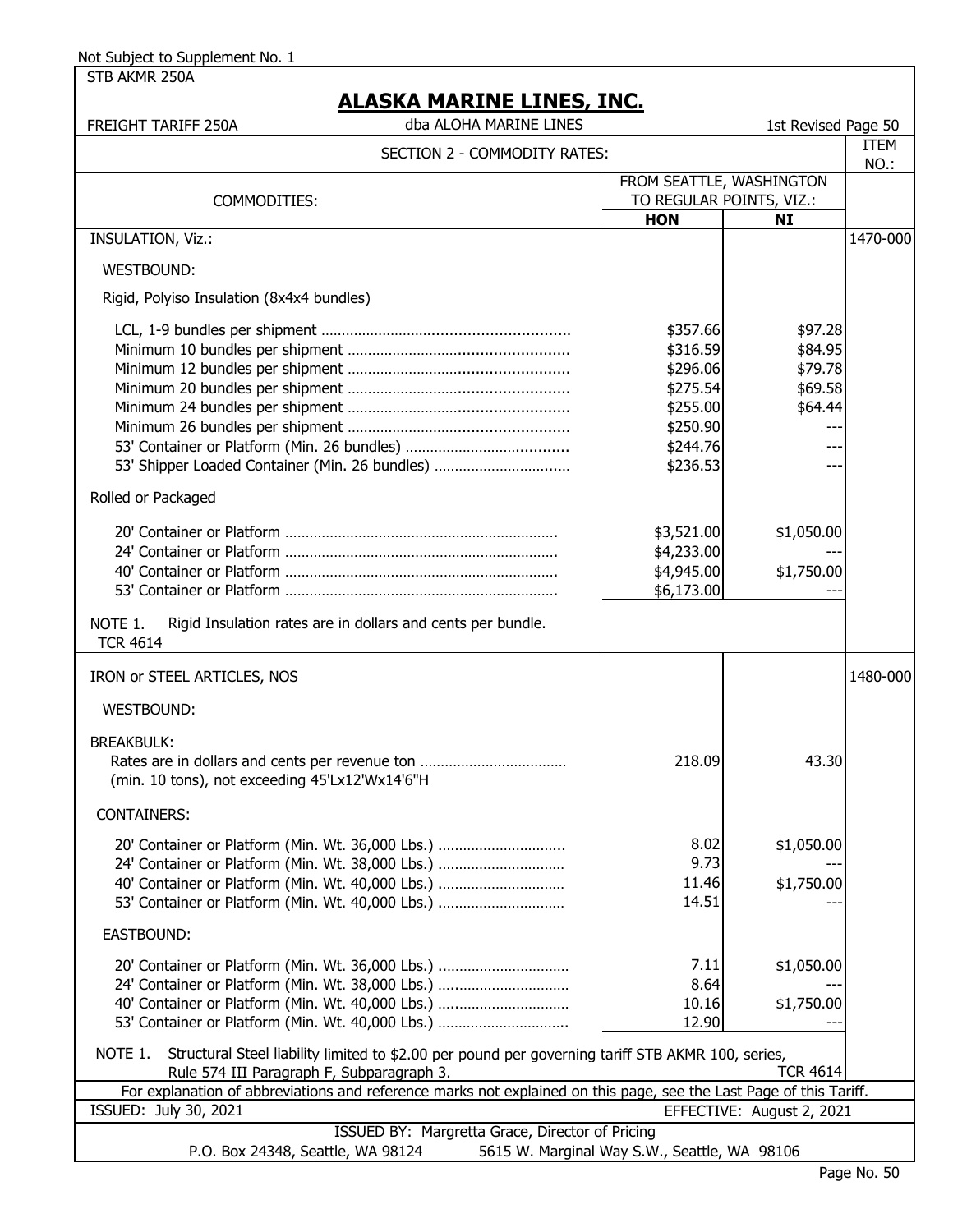STB AKMR 250A

 FREIGHT TARIFF 250A 2nd Revised Page 51 ITEM NO.: IRON and STEEL ARTICLES, STRUCTURAL, FABRICATED, 1480-001 and OTHER ARTICLES, Viz.: (As described below) **I.** Structural Steel or Aluminum, NOS; longitudinally oriented components such as beams, girders, trusses or joists Not exceeding 45' OAL ………………………..…...……………….………...…………… Exceeding 45' OAL, but not exceeding 51' OAL ………………………...…….....… Exceeding 51' OAL, but not exceeding 61' OAL ………………………...…….….… Exceeding 61' OAL, but not exceeding 65' OAL ………………………...…….….… Exceeding 65' OAL, but not exceeding 70' OAL ………………………...………….. Exceeding 70' OAL, but not exceeding 75' OAL …………………………...……….. NOTE 1. Rates are in dollars and cents per truckload as received at Terminal 115. NOTE 2. Maximum weight per truckload is 46,000 pounds. NOTE 3. Maximum allowable truckload width is 8'6" and maximum height is 9'. Apply the provisions of AKMR 100, series, Rule 568 when these are exceeded. NOTE 4. Prior arrangements for receiving oversize truckloads must be made with the Carrier. NOTE 5. Structural Steel liability limited to \$2.00 per pound, per governing tariff STB AKMR 100, series, Rule 574 III (F)(3). **II.** Steel Fabrications, Plate Steel and Merchant Bar (angles, channels or beams), not exceeding 40' in length Rates are in dollars and cents per revenue ton (min. 7.5 tons)……………… NOTE 1. Apply the rates in Section I of this item when length exceeds forty (40) in length. **III.** Sheet Pile Rates are in dollars and cents per short ton (min. 10 tons)...................... NOTE 1. Fittings, hardware and accessories, not exceeding ten percent (10%) of the total weight of the shipment, may be included in the above rates. NOTE 2. The provisions of rule 175(B) apply to this Item. TCR 4614 \$11,279.00 \$4,062.00 205.80 47.47 171.03 42.80 SECTION 2 - COMMODITY RATES: **HON NI** \$4,876.00 \$1,289.00 \$8,290.00 \$9,144.00 \$10,212.00 \$3,559.00 \$3,118.00 \$2,740.00 dba ALOHA MARINE LINES  **ALASKA MARINE LINES, INC.** \$6,156.00 \$1,398.00 FROM SEATTLE, WASHINGTON COMMODITIES: TO REGULAR POINTS, VIZ.:

|                                                 | For explanation of abbreviations and reference marks not explained on this page, see the Last Page of this Tariff. |  |  |
|-------------------------------------------------|--------------------------------------------------------------------------------------------------------------------|--|--|
| ISSUED: August 2, 2021                          | EFFECTIVE: August 3, 2021                                                                                          |  |  |
| ISSUED BY: Margretta Grace, Director of Pricing |                                                                                                                    |  |  |
| P.O. Box 24348, Seattle, WA 98124               | 5615 W. Marginal Way S.W., Seattle, WA 98106                                                                       |  |  |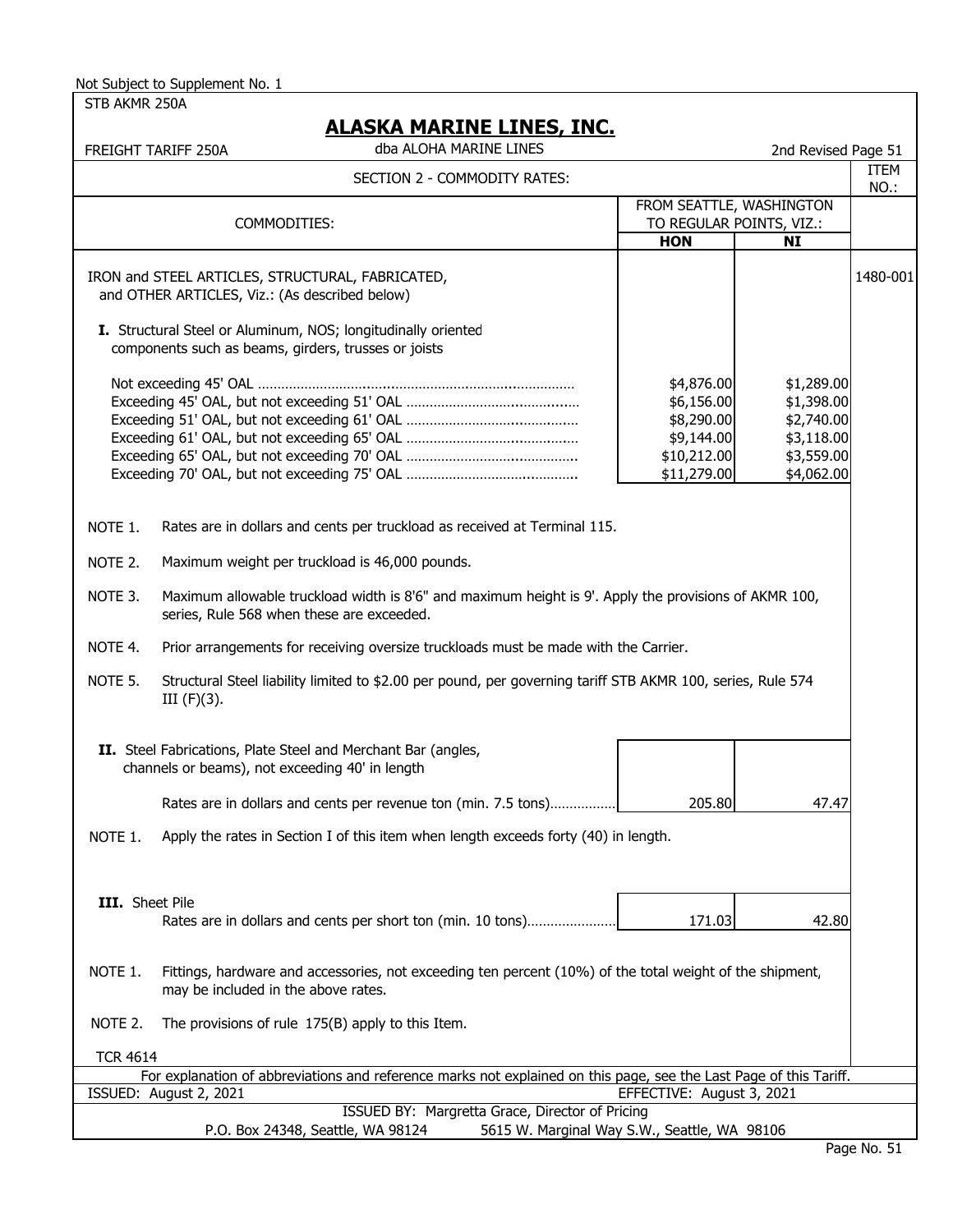STB AKMR 250A

|                                                                                                                                                                                                                                                                                                                                                                                                                                                                                                        | AJIM PANJINE EINEY, INC.<br>dba ALOHA MARINE LINES<br>FREIGHT TARIFF 250A                                                                                                                                                                                                                      |                  | 2nd Revised Page 52                   |          |
|--------------------------------------------------------------------------------------------------------------------------------------------------------------------------------------------------------------------------------------------------------------------------------------------------------------------------------------------------------------------------------------------------------------------------------------------------------------------------------------------------------|------------------------------------------------------------------------------------------------------------------------------------------------------------------------------------------------------------------------------------------------------------------------------------------------|------------------|---------------------------------------|----------|
| SECTION 2 - COMMODITY RATES:                                                                                                                                                                                                                                                                                                                                                                                                                                                                           |                                                                                                                                                                                                                                                                                                |                  | ITEM<br>NO.:                          |          |
|                                                                                                                                                                                                                                                                                                                                                                                                                                                                                                        | FROM SEATTLE, WASHINGTON                                                                                                                                                                                                                                                                       |                  |                                       |          |
|                                                                                                                                                                                                                                                                                                                                                                                                                                                                                                        | COMMODITIES:                                                                                                                                                                                                                                                                                   | <b>HON</b>       | TO REGULAR POINTS, VIZ.:<br><b>NI</b> |          |
|                                                                                                                                                                                                                                                                                                                                                                                                                                                                                                        | IRON and STEEL ARTICLES, Viz.: Reinforcing Bars,<br>Straight, Not Bent, in bundles                                                                                                                                                                                                             |                  |                                       | 1480-002 |
|                                                                                                                                                                                                                                                                                                                                                                                                                                                                                                        |                                                                                                                                                                                                                                                                                                | 199.54<br>253.96 | 60.14<br>63.15                        |          |
| (1)                                                                                                                                                                                                                                                                                                                                                                                                                                                                                                    | <b>Exception to Rule 175(A):</b> Not subject to Rule 175(A). Rates in the Neighbor Island column are<br>arbitraries for cargo to or from Hawaiian Ports of Call other than Honolulu, HI.                                                                                                       |                  |                                       |          |
| #(2)                                                                                                                                                                                                                                                                                                                                                                                                                                                                                                   | Rates are subject to a minimum 21 tons.                                                                                                                                                                                                                                                        |                  |                                       |          |
| NOTE 1.                                                                                                                                                                                                                                                                                                                                                                                                                                                                                                | Rates are in dollars and cents per short ton.                                                                                                                                                                                                                                                  |                  |                                       |          |
| NOTE 2.                                                                                                                                                                                                                                                                                                                                                                                                                                                                                                | Rates apply on drawn or rolled iron or steel bars or rods, either square, round or otherwise shaped in<br>the drawing or rolling process; also such bars or rods when galvanized, ground or hammered,<br>punched, sheared or threaded, but rates will not apply if further work has been done. |                  |                                       |          |
| NOTE 3.                                                                                                                                                                                                                                                                                                                                                                                                                                                                                                | Rates do not apply on epoxy-coated bars.                                                                                                                                                                                                                                                       |                  |                                       |          |
| NOTE 4.                                                                                                                                                                                                                                                                                                                                                                                                                                                                                                | Rates named herein apply only on shipments, in bundles, of 20 feet in length or longer and not<br>exceeding 8 feet in width.                                                                                                                                                                   |                  |                                       |          |
| NOTE 5.<br><b>EXCEPTION TO AKMR 100, series, RULE 568:</b> Rates named in this Item apply on shipments not<br>exceed 60 feet in length. Shipments which exceed 60 feet in length will be subject to an extra length<br>charge of \$21.97 per measurement ton (40 cubic feet) or per weight ton (2,000 pounds) for each<br>10 feet, or fraction thereof, in excess of 60 feet. Such extra length charges will apply on the entire<br>weight of the shipment, in addition to the rates published herein. |                                                                                                                                                                                                                                                                                                |                  |                                       |          |
|                                                                                                                                                                                                                                                                                                                                                                                                                                                                                                        |                                                                                                                                                                                                                                                                                                |                  |                                       |          |
|                                                                                                                                                                                                                                                                                                                                                                                                                                                                                                        |                                                                                                                                                                                                                                                                                                |                  |                                       |          |
|                                                                                                                                                                                                                                                                                                                                                                                                                                                                                                        |                                                                                                                                                                                                                                                                                                |                  |                                       |          |
|                                                                                                                                                                                                                                                                                                                                                                                                                                                                                                        |                                                                                                                                                                                                                                                                                                |                  |                                       |          |
|                                                                                                                                                                                                                                                                                                                                                                                                                                                                                                        |                                                                                                                                                                                                                                                                                                |                  |                                       |          |
|                                                                                                                                                                                                                                                                                                                                                                                                                                                                                                        |                                                                                                                                                                                                                                                                                                |                  |                                       |          |
|                                                                                                                                                                                                                                                                                                                                                                                                                                                                                                        |                                                                                                                                                                                                                                                                                                |                  |                                       |          |
| <b>TCR 4614</b>                                                                                                                                                                                                                                                                                                                                                                                                                                                                                        |                                                                                                                                                                                                                                                                                                |                  |                                       |          |
|                                                                                                                                                                                                                                                                                                                                                                                                                                                                                                        | For explanation of abbreviations and reference marks not explained on this page, see the Last Page of this Tariff.<br>ISSUED: August 2, 2021                                                                                                                                                   |                  | EFFECTIVE: August 3, 2021             |          |
|                                                                                                                                                                                                                                                                                                                                                                                                                                                                                                        | ISSUED BY: Margretta Grace, Director of Pricing                                                                                                                                                                                                                                                |                  |                                       |          |
|                                                                                                                                                                                                                                                                                                                                                                                                                                                                                                        | P.O. Box 24348, Seattle, WA 98124<br>5615 W. Marginal Way S.W., Seattle, WA 98106                                                                                                                                                                                                              |                  |                                       |          |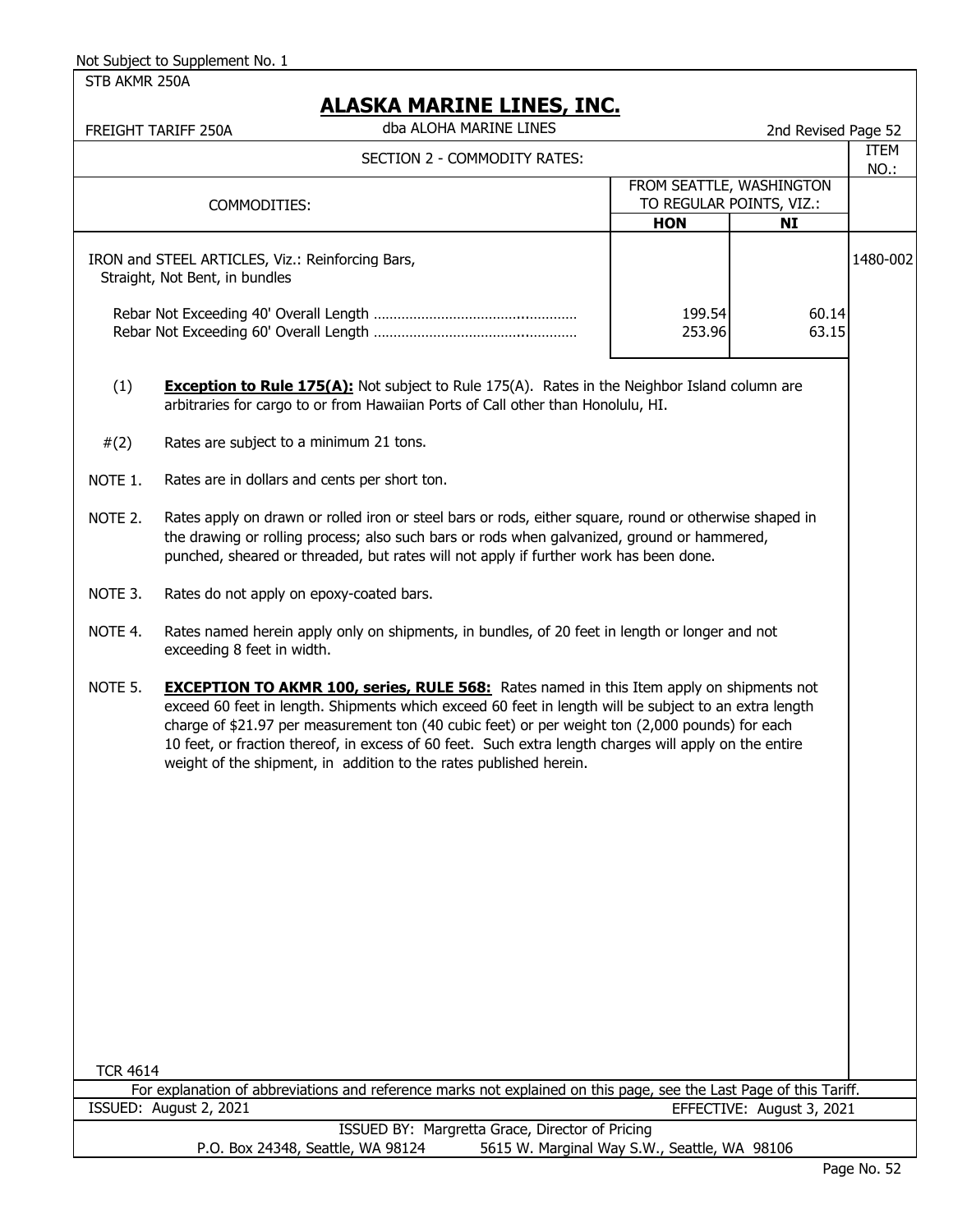STB AKMR 250A

### **ALASKA MARINE LINES, INC.**

|                   | ALASKA MARINE LINES, INC.<br>dba ALOHA MARINE LINES<br>FREIGHT TARIFF 250A                                                                                                                                                                                                                                                                                          |                                                                    | 1st Revised Page 53 |
|-------------------|---------------------------------------------------------------------------------------------------------------------------------------------------------------------------------------------------------------------------------------------------------------------------------------------------------------------------------------------------------------------|--------------------------------------------------------------------|---------------------|
|                   | SECTION 2 - COMMODITY RATES:                                                                                                                                                                                                                                                                                                                                        |                                                                    | ITEM<br>NO.:        |
|                   | COMMODITIES:                                                                                                                                                                                                                                                                                                                                                        | FROM SEATTLE, WASHINGTON<br>TO REGULAR POINTS, VIZ.:<br><b>HON</b> |                     |
|                   | LIQUORS, BEVERAGES, Viz.: Ale, Beer; Beer,<br>non-alcoholic; Wines, NOI, in cans or bottles                                                                                                                                                                                                                                                                         |                                                                    | 1500-001            |
| <b>WESTBOUND:</b> |                                                                                                                                                                                                                                                                                                                                                                     |                                                                    |                     |
|                   |                                                                                                                                                                                                                                                                                                                                                                     | 8.6<br>10.45<br>12.29                                              |                     |
| NOTE 1.           | The weight of any temporary blocking or bracing materials furnished and installed by the shipper, as<br>dunnage for the purpose of protecting packaged cargo within a container, will be carried free of charge,<br>provided the shipper declares the weight of such materials on the shipping documents.                                                           |                                                                    |                     |
| NOTE 2.           | Rates include the return of pallets and cardboard separators from the Hawaii CY to Pacific Coast CY,<br>which moved loaded to Hawaii under the rates in this Item. Shipper must verify that the pallets and<br>cardboard separators so returned comply with the provisions of this note.                                                                            |                                                                    |                     |
| NOTE 3.           | Rates include return of empty beer bottles from Hawaii CY to the original shipping point, provided the<br>bottles moved filled under this Item and such is so declared on the shipping documents with reference<br>to the original freight bill number. When bottles are returned under the provisions of this Note, Carrier<br>will not provide unloading service. |                                                                    |                     |
|                   |                                                                                                                                                                                                                                                                                                                                                                     |                                                                    |                     |
| <b>TCR 4614</b>   |                                                                                                                                                                                                                                                                                                                                                                     |                                                                    |                     |
|                   | For explanation of abbreviations and reference marks not explained on this page, see the Last Page of this Tariff.<br>ISSUED: November 24, 2021                                                                                                                                                                                                                     | EFFECTIVE: November 24, 2021                                       |                     |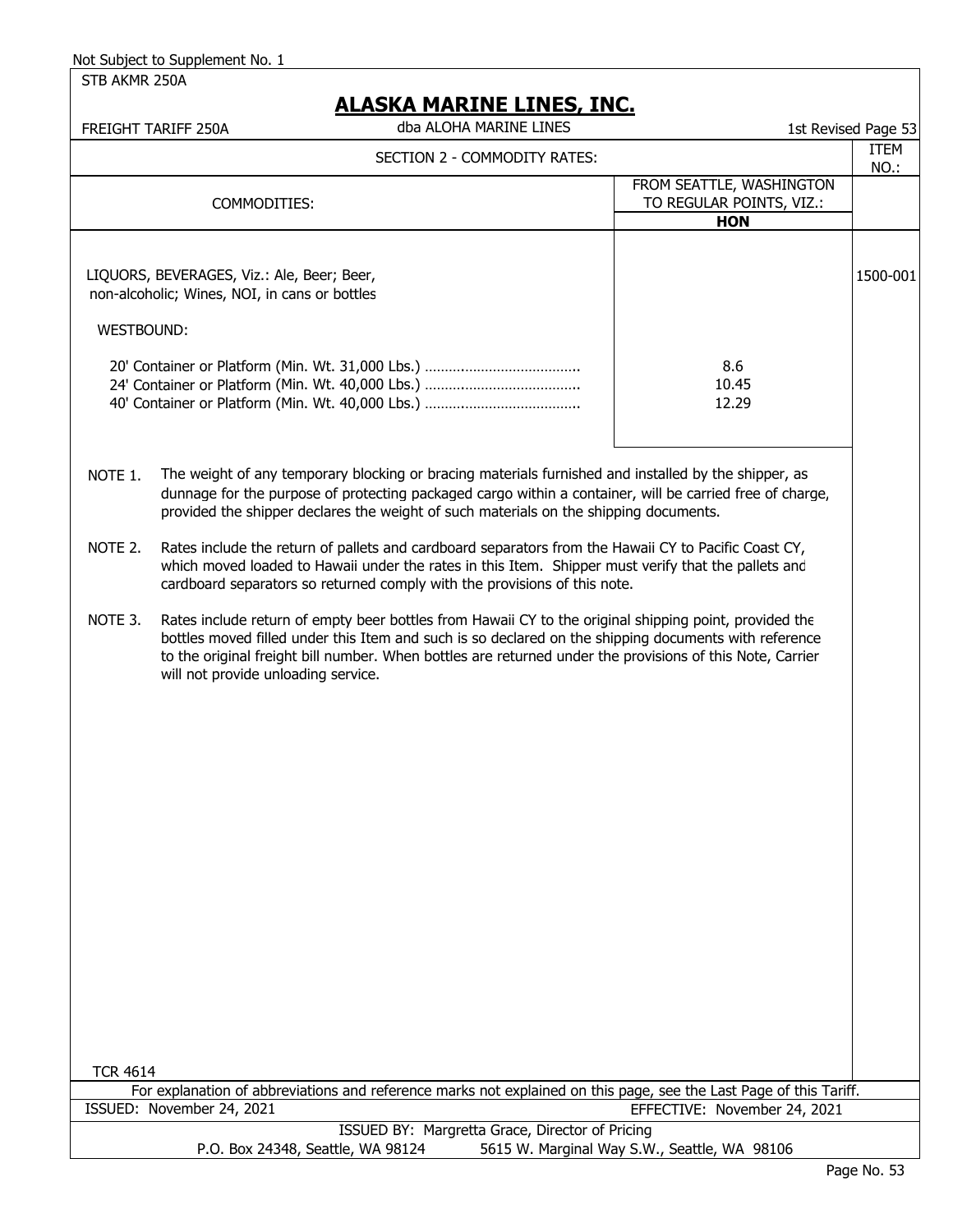STB AKMR 250A

# **ACKA MADINE LINES, INC.**

| FREIGHT TARIFF 250A                                                                  | ALAJNA MAKLINE LLINEJ, LINU.<br>dba ALOHA MARINE LINES                                                                                                   |                                                                    | 1st Revised Page 54 |
|--------------------------------------------------------------------------------------|----------------------------------------------------------------------------------------------------------------------------------------------------------|--------------------------------------------------------------------|---------------------|
|                                                                                      | SECTION 2 - COMMODITY RATES:                                                                                                                             |                                                                    | <b>ITEM</b>         |
| COMMODITIES:                                                                         |                                                                                                                                                          | FROM SEATTLE, WASHINGTON<br>TO REGULAR POINTS, VIZ.:<br><b>HON</b> | NO.:                |
| LUMBER, NOS, Viz.: Rough or Surfaced, Green or Kiln<br>Dried; in bundles or packages |                                                                                                                                                          |                                                                    | 1510-000            |
| <b>WESTBOUND</b>                                                                     |                                                                                                                                                          |                                                                    |                     |
|                                                                                      | 20' Container or Platform (Min. Wt. 36,000 Lbs.)<br>24' Container or Platform (Min. Wt. 40,000 Lbs.)<br>40' Container or Platform (Min. Wt. 44,000 Lbs.) | 6.98<br>8.48<br>9.98                                               |                     |
| NOTE 1.<br>arbitraries.                                                              | Pick up service will be provided when requested. See AKMR 100, series, Rule 342 for trucking                                                             |                                                                    |                     |
|                                                                                      |                                                                                                                                                          |                                                                    |                     |
|                                                                                      |                                                                                                                                                          |                                                                    |                     |
|                                                                                      |                                                                                                                                                          |                                                                    |                     |
|                                                                                      |                                                                                                                                                          |                                                                    |                     |
|                                                                                      |                                                                                                                                                          |                                                                    |                     |
|                                                                                      |                                                                                                                                                          |                                                                    |                     |
|                                                                                      |                                                                                                                                                          |                                                                    |                     |
|                                                                                      |                                                                                                                                                          |                                                                    |                     |
|                                                                                      |                                                                                                                                                          |                                                                    |                     |
|                                                                                      |                                                                                                                                                          |                                                                    |                     |
|                                                                                      |                                                                                                                                                          |                                                                    |                     |
| <b>TCR 4614</b>                                                                      |                                                                                                                                                          |                                                                    |                     |
|                                                                                      | For explanation of abbreviations and reference marks not explained on this page, see the Last Page of this Tariff.                                       |                                                                    |                     |
| ISSUED: November 24, 2021                                                            |                                                                                                                                                          | EFFECTIVE: November 24, 2021                                       |                     |
| P.O. Box 24348, Seattle, WA 98124                                                    | ISSUED BY: Margretta Grace, Director of Pricing                                                                                                          | 5615 W. Marginal Way S.W., Seattle, WA 98106                       |                     |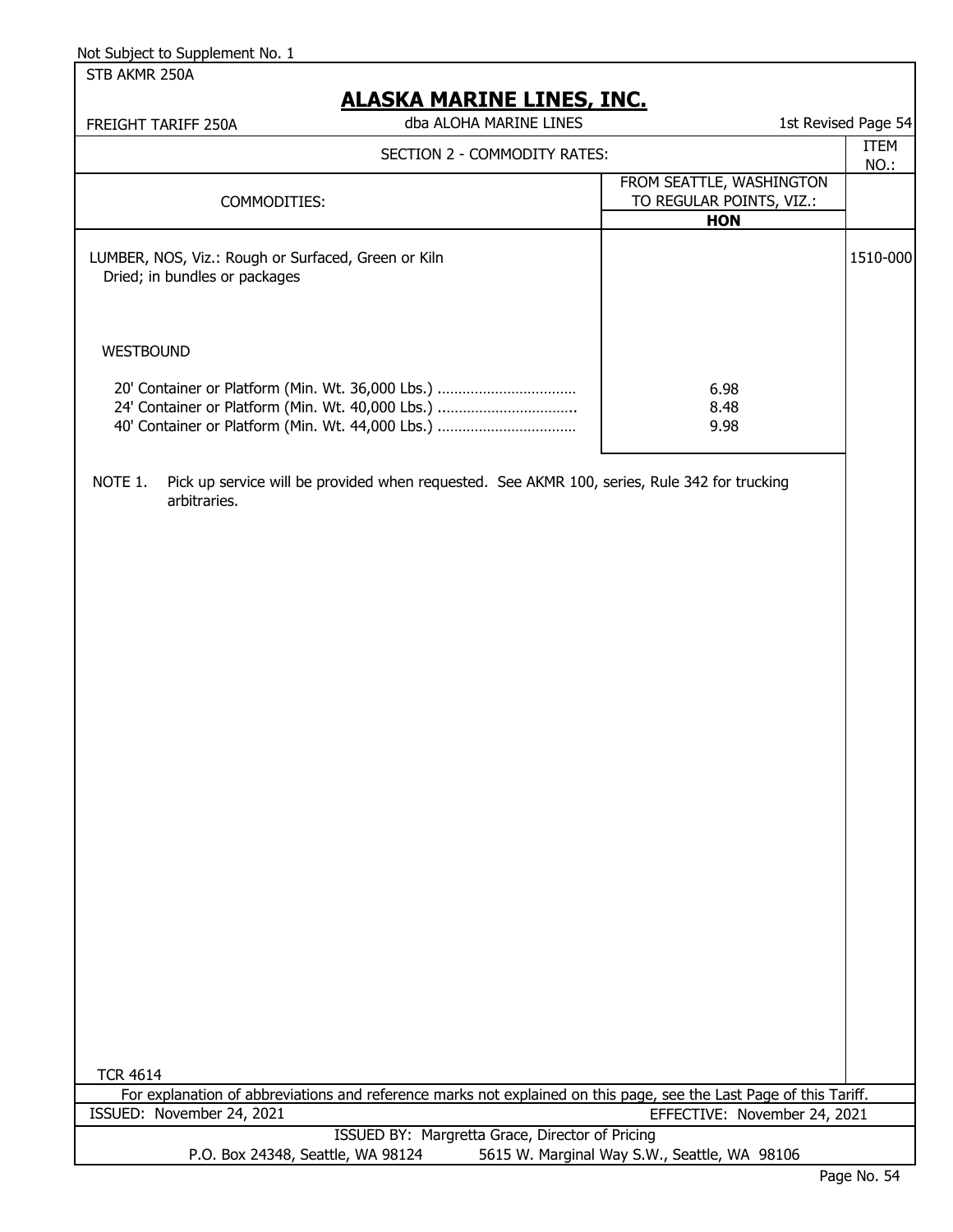STB AKMR 250A

|                 | FREIGHT TARIFF 250A                                                                                           | dba ALOHA MARINE LINES                                                                                                                                                                                   | 1st Revised Page 55                                                                                                |              |
|-----------------|---------------------------------------------------------------------------------------------------------------|----------------------------------------------------------------------------------------------------------------------------------------------------------------------------------------------------------|--------------------------------------------------------------------------------------------------------------------|--------------|
|                 |                                                                                                               | SECTION 2 - COMMODITY RATES:                                                                                                                                                                             |                                                                                                                    | ITEM<br>NO.: |
|                 | COMMODITIES:                                                                                                  |                                                                                                                                                                                                          | FROM SEATTLE, WASHINGTON<br>TO REGULAR POINTS, VIZ.:<br><b>HON</b>                                                 |              |
|                 | LUMBER, Viz.: Poles or Piling, Wood: Treated or Not<br>Treated, in bundles, securely strapped, one end butted |                                                                                                                                                                                                          |                                                                                                                    | 1510-001     |
|                 |                                                                                                               |                                                                                                                                                                                                          | \$4,174.00<br>\$5,262.00<br>\$7,077.00<br>\$7,802.00<br>\$8,709.00<br>\$9,617.00                                   |              |
| NOTE 1.         | Rates are in dollars and cents per Truckload.                                                                 |                                                                                                                                                                                                          |                                                                                                                    |              |
| NOTE 2.         | AKMR 100, series).                                                                                            | When poles and piling are delivered to the Carrier unbundled, the Carrier will arrange to have them<br>strapped in bundles and will advance the costs of bundling against the shipment. (See Rule 891 of |                                                                                                                    |              |
| NOTE 3.         |                                                                                                               | For shipments to the Neighbor Islands, a special quote will need to be requested.                                                                                                                        |                                                                                                                    |              |
| NOTE 4.         |                                                                                                               | Poles exceeding 60 feet in length will be subject to the provisions of AKMR 100, series, Rule 891.                                                                                                       |                                                                                                                    |              |
| <b>TCR 4614</b> |                                                                                                               |                                                                                                                                                                                                          | For explanation of abbreviations and reference marks not explained on this page, see the Last Page of this Tariff. |              |
|                 | ISSUED: November 24, 2021                                                                                     |                                                                                                                                                                                                          | EFFECTIVE: November 24, 2021                                                                                       |              |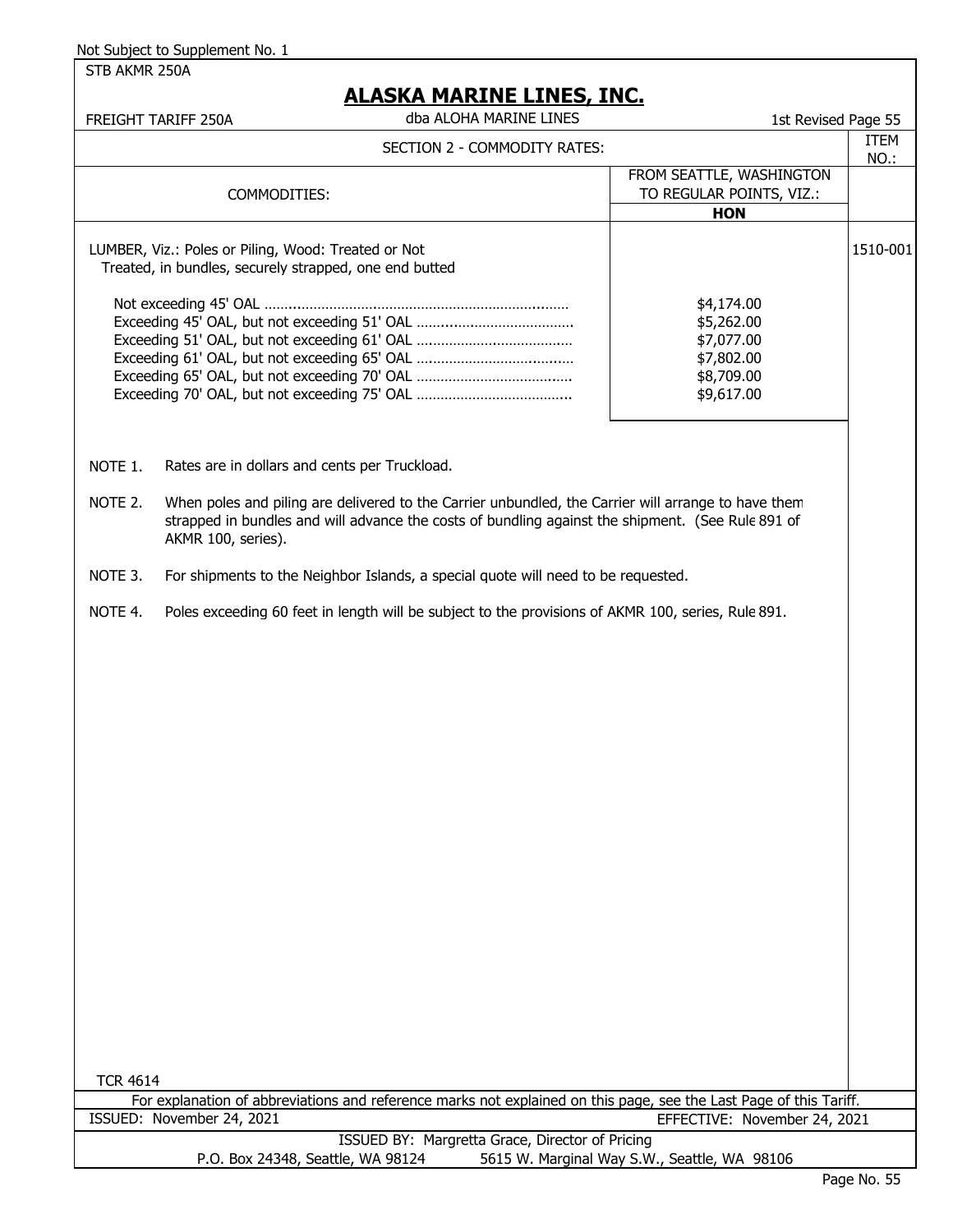STB AKMR 250A

| 2nd Revised Page 56 |             |
|---------------------|-------------|
|                     | <b>TTEM</b> |

|                                                                                                                                      | dba ALOHA MARINE LINES<br><b>FREIGHT TARIFF 250A</b>                                                                                                                                                                                                   |                                                                    | 2nd Revised Page 56 |
|--------------------------------------------------------------------------------------------------------------------------------------|--------------------------------------------------------------------------------------------------------------------------------------------------------------------------------------------------------------------------------------------------------|--------------------------------------------------------------------|---------------------|
|                                                                                                                                      | SECTION 2 - COMMODITY RATES:                                                                                                                                                                                                                           |                                                                    | <b>ITEM</b><br>NO.: |
|                                                                                                                                      | COMMODITIES:                                                                                                                                                                                                                                           | FROM SEATTLE, WASHINGTON<br>TO REGULAR POINTS, VIZ.:<br><b>HON</b> |                     |
|                                                                                                                                      | MACHINERY or MACHINES or PARTS THEREOF and OTHER ARTICLES, as<br>described in Item 1025                                                                                                                                                                |                                                                    | 1520-000            |
|                                                                                                                                      | I. Shipper Loaded closed Containers Only                                                                                                                                                                                                               |                                                                    |                     |
|                                                                                                                                      | Rates above are in dollars and cents per ne hundred pounds.                                                                                                                                                                                            | 24.10<br>16.07<br>23.42<br>16.73<br>17.21<br>11.48<br>14.57        |                     |
|                                                                                                                                      |                                                                                                                                                                                                                                                        |                                                                    |                     |
| NOTE 1.                                                                                                                              | EXCEPTION TO AKMR 00, SERIES, ITEM 568, PARAGRAPH A: Provisions of Section (1) Overlength and<br>(2) Overwidth shall not apply. Machinery exceeding 14' in height shall be subject to an additional 10%<br>per foot or fraction thereof exceeding 14'. |                                                                    |                     |
| NOTE 2.                                                                                                                              | If through no fault of the Carrier, machinery is inoperable, and/or if machinery is received containing<br>more than 1/4 tank of fuel, charges as shown in AKMR 100, series, Item 987 will be assessed.                                                |                                                                    |                     |
| NOTE 3.                                                                                                                              | Single pieces of machinery exceeding 60,000 pounds will be considered on a case-by-case basis.                                                                                                                                                         |                                                                    |                     |
| NOTE 4.                                                                                                                              | Extended Liability will be limited on used machinery under provisions of Tariff STB AKMR 00, series,<br>by the Exclusion for minor damages and ordinary wear (Rule 574, Part III, Paragraph I,<br>Subparagraph 14).                                    |                                                                    |                     |
|                                                                                                                                      |                                                                                                                                                                                                                                                        |                                                                    |                     |
|                                                                                                                                      |                                                                                                                                                                                                                                                        |                                                                    |                     |
|                                                                                                                                      |                                                                                                                                                                                                                                                        |                                                                    |                     |
| <b>TCR 4614</b>                                                                                                                      |                                                                                                                                                                                                                                                        |                                                                    |                     |
|                                                                                                                                      | For explanation of abbreviations and reference marks not explained on this page, see the Last Page of this Tariff.                                                                                                                                     |                                                                    |                     |
|                                                                                                                                      | ISSUED: August 21, 2020                                                                                                                                                                                                                                | EFFECTIVE: September 1, 2020                                       |                     |
| ISSUED BY: Margretta Grace, Director of Pricing<br>P.O. Box 24348, Seattle, WA 98124<br>5615 W. Marginal Way S.W., Seattle, WA 98106 |                                                                                                                                                                                                                                                        |                                                                    |                     |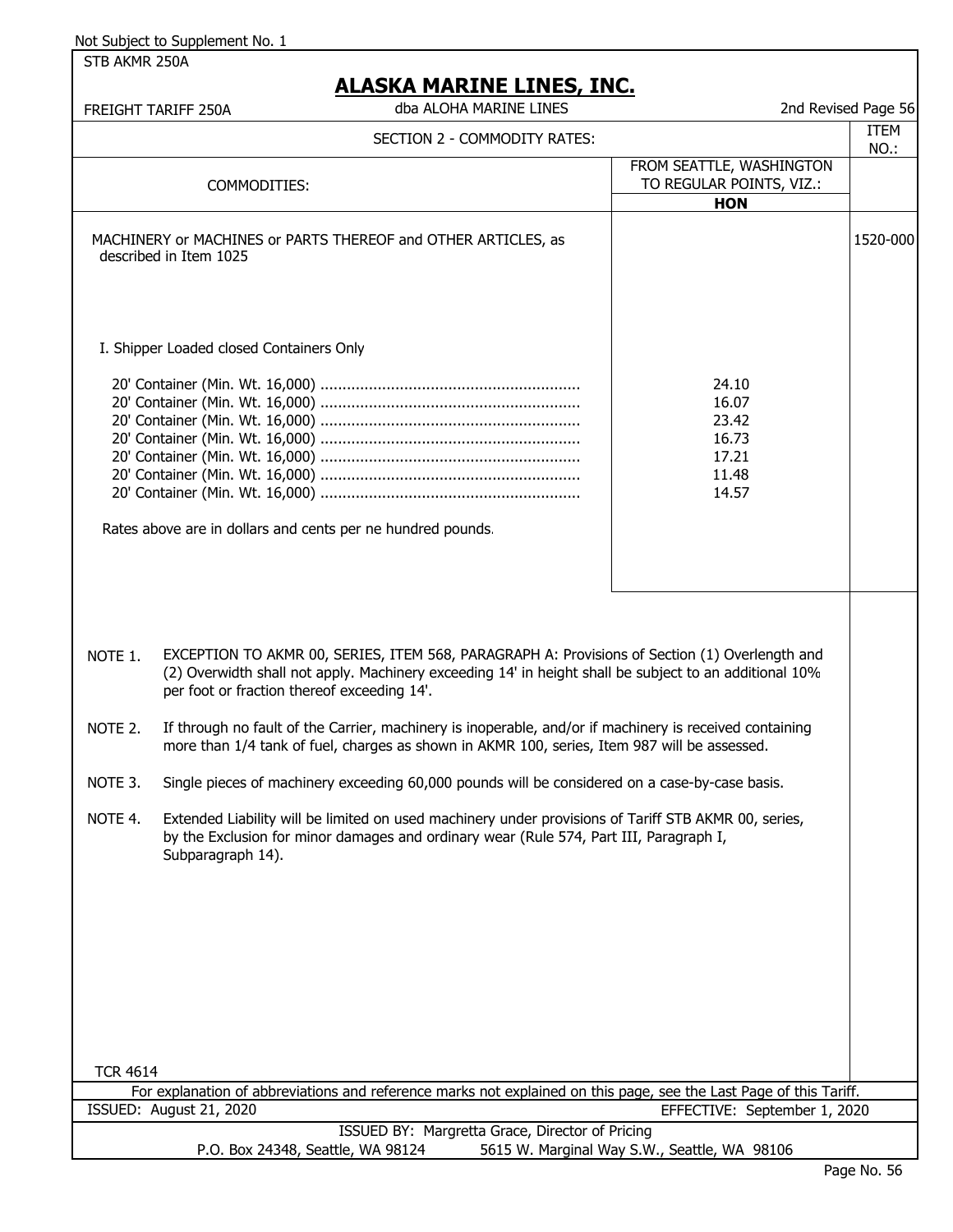STB AKMR 250A

|                                                                                                                    | <u>ALAJNA MAKINE LINEJ, INU.</u><br>dba ALOHA MARINE LINES<br>FREIGHT TARIFF 250A                                                                                                                                                                                                            | 2nd Revised Page 57                                                |              |  |
|--------------------------------------------------------------------------------------------------------------------|----------------------------------------------------------------------------------------------------------------------------------------------------------------------------------------------------------------------------------------------------------------------------------------------|--------------------------------------------------------------------|--------------|--|
|                                                                                                                    | SECTION 2 - COMMODITY RATES:                                                                                                                                                                                                                                                                 |                                                                    | ITEM<br>NO.: |  |
|                                                                                                                    | COMMODITIES:                                                                                                                                                                                                                                                                                 | FROM SEATTLE, WASHINGTON<br>TO REGULAR POINTS, VIZ.:<br><b>HON</b> |              |  |
| (See Note 8)                                                                                                       | MACHINERY, SELF-PROPELLED, as described below                                                                                                                                                                                                                                                |                                                                    | 1520-002     |  |
|                                                                                                                    | Exceeding 32 tons but not exceeding 56 measurement tons                                                                                                                                                                                                                                      | \$107.00<br>\$185.00<br>\$140.00                                   |              |  |
| NOTE 1.                                                                                                            | APPLICATION OF RULE 610(A): Single pieces or packages or other units of affreightment, which, in<br>the Carrier's sole determination require exclusive use of deck space, will be subject to a<br>minimum of charge of \$57.92 per square foot. All other provisions of Rule 610 will apply. |                                                                    |              |  |
| NOTE 2.                                                                                                            | Rates are in dollars and cents per revenue ton.                                                                                                                                                                                                                                              |                                                                    |              |  |
| NOTE 3.                                                                                                            | EXCEPTION TO AKMR 100, SERIES, ITEM 568, PARAGRAPH A: Provisions of Section (1) Overlength and<br>(2) Overwidth shall not apply. Machinery exceeding 14' in height shall be subject to an additional 10%<br>per foot or fraction thereof exceeding 14'.                                      |                                                                    |              |  |
| NOTE 4.                                                                                                            | If through no fault of the Carrier, machinery is inoperable, and/or if machinery is received containing<br>more than 1/4 tank of fuel, charges as shown in AKMR 100, series, Item 987 will be assessed.                                                                                      |                                                                    |              |  |
| NOTE 5.                                                                                                            | EXCEPTION to AKMR 100A, Item 574, Paragraph G: Limits of Extended Liability: Carrier's liability under<br>the extended liability program shall be subject to a miximum limitation of \$250,000.00 per unit or piece.<br>All other provisions of the item will apply.                         |                                                                    |              |  |
| NOTE 6.                                                                                                            | Single pieces of machinery exceeding 60,000 pounds will be considered on a case-by-case basis.                                                                                                                                                                                               |                                                                    |              |  |
| NOTE 7.                                                                                                            | A special quote will be required for shipments to the Hawaiian Neighbor Islands.                                                                                                                                                                                                             |                                                                    |              |  |
| NOTE 8.                                                                                                            | Rates will apply to Agricultural Tractors, Harvestors, Mowers, Planters, and Skid Steel Loaders; Backhow<br>Loaders, Bulldozers, Compactors, Excavators, Front-end Loaders, Graders, Pavers, and Scrapers.                                                                                   |                                                                    |              |  |
|                                                                                                                    |                                                                                                                                                                                                                                                                                              |                                                                    |              |  |
|                                                                                                                    |                                                                                                                                                                                                                                                                                              |                                                                    |              |  |
| <b>TCR 4614</b>                                                                                                    |                                                                                                                                                                                                                                                                                              |                                                                    |              |  |
| For explanation of abbreviations and reference marks not explained on this page, see the Last Page of this Tariff. |                                                                                                                                                                                                                                                                                              |                                                                    |              |  |
| ISSUED: November 24, 2021<br>EFFECTIVE: November 24, 2021<br>ISSUED BY: Margretta Grace, Director of Pricing       |                                                                                                                                                                                                                                                                                              |                                                                    |              |  |
|                                                                                                                    | P.O. Box 24348, Seattle, WA 98124                                                                                                                                                                                                                                                            | 5615 W. Marginal Way S.W., Seattle, WA 98106                       |              |  |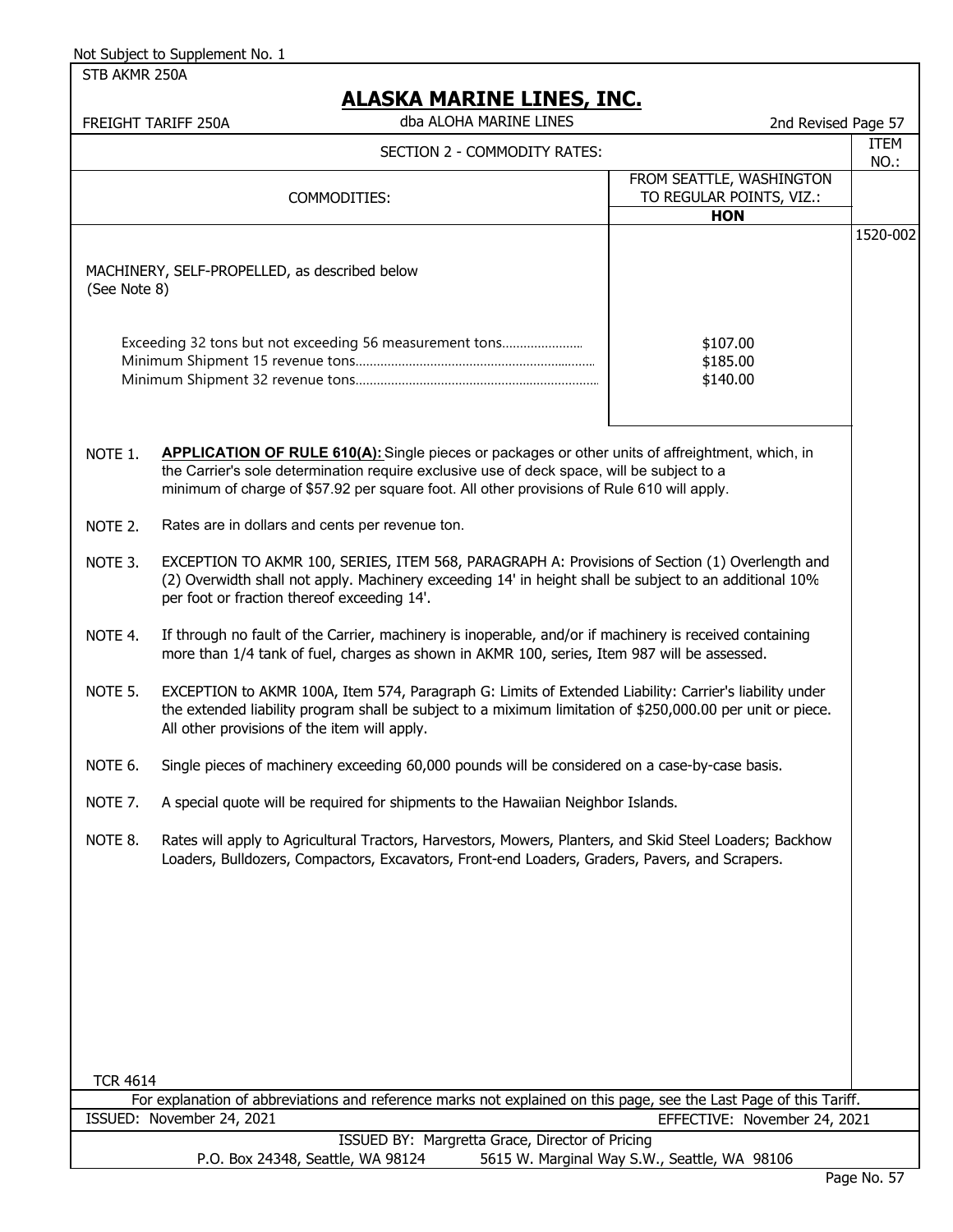STB AKMR 250A

| FREIGHT TARIFF 250A                                                                                                                                                                |                                                                                                                                                                                                                                                                    | <u> 1916 PIARIJNE EINES, INC.</u><br>dba ALOHA MARINE LINES                                                                                                                                                                                                                                                                   |                                                                                                                                                                                                                                                                               | 1st Revised Page 58 |
|------------------------------------------------------------------------------------------------------------------------------------------------------------------------------------|--------------------------------------------------------------------------------------------------------------------------------------------------------------------------------------------------------------------------------------------------------------------|-------------------------------------------------------------------------------------------------------------------------------------------------------------------------------------------------------------------------------------------------------------------------------------------------------------------------------|-------------------------------------------------------------------------------------------------------------------------------------------------------------------------------------------------------------------------------------------------------------------------------|---------------------|
|                                                                                                                                                                                    |                                                                                                                                                                                                                                                                    | SECTION 2 - COMMODITY RATES:                                                                                                                                                                                                                                                                                                  |                                                                                                                                                                                                                                                                               | <b>ITEM</b><br>NO.: |
|                                                                                                                                                                                    | COMMODITIES:                                                                                                                                                                                                                                                       |                                                                                                                                                                                                                                                                                                                               | FROM SEATTLE, WASHINGTON<br>TO REGULAR POINTS, VIZ.:<br><b>HON</b>                                                                                                                                                                                                            |                     |
| Fiberglass Products (See list below)                                                                                                                                               | PAPER, PAPER ARTICLES, Viz.: Paper Products,<br>Plastic Products, Composite Paper, Plastic, and                                                                                                                                                                    |                                                                                                                                                                                                                                                                                                                               |                                                                                                                                                                                                                                                                               | 1590-000            |
| <b>WESTBOUND:</b>                                                                                                                                                                  |                                                                                                                                                                                                                                                                    |                                                                                                                                                                                                                                                                                                                               |                                                                                                                                                                                                                                                                               |                     |
|                                                                                                                                                                                    |                                                                                                                                                                                                                                                                    |                                                                                                                                                                                                                                                                                                                               | \$3,355.00<br>\$4,032.00<br>\$4,708.00<br>\$5,872.00                                                                                                                                                                                                                          |                     |
| Animal Litter<br>Bags<br><b>Books</b><br>Boxes, KDF<br>Calendars<br>Candles<br>Cellulose Wadding<br>Containers, NOS<br><b>Cosmetic Pads</b><br>Cups<br>Deoderant<br><b>Diapers</b> | <b>Dishes</b><br><b>Doilies</b><br><b>Envelopes or Packets</b><br><b>Facial Tissue</b><br>Filters, Coffee or Fryer<br>Games<br>Holders or Dispensers<br>for Paper or Plastic<br>Articles named herei<br>Kits, Art or Craft<br><b>Napkins</b><br><b>Neck Strips</b> | Paper or Plastic Articles,<br>Disposable, Viz.: Aprons;<br>Clothing; Drapes; Gowns;<br>Pillow Cases; Sheets; Wash Cloths<br>Paper Products, NOS<br>Papeteries<br><b>Place Mats</b><br>Plaques<br>Plastic Articles, NOS<br><b>Plastic Resin</b><br>Plastic Sheeting or Film<br><b>Printed Greeting Cards</b><br>Printing Paper | Ribbons or Bows<br>Sanitary Pads, Belts<br>or Undergarments<br>Shelf Lining<br>Store Display Racks, SU<br>Straws, Drinking<br><b>Table Cloths</b><br><b>Toilet Paper</b><br>Towels or Toweling, NOS<br><b>Waxed Paper</b><br>Wiping Cloths or Tissue<br><b>Wrapping Paper</b> |                     |
| <b>TCR 4614</b>                                                                                                                                                                    |                                                                                                                                                                                                                                                                    |                                                                                                                                                                                                                                                                                                                               |                                                                                                                                                                                                                                                                               |                     |
| ISSUED: November 24, 2021                                                                                                                                                          |                                                                                                                                                                                                                                                                    |                                                                                                                                                                                                                                                                                                                               | For explanation of abbreviations and reference marks not explained on this page, see the Last Page of this Tariff.<br>EFFECTIVE: November 24, 2021                                                                                                                            |                     |
|                                                                                                                                                                                    |                                                                                                                                                                                                                                                                    | ISSUED BY: Margretta Grace, Director of Pricing                                                                                                                                                                                                                                                                               |                                                                                                                                                                                                                                                                               |                     |
|                                                                                                                                                                                    | P.O. Box 24348, Seattle, WA 98124                                                                                                                                                                                                                                  |                                                                                                                                                                                                                                                                                                                               | 5615 W. Marginal Way S.W., Seattle, WA 98106                                                                                                                                                                                                                                  |                     |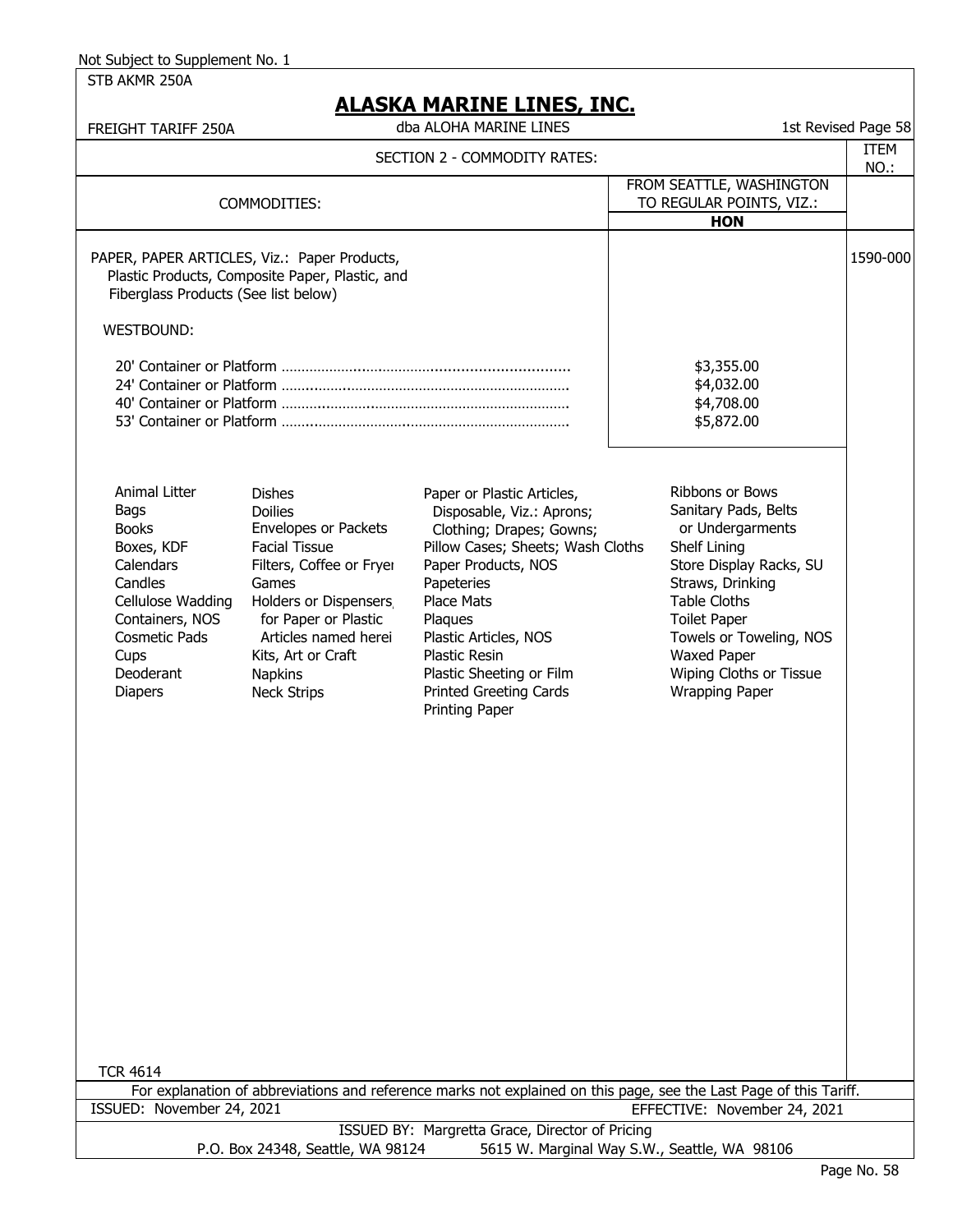STB AKMR 250A

|--|

| <u>AJIVA PIAININE EINEY, INV.</u><br>dba ALOHA MARINE LINES<br>FREIGHT TARIFF 250A<br>1st Revised Page 59                                                      |                                                                                                                                        |              |  |
|----------------------------------------------------------------------------------------------------------------------------------------------------------------|----------------------------------------------------------------------------------------------------------------------------------------|--------------|--|
|                                                                                                                                                                | SECTION 2 - COMMODITY RATES:                                                                                                           | ITEM<br>NO.: |  |
| COMMODITIES:                                                                                                                                                   | FROM SEATTLE, WASHINGTON<br>TO REGULAR POINTS, VIZ.:<br><b>HON</b>                                                                     |              |  |
| PAPER, Viz.: Newsprint in rolls                                                                                                                                |                                                                                                                                        | 1590-001     |  |
| <b>WESTBOUND:</b>                                                                                                                                              |                                                                                                                                        |              |  |
|                                                                                                                                                                | 7.95<br>9.66<br>11.37                                                                                                                  |              |  |
| PETROLEUM PRODUCTS, in packages, Viz.:                                                                                                                         |                                                                                                                                        | 1600-001     |  |
| WESTBOUND:                                                                                                                                                     |                                                                                                                                        |              |  |
|                                                                                                                                                                | 8.76<br>10.63<br>12.51                                                                                                                 |              |  |
| Asphalt<br>Anti-Freeze<br><b>Engine Starting Fluid</b><br>Gasoline<br>Grease                                                                                   | Oils, NOS<br>Petroleum Naphtha<br><b>Resin Solutions</b><br>Solvents, Petroleum, NOS<br>Wax, NOS                                       |              |  |
| NOTE 1.<br>shipment these rates will also apply on:                                                                                                            | Provided the weight thereof does not exceed fifteen (15%) percent of the total weight of the,                                          |              |  |
| Boxes, KDF<br>Cans, Metal or Plastic, not over<br>Five Gallon Capacity, empty<br><b>Cleaning Compounds</b><br>Hydraulic Systems Fluid, other<br>than Petroleum | Paint, NOS<br>Proprietary Anti-Freeze, Preparations<br>Roofing Cement<br>Varnish<br>Vehicle Body Sealer or Sound<br>Deadening Compound |              |  |
| <b>TCR 4614</b><br>For explanation of abbreviations and reference marks not explained on this page, see the Last Page of this Tariff.                          |                                                                                                                                        |              |  |
| ISSUED: November 24, 2021<br>EFFECTIVE: November 24, 2021                                                                                                      |                                                                                                                                        |              |  |
| P.O. Box 24348, Seattle, WA 98124                                                                                                                              | ISSUED BY: Margretta Grace, Director of Pricing<br>5615 W. Marginal Way S.W., Seattle, WA 98106                                        |              |  |
|                                                                                                                                                                |                                                                                                                                        |              |  |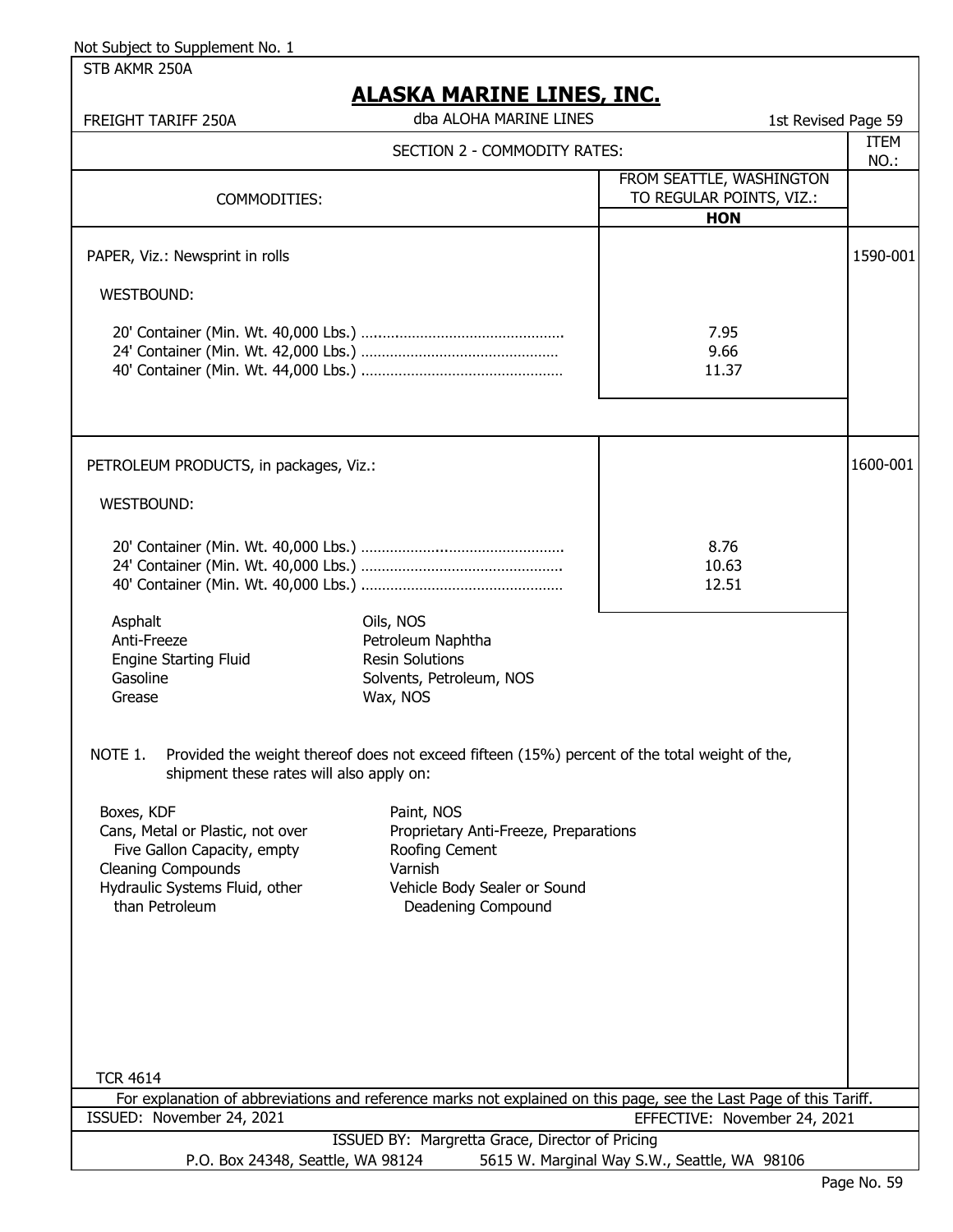STB AKMR 250A

# **ALASKA MARINE LINES, INC.**

| FREIGHT TARIFF 250A |  |
|---------------------|--|
|                     |  |

dba ALOHA MARINE LINES

|                                                                                                                                                                                   | dba ALOHA MARINE LINES<br>FREIGHT TARIFF 250A                                                                                                                                                                                        |                              | 1st Revised Page 60                                  |                     |
|-----------------------------------------------------------------------------------------------------------------------------------------------------------------------------------|--------------------------------------------------------------------------------------------------------------------------------------------------------------------------------------------------------------------------------------|------------------------------|------------------------------------------------------|---------------------|
|                                                                                                                                                                                   | SECTION 2 - COMMODITY RATES:                                                                                                                                                                                                         |                              |                                                      | <b>ITEM</b><br>NO.: |
|                                                                                                                                                                                   | COMMODITIES:                                                                                                                                                                                                                         |                              | FROM SEATTLE, WASHINGTON<br>TO REGULAR POINTS, VIZ.: |                     |
|                                                                                                                                                                                   |                                                                                                                                                                                                                                      | <b>HON</b>                   | NI                                                   |                     |
|                                                                                                                                                                                   | PETROLEUM, NOS: in bulk, in Shipper's tank containers                                                                                                                                                                                |                              |                                                      | 1600-002            |
| WESTBOUND:                                                                                                                                                                        |                                                                                                                                                                                                                                      |                              |                                                      |                     |
|                                                                                                                                                                                   |                                                                                                                                                                                                                                      |                              |                                                      |                     |
|                                                                                                                                                                                   |                                                                                                                                                                                                                                      | \$4,627.00                   | \$1,050.00                                           |                     |
| NOTE 1.                                                                                                                                                                           | Rate applies to shipper-furnished tank containers not exceeding 20' in overall length.                                                                                                                                               |                              |                                                      |                     |
| NOTE 2.                                                                                                                                                                           | As an integral part of one round-trip, for each shipper-furnished loaded container transported in one<br>direction, the Carrier will transport the empty container in the opposite direction at a rate of \$401.00<br>per container. |                              |                                                      |                     |
|                                                                                                                                                                                   | PIPE, IRON or STEEL, Viz.: Pipe, Cast, including fittings, in bundles                                                                                                                                                                |                              |                                                      | 1610-001            |
| 185.28<br>250.08<br>20.13<br>23.22<br>281.17<br>300.60<br>24.75<br>314.86<br>25.54<br>329.12<br>26.29<br>38.69<br>472.94<br>614.18<br>50.44<br>707.46<br>55.31<br>812.42<br>64.71 |                                                                                                                                                                                                                                      |                              |                                                      |                     |
| NOTE 1.                                                                                                                                                                           | Rates are in dollars and cents per short ton, subject to a minimum of 10 short tons.                                                                                                                                                 |                              |                                                      |                     |
| NOTE 2.                                                                                                                                                                           | I.D. refers to the interior diameter.                                                                                                                                                                                                |                              |                                                      |                     |
| NOTE 3.                                                                                                                                                                           | Rates include truck loading in Honolulu, HI.                                                                                                                                                                                         |                              |                                                      |                     |
| NOTE 4.                                                                                                                                                                           | Bundles must be level at the top and must be capable of withstanding additional loads to be stacked<br>thereon.                                                                                                                      |                              |                                                      |                     |
| NOTE 5.<br>Rates named in this Item are proportional rates and will only apply on shipments having a prior or<br>subsequent movement by rail carrier or motor carrier.            |                                                                                                                                                                                                                                      |                              |                                                      |                     |
| <b>TCR 4614</b>                                                                                                                                                                   |                                                                                                                                                                                                                                      |                              |                                                      |                     |
|                                                                                                                                                                                   | For explanation of abbreviations and reference marks not explained on this page, see the Last Page of this Tariff.<br>ISSUED: November 24, 2021                                                                                      | EFFECTIVE: November 24, 2021 |                                                      |                     |
| ISSUED BY: Margretta Grace, Director of Pricing                                                                                                                                   |                                                                                                                                                                                                                                      |                              |                                                      |                     |
| P.O. Box 24348, Seattle, WA 98124<br>5615 W. Marginal Way S.W., Seattle, WA 98106                                                                                                 |                                                                                                                                                                                                                                      |                              |                                                      |                     |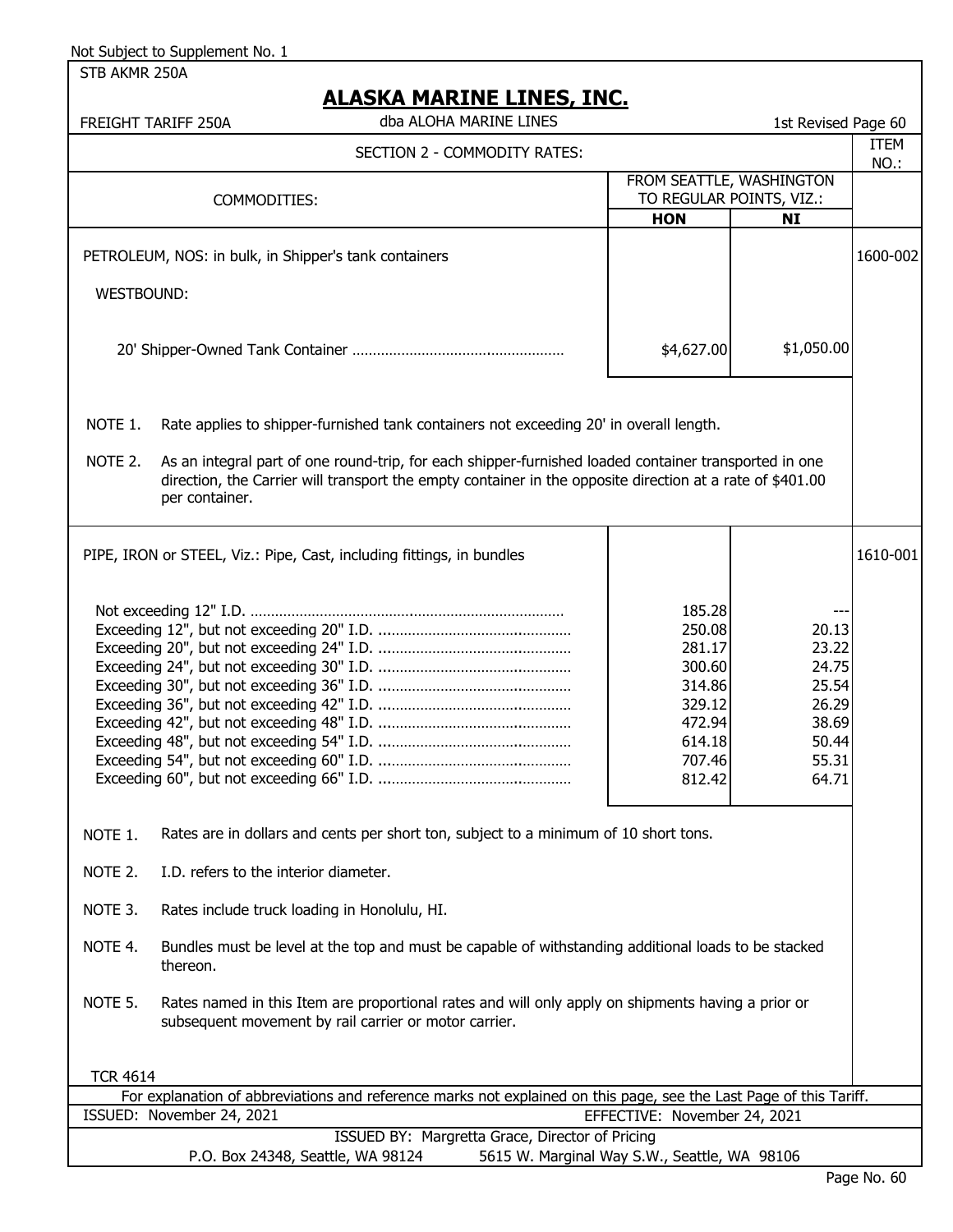STB AKMR 250A

| <b>ALASKA MARINE LINES, INC.</b> |
|----------------------------------|
|----------------------------------|

| <u>ALASKA MARINE LINES, INC.</u><br>dba ALOHA MARINE LINES<br>1st Revised Page 61<br>FREIGHT TARIFF 250A |                                                                                                                                                                                                                                                                                                         |                                                                    |                     |
|----------------------------------------------------------------------------------------------------------|---------------------------------------------------------------------------------------------------------------------------------------------------------------------------------------------------------------------------------------------------------------------------------------------------------|--------------------------------------------------------------------|---------------------|
|                                                                                                          | SECTION 2 - COMMODITY RATES:                                                                                                                                                                                                                                                                            |                                                                    | <b>ITEM</b><br>NO.: |
|                                                                                                          | COMMODITIES:                                                                                                                                                                                                                                                                                            | FROM SEATTLE, WASHINGTON<br>TO REGULAR POINTS, VIZ.:<br><b>HON</b> |                     |
|                                                                                                          | PIPE or CONDUIT, plastic or coiled; PIPE, double walled<br>plastic, cement or concrete filled; PIPE, polyethylene,<br>flexible and necessary fittings                                                                                                                                                   |                                                                    | 1610-003            |
| WESTBOUND:                                                                                               |                                                                                                                                                                                                                                                                                                         |                                                                    |                     |
|                                                                                                          |                                                                                                                                                                                                                                                                                                         | \$3,523.00<br>\$4,236.00<br>\$4,948.00<br>\$6,177.00               |                     |
| NOTE 1.                                                                                                  | Pipe or conduit, steel or wrought iron, coated or not coated, including fittings and valves, may be<br>included with commodities shipped under the provisions of this Item in quantities not exceeding fifteen<br>(15%) percent of the total weight of the shipment.                                    |                                                                    |                     |
| NOTE 2.                                                                                                  | <b>EXCEPTION TO AKMR 100, series, RULE 568:</b> Freight, loaded to Carrier's shipping platforms,<br>exceeding 9'6" in height, but not exceeding 10'6" in height, including the height of the platform, will be<br>assessed an additional charge of ten (10%) percent of the applicable freight charges. |                                                                    |                     |
| NOTE 3.                                                                                                  | <b>EXCEPTION TO AKMR 100, series, RULE 959:</b> Rates include transload service in Seattle, WA<br>when cargo is palletized or crated.                                                                                                                                                                   |                                                                    |                     |
| <b>TCR 4614</b>                                                                                          |                                                                                                                                                                                                                                                                                                         |                                                                    |                     |
|                                                                                                          | For explanation of abbreviations and reference marks not explained on this page, see the Last Page of this Tariff.<br>ISSUED: November 24, 2021                                                                                                                                                         | EFFECTIVE: November 24, 2021                                       |                     |
|                                                                                                          | ISSUED BY: Margretta Grace, Director of Pricing                                                                                                                                                                                                                                                         |                                                                    |                     |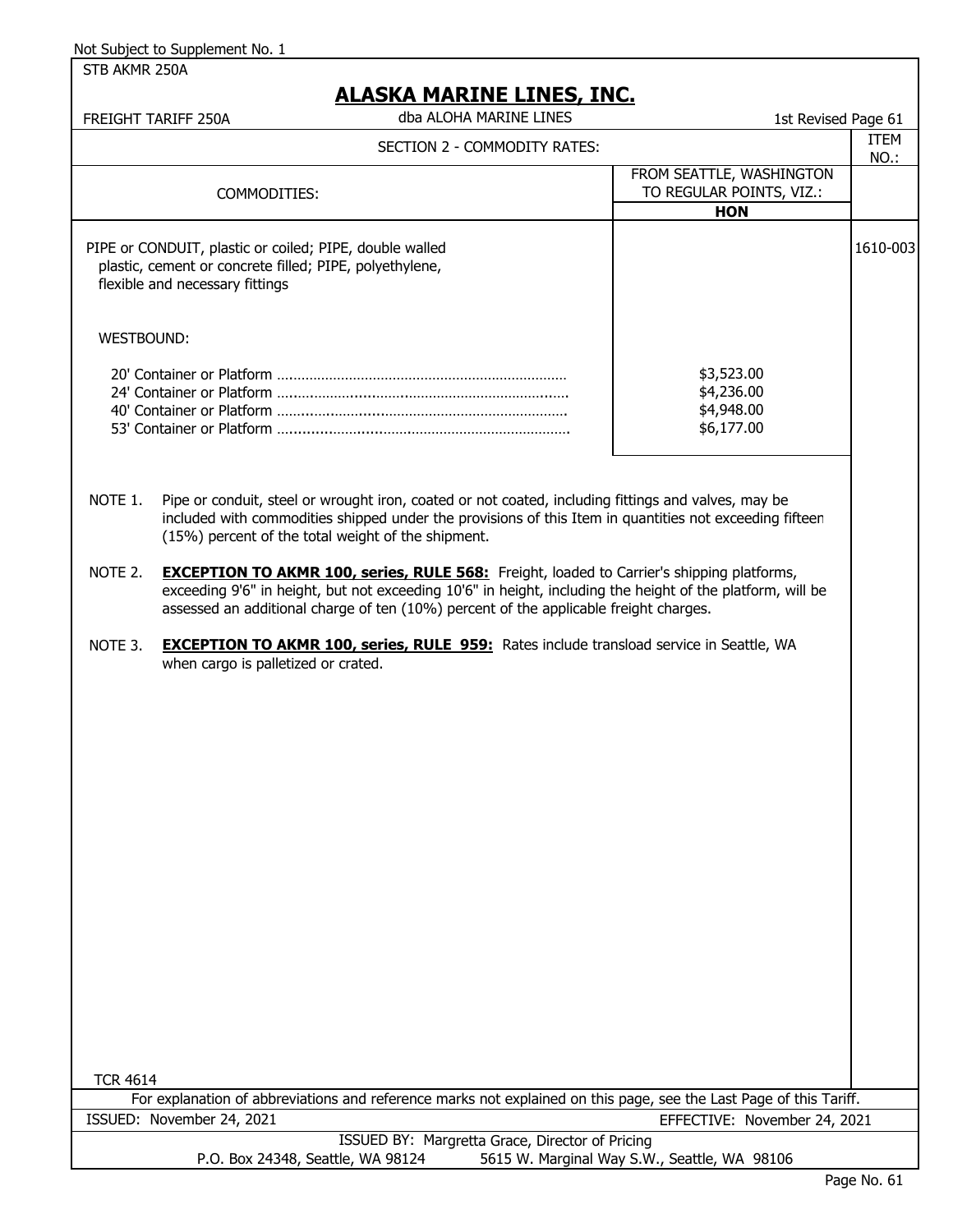STB AKMR 250A

| <u>ALAJNA MANJINE LIINED, JINU.</u><br>dba ALOHA MARINE LINES<br>FREIGHT TARIFF 250A                                                                                                                                                                                   | 1st Revised Page 62                                                |                     |
|------------------------------------------------------------------------------------------------------------------------------------------------------------------------------------------------------------------------------------------------------------------------|--------------------------------------------------------------------|---------------------|
| SECTION 2 - COMMODITY RATES:                                                                                                                                                                                                                                           |                                                                    | <b>ITEM</b><br>NO.: |
| COMMODITIES:                                                                                                                                                                                                                                                           | FROM SEATTLE, WASHINGTON<br>TO REGULAR POINTS, VIZ.:<br><b>HON</b> |                     |
| PLUMBERS GOODS, NOS; Tubs or Shower Stalls,<br>Fiberglass or plastic, separated or combined                                                                                                                                                                            |                                                                    | 1620-000            |
| WESTBOUND:                                                                                                                                                                                                                                                             |                                                                    |                     |
|                                                                                                                                                                                                                                                                        | \$3,804.00<br>\$4,577.00<br>\$5,350.00<br>\$6,688.00               |                     |
| PLYWOOD, NOS; BUILDING BOARD, Viz.: Building<br>board panels or siding made from sawdust or ground<br>wood, plasticized or not plasticized, or from composite<br>materials including fiberglass, gypsum, and plastics, in<br>bundled dimensional boards or flat sheets |                                                                    | 1630-000            |
| <b>WESTBOUND:</b>                                                                                                                                                                                                                                                      |                                                                    |                     |
| 20' Container or Platform (Min. Wt. 30,000 Lbs.)<br>24' Container or Platform (Min. Wt. 36,000 Lbs.)<br>40' Container or Platform (Min. Wt. 40,000 Lbs.)                                                                                                               | 8.64<br>10.50<br>12.35                                             |                     |
|                                                                                                                                                                                                                                                                        |                                                                    |                     |
| <b>TCR 4614</b>                                                                                                                                                                                                                                                        |                                                                    |                     |
| For explanation of abbreviations and reference marks not explained on this page, see the Last Page of this Tariff.<br>ISSUED: November 24, 2021                                                                                                                        | EFFECTIVE: November 24, 2021                                       |                     |
| ISSUED BY: Margretta Grace, Director of Pricing                                                                                                                                                                                                                        |                                                                    |                     |
| P.O. Box 24348, Seattle, WA 98124                                                                                                                                                                                                                                      | 5615 W. Marginal Way S.W., Seattle, WA 98106                       |                     |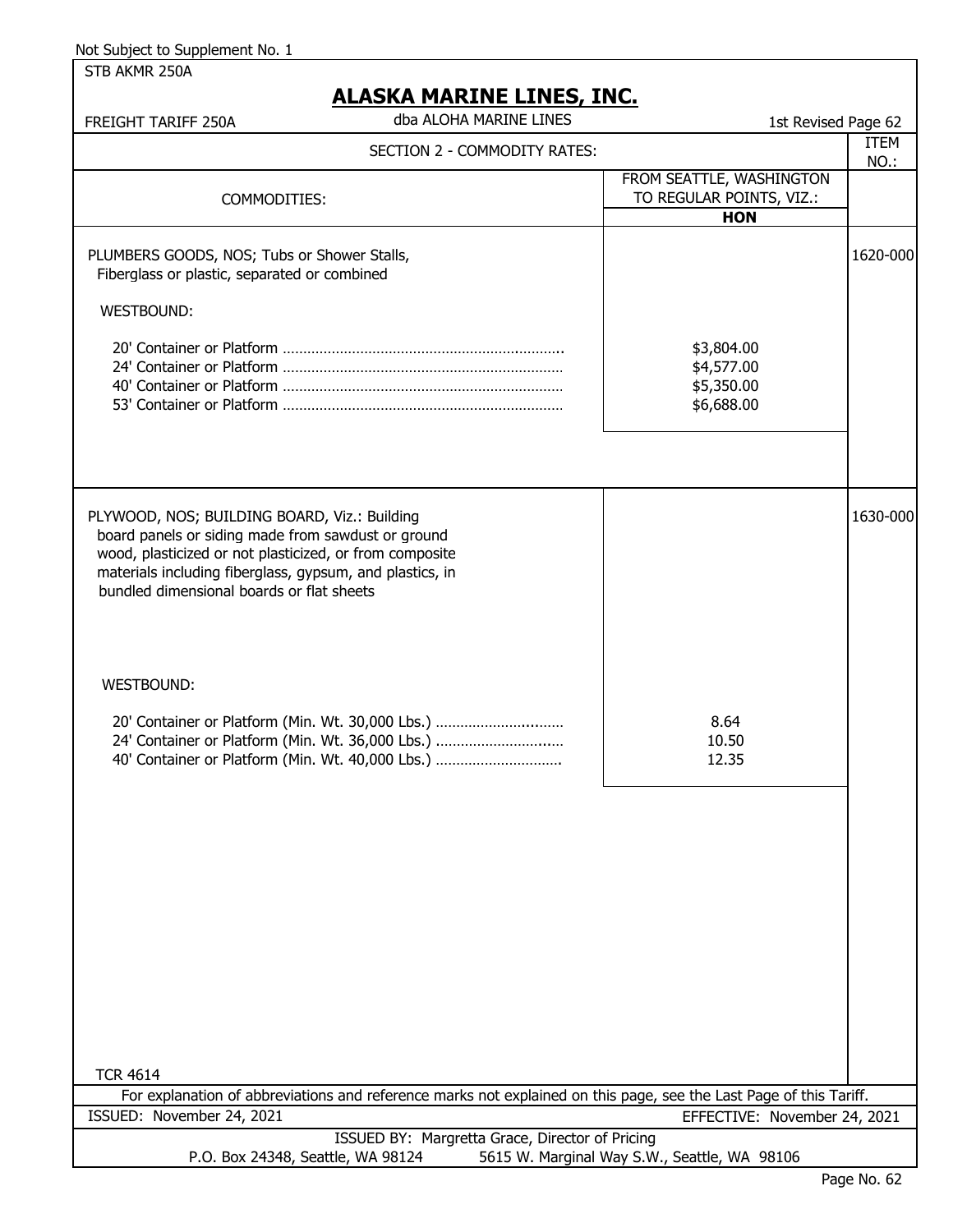STB AKMR 250A

| <u>ALAJNA MANINE LINEJ, INC.</u><br>dba ALOHA MARINE LINES<br>1st Revised Page 63<br>FREIGHT TARIFF 250A           |                                                                                                                                                                                                                                                                                                                                                                                                                                                                                                                                                                                                                                                                                                                                                                                                                                                                                                                                                                                                                                                                                                                                                                                                                                                                                                                                                                    |                              |                                                                                                                                                                                                                                                                                                                                                                                                                                                                                                                                                                                   |                     |
|--------------------------------------------------------------------------------------------------------------------|--------------------------------------------------------------------------------------------------------------------------------------------------------------------------------------------------------------------------------------------------------------------------------------------------------------------------------------------------------------------------------------------------------------------------------------------------------------------------------------------------------------------------------------------------------------------------------------------------------------------------------------------------------------------------------------------------------------------------------------------------------------------------------------------------------------------------------------------------------------------------------------------------------------------------------------------------------------------------------------------------------------------------------------------------------------------------------------------------------------------------------------------------------------------------------------------------------------------------------------------------------------------------------------------------------------------------------------------------------------------|------------------------------|-----------------------------------------------------------------------------------------------------------------------------------------------------------------------------------------------------------------------------------------------------------------------------------------------------------------------------------------------------------------------------------------------------------------------------------------------------------------------------------------------------------------------------------------------------------------------------------|---------------------|
|                                                                                                                    |                                                                                                                                                                                                                                                                                                                                                                                                                                                                                                                                                                                                                                                                                                                                                                                                                                                                                                                                                                                                                                                                                                                                                                                                                                                                                                                                                                    | SECTION 2 - COMMODITY RATES: |                                                                                                                                                                                                                                                                                                                                                                                                                                                                                                                                                                                   | <b>ITEM</b><br>NO.: |
|                                                                                                                    | COMMODITIES:                                                                                                                                                                                                                                                                                                                                                                                                                                                                                                                                                                                                                                                                                                                                                                                                                                                                                                                                                                                                                                                                                                                                                                                                                                                                                                                                                       |                              | FROM SEATTLE, WASHINGTON<br>TO REGULAR POINTS, VIZ.:<br><b>HON</b>                                                                                                                                                                                                                                                                                                                                                                                                                                                                                                                |                     |
|                                                                                                                    | ROOFING MATERIALS, Viz.:                                                                                                                                                                                                                                                                                                                                                                                                                                                                                                                                                                                                                                                                                                                                                                                                                                                                                                                                                                                                                                                                                                                                                                                                                                                                                                                                           |                              |                                                                                                                                                                                                                                                                                                                                                                                                                                                                                                                                                                                   | 1660-000            |
| WESTBOUND:                                                                                                         |                                                                                                                                                                                                                                                                                                                                                                                                                                                                                                                                                                                                                                                                                                                                                                                                                                                                                                                                                                                                                                                                                                                                                                                                                                                                                                                                                                    |                              |                                                                                                                                                                                                                                                                                                                                                                                                                                                                                                                                                                                   |                     |
|                                                                                                                    |                                                                                                                                                                                                                                                                                                                                                                                                                                                                                                                                                                                                                                                                                                                                                                                                                                                                                                                                                                                                                                                                                                                                                                                                                                                                                                                                                                    |                              | 8.6<br>10.45<br>12.29                                                                                                                                                                                                                                                                                                                                                                                                                                                                                                                                                             |                     |
| NOTE 1.<br>NOTE 2.<br>NOTE 3.<br>NOTE 4.                                                                           | Asphalt<br>Asphalt Roofing Materials (See Notes 6 and 7)<br>Cement, Roofing<br>Cement, Waterproofing<br>Coal Tar Emulsion<br>Coating, Roof (not paint nor stain) having<br>asphalt, pitch, rosin or tar base<br>Compound, Asphalt Flooring<br>Felt or Paper, Building, in rolls or in<br>multiple ply sheets<br>Shingles or Siding<br>Lining, Molded Asphalt<br>Tar, Coal or Petroleum<br>Pitch, other than brewer's or pine<br>Ridge Rolls, Asbestos<br>Roof Board<br>When an article refers to this Note, each roll or tube may contain, at rates named in this Item, enough<br>tin roofing caps, nails or metal or wooden strips to lay the material.<br>When an article refers to this Note, rates in this Item will also apply on asphalt composition eave filler<br>strips, metal fasteners, tin roofing caps, nails, metal or wooden strips, or mop yarn, when shipped with<br>(and not in excess of ten (10%) percent, by weight of) the articles referring to this note.<br>When an article refers to this Note rates in this Item will also apply on cloth or glass fiber, resin coated,<br>in rolls or in rolls in cartons, shipped with any of the articles named in this Item, provided the weight<br>thereof is declared by the shipper and does not exceed three (3%) percent of the total weight of all<br>other articles shipped under this Item. |                              | Roofing, Composition or Prepared, in rolls<br>(See Notes 3 and 4)<br>Roofing, Steel and Extrusion<br>Roofing or Sheathing, Asbestos, hard, flat or<br>or corrugated (See Note 4)<br>Roofing or Sheathing, Fiberglass, composition,<br>in solid flat sheets<br>Roofing Tile, Clay or Cement<br>Roofing, Asphalt or Saturated Paper or Felt<br>and Aluminum combined (See Note 4)<br>Waterproofing Membrane, polyethylene and<br>rubberized asphalt combined (See Note 4)<br>When an article refers to this Note, rates in this Item will also apply on roof board, when shipped in |                     |
|                                                                                                                    | mixed container loads with other articles named in this Item, provided the weight of the roof board<br>does not exceed ten (10%) percent of the total weight of all other articles shipped under this Item.                                                                                                                                                                                                                                                                                                                                                                                                                                                                                                                                                                                                                                                                                                                                                                                                                                                                                                                                                                                                                                                                                                                                                        |                              |                                                                                                                                                                                                                                                                                                                                                                                                                                                                                                                                                                                   |                     |
| NOTE 5.                                                                                                            | Shipper loaded containers must be lined with plastic. If not lined, container will be refused.                                                                                                                                                                                                                                                                                                                                                                                                                                                                                                                                                                                                                                                                                                                                                                                                                                                                                                                                                                                                                                                                                                                                                                                                                                                                     |                              |                                                                                                                                                                                                                                                                                                                                                                                                                                                                                                                                                                                   |                     |
| NOTE 6.                                                                                                            | Carrier will not be responsible for any softened or melted product due to temperature or weather<br>conditions.                                                                                                                                                                                                                                                                                                                                                                                                                                                                                                                                                                                                                                                                                                                                                                                                                                                                                                                                                                                                                                                                                                                                                                                                                                                    |                              | <b>TCR 4614</b>                                                                                                                                                                                                                                                                                                                                                                                                                                                                                                                                                                   |                     |
| For explanation of abbreviations and reference marks not explained on this page, see the Last Page of this Tariff. |                                                                                                                                                                                                                                                                                                                                                                                                                                                                                                                                                                                                                                                                                                                                                                                                                                                                                                                                                                                                                                                                                                                                                                                                                                                                                                                                                                    |                              |                                                                                                                                                                                                                                                                                                                                                                                                                                                                                                                                                                                   |                     |
|                                                                                                                    | ISSUED: November 24, 2021                                                                                                                                                                                                                                                                                                                                                                                                                                                                                                                                                                                                                                                                                                                                                                                                                                                                                                                                                                                                                                                                                                                                                                                                                                                                                                                                          |                              | EFFECTIVE: November 24, 2021                                                                                                                                                                                                                                                                                                                                                                                                                                                                                                                                                      |                     |
|                                                                                                                    | ISSUED BY: Margretta Grace, Director of Pricing                                                                                                                                                                                                                                                                                                                                                                                                                                                                                                                                                                                                                                                                                                                                                                                                                                                                                                                                                                                                                                                                                                                                                                                                                                                                                                                    |                              |                                                                                                                                                                                                                                                                                                                                                                                                                                                                                                                                                                                   |                     |
|                                                                                                                    | P.O. Box 24348, Seattle, WA 98124                                                                                                                                                                                                                                                                                                                                                                                                                                                                                                                                                                                                                                                                                                                                                                                                                                                                                                                                                                                                                                                                                                                                                                                                                                                                                                                                  |                              | 5615 W. Marginal Way S.W., Seattle, WA 98106                                                                                                                                                                                                                                                                                                                                                                                                                                                                                                                                      |                     |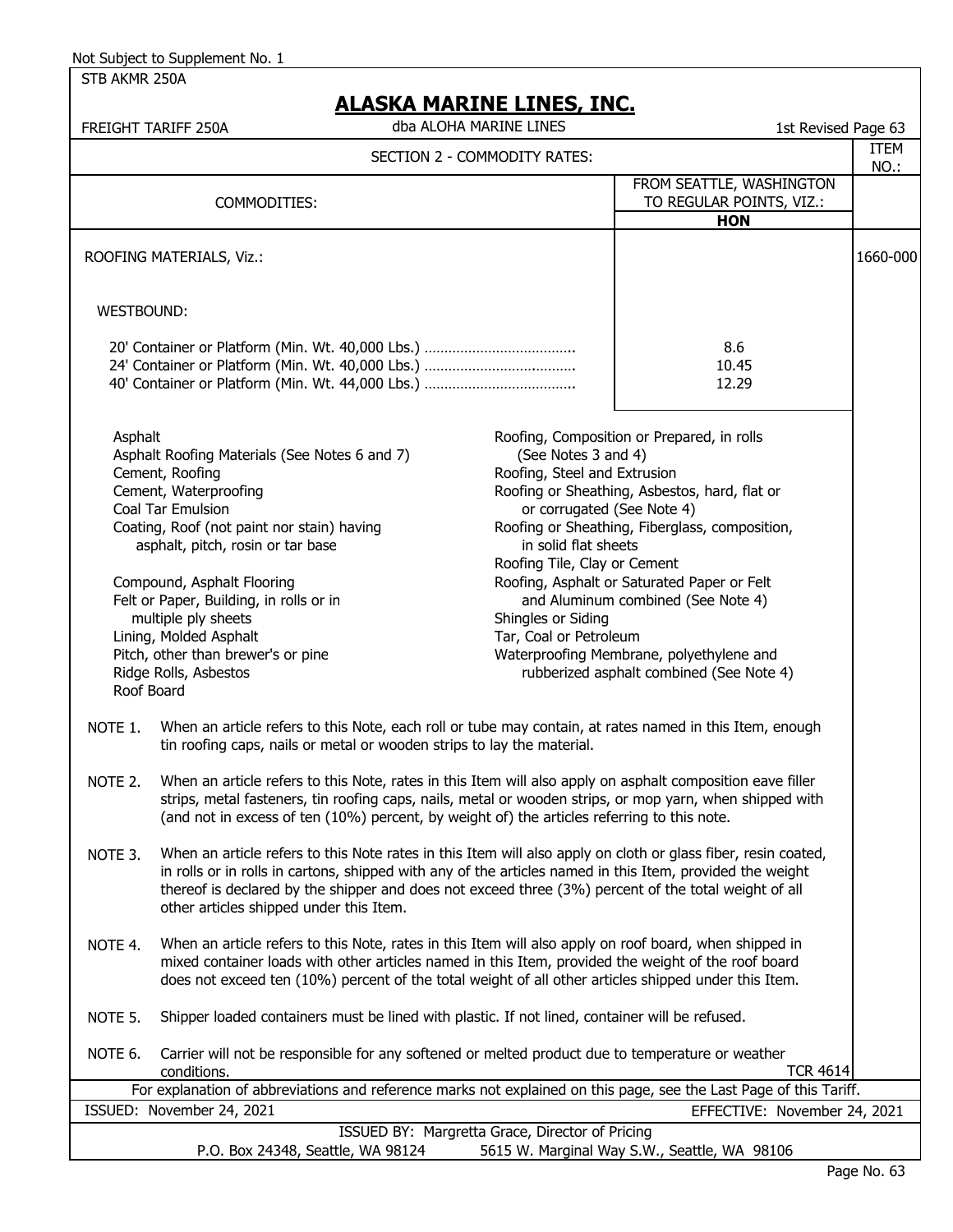STB AKMR 250A

| <u>ALAƏNA MARINE LINEƏ, INC.</u><br>dba ALOHA MARINE LINES<br>FREIGHT TARIFF 250A<br>1st Revised Page 64                                                                                                     |                                                                    |                     |  |
|--------------------------------------------------------------------------------------------------------------------------------------------------------------------------------------------------------------|--------------------------------------------------------------------|---------------------|--|
| SECTION 2 - COMMODITY RATES:                                                                                                                                                                                 |                                                                    | <b>ITEM</b><br>NO.: |  |
| COMMODITIES:                                                                                                                                                                                                 | FROM SEATTLE, WASHINGTON<br>TO REGULAR POINTS, VIZ.:<br><b>HON</b> |                     |  |
| SCRAP, IRON or STEEL, having value only for resmelting<br>or recycling purposes, in packages, bales or in bulk;<br>AUTOMOBILE BODIES, crushed or flattened                                                   |                                                                    | 1680-000<br>(E)     |  |
| EASTBOUND:                                                                                                                                                                                                   |                                                                    |                     |  |
| 20' Container or Platform (Min. Wt. 36,000 Lbs.)<br>24' Container or Platform (Min. Wt. 38,000 Lbs.)<br>40' Container or Platform (Min. Wt. 40,000 Lbs.)<br>53' Container or Platform (Min. Wt. 40,000 Lbs.) | 4.35<br>5.27<br>6.21<br>7.89                                       |                     |  |
| Shipments moving under this Item may also include other scrap metals, provided the weight thereof<br>NOTE 1.<br>does not exceed five (5%) percent of the total weight of the shipment.                       |                                                                    |                     |  |
| Shipments in closed containers must be packaged in a manner which will preclude damage to the<br>NOTE 2.<br>container. Electric storage batteries will not be accepted.                                      |                                                                    |                     |  |
|                                                                                                                                                                                                              |                                                                    |                     |  |
| SCRAP, Viz.: Paper; Rags and Textiles                                                                                                                                                                        |                                                                    | 1680-001<br>(E)     |  |
| EASTBOUND:                                                                                                                                                                                                   |                                                                    |                     |  |
| 20' Container or Platform (Min. Wt. 44,000 Lbs.)<br>24' Container or Platform (Min. Wt. 44,000 Lbs.)<br>40' Container or Platform (Min. Wt. 44,000 Lbs.)<br>53' Container or Platform (Min. Wt. 44,000 Lbs.) | 3.69<br>4.48<br>5.27<br>6.7                                        |                     |  |
|                                                                                                                                                                                                              |                                                                    |                     |  |
|                                                                                                                                                                                                              |                                                                    |                     |  |
|                                                                                                                                                                                                              |                                                                    |                     |  |
| <b>TCR 4614</b>                                                                                                                                                                                              |                                                                    |                     |  |
| For explanation of abbreviations and reference marks not explained on this page, see the Last Page of this Tariff.                                                                                           |                                                                    |                     |  |
| ISSUED: November 24, 2021                                                                                                                                                                                    | EFFECTIVE: November 24, 2021                                       |                     |  |
| ISSUED BY: Margretta Grace, Director of Pricing<br>P.O. Box 24348, Seattle, WA 98124                                                                                                                         | 5615 W. Marginal Way S.W., Seattle, WA 98106                       |                     |  |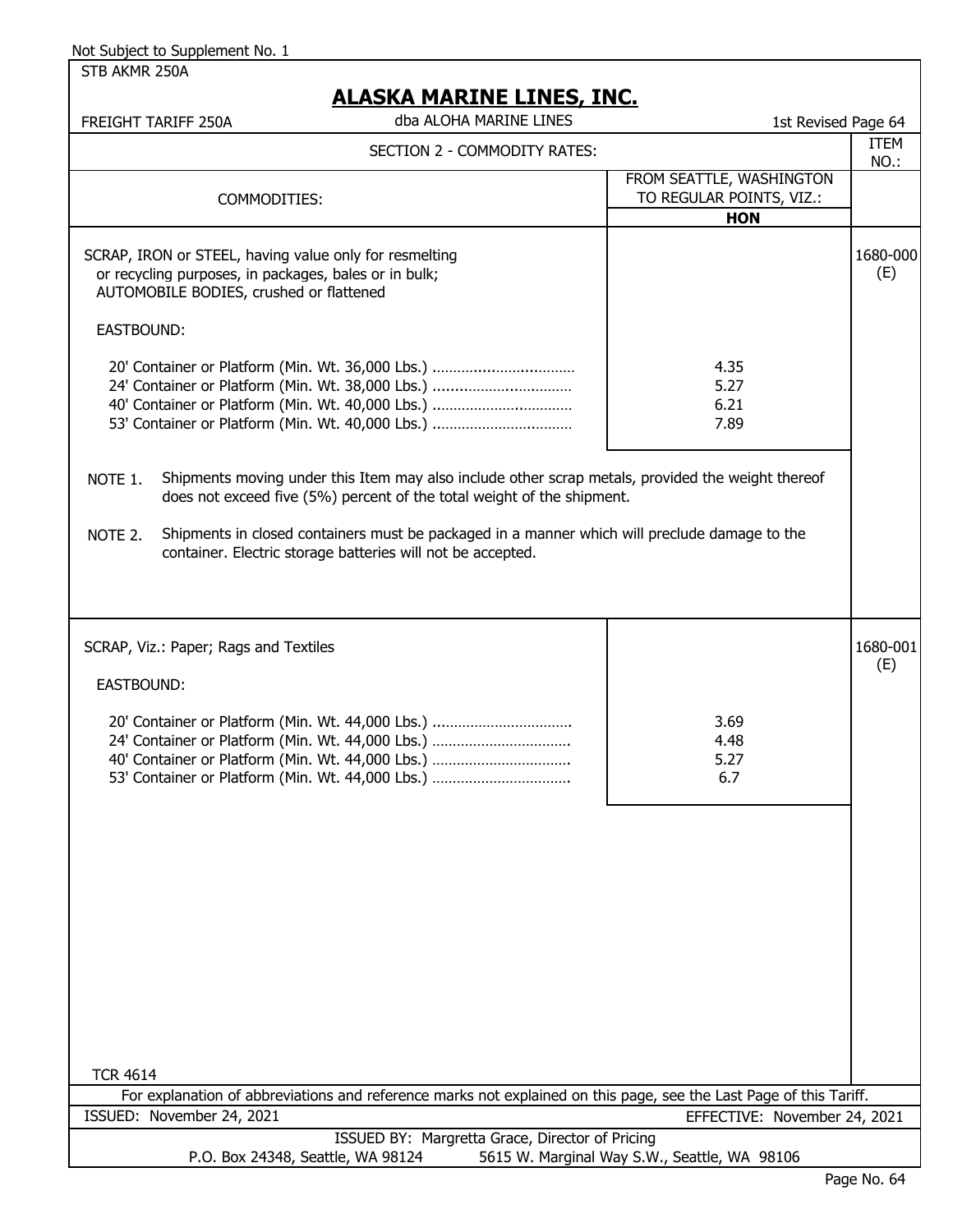STB AKMR 250A

# **ALASKA MARINE LINES, INC.**

| FREIGHT TARIFF 250A                                                                | dba ALOHA MARINE LINES       | 1st Revised Page 65                                                |              |
|------------------------------------------------------------------------------------|------------------------------|--------------------------------------------------------------------|--------------|
|                                                                                    | SECTION 2 - COMMODITY RATES: |                                                                    | ITEM<br>NO.: |
| COMMODITIES:                                                                       |                              | FROM SEATTLE, WASHINGTON<br>TO REGULAR POINTS, VIZ.:<br><b>HON</b> |              |
| SCRAP TEXTILES, Viz.: Wiping cloths, in machine-<br>compressed bales<br>WESTBOUND: |                              |                                                                    | 1680-004     |
|                                                                                    |                              | 10.28<br>12.48<br>14.69<br>18.65                                   |              |

TCR 4614

ISSUED BY: Margretta Grace, Director of Pricing P.O. Box 24348, Seattle, WA 98124 5615 W. Marginal Way S.W., Seattle, WA 98106 For explanation of abbreviations and reference marks not explained on this page, see the Last Page of this Tariff. ISSUED: November 24, 2021 EFFECTIVE: November 24, 2021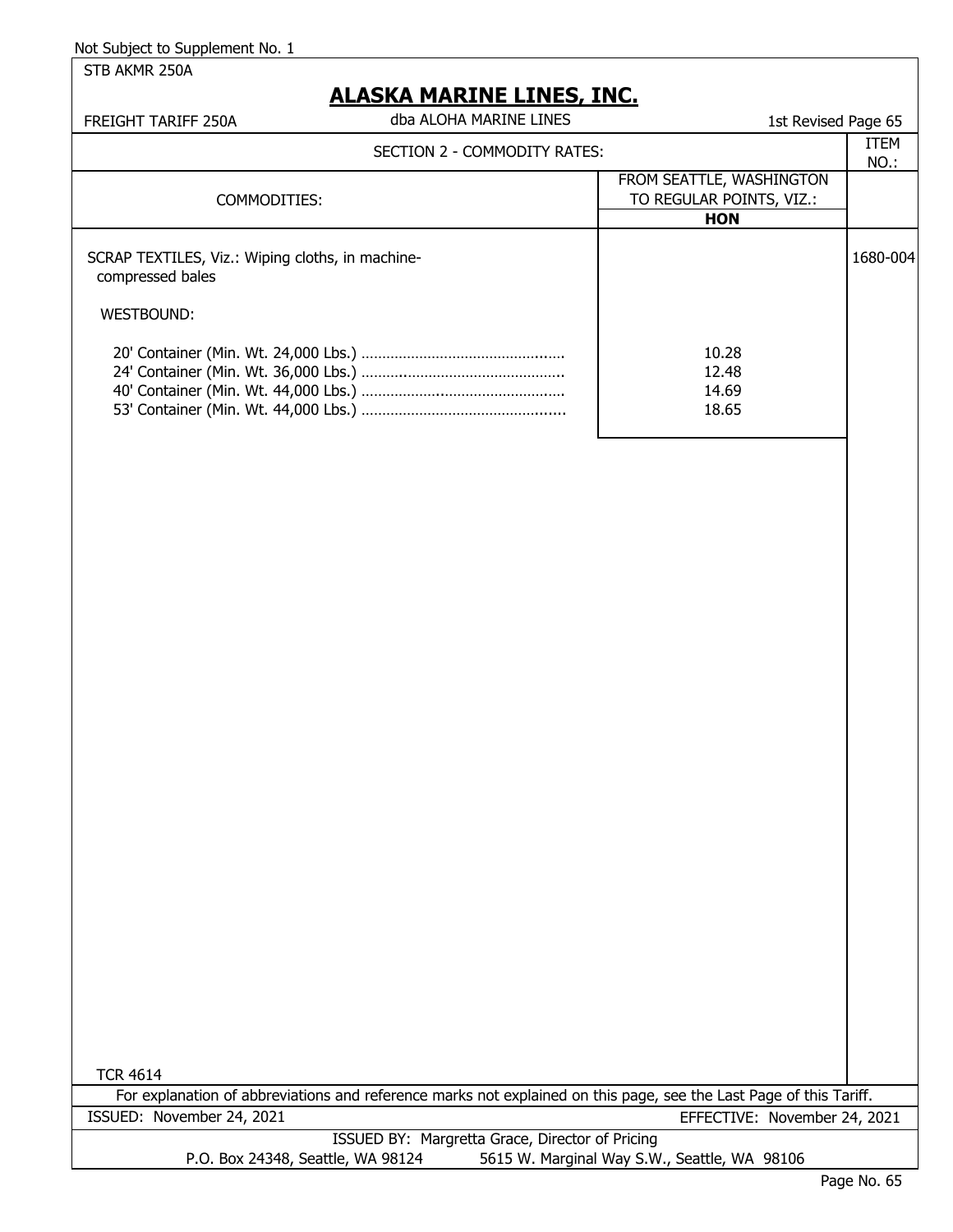STB AKMR 250A

### **ALASKA MARINE LINES, INC.**

 FREIGHT TARIFF 250A 1st Revised Page 66 dba ALOHA MARINE LINES ITEM

| SECTION 2 - COMMODITY RATES: |                                                                                                                                                                                                                                           | TIFM<br>NO.:             |                              |          |
|------------------------------|-------------------------------------------------------------------------------------------------------------------------------------------------------------------------------------------------------------------------------------------|--------------------------|------------------------------|----------|
|                              |                                                                                                                                                                                                                                           | FROM SEATTLE, WASHINGTON |                              |          |
|                              | COMMODITIES:                                                                                                                                                                                                                              | TO REGULAR POINTS, VIZ.: |                              |          |
|                              |                                                                                                                                                                                                                                           | <b>HON</b>               | <b>NI</b>                    |          |
| 12 feet in width             | TANKS, including parts thereof, Viz.: Tanks, empty,<br>including parts thereof, Storage or Refinery, SU, with<br>lifting lugs attached, with or without skids, less than                                                                  |                          |                              | 1690-000 |
|                              |                                                                                                                                                                                                                                           | 151.61                   | 40.06                        |          |
|                              | 30 cubic tons and over:                                                                                                                                                                                                                   |                          |                              |          |
|                              |                                                                                                                                                                                                                                           | 117.92                   | 31.05                        |          |
|                              |                                                                                                                                                                                                                                           | 129.58                   | 33.40                        |          |
|                              |                                                                                                                                                                                                                                           | 173.63                   | 45.20                        |          |
|                              |                                                                                                                                                                                                                                           | 217.68                   | 57.35                        |          |
| NOTE 1.                      | Rates are in dollars and cents per measurement ton.                                                                                                                                                                                       |                          |                              |          |
| NOTE 2.                      | Rates are subject to a minimum shipment of 12 cubic tons per tank.                                                                                                                                                                        |                          |                              |          |
| NOTE 3.                      | <b>EXCEPTION TO AKMR 100, series, RULE 568:</b> Rule 568 will not apply. Any tank exceeding 12' in<br>width must be rated as Freight, NOS under the provisions of Item 1370-000.                                                          |                          |                              |          |
| NOTE 4.                      | <b>APPLICATION of RULE 610 (A):</b> Single pieces, packages or other units of affreightment, which, in<br>the Carrier's sole determination, require exclusive use of deck space, will be subject to a minimum<br>charge per Rule 610 (A). |                          |                              |          |
| NOTE 5.                      | Apply the provisions of Rule 175(B) to this Item.                                                                                                                                                                                         |                          |                              |          |
|                              |                                                                                                                                                                                                                                           |                          |                              |          |
|                              |                                                                                                                                                                                                                                           |                          |                              |          |
|                              |                                                                                                                                                                                                                                           |                          |                              |          |
|                              |                                                                                                                                                                                                                                           |                          |                              |          |
|                              |                                                                                                                                                                                                                                           |                          |                              |          |
|                              |                                                                                                                                                                                                                                           |                          |                              |          |
|                              |                                                                                                                                                                                                                                           |                          |                              |          |
| <b>TCR 4614</b>              | For explanation of abbreviations and reference marks not explained on this page, see the Last Page of this Tariff.                                                                                                                        |                          |                              |          |
|                              | ISSUED: November 24, 2021                                                                                                                                                                                                                 |                          | EFFECTIVE: November 24, 2021 |          |
|                              | ISSUED BY: Margretta Grace, Director of Pricing                                                                                                                                                                                           |                          |                              |          |
|                              | P.O. Box 24348, Seattle, WA 98124<br>5615 W. Marginal Way S.W., Seattle, WA 98106                                                                                                                                                         |                          |                              |          |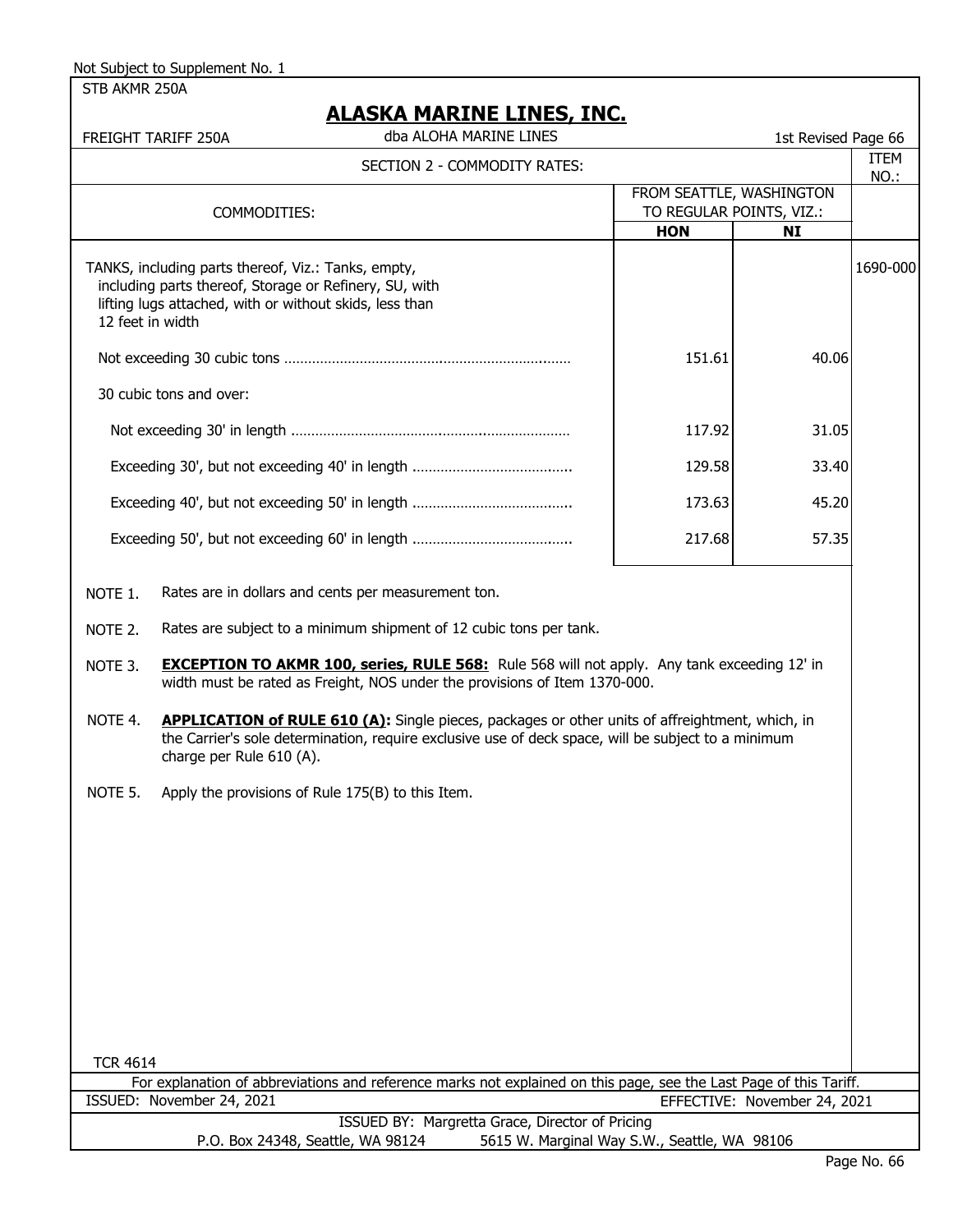STB AKMR 250A

| <u>ALASKA MARINE LINES, INC.</u>                                         |                                                                                                                                                                                                              |                                                                    |              |
|--------------------------------------------------------------------------|--------------------------------------------------------------------------------------------------------------------------------------------------------------------------------------------------------------|--------------------------------------------------------------------|--------------|
| FREIGHT TARIFF 250A                                                      | dba ALOHA MARINE LINES                                                                                                                                                                                       | 1st Revised Page 67                                                |              |
|                                                                          | SECTION 2 - COMMODITY RATES:                                                                                                                                                                                 |                                                                    | ITEM<br>NO.: |
|                                                                          | COMMODITIES:                                                                                                                                                                                                 | FROM SEATTLE, WASHINGTON<br>TO REGULAR POINTS, VIZ.:<br><b>HON</b> |              |
| TIRES and RELATED ARTICLES, Viz.: Tires, rubber,<br>rubber, not inflated | pneumatic; Tires, rubber, solid; Tire Boots or Flaps;<br>Reliners, Automobile; Tire Treads, Rubber; Tire Tubes,                                                                                              |                                                                    | 1710-000     |
| <b>WESTBOUND:</b>                                                        |                                                                                                                                                                                                              |                                                                    |              |
|                                                                          | 20' Container or Platform (Min. Wt. 20,000 Lbs.)<br>24' Container or Platform (Min. Wt. 20,000 Lbs.)<br>40' Container or Platform (Min. Wt. 20,000 Lbs.)<br>53' Container or Platform (Min. Wt. 20,000 Lbs.) | 15.99<br>19.41<br>22.84<br>29.00                                   |              |
| NOTE 1.                                                                  | Liquid adhesive cement, NOS may be included with shipments of articles as described in this Item,<br>provided the weight thereof does not exceed ten (10%) percent of the total weight of the shipment.      |                                                                    |              |
| <b>TCR 4614</b>                                                          |                                                                                                                                                                                                              |                                                                    |              |

For explanation of abbreviations and reference marks not explained on this page, see the Last Page of this Tariff. ISSUED: November 24, 2021 EFFECTIVE: November 24, 2021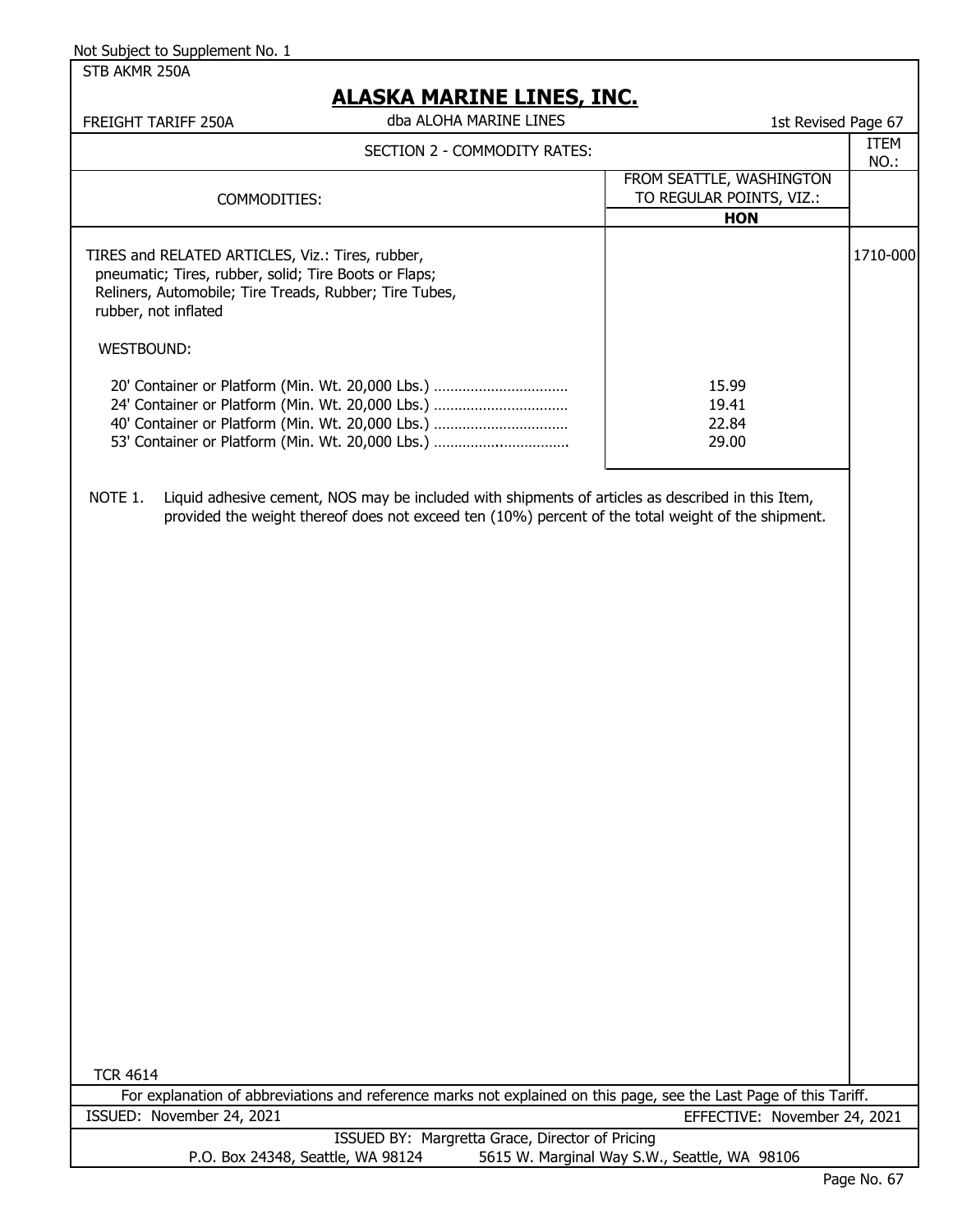STB AKMR 250A

### **ALASKA MARINE LINES, INC.**

| <u>AJNA PIANINE EINEY, INC.</u><br>dba ALOHA MARINE LINES<br>1st Revised Page 68<br>FREIGHT TARIFF 250A                                                                                                                                                                                                                                                                                                                                                                                                                                                                                                                                                                                                                                                                                                                                                                                                                                                                                                                       |              |  |
|-------------------------------------------------------------------------------------------------------------------------------------------------------------------------------------------------------------------------------------------------------------------------------------------------------------------------------------------------------------------------------------------------------------------------------------------------------------------------------------------------------------------------------------------------------------------------------------------------------------------------------------------------------------------------------------------------------------------------------------------------------------------------------------------------------------------------------------------------------------------------------------------------------------------------------------------------------------------------------------------------------------------------------|--------------|--|
| SECTION 2 - COMMODITY RATES:                                                                                                                                                                                                                                                                                                                                                                                                                                                                                                                                                                                                                                                                                                                                                                                                                                                                                                                                                                                                  | ITEM<br>NO.: |  |
| FROM SEATTLE, WASHINGTON<br>TO REGULAR POINTS, VIZ.:<br>COMMODITIES:                                                                                                                                                                                                                                                                                                                                                                                                                                                                                                                                                                                                                                                                                                                                                                                                                                                                                                                                                          |              |  |
| <b>HON</b><br>NI                                                                                                                                                                                                                                                                                                                                                                                                                                                                                                                                                                                                                                                                                                                                                                                                                                                                                                                                                                                                              |              |  |
| TRAILERS, Viz.: Trailers, Freight, Dry Cargo, Bulk<br>Commodity, Livestock Hauling, or Utility, empty                                                                                                                                                                                                                                                                                                                                                                                                                                                                                                                                                                                                                                                                                                                                                                                                                                                                                                                         | 1720-001     |  |
| 117.40<br>30.42<br>(minimum charge of \$11.71 per square foot)                                                                                                                                                                                                                                                                                                                                                                                                                                                                                                                                                                                                                                                                                                                                                                                                                                                                                                                                                                |              |  |
| Rate applies only when shipment can be rolled on and off a vessel.<br>NOTE 1.                                                                                                                                                                                                                                                                                                                                                                                                                                                                                                                                                                                                                                                                                                                                                                                                                                                                                                                                                 |              |  |
| Trailers are not to exceed a gross weight of 25,000 pounds. When trailers exceed a gross weight of 25,000<br>NOTE 2.<br>pounds, units will be rated under the provisions of Item 1370-000.                                                                                                                                                                                                                                                                                                                                                                                                                                                                                                                                                                                                                                                                                                                                                                                                                                    |              |  |
| NOTE 3.<br><b>EXCEPTION TO AKMR 100, series, RULE 568:</b> Empty freight trailers moving under this Item are not<br>subject to the provisions of Rule 568, Over Dimension Charges.                                                                                                                                                                                                                                                                                                                                                                                                                                                                                                                                                                                                                                                                                                                                                                                                                                            |              |  |
| NOTE 4.<br><b>EXCEPTION TO RULE 175 (B):</b> Inter-Terminal Transfer charges are not applicable for excess height<br>unless the trailer exceeds 13'6 in height.                                                                                                                                                                                                                                                                                                                                                                                                                                                                                                                                                                                                                                                                                                                                                                                                                                                               |              |  |
| Extended Liability will be limited on used trailers under provisions of Tariff STB AKMR 100, series, by the<br>NOTE 5.<br>exclusion for minor damages and ordinary wear (Rule 573, Part III, Paragraph E, Subparagraph 14).                                                                                                                                                                                                                                                                                                                                                                                                                                                                                                                                                                                                                                                                                                                                                                                                   |              |  |
| NOTE 6.<br>Commodities other than Household Goods and Personal Effects may be transported within a closed van trailer<br>rated under this item at an additional charge of \$3.13 per cubic foot volume of such cargo, computed on the<br>full interior dimensions of the trailer. Household Goods and Personal Effects shipped within such a trailer will<br>be rated at an additional charge of \$4.85 per cubic foot volume of such cargo, computed on the actual<br>dimensions of the cargo itself, but in no case less than 85% of the full interior dimensions of the trailer. The<br>contents must be declared fully on the shipping document. The trailer must be securely locked. Hazardous<br>materials will not be accepted loaded in trailers under this provision. Carrier's liability for any commodities<br>shipped in this manner will be limited to \$0.10 per lb. in the event of a complete loss, but carrier will accept<br>no liability for condition of contents on arrival at destination in any event. |              |  |
| NOTE 7.<br>Trailers must be set-up and towable by conventional means with fully functioning brake and electrical systems;<br>empty and free of debris, soil or vegetable matter.                                                                                                                                                                                                                                                                                                                                                                                                                                                                                                                                                                                                                                                                                                                                                                                                                                              |              |  |
|                                                                                                                                                                                                                                                                                                                                                                                                                                                                                                                                                                                                                                                                                                                                                                                                                                                                                                                                                                                                                               |              |  |
| <b>TCR 4614</b>                                                                                                                                                                                                                                                                                                                                                                                                                                                                                                                                                                                                                                                                                                                                                                                                                                                                                                                                                                                                               |              |  |
| For explanation of abbreviations and reference marks not explained on this page, see the Last Page of this Tariff.                                                                                                                                                                                                                                                                                                                                                                                                                                                                                                                                                                                                                                                                                                                                                                                                                                                                                                            |              |  |
| ISSUED: November 24, 2021<br>EFFECTIVE: November 24, 2021<br><b>ICCLIED RV: Margrotta Craco, Director of Driging</b>                                                                                                                                                                                                                                                                                                                                                                                                                                                                                                                                                                                                                                                                                                                                                                                                                                                                                                          |              |  |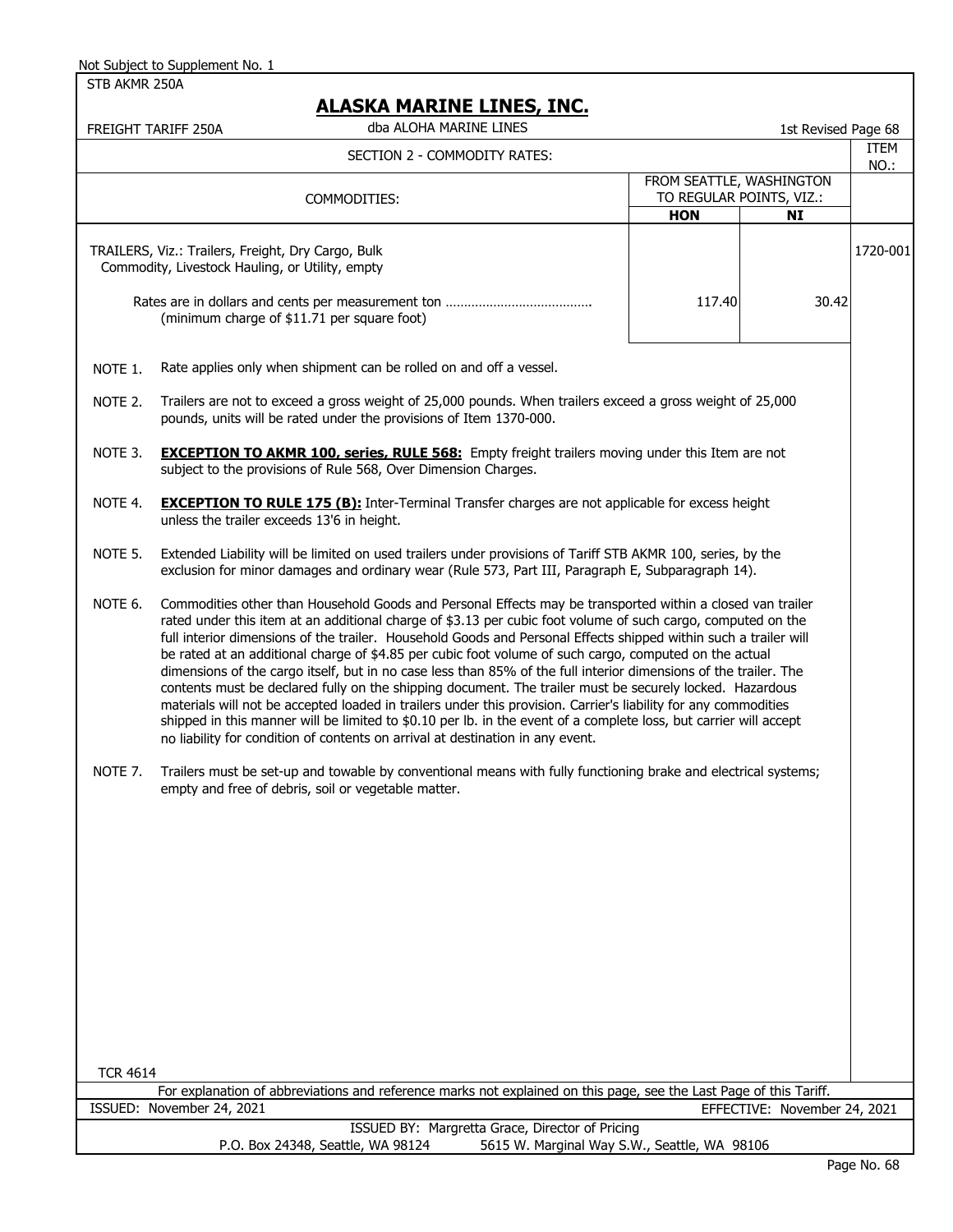STB AKMR 250A

|                                                                                                        | <u>ALASKA MARINE LINES, INC.</u>                                                                                   |                              |             |
|--------------------------------------------------------------------------------------------------------|--------------------------------------------------------------------------------------------------------------------|------------------------------|-------------|
| FREIGHT TARIFF 250A                                                                                    | dba ALOHA MARINE LINES                                                                                             | 1st Revised Page 69          |             |
|                                                                                                        | SECTION 2 - COMMODITY RATES:                                                                                       |                              | <b>ITEM</b> |
|                                                                                                        |                                                                                                                    | FROM SEATTLE, WASHINGTON     | NO.:        |
| COMMODITIES:                                                                                           |                                                                                                                    | TO REGULAR POINTS, VIZ.:     |             |
|                                                                                                        |                                                                                                                    | <b>HON</b>                   |             |
| VEHICLES, Viz.: All Terrain Vehicles (ATVs), Jet Skis,<br>Mopeds, Motorcycles, Three-and Four-Wheelers |                                                                                                                    |                              | 1740-001    |
| WESTBOUND:                                                                                             |                                                                                                                    |                              |             |
|                                                                                                        |                                                                                                                    |                              |             |
|                                                                                                        |                                                                                                                    | \$3,961.00<br>\$4,767.00     |             |
|                                                                                                        |                                                                                                                    | \$5,573.00                   |             |
|                                                                                                        |                                                                                                                    | \$6,971.00                   |             |
| NOTE 1.                                                                                                | Rates also apply on parts or attachments when shipped with vehicles as described in this Item.                     |                              |             |
|                                                                                                        |                                                                                                                    |                              |             |
|                                                                                                        |                                                                                                                    |                              |             |
|                                                                                                        |                                                                                                                    |                              |             |
|                                                                                                        |                                                                                                                    |                              |             |
|                                                                                                        |                                                                                                                    |                              |             |
|                                                                                                        |                                                                                                                    |                              |             |
| <b>TCR 4614</b>                                                                                        | For explanation of abbreviations and reference marks not explained on this page, see the Last Page of this Tariff. |                              |             |
| ISSUED: November 24, 2021                                                                              |                                                                                                                    | EFFECTIVE: November 24, 2021 |             |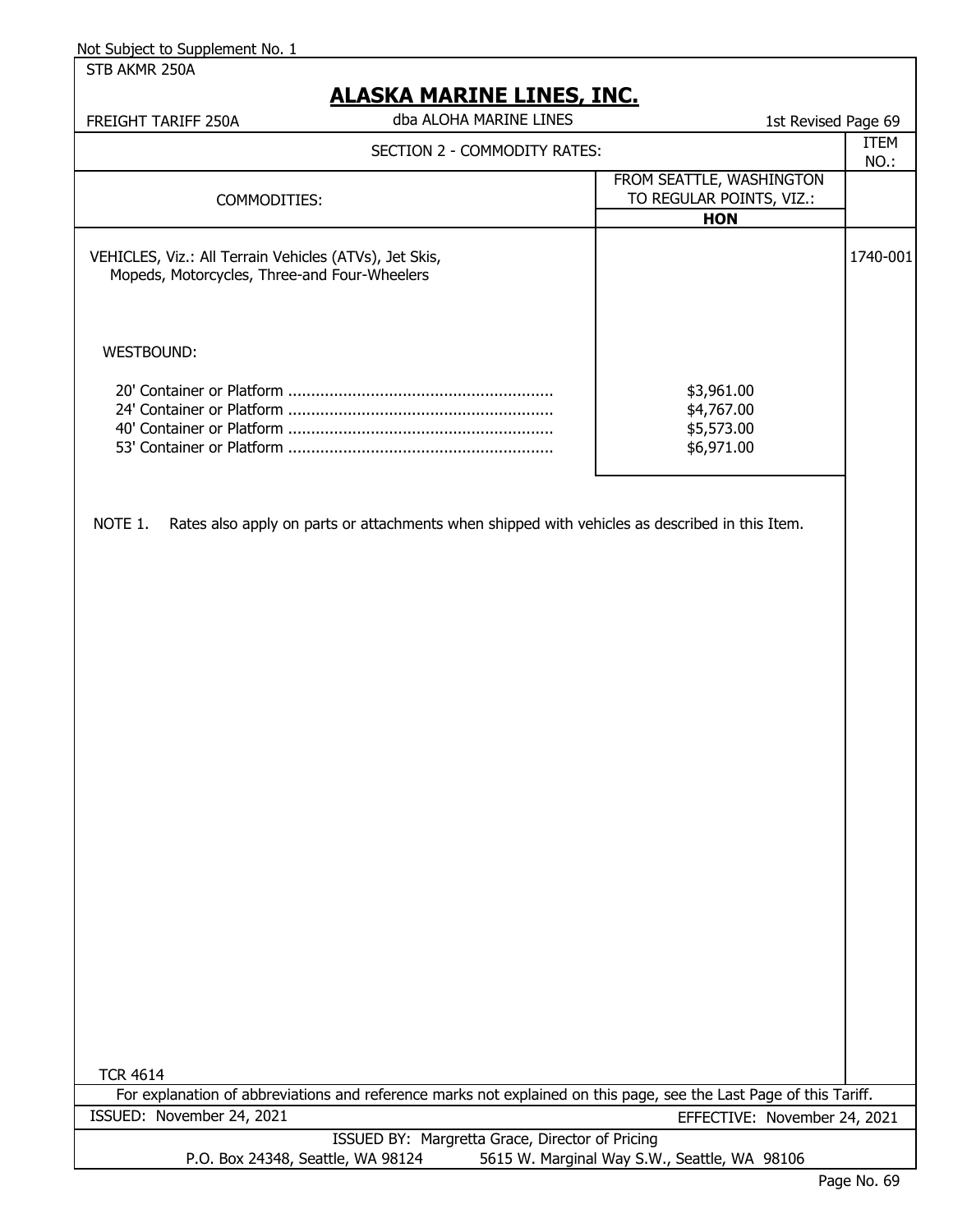STR AKMR 250A

| STB AKMR 250A                                                                                  | <b>ALASKA MARINE LINES, INC.</b>                                                                                                                                                                                                                                                                                                                                                                                                                                                                                                                                                                                                                                |            |                                                                   |                     |
|------------------------------------------------------------------------------------------------|-----------------------------------------------------------------------------------------------------------------------------------------------------------------------------------------------------------------------------------------------------------------------------------------------------------------------------------------------------------------------------------------------------------------------------------------------------------------------------------------------------------------------------------------------------------------------------------------------------------------------------------------------------------------|------------|-------------------------------------------------------------------|---------------------|
|                                                                                                | dba ALOHA MARINE LINES<br>FREIGHT TARIFF 250A                                                                                                                                                                                                                                                                                                                                                                                                                                                                                                                                                                                                                   |            | 1st Revised Page 70                                               |                     |
|                                                                                                | SECTION 2 - COMMODITY RATES:                                                                                                                                                                                                                                                                                                                                                                                                                                                                                                                                                                                                                                    |            |                                                                   | <b>ITEM</b><br>NO.: |
|                                                                                                | COMMODITIES:                                                                                                                                                                                                                                                                                                                                                                                                                                                                                                                                                                                                                                                    | <b>HON</b> | FROM SEATTLE, WASHINGTON<br>TO REGULAR POINTS, VIZ.:<br><b>NI</b> |                     |
| VEHICLES, Viz.: Buses, Coaches, Motor Homes<br>Travel Trailers, Campers, Recreational Vehicles |                                                                                                                                                                                                                                                                                                                                                                                                                                                                                                                                                                                                                                                                 |            |                                                                   | 1740-002            |
|                                                                                                |                                                                                                                                                                                                                                                                                                                                                                                                                                                                                                                                                                                                                                                                 | 124.39     | 27.78                                                             |                     |
| NOTE 1.                                                                                        | <b>EXCEPTION TO AKMR 100, series, RULES 568:</b> Rule 568 (Excess Length and Heavy Lift Charges) do not<br>apply.                                                                                                                                                                                                                                                                                                                                                                                                                                                                                                                                               |            |                                                                   |                     |
| NOTE 2.                                                                                        | <b>EXCEPTION TO RULE 175 (B):</b> Inter-Terminal Transfer charges are not applicable for excees height<br>unless the vehicle exceeds 13'6 in height.                                                                                                                                                                                                                                                                                                                                                                                                                                                                                                            |            |                                                                   |                     |
| NOTE 3.                                                                                        | Shipper must supply the Carrier with two (2) keys or sets of keys for the ignition, door and all vehicle<br>compartments.                                                                                                                                                                                                                                                                                                                                                                                                                                                                                                                                       |            |                                                                   |                     |
| NOTE 4.                                                                                        | Extended Liability will be limited on used vehicles under provisions of Tariff STB AKMR 100, series, by the<br>exclusion for minor damages and ordinary wear (Rule 574, Part III, Paragraph E, Subparagraph 14).                                                                                                                                                                                                                                                                                                                                                                                                                                                |            |                                                                   |                     |
| NOTE 5.                                                                                        | Household Goods and Personal Effects loaded in the basic unit (trailer or vehicle) will be accepted, provided<br>that all portable articles are securely stowed inside cabinets and closets and do not interfere with the<br>operation of the vehicle. Such articles will take the same rate as the vehicle in which it is shipped. Carrier<br>accepts no liability for such goods and will accept no liability for condition of contents on arrival at destination<br>in any event. Household Goods and Personal Effects must be declared fully on the shipping document.<br>Hazardous materials will not be accepted loaded in vehicles under this provision. |            |                                                                   |                     |
|                                                                                                |                                                                                                                                                                                                                                                                                                                                                                                                                                                                                                                                                                                                                                                                 |            |                                                                   |                     |
|                                                                                                |                                                                                                                                                                                                                                                                                                                                                                                                                                                                                                                                                                                                                                                                 |            |                                                                   |                     |
|                                                                                                |                                                                                                                                                                                                                                                                                                                                                                                                                                                                                                                                                                                                                                                                 |            |                                                                   |                     |
|                                                                                                |                                                                                                                                                                                                                                                                                                                                                                                                                                                                                                                                                                                                                                                                 |            |                                                                   |                     |
|                                                                                                |                                                                                                                                                                                                                                                                                                                                                                                                                                                                                                                                                                                                                                                                 |            |                                                                   |                     |
|                                                                                                |                                                                                                                                                                                                                                                                                                                                                                                                                                                                                                                                                                                                                                                                 |            |                                                                   |                     |
| <b>TCR 4614</b>                                                                                |                                                                                                                                                                                                                                                                                                                                                                                                                                                                                                                                                                                                                                                                 |            |                                                                   |                     |
|                                                                                                | For explanation of abbreviations and reference marks not explained on this page, see the Last Page of this Tariff.<br>ISSUED: November 24, 2021                                                                                                                                                                                                                                                                                                                                                                                                                                                                                                                 |            | EFFECTIVE: November 24, 2021                                      |                     |
|                                                                                                | ISSUED BY: Margretta Grace, Director of Pricing                                                                                                                                                                                                                                                                                                                                                                                                                                                                                                                                                                                                                 |            |                                                                   |                     |
|                                                                                                | P.O. Box 24348, Seattle, WA 98124<br>5615 W. Marginal Way S.W., Seattle, WA 98106                                                                                                                                                                                                                                                                                                                                                                                                                                                                                                                                                                               |            |                                                                   |                     |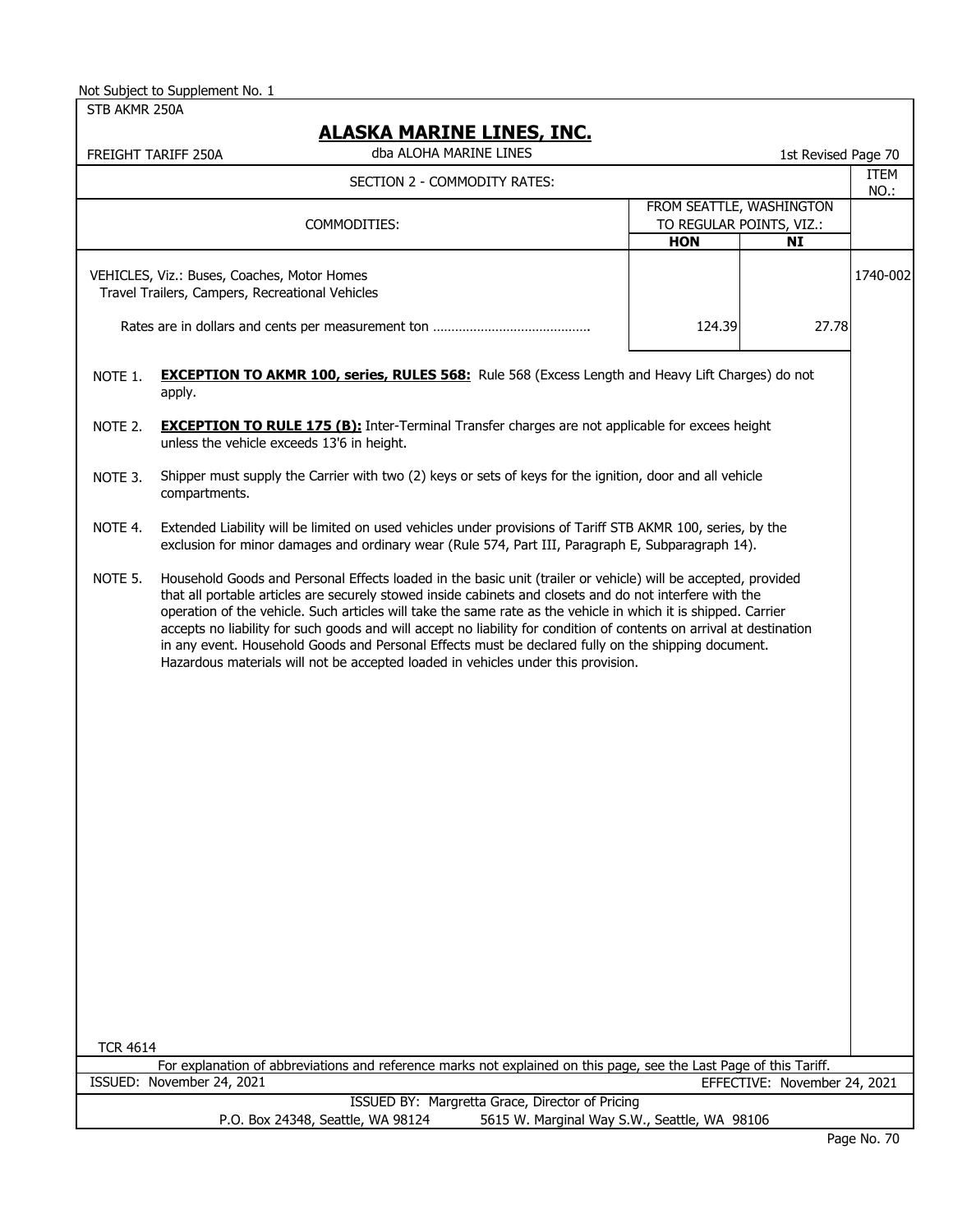| STB AKMR 250A                                                                                                                                                                                                                                                                    |                                                                                                                                                                                                                                                                                                                                                                                                                                                                                                                                                                                                                                                                                                                                                                                                                                                                                                                                                                                                                                   |                          |                              |                     |
|----------------------------------------------------------------------------------------------------------------------------------------------------------------------------------------------------------------------------------------------------------------------------------|-----------------------------------------------------------------------------------------------------------------------------------------------------------------------------------------------------------------------------------------------------------------------------------------------------------------------------------------------------------------------------------------------------------------------------------------------------------------------------------------------------------------------------------------------------------------------------------------------------------------------------------------------------------------------------------------------------------------------------------------------------------------------------------------------------------------------------------------------------------------------------------------------------------------------------------------------------------------------------------------------------------------------------------|--------------------------|------------------------------|---------------------|
|                                                                                                                                                                                                                                                                                  | <u>ALASKA MARINE LINES, INC.</u>                                                                                                                                                                                                                                                                                                                                                                                                                                                                                                                                                                                                                                                                                                                                                                                                                                                                                                                                                                                                  |                          |                              |                     |
|                                                                                                                                                                                                                                                                                  | dba ALOHA MARINE LINES<br>FREIGHT TARIFF 250A                                                                                                                                                                                                                                                                                                                                                                                                                                                                                                                                                                                                                                                                                                                                                                                                                                                                                                                                                                                     |                          |                              | 1st Revised Page 71 |
|                                                                                                                                                                                                                                                                                  | SECTION 2 - COMMODITY RATES:                                                                                                                                                                                                                                                                                                                                                                                                                                                                                                                                                                                                                                                                                                                                                                                                                                                                                                                                                                                                      |                          |                              | ITEM<br>NO.:        |
|                                                                                                                                                                                                                                                                                  |                                                                                                                                                                                                                                                                                                                                                                                                                                                                                                                                                                                                                                                                                                                                                                                                                                                                                                                                                                                                                                   | FROM SEATTLE, WASHINGTON |                              |                     |
|                                                                                                                                                                                                                                                                                  | COMMODITIES:                                                                                                                                                                                                                                                                                                                                                                                                                                                                                                                                                                                                                                                                                                                                                                                                                                                                                                                                                                                                                      | TO REGULAR POINTS, VIZ.: |                              |                     |
|                                                                                                                                                                                                                                                                                  |                                                                                                                                                                                                                                                                                                                                                                                                                                                                                                                                                                                                                                                                                                                                                                                                                                                                                                                                                                                                                                   | <b>HON</b>               | <b>NI</b>                    |                     |
| VEHICLES, Viz.: Truck Tractors and Flatbed Trucks with<br>no cargo bodies, mounted equipment, or other items that<br>project above the height of the vehicle cab (See Note 4)<br>Vans, Dry Cargo Trucks, and Other Specialized, Power<br>Vehicles designed for highway operation |                                                                                                                                                                                                                                                                                                                                                                                                                                                                                                                                                                                                                                                                                                                                                                                                                                                                                                                                                                                                                                   |                          |                              | 1740-003            |
|                                                                                                                                                                                                                                                                                  |                                                                                                                                                                                                                                                                                                                                                                                                                                                                                                                                                                                                                                                                                                                                                                                                                                                                                                                                                                                                                                   | 176.22                   | 42.84                        |                     |
| NOTE 1.                                                                                                                                                                                                                                                                          | Vehicles must be in operating condition, when tendered for shipment, and must either be licensed or<br>qualified to be licensed for operation on public streets or highways. If vehicle is not in operating condition,<br>it will be rated as Cargo, NOS, under the provisions of Item 1370-000.                                                                                                                                                                                                                                                                                                                                                                                                                                                                                                                                                                                                                                                                                                                                  |                          |                              |                     |
| NOTE 2.                                                                                                                                                                                                                                                                          | Shipper must supply the Carrier with two (2) keys or sets of keys for the ignition, door and all vehicle<br>compartments.                                                                                                                                                                                                                                                                                                                                                                                                                                                                                                                                                                                                                                                                                                                                                                                                                                                                                                         |                          |                              |                     |
| NOTE 3.                                                                                                                                                                                                                                                                          | Commodities, other than Household Goods and Personal effects, may be transported within a closed truck<br>rated under this Item at an additional charge of \$3.13 per cubic foot of such cargo, computed on the ful<br>interior cubic freight capacity of the truck, tractor or van. Household Goods and Personal Effects shipped<br>within a closed truck will be rated at an additional charge of \$4.85 per cubic foot volume of such cargo,<br>computed on the actual dimensions of the cargo itself, but in no case less than 85% of the full interior<br>dimensions of the truck. The contents must be declared fully on the shipping documents. The truck must<br>be securely locked. Hazardous materials will not be accepted loaded in the truck under this provision.<br>Carrier's liability for any commodities shipped in this manner will be limited to \$0.10 per lb. in the event of<br>a complete loss, but Carrier will accept no liability for condition of contents on arrival at destination in any<br>event. |                          |                              |                     |
| NOTE 4.                                                                                                                                                                                                                                                                          | MEASUREMENT APPLICATION: Trucks with set up bodies or other fittings extending in height above the<br>steering wheel, shall be measured upon the extreme height of the body and/or cab, whichever is greater,<br>and freight charges assessed accordingly. Bumpers, removable mirrors, exhaust standpipes, demountable<br>lights, and air horn measurements shall be excluded.                                                                                                                                                                                                                                                                                                                                                                                                                                                                                                                                                                                                                                                    |                          |                              |                     |
| NOTE 5.                                                                                                                                                                                                                                                                          | <b>EXCEPTION TO RULE 175 (B):</b> Inter-Terminal Transfer charges are not applicable for excees height<br>unless the vehicle exceeds 13'6 in height.                                                                                                                                                                                                                                                                                                                                                                                                                                                                                                                                                                                                                                                                                                                                                                                                                                                                              |                          |                              |                     |
| NOTE 6.                                                                                                                                                                                                                                                                          | <b>EXCEPTION TO AKMR 100, series, RULE 568:</b> Over-Dimension applies to this Item only when dims<br>exceed 40'L x 9'W x 14'H.                                                                                                                                                                                                                                                                                                                                                                                                                                                                                                                                                                                                                                                                                                                                                                                                                                                                                                   |                          |                              |                     |
| NOTE 7.                                                                                                                                                                                                                                                                          | Extended Liability will be limited on used vehicles under provisions of Tariff STB AKMR 100, series, by the<br>exclusion for minor damages and ordinary wear (Rule 574, Part III, Paragraph E, Subparagraph 14).                                                                                                                                                                                                                                                                                                                                                                                                                                                                                                                                                                                                                                                                                                                                                                                                                  |                          |                              |                     |
|                                                                                                                                                                                                                                                                                  |                                                                                                                                                                                                                                                                                                                                                                                                                                                                                                                                                                                                                                                                                                                                                                                                                                                                                                                                                                                                                                   |                          |                              |                     |
| <b>TCR 4614</b>                                                                                                                                                                                                                                                                  | For explanation of abbreviations and reference marks not explained on this page, see the Last Page of this Tariff                                                                                                                                                                                                                                                                                                                                                                                                                                                                                                                                                                                                                                                                                                                                                                                                                                                                                                                 |                          |                              |                     |
|                                                                                                                                                                                                                                                                                  | ISSUED: November 24, 2021                                                                                                                                                                                                                                                                                                                                                                                                                                                                                                                                                                                                                                                                                                                                                                                                                                                                                                                                                                                                         |                          | EFFECTIVE: November 24, 2021 |                     |
|                                                                                                                                                                                                                                                                                  | ISSUED BY: Margretta Grace, Director of Pricing                                                                                                                                                                                                                                                                                                                                                                                                                                                                                                                                                                                                                                                                                                                                                                                                                                                                                                                                                                                   |                          |                              |                     |
|                                                                                                                                                                                                                                                                                  | P.O. Box 24348, Seattle, WA 98124<br>5615 W. Marginal Way S.W., Seattle, WA 98106                                                                                                                                                                                                                                                                                                                                                                                                                                                                                                                                                                                                                                                                                                                                                                                                                                                                                                                                                 |                          |                              |                     |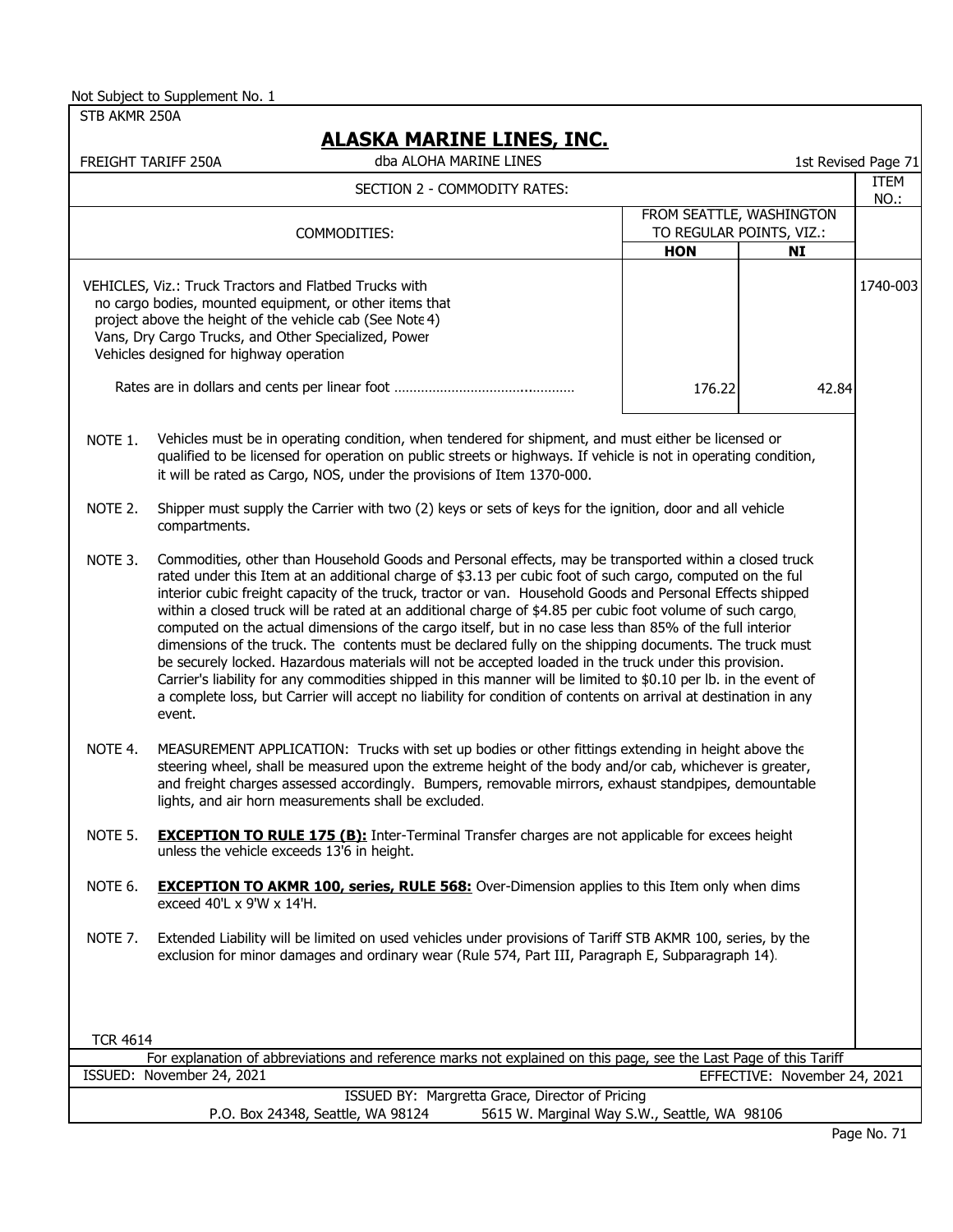STB AKMR 250A

# **ALASKA MARINE LINES, INC.**

| ALAJNA MAKLINE LLINEJ, LINU.<br>dba ALOHA MARINE LINES<br>FREIGHT TARIFF 250A                                                                                        | 1st Revised Page 72                                                |             |
|----------------------------------------------------------------------------------------------------------------------------------------------------------------------|--------------------------------------------------------------------|-------------|
| SECTION 2 - COMMODITY RATES:                                                                                                                                         |                                                                    | <b>ITEM</b> |
| COMMODITIES:                                                                                                                                                         | FROM SEATTLE, WASHINGTON<br>TO REGULAR POINTS, VIZ.:<br><b>HON</b> | NO.:        |
| WALLBOARD, PLASTERBOARD and RELATED<br>ARTICLES, Viz.: Plasterboard (fiberboard, felt or felt<br>and plastic combined) with or without foil or wood<br>veneer facing |                                                                    | 1750-000    |
| WESTBOUND:                                                                                                                                                           |                                                                    |             |
| 20' Container or Platform (Min. Wt. 43,000 Lbs.)<br>24' Container or Platform (Min. Wt. 43,000 Lbs.)<br>40' Container or Platform (Min. Wt. 43,000 Lbs.)             | \$3,449.00<br>\$4,145.00<br>\$4,842.00                             |             |
|                                                                                                                                                                      |                                                                    |             |
|                                                                                                                                                                      |                                                                    |             |
|                                                                                                                                                                      |                                                                    |             |
|                                                                                                                                                                      |                                                                    |             |
|                                                                                                                                                                      |                                                                    |             |
|                                                                                                                                                                      |                                                                    |             |
|                                                                                                                                                                      |                                                                    |             |
|                                                                                                                                                                      |                                                                    |             |
|                                                                                                                                                                      |                                                                    |             |
| <b>TCR 4614</b>                                                                                                                                                      |                                                                    |             |
| For explanation of abbreviations and reference marks not explained on this page, see the Last Page of this Tariff.<br>ISSUED: November 24, 2021                      |                                                                    |             |
| ISSUED BY: Margretta Grace, Director of Pricing                                                                                                                      | EFFECTIVE: November 24, 2021                                       |             |
| P.O. Box 24348, Seattle, WA 98124                                                                                                                                    | 5615 W. Marginal Way S.W., Seattle, WA 98106                       |             |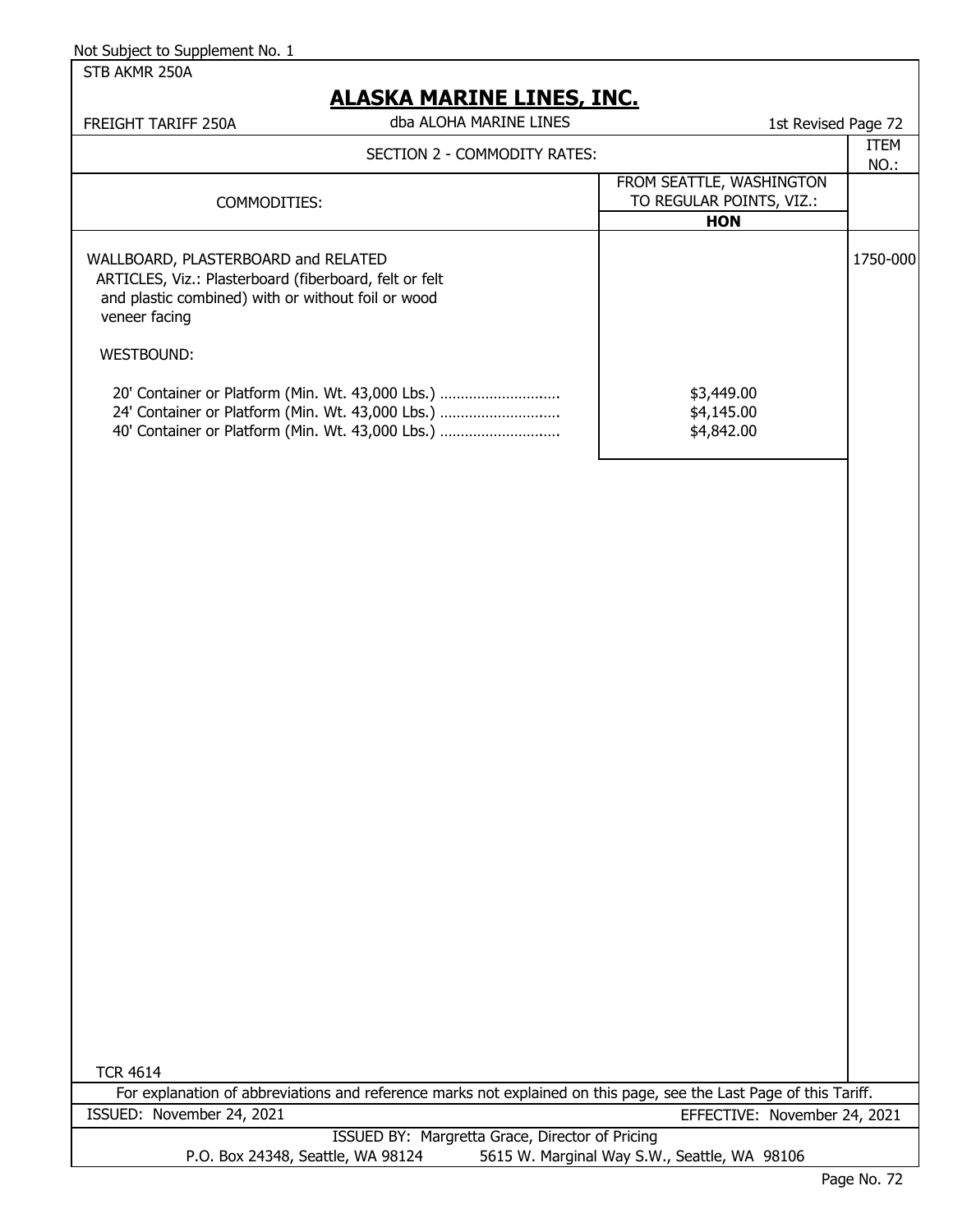## **ALASKA MARINE LINES, INC.**

| dba ALOHA MARINE LINES<br>TARIFF 250A<br><b>FREIGHT</b> |                                  | 1st Revised Page 73 | $-1$ |
|---------------------------------------------------------|----------------------------------|---------------------|------|
|                                                         | TION 2 _ COMMODITV DATEC.<br>∽−′ |                     | ⊢M   |

| SECTION 2 - COMMODITY RATES:                                    |                                                      | 1 L L L 1<br>NO.: |
|-----------------------------------------------------------------|------------------------------------------------------|-------------------|
| COMMODITIES:                                                    | FROM SEATTLE, WASHINGTON<br>TO REGULAR POINTS, VIZ.: |                   |
|                                                                 | <b>HON</b>                                           |                   |
| WASTE MATERIALS, Viz.: Dirt, Non-Contaminated,<br>Non-Hazardous |                                                      | 1760-000<br>(E)   |
| EASTBOUND:                                                      |                                                      |                   |
|                                                                 | 7.88                                                 |                   |
|                                                                 | 9.56                                                 |                   |
|                                                                 | 11.25                                                |                   |

NOTE 1. Rates are applicable only to materials which do not require hazardous waste manifests or other Environmental Agency (EPA) or state prescribed chain of custody documentation to be handled by the Carrier.

NOTE 2. These rates apply to solid or particulate materials intended for disposal and packaged in leak-proof, sift-proof packages.

| <b>TCR 4614</b>                   |                                                                                                                    |
|-----------------------------------|--------------------------------------------------------------------------------------------------------------------|
|                                   | For explanation of abbreviations and reference marks not explained on this page, see the Last Page of this Tariff. |
| ISSUED: November 24, 2021         | EFFECTIVE: November 24, 2021                                                                                       |
|                                   | ISSUED BY: Margretta Grace, Director of Pricing                                                                    |
| P.O. Box 24348, Seattle, WA 98124 | 5615 W. Marginal Way S.W., Seattle, WA 98106                                                                       |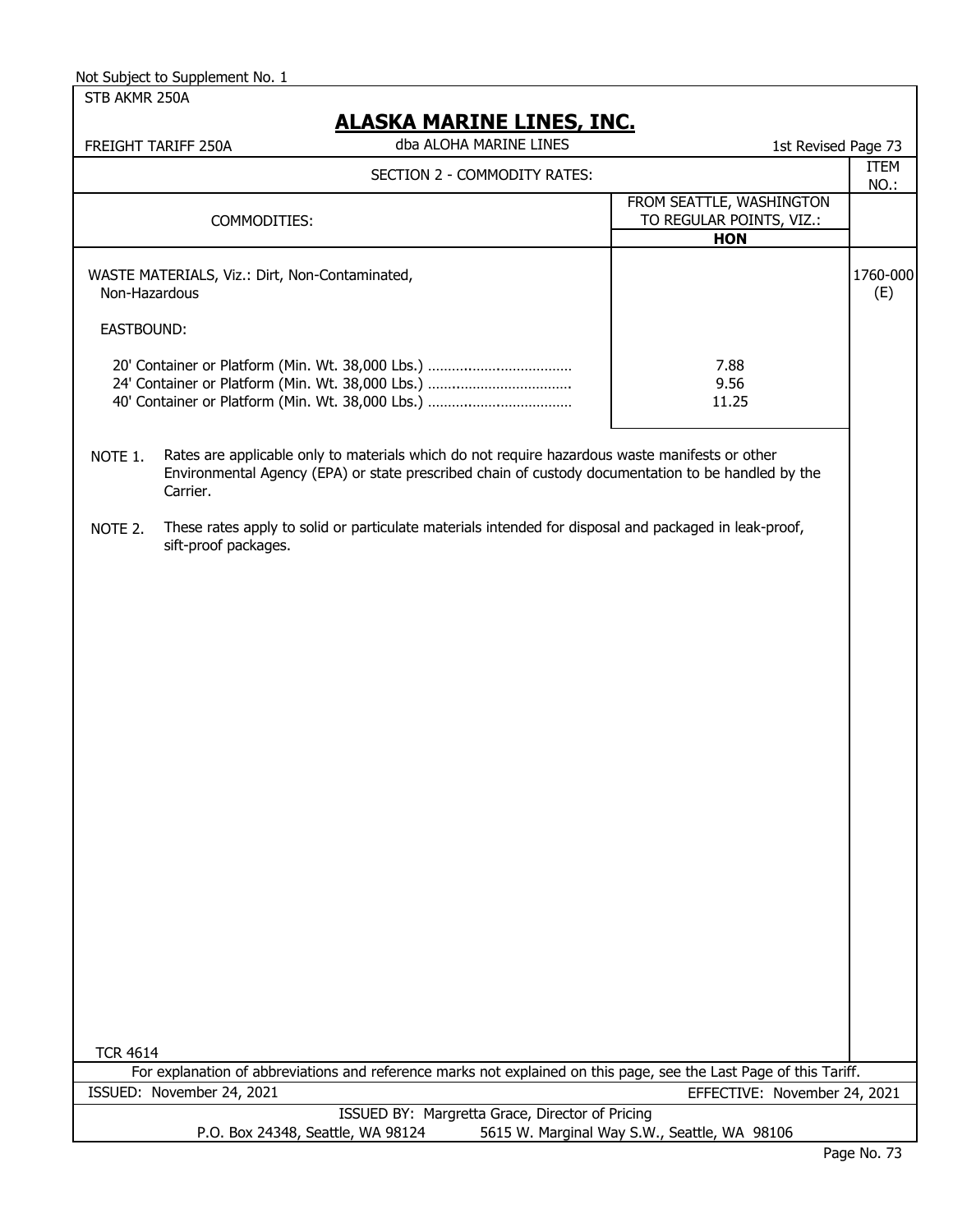STB AKMR 250A

## **ALASKA MARINE LINES, INC.**

|                 | <u>ALAJNA MANINE LINEJ, INJ.</u><br>dba ALOHA MARINE LINES<br>FREIGHT TARIFF 250A                                                                                                                                                                                                      | 1st Revised Page 74                                                |                 |
|-----------------|----------------------------------------------------------------------------------------------------------------------------------------------------------------------------------------------------------------------------------------------------------------------------------------|--------------------------------------------------------------------|-----------------|
|                 | SECTION 2 - COMMODITY RATES:                                                                                                                                                                                                                                                           |                                                                    | ITEM<br>NO.:    |
|                 | COMMODITIES:                                                                                                                                                                                                                                                                           | FROM SEATTLE, WASHINGTON<br>TO REGULAR POINTS, VIZ.:<br><b>HON</b> |                 |
|                 | WASTE, Chemical, Viz.: Hazardous, Dry, in drums bags<br>or boxes; Hazardous, Liquid, in EPA approved over-pack<br>drums; Hazardous, Gas, in cylinders                                                                                                                                  |                                                                    | 1760-002<br>(E) |
| EASTBOUND:      | (Applies only to commodities with less than 50 PCB's)                                                                                                                                                                                                                                  |                                                                    |                 |
|                 |                                                                                                                                                                                                                                                                                        | 10.57<br>12.84<br>15.11                                            |                 |
| EASTBOUND:      | (Applies only to commodities with more than 50 PCB's)                                                                                                                                                                                                                                  |                                                                    |                 |
|                 |                                                                                                                                                                                                                                                                                        | 18.89<br>22.93<br>26.99                                            |                 |
| NOTE 1.         | Rates apply only in conjunction with an Environmental Protection Agency approved system of continuous<br>supervision for waste material from the on-site location of removal in Hawaii to the approved disposal site<br>in the continental Unites States.                              |                                                                    |                 |
| NOTE 2.         | Commodities must move in compliance with all Environmental Protection Agency and Department of<br>Transportation rules and regulations with regard to handling, packing, labeling, placarding, manifesting,<br>blocking and bracing.                                                   |                                                                    |                 |
| NOTE 3.         | Shipper must furnish Carrier, at the time of shipment, with a complete manifest of all materials in each<br>container and must show on the face of the Bill of Lading:                                                                                                                 |                                                                    |                 |
|                 | "We hereby certify that we are fully aware of all Tariff requirements needed to qualify for application of<br>Tariff Item 1760-002 and that this shipment does meet such requirements."                                                                                                |                                                                    |                 |
| NOTE 4.         | Container or platform must be cleaned and free from contamination before being returned to the Carrier. If<br>consignee fails to do so, the cost of this service will be assessed in addition to all other applicable rates and<br>charges.                                            |                                                                    |                 |
| NOTE 5.         | Shipments of commodities herein move subject to all provisions of STB AKMR 100, series, Rule 545.                                                                                                                                                                                      |                                                                    |                 |
| NOTE 6.         | Extended Liability does not apply to this commodity. Basic Liability as defined in STB AKMR 100, series,<br>Rule 574 shall apply. Public liability policy must be provided by the Shipper with a certificate naming the<br>Carrier as additional insured with a waiver of subrogation. |                                                                    |                 |
|                 |                                                                                                                                                                                                                                                                                        |                                                                    |                 |
| <b>TCR 4614</b> |                                                                                                                                                                                                                                                                                        |                                                                    |                 |
|                 | For explanation of abbreviations and reference marks not explained on this page, see the Last Page of this Tariff.                                                                                                                                                                     |                                                                    |                 |
|                 | ISSUED: November 24, 2021                                                                                                                                                                                                                                                              | EFFECTIVE: November 24, 2021                                       |                 |
|                 | ISSUED BY: Margretta Grace, Director of Pricing<br>P.O. Box 24348, Seattle, WA 98124                                                                                                                                                                                                   | 5615 W. Marginal Way S.W., Seattle, WA 98106                       |                 |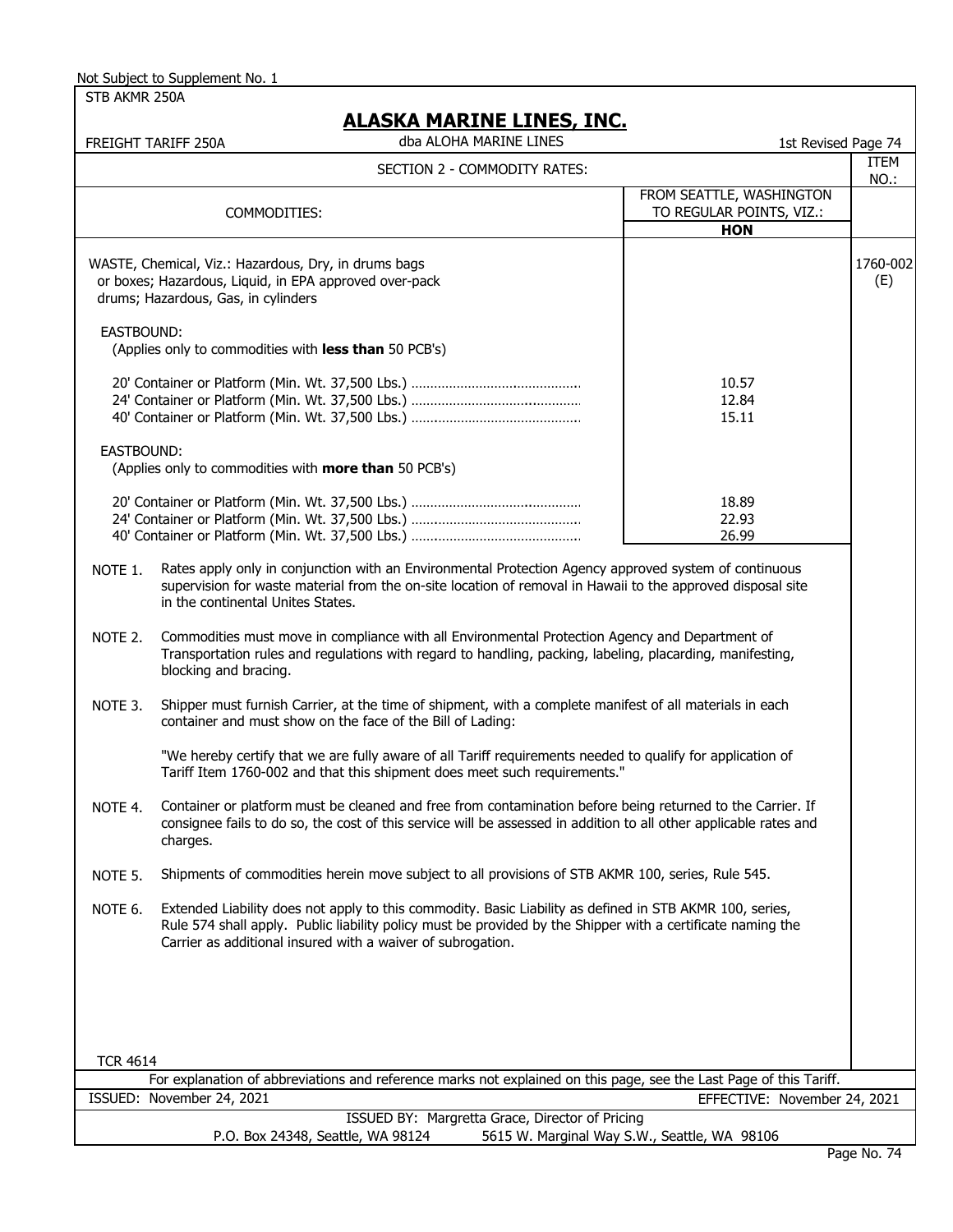STB AKMR 250A

|                   | FREIGHT TARIFF 250A                                                                                                                                      | <b>ALASKA MARINE LINES, INC.</b><br>dba ALOHA MARINE LINES                                                                                                                                                                                                                            | 1st Revised Page 75                                                |                 |
|-------------------|----------------------------------------------------------------------------------------------------------------------------------------------------------|---------------------------------------------------------------------------------------------------------------------------------------------------------------------------------------------------------------------------------------------------------------------------------------|--------------------------------------------------------------------|-----------------|
|                   |                                                                                                                                                          | SECTION 2 - COMMODITY RATES:                                                                                                                                                                                                                                                          |                                                                    | ITEM            |
|                   | COMMODITIES:                                                                                                                                             |                                                                                                                                                                                                                                                                                       | FROM SEATTLE, WASHINGTON<br>TO REGULAR POINTS, VIZ.:<br><b>HON</b> | NO.:            |
| reprocessing only | WASTE, LUBRICATING OIL, having value for                                                                                                                 |                                                                                                                                                                                                                                                                                       |                                                                    | 1760-004<br>(E) |
| <b>EASTBOUND:</b> |                                                                                                                                                          |                                                                                                                                                                                                                                                                                       |                                                                    |                 |
|                   |                                                                                                                                                          |                                                                                                                                                                                                                                                                                       | \$2,413.00<br>\$2,887.00<br>\$3,362.00                             |                 |
| NOTE 1.           |                                                                                                                                                          | Rate also applies on shipment in shipper-owned 20' tank containers.                                                                                                                                                                                                                   |                                                                    |                 |
|                   | WASTE, Viz.: Disposable, Hazardous, Dry Waste: Suitable<br>for platform loading by virtue of size, configuration and<br>relative environmental stability |                                                                                                                                                                                                                                                                                       |                                                                    | 1760-005<br>(E) |
| EASTBOUND:        |                                                                                                                                                          |                                                                                                                                                                                                                                                                                       |                                                                    |                 |
|                   |                                                                                                                                                          |                                                                                                                                                                                                                                                                                       | 6.53<br>7.93<br>9.32                                               |                 |
|                   |                                                                                                                                                          | (Rates apply only to commodities with less than 50 parts per million PCB's)                                                                                                                                                                                                           |                                                                    |                 |
| NOTE 1.           | in the continental Unites States.                                                                                                                        | Rates apply only in conjunction with an Environmental Protection Agency approved system of continuous<br>supervision for waste material from the on-site location of removal in Hawaii to the approved disposal site                                                                  |                                                                    |                 |
| NOTE 2.           | blocking and bracing.                                                                                                                                    | Commodities must move in compliance with all Environmental Protection Agency and Department of<br>Transportation rules and regulations with regard to handling, packing, labeling, placarding, manifesting                                                                            |                                                                    |                 |
| NOTE 3.           |                                                                                                                                                          | Shipper must furnish Carrier, at the time of shipment, with a complete manifest of all materials in each<br>container and must show on the face of the Bill of Lading:                                                                                                                |                                                                    |                 |
|                   |                                                                                                                                                          | "We hereby certify that we are fully aware of all Tariff requirements needed to qualify for application of<br>Tariff Item 1760-005 and that this shipment does meet such requirements."                                                                                               |                                                                    |                 |
| NOTE 4.           | and charges.                                                                                                                                             | Container or platform must be cleaned and free from contamination before being returned to the Carrier. If<br>consignee fails to do so, the cost of this service will be assessed in addition to all other applicable rates                                                           |                                                                    |                 |
| NOTE 5.           |                                                                                                                                                          | Shipments of commodities herein move subject to all provisions of STB AKMR 100, series, Rule 545.                                                                                                                                                                                     |                                                                    |                 |
| NOTE 6.           |                                                                                                                                                          | Extended Liability does not apply to this commodity. Basic Liability as defined in STB AKMR 100, series<br>Rule 574 shall apply. Public liability policy must be provided by the Shipper with a certificate naming the<br>Carrier as additional insured with a waiver of subrogation. |                                                                    |                 |
|                   |                                                                                                                                                          |                                                                                                                                                                                                                                                                                       |                                                                    |                 |
| <b>TCR 4614</b>   |                                                                                                                                                          |                                                                                                                                                                                                                                                                                       |                                                                    |                 |
|                   | ISSUED: November 24, 2021                                                                                                                                | For explanation of abbreviations and reference marks not explained on this page, see the Last Page of this Tariff.                                                                                                                                                                    | EFFECTIVE: November 24, 2021                                       |                 |
|                   |                                                                                                                                                          | ISSUED BY: Margretta Grace, Director of Pricing                                                                                                                                                                                                                                       |                                                                    |                 |
|                   |                                                                                                                                                          | P.O. Box 24348, Seattle, WA 98124                                                                                                                                                                                                                                                     | 5615 W. Marginal Way S.W., Seattle, WA 98106                       |                 |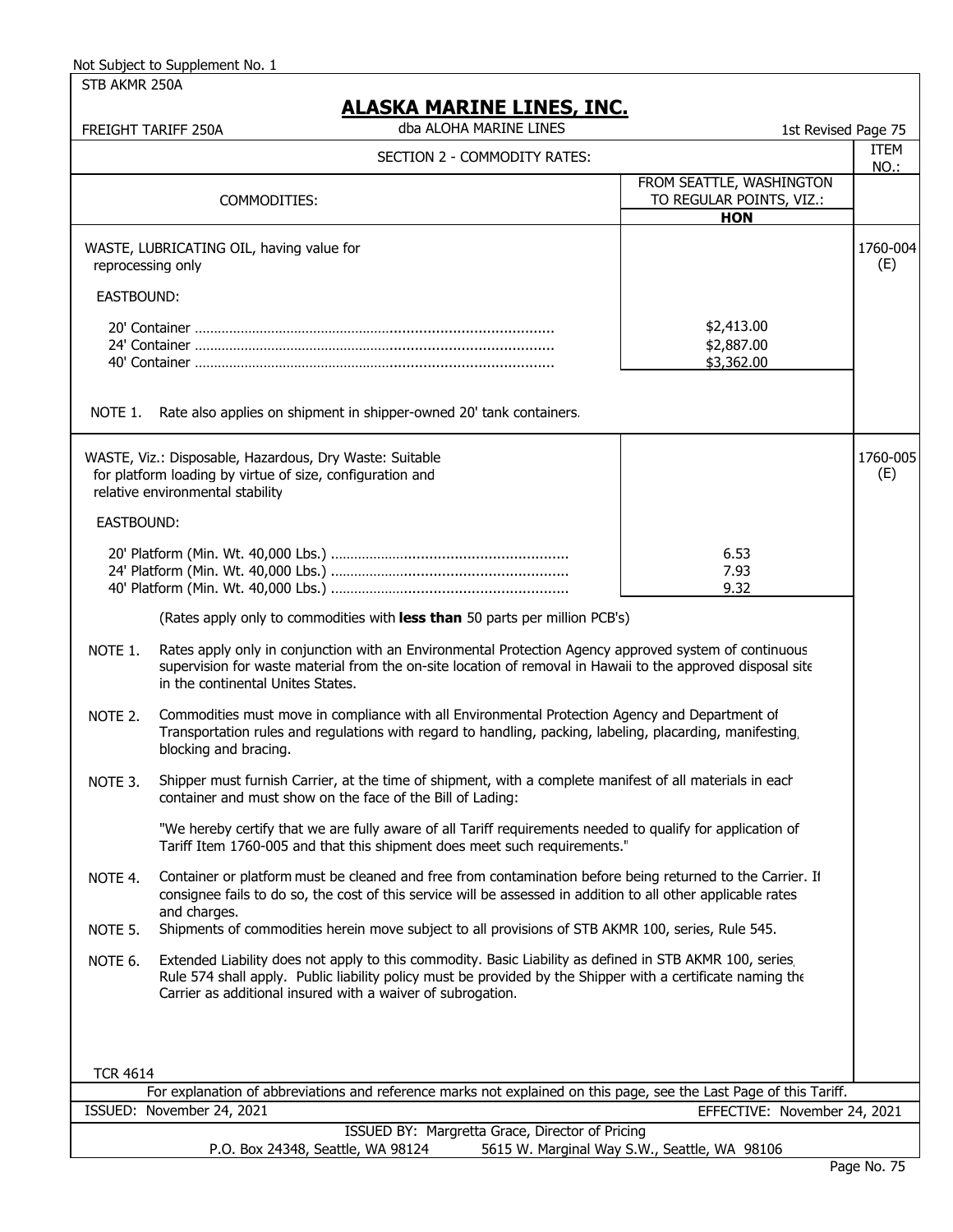| Not Subject to Supplement No. 1     |                                                                                                                    |                                              |                     |
|-------------------------------------|--------------------------------------------------------------------------------------------------------------------|----------------------------------------------|---------------------|
| STB AKMR 250A                       |                                                                                                                    |                                              |                     |
|                                     | <u>ALASKA MARINE LINES, INC.</u>                                                                                   |                                              |                     |
| FREIGHT TARIFF 250A                 | dba ALOHA MARINE LINES                                                                                             |                                              | 1st Revised Page 76 |
|                                     | SECTION 2 - COMMODITY RATES:                                                                                       |                                              | <b>ITEM</b>         |
|                                     |                                                                                                                    | FROM SEATTLE, WASHINGTON                     | NO.:                |
| COMMODITIES:                        |                                                                                                                    | TO REGULAR POINTS, VIZ.:                     |                     |
|                                     |                                                                                                                    | <b>HON</b>                                   |                     |
| WATER FLOTATION APPARATUS, SU or KD |                                                                                                                    |                                              | 1770-000            |
| WESTBOUND:                          |                                                                                                                    |                                              |                     |
|                                     |                                                                                                                    | \$3,746.00                                   |                     |
|                                     |                                                                                                                    | \$4,506.00                                   |                     |
|                                     |                                                                                                                    | \$5,266.00                                   |                     |
|                                     |                                                                                                                    | \$6,580.00                                   |                     |
| NOTE 1.<br>needed for installation. | Rate also applies on mixed shipments of flotation devices and lumber and/or iron and steel articles                |                                              |                     |
|                                     |                                                                                                                    |                                              |                     |
|                                     |                                                                                                                    |                                              |                     |
|                                     |                                                                                                                    |                                              |                     |
|                                     |                                                                                                                    |                                              |                     |
|                                     |                                                                                                                    |                                              |                     |
|                                     |                                                                                                                    |                                              |                     |
|                                     |                                                                                                                    |                                              |                     |
| <b>TCR 4614</b>                     |                                                                                                                    |                                              |                     |
|                                     | For explanation of abbreviations and reference marks not explained on this page, see the Last Page of this Tariff. |                                              |                     |
| ISSUED: November 24, 2021           |                                                                                                                    | EFFECTIVE: November 24, 2021                 |                     |
|                                     | ISSUED BY: Margretta Grace, Director of Pricing                                                                    |                                              |                     |
|                                     | P.O. Box 24348, Seattle, WA 98124                                                                                  | 5615 W. Marginal Way S.W., Seattle, WA 98106 |                     |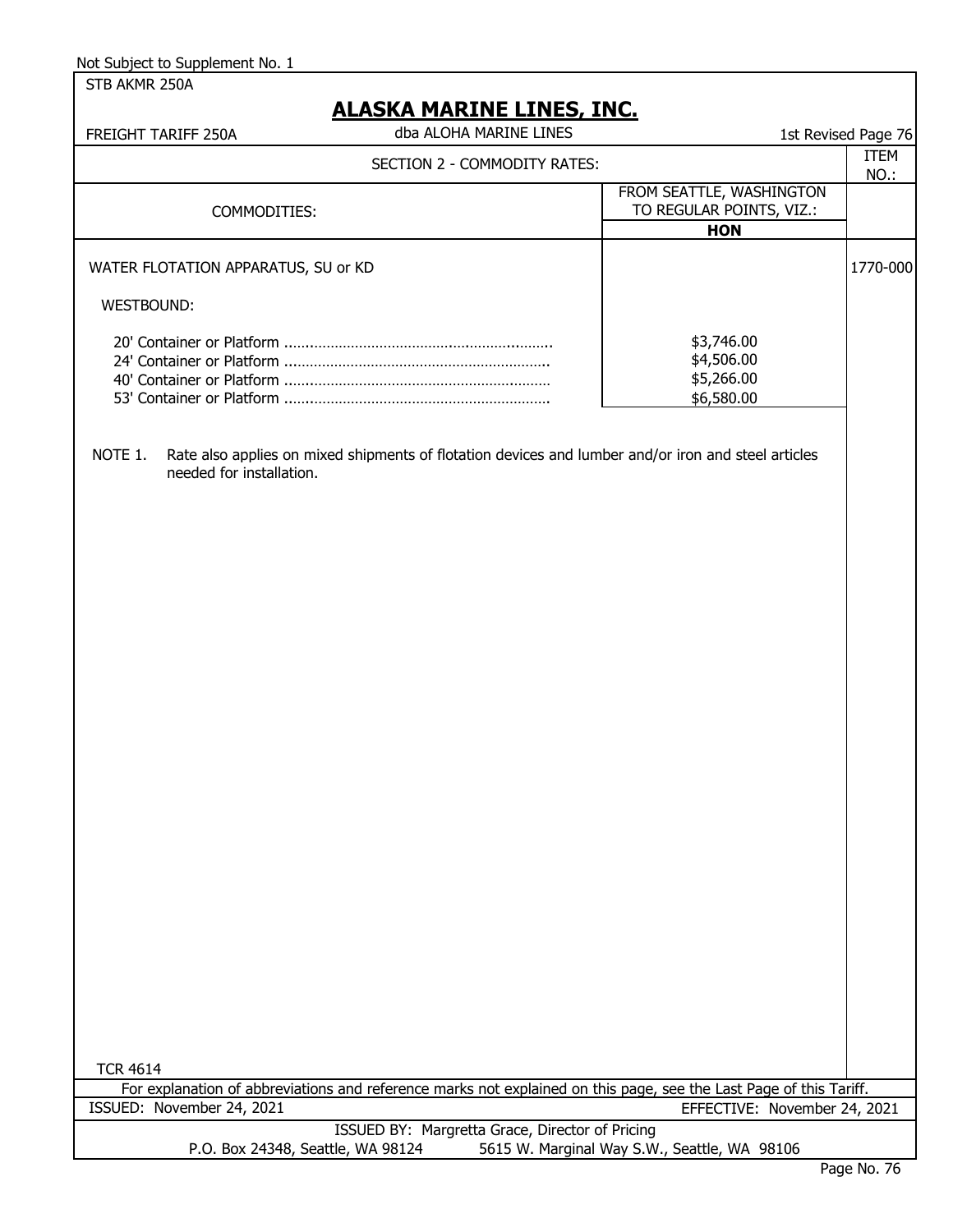# **ALASKA MARINE LINES, INC.**

FREIGHT TARIFF 250A CHA CHA CHA MARINE LINES CONSERVED THAN IN A Conservative Conservative Conservative Conserved Conserved ALOHA MARINE LINES dba ALOHA MARINE LINES

## **SECTION 3**

HAWAII RULES, REGULATIONS AND RATES

APPLYING AT PORTS OF

HAWAIIAN ISLANDS (SEE PAGE 2)

EFFECTIVE: April 14, 2020

ISSUED: April 13, 2020

 ISSUED BY: Margretta Grace, Director of Pricing P.O. BOX 24348, SEATTLE, WA 98124 5615 W. MARGINAL WAY S.W., SEATTLE, WA 98106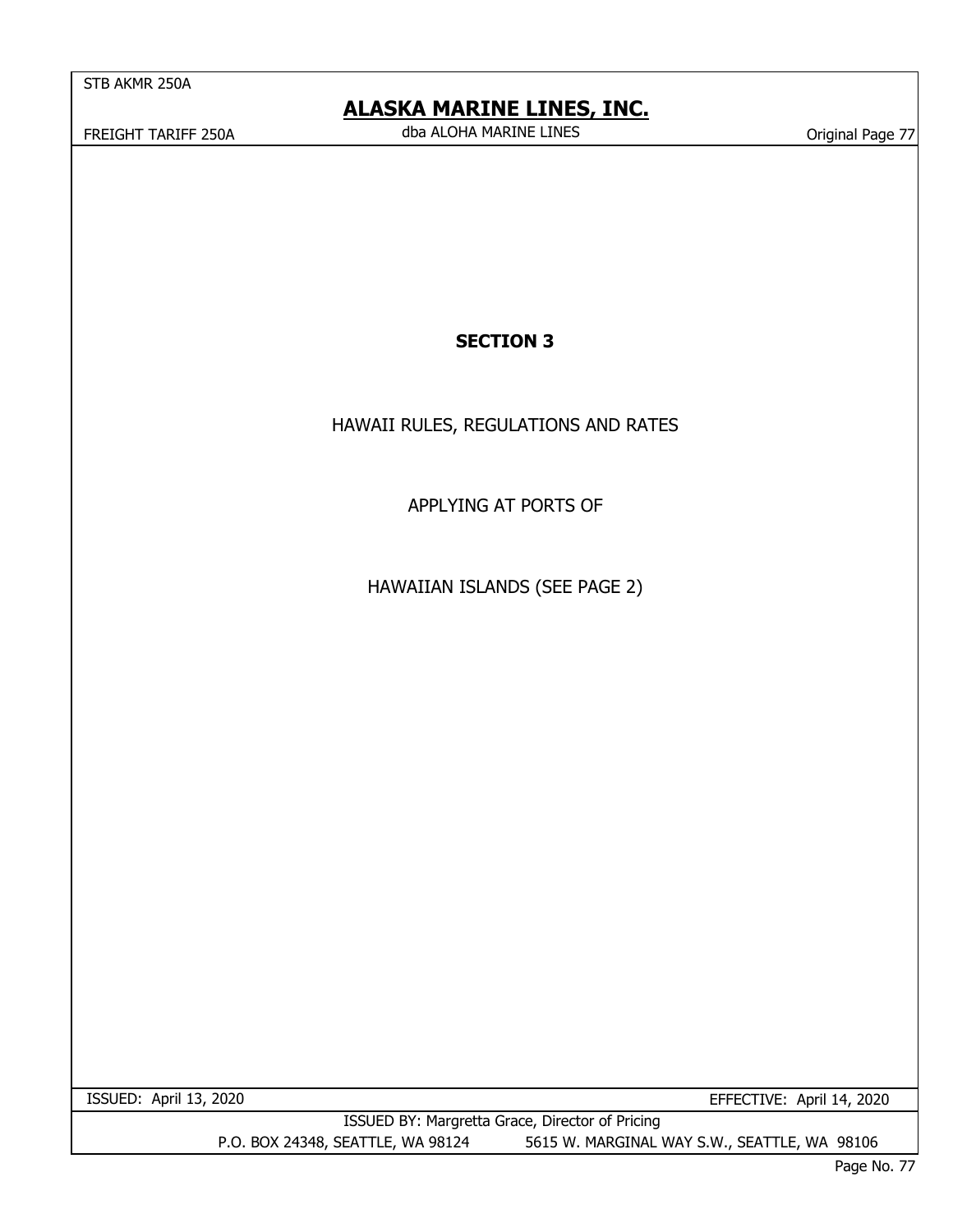## **ALASKA MARINE LINES, INC.**

| FREIGHT TARIFF 250A                                                                                                                                                                                                                                                                                                                                                                                        | dba ALOHA MARINE LINES                         |                                                 |                           | Original Page 78           |
|------------------------------------------------------------------------------------------------------------------------------------------------------------------------------------------------------------------------------------------------------------------------------------------------------------------------------------------------------------------------------------------------------------|------------------------------------------------|-------------------------------------------------|---------------------------|----------------------------|
|                                                                                                                                                                                                                                                                                                                                                                                                            | SECTION 3 - WHARFAGE<br>RULES and REGULATIONS: |                                                 |                           | <b>ITEM</b><br><b>NO.:</b> |
| APPLICATION OF RATES - HAWAII:                                                                                                                                                                                                                                                                                                                                                                             |                                                |                                                 |                           | 5010                       |
| Rates in this Section apply only on cargo having an immediate prior or subsequent movement on vessels<br>operated by the Carrier and which is loaded or unloaded at wharf facilities in Hawaii. Wharfage is solely the<br>charge for use of the wharves or wharf premises and does not include charges for any other service or facility.<br>See Items 5100 and 5200 of this Section for applicable rates. |                                                |                                                 |                           |                            |
| TRANSSHIPMENT:                                                                                                                                                                                                                                                                                                                                                                                             |                                                |                                                 |                           | 5020                       |
| Wharfage on cargo, which is transshipped to a vessel at the same terminal at which it is received from a vessel,<br>is assessed wharfage on the inbound movement and is not subject to outward wharfage.                                                                                                                                                                                                   |                                                |                                                 |                           |                            |
|                                                                                                                                                                                                                                                                                                                                                                                                            |                                                |                                                 |                           |                            |
|                                                                                                                                                                                                                                                                                                                                                                                                            |                                                |                                                 |                           |                            |
|                                                                                                                                                                                                                                                                                                                                                                                                            |                                                |                                                 |                           |                            |
|                                                                                                                                                                                                                                                                                                                                                                                                            |                                                |                                                 |                           |                            |
|                                                                                                                                                                                                                                                                                                                                                                                                            |                                                |                                                 |                           |                            |
|                                                                                                                                                                                                                                                                                                                                                                                                            |                                                |                                                 |                           |                            |
|                                                                                                                                                                                                                                                                                                                                                                                                            |                                                |                                                 |                           |                            |
|                                                                                                                                                                                                                                                                                                                                                                                                            |                                                |                                                 |                           |                            |
|                                                                                                                                                                                                                                                                                                                                                                                                            |                                                |                                                 |                           |                            |
|                                                                                                                                                                                                                                                                                                                                                                                                            |                                                |                                                 |                           |                            |
|                                                                                                                                                                                                                                                                                                                                                                                                            |                                                |                                                 |                           |                            |
|                                                                                                                                                                                                                                                                                                                                                                                                            |                                                |                                                 |                           |                            |
| For explanation of abbreviations and reference marks not explained on this page, see the Last Page of this Tariff.                                                                                                                                                                                                                                                                                         |                                                |                                                 |                           |                            |
| ISSUED: April 13, 2020                                                                                                                                                                                                                                                                                                                                                                                     |                                                |                                                 | EFFECTIVE: April 14, 2020 |                            |
|                                                                                                                                                                                                                                                                                                                                                                                                            |                                                | ISSUED BY: Margretta Grace, Director of Pricing |                           |                            |
|                                                                                                                                                                                                                                                                                                                                                                                                            | P.O. BOX 24348, SEATTLE, WA 98124              | 5615 W. MARGINAL WAY S.W., SEATTLE, WA 98106    |                           |                            |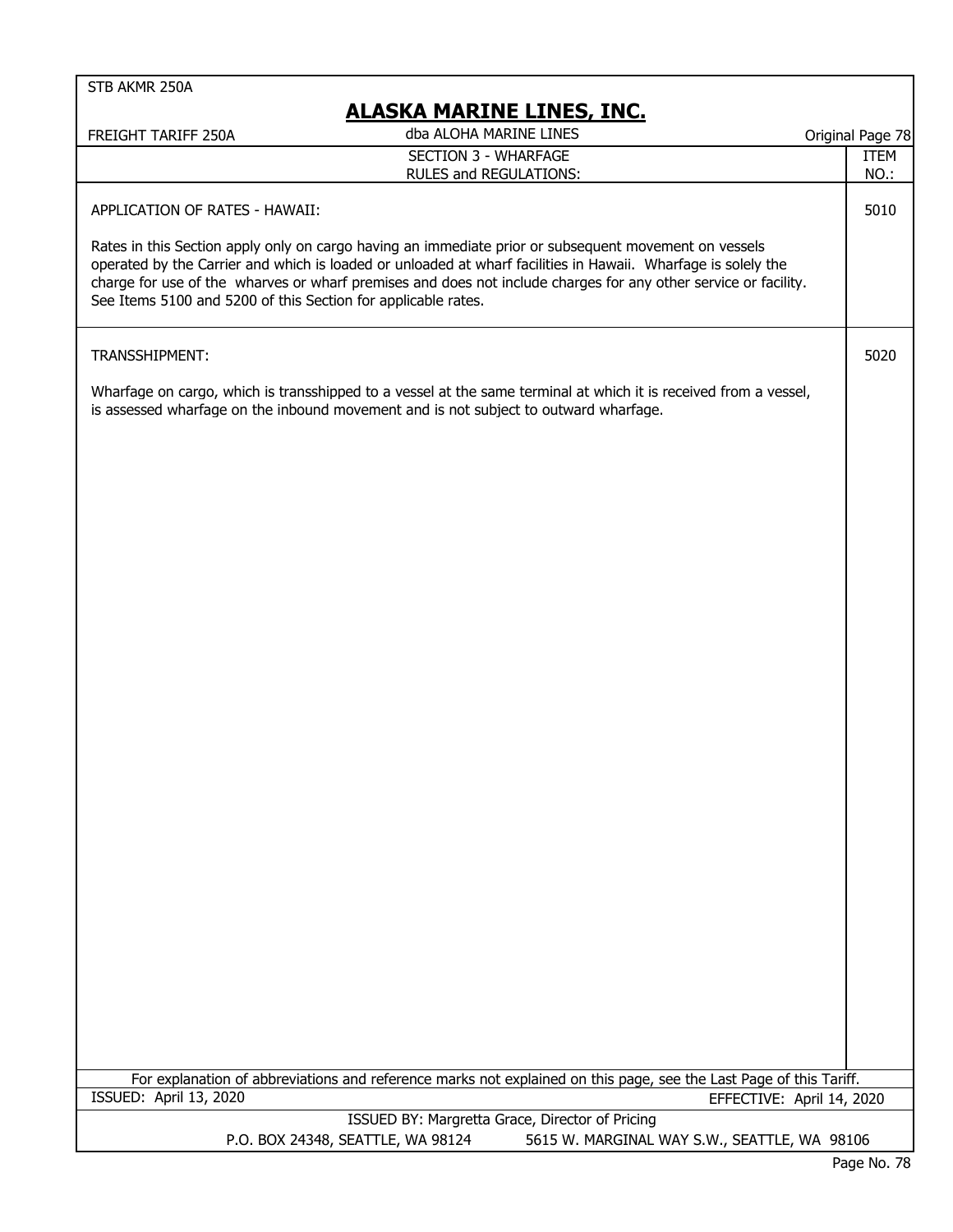# **ALASKA MARINE LINES, INC.**

FREIGHT TARIFF 250A Original Page 79 dba ALOHA MARINE LINES

ITEM NO.:

## SECTION 3 - WHARFAGE

#### CONTAINER (CL) SHIPMENTS **100**

The applicable rates and charges for wharfage for containers/platforms shall be rates and charges published in the State of Hawaii Department of Transportation Harbor Administration Rules found at: http://hidot.hawaii.gov/harbors/doing-business/. The rates and charges shall be those in effect on the date the cargo is placed on a wharf or wharf premises at Hawaiian Port of Destination or Hawaiian Port of Origin.

CARGO, NOS 5200

The applicable rates and charges for wharfage, other than containers/platforms wharfage, shall be rates and charges published in the State of Hawaii Department of Transportation Harbor Administration Rules found at http://hidot.hawaii.gov/harbors/doing-business/. The rates and charges shall be those in effect on the date the cargo is placed on a wharf or wharf premises at Hawaiian Port of Destination or Hawaiian Port of Origin.

HAWAII DEPARTMENT OF AGRICULTURE INVASIVE SPECIES FEE: 5300 Rates are subject to the Hawaii Department of Agriculture (HDOA) Invasive Species Fee. The fee will be assessed on the net weight of the imported freight, computed on the basis of 75 cents for every 1,000 pounds, or part therof, of freight brought into the State. The fee is subject to any adjustments implemented by the State of Hawaii. HAWAII PORT SECURITY FEE: 5400 Rates are subject to the Hawaii Department of Transportation Port Security Fee. The fee will be assessed in accordance with the HDOT Administrative Rules.

| For explanation of abbreviations and reference marks not explained on this page, see the Last Page of this Tariff. |                           |
|--------------------------------------------------------------------------------------------------------------------|---------------------------|
| ISSUED: April 13, 2020                                                                                             | EFFECTIVE: April 14, 2020 |
| ISSUED BY: Margretta Grace, Director of Pricing                                                                    |                           |
| $R \cap R$                                                                                                         | $F = \{M, M, N, N\}$      |

P.O. BOX 24348, SEATTLE, WA 98124 5615 W. MARGINAL WAY S.W., SEATTLE, WA 98106